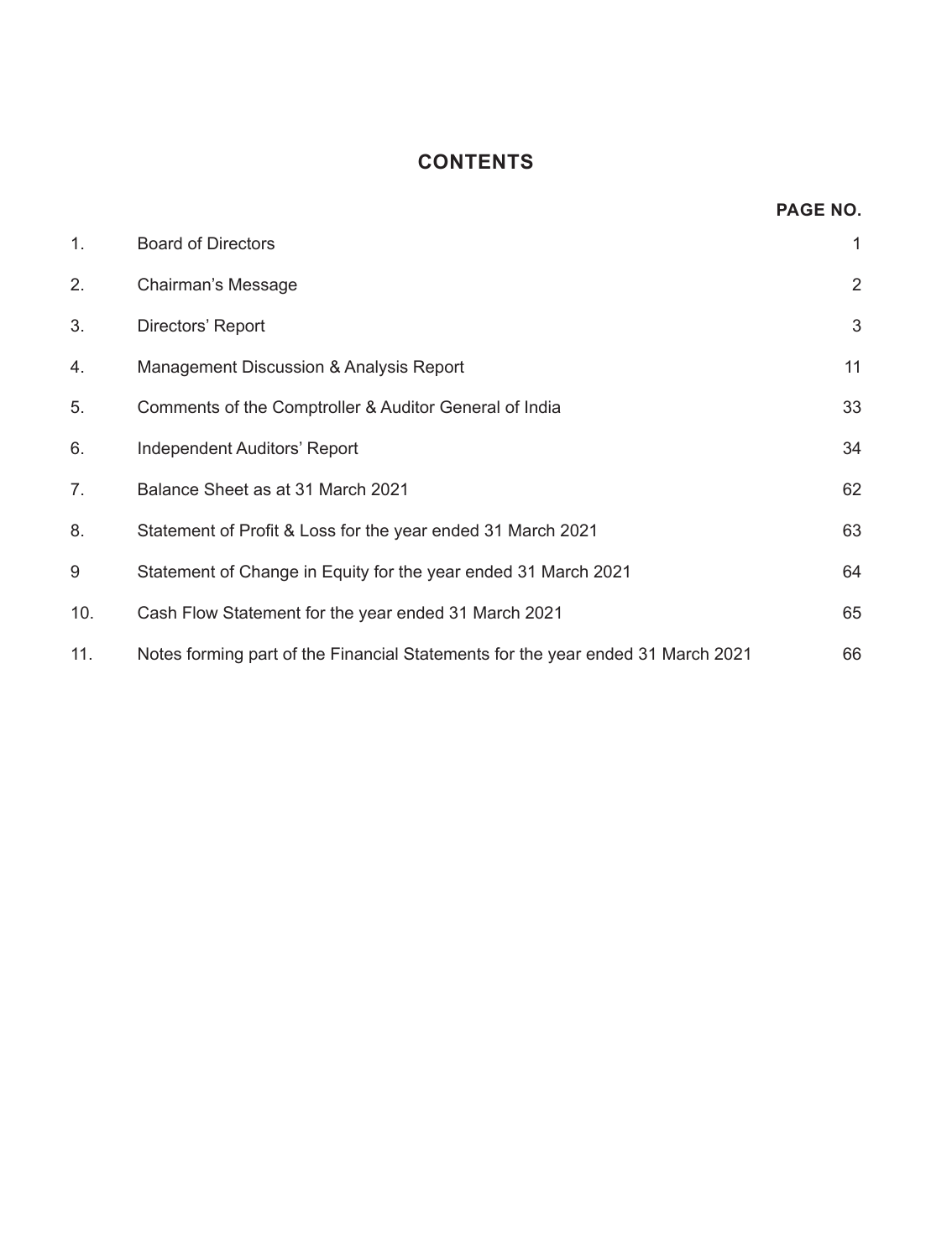

# **BOARD OF DIRECTORS**

Shri Rajiv Bansal Chairman Shri Vimalendra Patwardhan Shri Satyendra Kumar Mishra Smt Amrita Sharan

### **Chief Executive Officer**

Shri Deepak Khullar

### **Chief Financial Officer**

Smt Thrity C Dalal

### **Company Secretary**

Kum Shyamala P Kunder

### **Auditors**

M/s Sara & Associates

### **Solicitors**

M/s. M.V. Kini & Co.

# **Bankers**

Axis Bank J & K BANK State Bank of India Syndicate Bank United Bank of India

### **Registered Office**

1st Floor, Transport Annexe Building Air India Complex, Old Airport, Santa Cruz (E) Mumbai-400029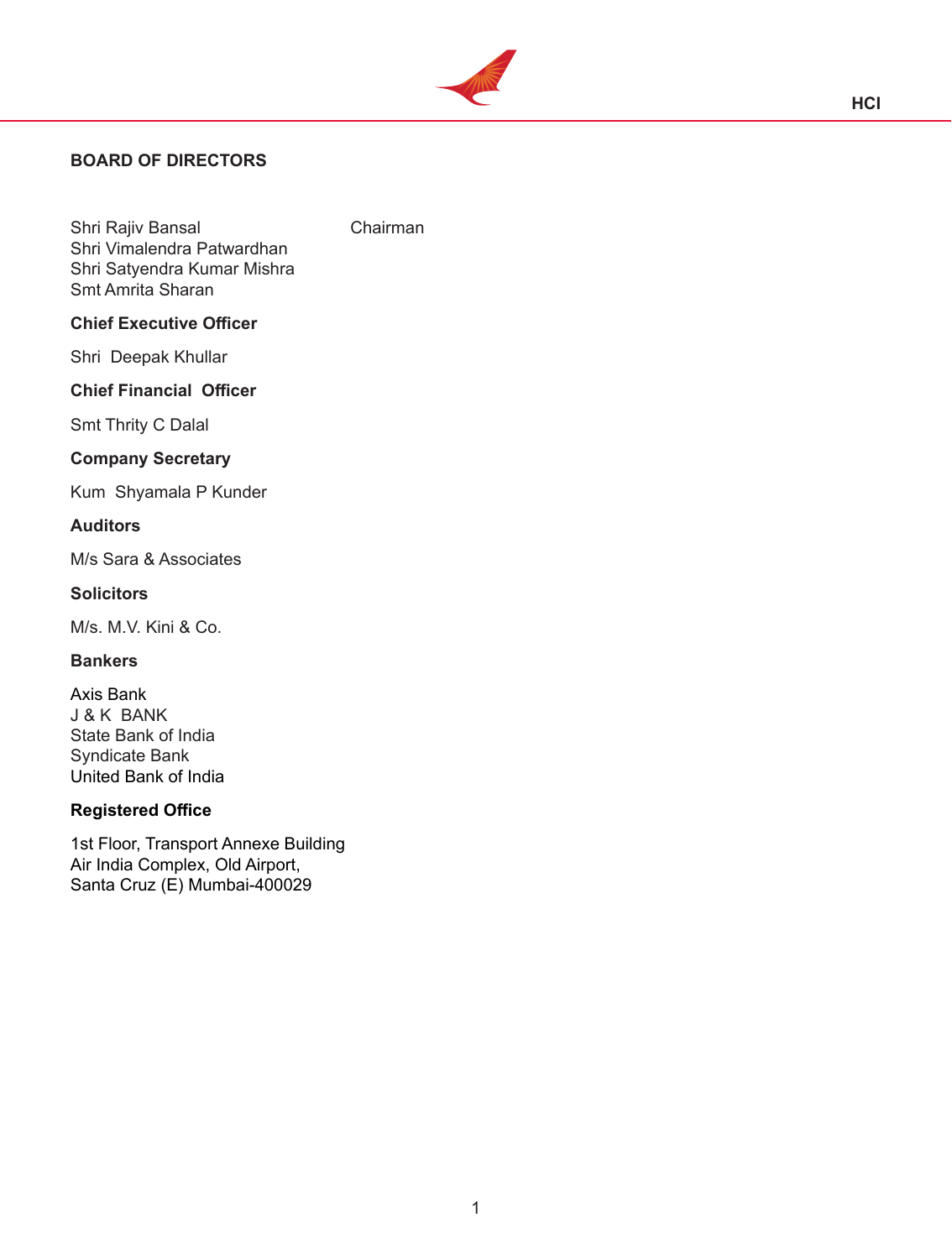

# **CHAIRMAN'S MESSAGE**

### **Dear Shareholders,**

I am writing this Message to you in our Golden Jubilee Year- 50 years of Hotel Corporation of India.

In the FY 2020-21, as an Industry, we have witnessed one of the most challenging times caused due to the ongoing COVID-19 pandemic. The pandemic has affected the hospitality sector in an unprecedented manner with an array of disruptions affecting all segments of the hospitality business. The lockdowns and travel restrictions severely affected the hospitality business across the world and your Company was no exception resulting in decimating revenues, profits and incurring cash losses to meet the obligations of the Company.

During the period of lockdown in the first quarter of FY 2020-21, although there were restrictions in the domestic and international travel, the demand was predominantly from the 'Vande Bharat Mission' flights, the Government of India's quarantine and testing requirements for the Air India Crew and Staff and for people returning from abroad and other travellers. Our employees supported the Air India's Vande Bharat mission and prioritised the safety and convenience of the guests and remained steadfast and resolute to making our guests' experiences memorable even during this adversity.

I am thankful to the unwavering commitment of our Corona-warriors who have been at the forefront to meet the requirement, despite numerous odds.

The catering Business of the Company was shut down during the lockdown phase. After the lockdown was lifted, due to restricted flights operations, there were truncated operations during the year. The flight kitchens could only start operations partially in the second week of September 2020. Overall, the average revenue generation per month reduced to Rs 2496.04 lakhs as against Rs 6762.53 lakhs in 2019-20 i.e. a drop of Rs 4266.48 lakhs.

Despite the overall Revenues being down by over 63% over the previous year, the team managed to substantially control the operating costs by saving 30% against the previous year. This resulted in minimising the Gross Operating Loss and keeping it down to Rs 3741.95 lakhs against Rs 2185.86 lakhs in the previous year.

The Company is exploring new avenues of revenue maximisation as well as exploring options to diversify its portfolio to create enterprise value.

As your Company moves towards its next phase in the post-covid scenario, with domestic and international travel on the rise, we are reasonably optimistic that the Company will reinvent and reposition itself to capture various opportunities in the hospitality and catering business as well as foray into related product and distribution extensions.

I take this opportunity to thank my colleagues on the Board for their valuable guidance, the Shareholders, Company's customers, Central and State Governments as well as Air India and its subsidiaries for their unstinted support. I would also like to place on record my appreciation to the employees at all levels for their hard work, dedication and commitment during these challenging times.

Sincerely,

**HCI**

Sd/-

Date : 28<sup>th</sup> September 2021 **Rajiv Bansal** Bansal Bansal Bansal Bansal Bansal Bansal Bansal Bansal Bansal Bansal Place : New Delhi Chairman - Chairman - Chairman - Chairman - Chairman - Chairman - Chairman - Chairman - Chairman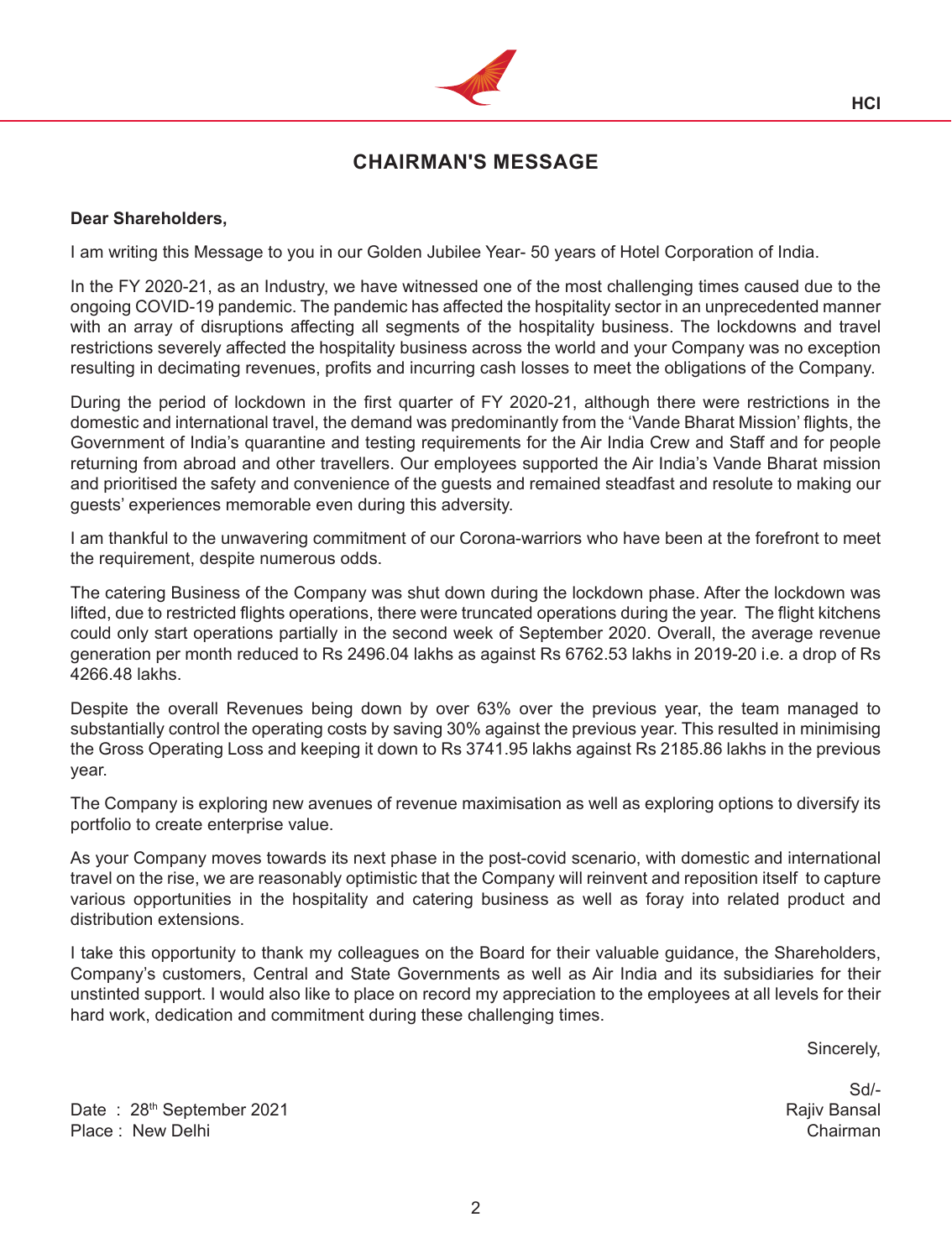

# **DIRECTORS' REPORT**

The Directors presents their 50<sup>th</sup> Annual Report and the Audited Accounts for the year ended 31 March 2021.

### **REVIEW OF FINANCIAL PERFORMANCE:**

**(Rupees in Lakhs)**

| <b>PARTICULARS</b>                     | 2020-21   | 2019-20   | <b>Variance</b> |
|----------------------------------------|-----------|-----------|-----------------|
| <b>Total Revenue</b>                   | 2496.05   | 6762.53   | $-4266.48$      |
| <b>Total Operating Expenditure</b>     | 6238.00   | 8948.39   | $-2710.39$      |
| Gross Operating (Loss)                 | (3741.95) | (2185.86) | 1556.09         |
| Interest                               | 3818.11   | 2873.66   | 944.46          |
| Cash (Loss)                            | (7560.06) | (5059.52) | 2500.54         |
| <b>Provision For Doubtful Advances</b> | 1736.23   |           | 1736.23         |
| Depreciation                           | 440.89    | 495.29    | $-54.40$        |
| Net (Loss) Before OCI                  | (9737.18) | (5554.81) | 4182.37         |
| Other Comprehensive Income (OCI)       | 75.26     | (999.89)  | $-1075.14$      |
| Net (Loss) Carried To Balance Sheet    | (9661.92) | (6554.70) | 3107.23         |



# **OTHER FINANCIAL INFORMATION**

# **SHARE CAPITAL**

As on 31 March 2021, the Authorised Share Capital of the Company was Rs.150,00,00,000/- (Rupees One hundred fifty Crore) divided into 1,50,00,000 shares of Rs.100/- each.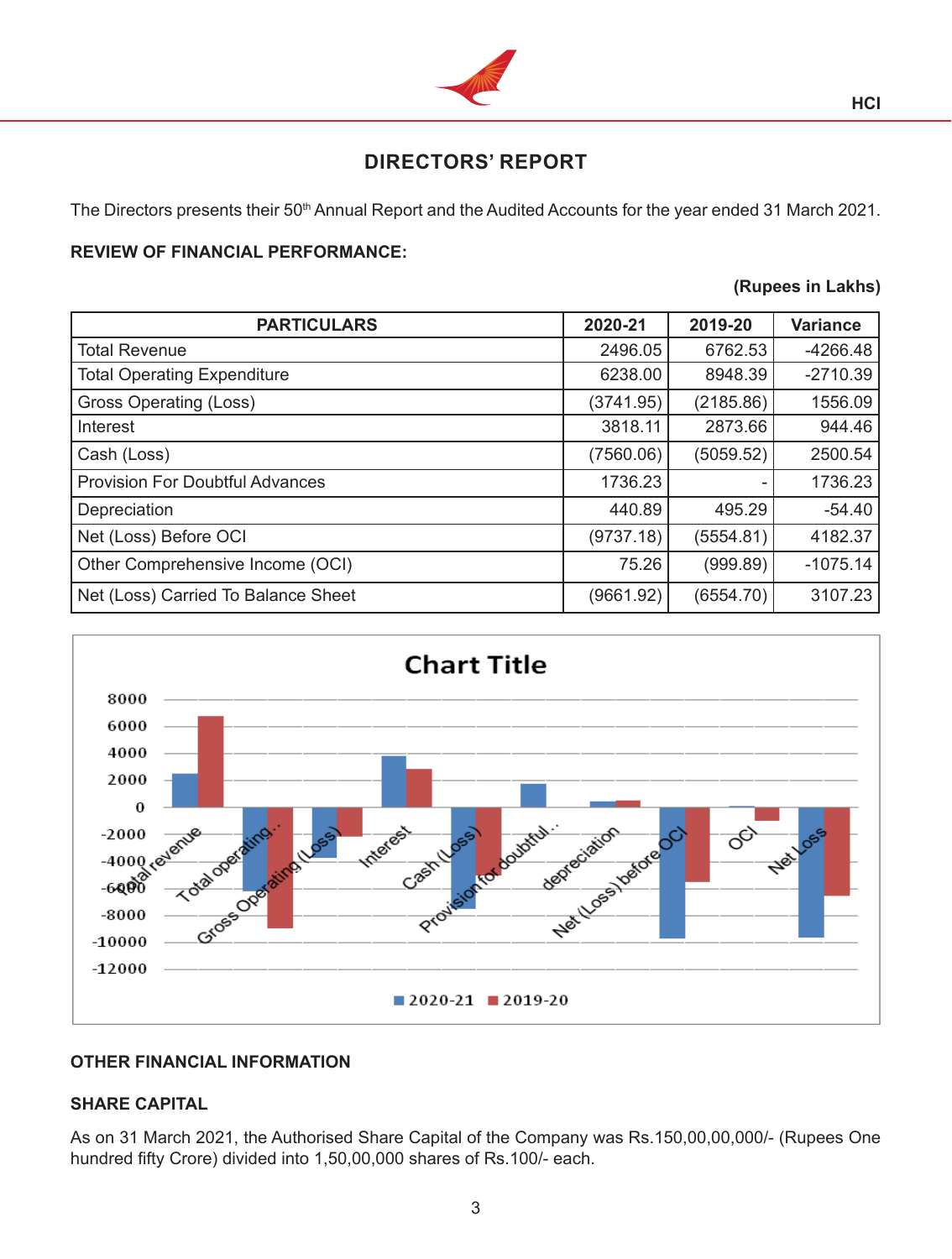

As on 31 March 2021, the Paid-up Share Capital of the Company was Rs.137,60,00,000/- (Rupees One hundred and Thirty-Seven Crore sixty lakhs) divided into 1,37,60,000 shares of Rs.100/- each which were held as follows:

- Rs.110,60,00,000 (Rupees One hundred and Ten Crore sixty lakhs) divided into 110,60,000 shares of Rs.100 each held by Air India Limited being the Holding Company.
- Rs.27,00,00,000/- (Rupees Twenty Seven Crore) divided into 27,00,000 shares of Rs.100/- each held by the Central Government in the name of the President of India.

### **ANNUAL PLAN OUTLAY 2020-21**

Due to Covid 19 Pandemic, the Annual Plan was not submitted for the year 2020-21.

#### **CHANGES IN THE SHARE CAPITAL, IF ANY**

During the year there was no change in the paid up share capital of the Company.

#### **CHANGE IN NATURE OF BUSINESS**

During the year there was no change in the nature of business of the Company.

#### **DIVIDEND**

In terms of Section 123 of the Companies Act, 2013 the dividend could not be considered due to accumulated losses.

### **TRANSFER OF UNCLAIMED DIVIDEND TO INVESTOR EDUCTION AND PROTECTION FUND**

Since there was no unpaid/unclaimed Dividend for the past years, the provisions of Section 125 of the Companies Act, 2013 did not apply.

### **AMOUNTS TRANSFERRED TO RESERVES**

In view of the accumulated losses, the Board of Directors have decided not to transfer any amount to reserves during the year.

### **FOREIGN TOURS**

The Company incurred NIL expenditure under this head during the year under review.

#### **HUMAN RESOURCE**

#### **Personnel**

As on 31 March 2021, the Company had on its payroll a total of 502 employees as against 575 as on 31 March 2020. The Company believes that the challenges surrounding the business environment can be best mitigated by a workforce that is motivated, nimble, adaptive to change, innovative and fast in learning.

#### **Industrial Relations**

The industrial relations in the Company have traditionally been harmonious.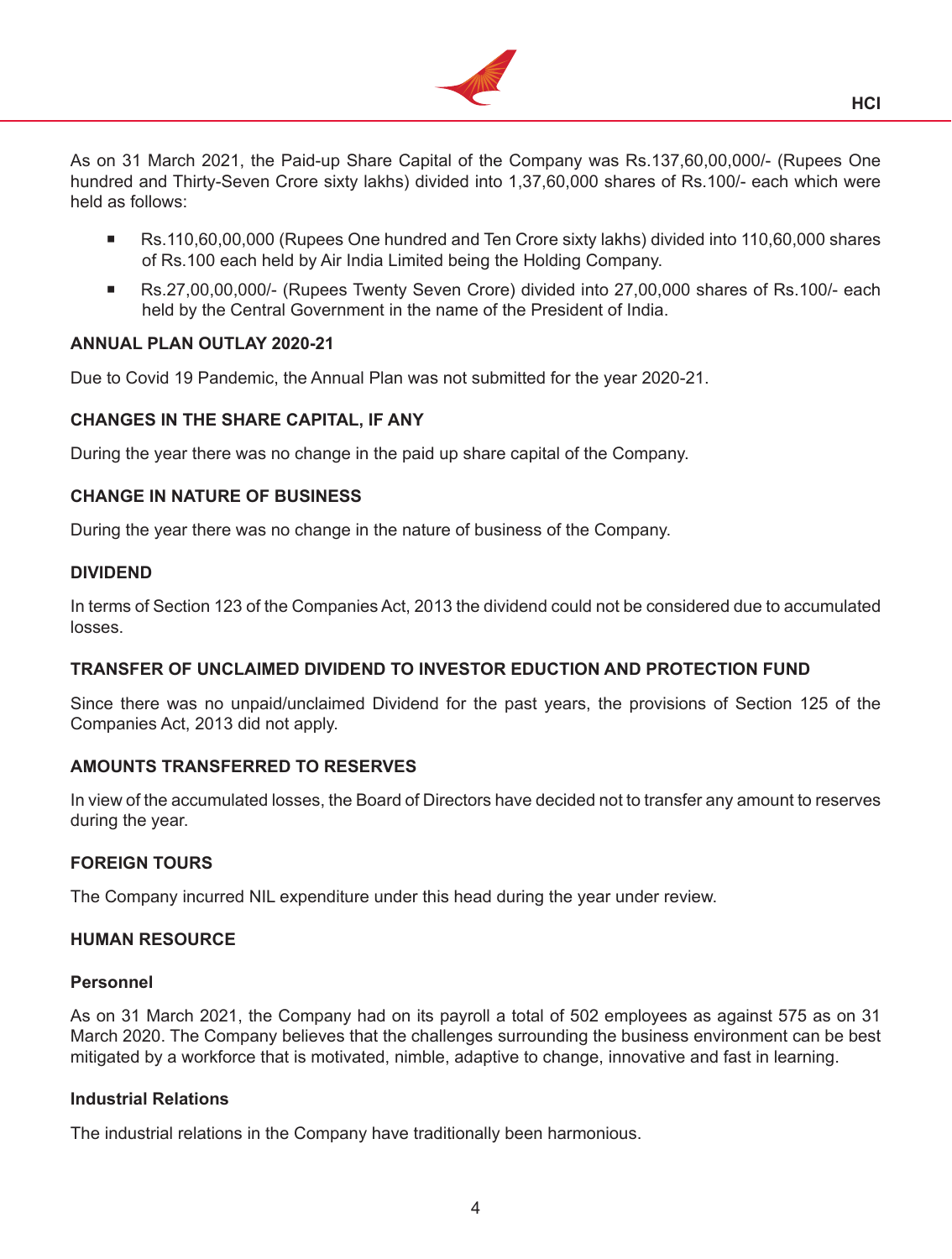

### **VIGILANCE**

During the year under report, periodic surprise checks and inspections were carried out at all units of HCI. During the year, procedural advice was rendered from time to time in matters pertaining to tender/purchase procedures. Vigilance Awareness Week was observed from 27 October 2020 and 2 November 2020.

### **STATUTORY COMPLIANCE**

### **Employment of Ex-Servicemen**

The Company had been following the Government directive received in this regard for employment of Ex-Servicemen.

### **Implementation of Official Language Policy**

With regard to the implementation of Official Language Policy, the directives received from the Government from time to time are being followed.

### **Employment of SC, ST & OBC**

Subsequent to the disinvestment of three out of six Units of HCI, there was a ban on recruitment and hence, no recruitment exercise was carried out. However, the Company continued to observe the Government directives for reservation of posts in promotions of SC, ST and OBC candidates. SC/ST/OBC – Number of employees as on 31 March 2021.

| <b>Total No. of</b><br>employees | <b>Total</b><br><b>Number</b><br>of SC<br>employees | % of SC<br>employees | <b>Total No.</b><br>of ST<br>employees | $%$ of ST<br>employees | <b>Total No.</b><br>of OBC<br>employees | % of OBC<br>employees |
|----------------------------------|-----------------------------------------------------|----------------------|----------------------------------------|------------------------|-----------------------------------------|-----------------------|
| 502                              | 96                                                  | 19.12                | 36                                     | 7.17                   | 51                                      | 10.16                 |

### **CONSERVATION OF ENERGY & TECHNOLOGY ABSORPTION**

Energy conservation continues to be given priority by the Company. Constant efforts are being made to reduce energy consumption.

Particulars required under Form B of the relevant Rules Pursuant to Section 134 (2)(m) of the Companies Act 2013, have not been given since the Company has no Research and Development activity. The question of technology absorption, adaptation or innovation is not applicable to the Company, in view of it being a Service Industry.

### **DEPOSITS**

The Company has not accepted any deposits during the year.

### **SIGNIFICANT & MATERIAL ORDERS**

During the year no significant and material orders were passed by the Regulators or Courts or Tribunals impacting the going concern status and Company's operations in future.

# **CORPORATE SOCIAL RESPONSIBILITY (CSR)**

Provisions of Section 135 of Companies Act, 2013 relating to Corporate Social Responsibility is not applicable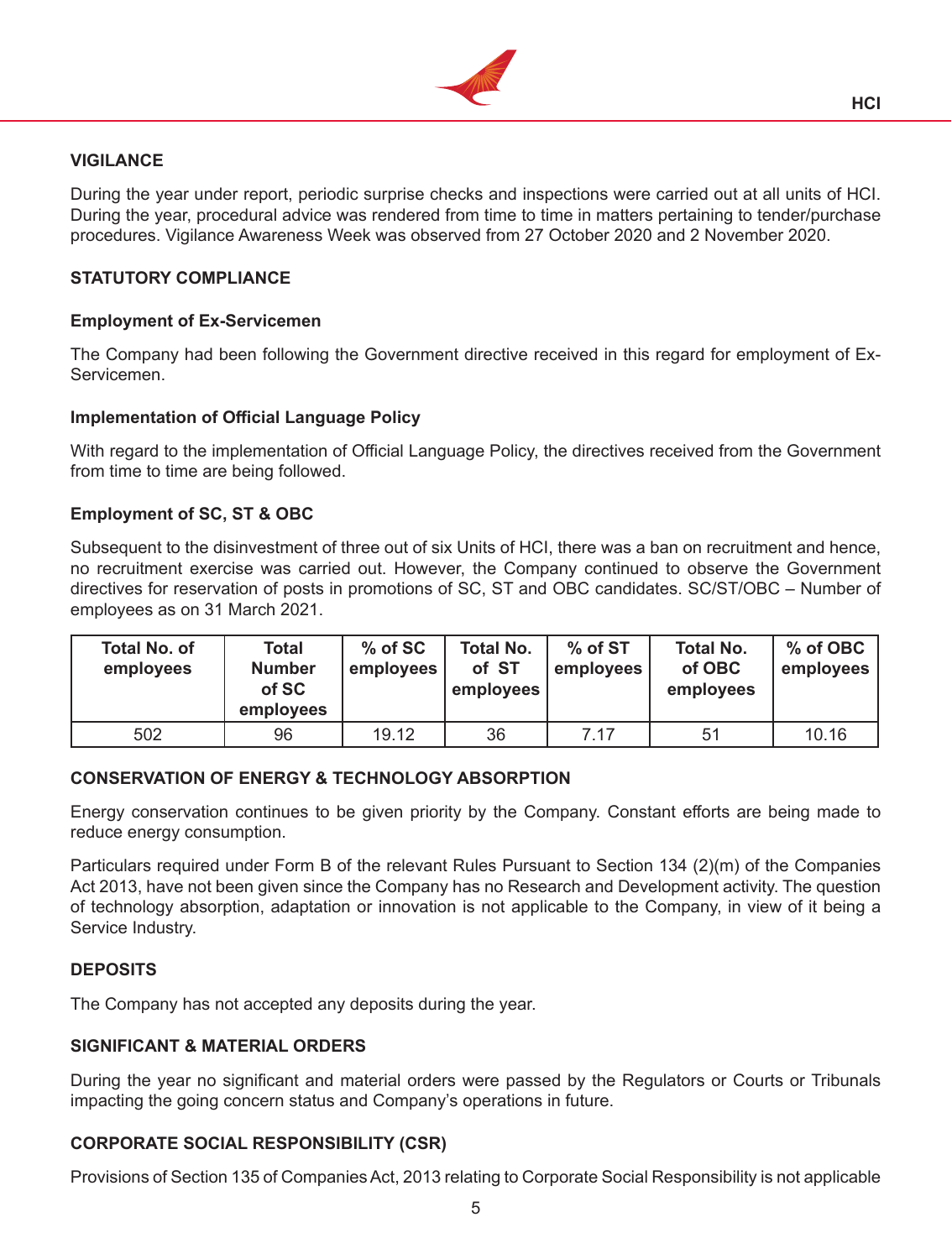

to the Company as the Company has not earned any profits during the year.

# **FOREIGN EXCHANGE EARNINGS & OUTGO**

The Foreign Exchange Earnings and Outgo during the year were Nil.

# **COMPLIANCE WITH THE RTI ACT, 2005:**

Hotel Corporation of India Limited has ensured compliance with the provisions of Right to Information Act for providing information to the citizens.

The Company has decentralized its structure to deal with the applications/appeals received under RTI Act and has 4 Assistant Public Information Officers (APIOs), 5 Public Information Officers (PIOs) and an Appellate Authority have been appointed for speedy disposal of applications/ appeals. During 2020-21, 31 Requests/ Appeals were received out of which 31 Requests/ Appeals were disposed off.

# **SEXUAL HARASSMENT:**

The Company has complied with provisions relating to the constitution of Internal Complaints Committee under the Sexual Harassment of Women at Workplace (Prevention, Prohibition and Redressal) Act, 2013. All employees (permanent, contractual, temporary, trainees) are covered under this.

One Complaint pertaining to sexual harassment was received during 2019-20. However, due to outbreak of Covid-19, hearings could not happen and is pending at the end of the financial year. In the year 2020-21 there was no complaint received pertaining to sexual harassment.

# **INFORMATION ABOUT SUBSIDIARY/JV/ASSOCIATE COMPANY**

The Company does not have any Subsidiary, Joint Venture or Associate Company.

# **MATERIAL CHANGES AND COMMITMENTS**

In terms of the provisions of Section 134(3)(l), no major changes have occurred which have affected the financial position of the Company between 31 March 2021 and the date of Board's Report.

# **MANAGEMENT DISCUSSION & ANALYSIS REPORT**

A detailed Management Discussion and Analysis Report is given separately.

# **MEETINGS OF THE BOARD OF DIRECTORS**

As required under Section 173 of the Companies Act 2013, Three Meetings of the Board of Directors of the Company were held during the Financial Year 2020-21 as detailed below, and the provisions of the Companies Act, 2013 were adhered to while considering the time gap between two Meetings.

### **Details of Board meetings is given below :**

| Sr. No. | Date of Meeting | <b>Board Strength</b> | <b>No. of Directors Present</b> |
|---------|-----------------|-----------------------|---------------------------------|
| 250     | 28 August 2020  |                       |                                 |
| .251    | 21 October 2020 |                       |                                 |
| 252     | 21 January 2021 |                       |                                 |
| 253     | 25 March 2021   |                       |                                 |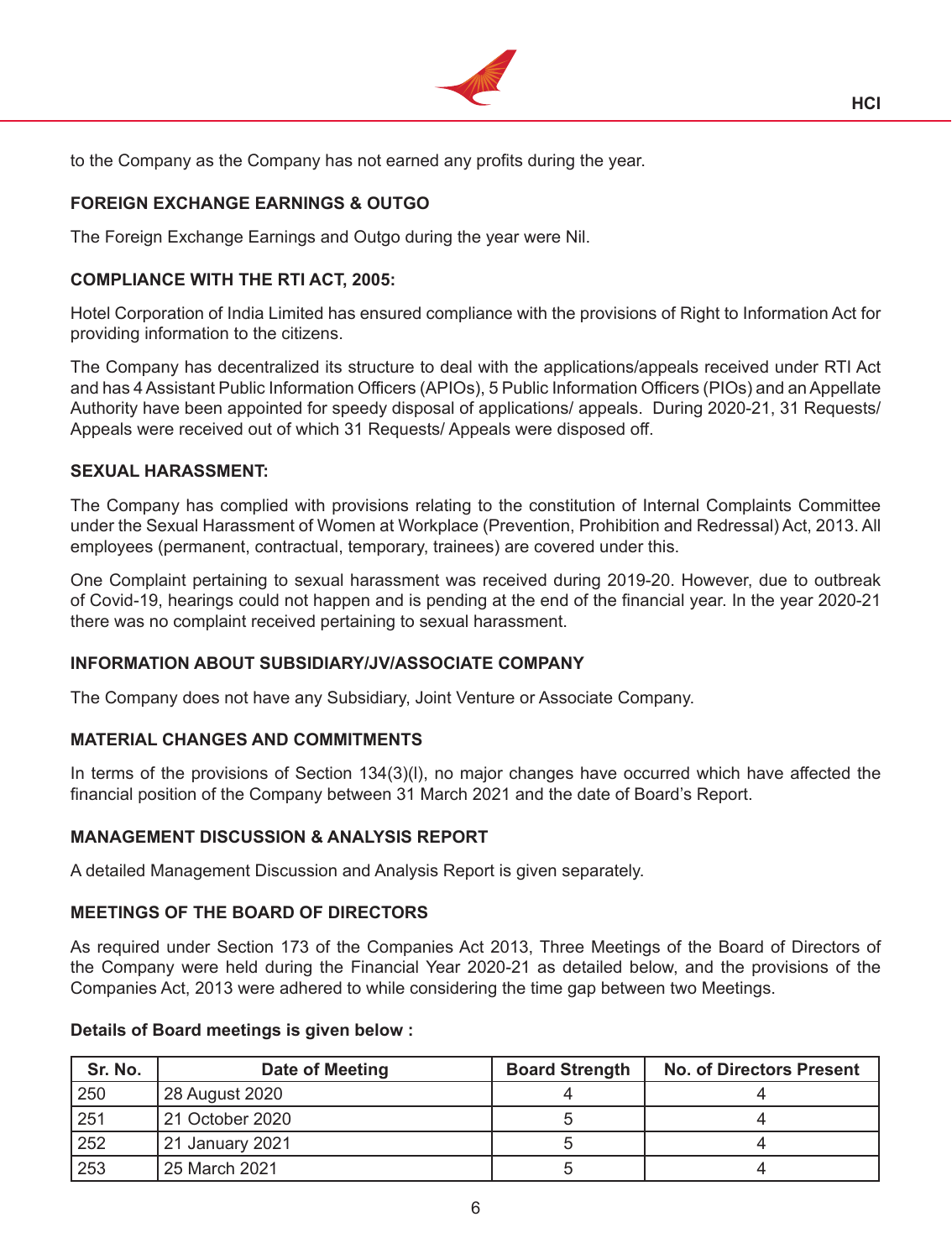

# **DIRECTORS' RESPONSIBILITY STATEMENT:**

Pursuant to the provisions of Section 134(5) of the Companies Act 2013, the Directors confirm that:

- In the preparation of the Annual Accounts, the applicable Accounting Standards had been followed along with proper explanation relating to material departures.
- The Directors had selected such accounting policies and applied them consistently and made judgments and estimates that are reasonable and prudent so as to give true and fair view of the state of affairs of the Company as at 31 March 2021 and of the Profit or Loss of the Company for that period.
- The Directors had taken proper and sufficient care for the maintenance of adequate accounting records in accordance with the provisions of the Companies Act for safeguarding the assets of the Company and for preventing and detecting fraud and other irregularities to the best of the knowledge and ability of the Directors.
- The Company being an unlisted Company, provisions of Section 134(3)(e) are not applicable.
- That the annual accounts have been prepared on a "going concern" basis.
- **The Directors have devised proper systems to ensure compliance with the provisions of all applicable** Laws and that such systems were adequate and operating effectively.

### **CORPORATE GOVERNANCE**

The Company has complied with the requirements of Corporate Governance with the exception of appointment of Independent Directors on the Board. This matter is being pursued with the Administrative Ministry. The detailed Corporate Governance Report forms part of this Annual Report is annexed as **Annexure I**.

### **AUDITORS:**

M/s. Sara & Associates, Chartered Accountants were appointed as the sole auditors of the Company for the financial year 2020-21 by the Comptroller & Auditor General of India in accordance with the provisions of the Section 139 of the Companies Act, 2013.

### **SECRETARIAL AUDIT REPORT:**

Pursuant to the provisions of section 204 of the Companies Act 2013 and Companies (Appointment and Remuneration of ManagerialPersonnel) Rules 2014, the Company has appointed DHOLAKIA&ASSOCIATES LLP, Practicing Company Secretary, Mumbai, to conduct Secretarial Audit for the financial year 2020-21.

The Secretarial Audit Report for the financial year ended 31 March 2021 is enclosed at **Annexure II** .

### **Management's Reply on the observations contained in the Secretarial Audit Report**

#### **Attendance of Directors/Auditors in AGM**

*(i) that Requirement under Para 4 of SS-2 General Meetings as regards to the presence of Directors and Auditors, is not observed at the Annual General Meeting held during the year under review.*

#### **Management's Comments**

Due to the inability of the Directors and Auditors of the Company which was communicated through their office telephonically, they have not attended General meetings conducted during the period from 1<sup>st</sup>April, 2020 to 31<sup>st</sup>March, 2021as required under Para 4 of SS-2 General Meetings.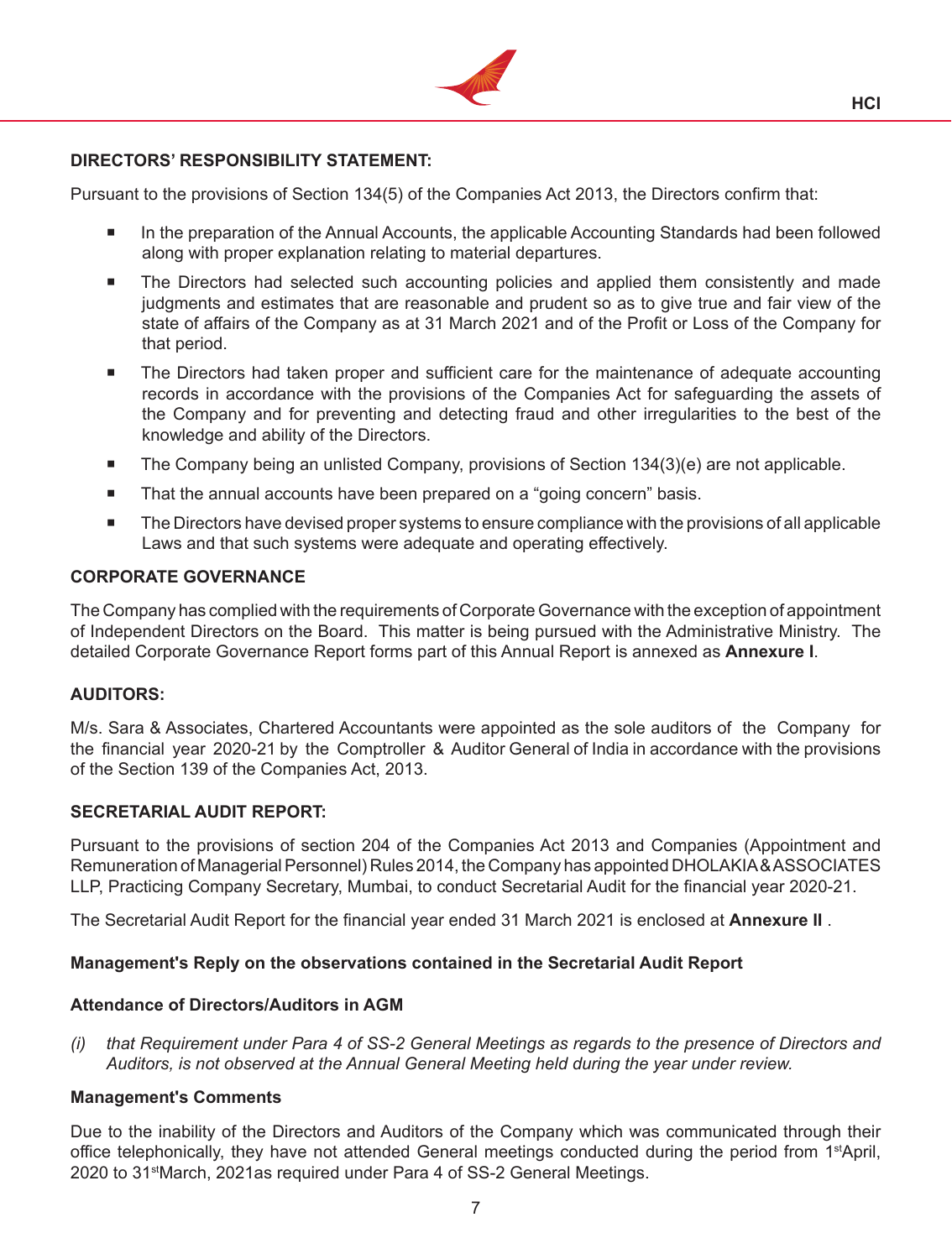

# **Quarterly Financial Results**

*(ii) Not placing the Compliance Certificate as envisaged u/s 205 of the Act.*

### **Management's Comments**

In line with the compliance reports placed in the Air India Board, our holding Company, we have placed the compliance reports for the quarter January-March 2021 before the Board. The quarterly compliance reports will be submitted to the Board in future in order to comply with the provisions of Section 205 of the Companies Act, 2013.

### **Independent Directors**

- (iii) Not appointed Independent Directors as required u/s 149 of the Act read with rule 4 of the Companies *(Appointment and Qualification of Directors) Rules, 2014.*
- *(iv) Composition of Audit committee is not as per section 177 of the Act.*

### **Management's Comments**

### **It is a statement of fact.**

There were no Independent Directors on the Board as required under the provisions of Section 149(4) of the Companies Act, 2013 read with Rule 4 of the Companies (Appointment and Qualification of Directors) Rules, 2014 for the period from1<sup>st</sup>April, 2020 till 31<sup>st</sup> March, 2021. As per the Articles of Association of the Company, appointment of Director is done by the administrative ministry, i.e. the Ministry of Civil Aviation in consultation with Air India Limited and the Company has no say in the matter. In view of the same, the Company could not comply the requirement with respect to the composition of the Audit Committee (section 177 (2)of the Act ) of the Board due to non appointment of Independent Directors for the said period.

# **Women Directors**

(v) Not having a Woman Director as required u/s 149 of the Act from 1st April, 2020 to 10th September, 2020.

### **It is a statement of fact.**

Though there was no Woman director on the Board at the beginning of the Financial year, subsequently, Smt. Amrita Sharan, Director (Personnel), Air India Limited was appointed on the Board as a Woman Nominee Director of Air India Limited effective 11<sup>th</sup> September 2020. Accordingly, w.e.f. 11<sup>th</sup> September 2020, requirement under section 149(1) of the Companies Act, 2013 read with Rule 3 of the Companies (Appointment and Qualification of Directors) Rules, 2014 has been complied with.

# **LOANS, GUARANTEES AND INVESTMENTS**

There were no loans, guarantees or investments made by the Company under Section 186 of the Companies Act, 2013 during the year under review and hence the provisions of Section 186 are not applicable to the Company.

# **PARTICULARS OF CONTRACTS OR ARRANGEMENTS WITH RELATED PARTIES**

All related party transactions that were entered into during the financial year were on an arm's length basis and were in the ordinary course of business. There were no materially significant related party transactions made by the Company with Promoters, Directors, Key Managerial Personnel or other designated persons which may have a potential conflict with the interest of the Company at large. Details of Related Party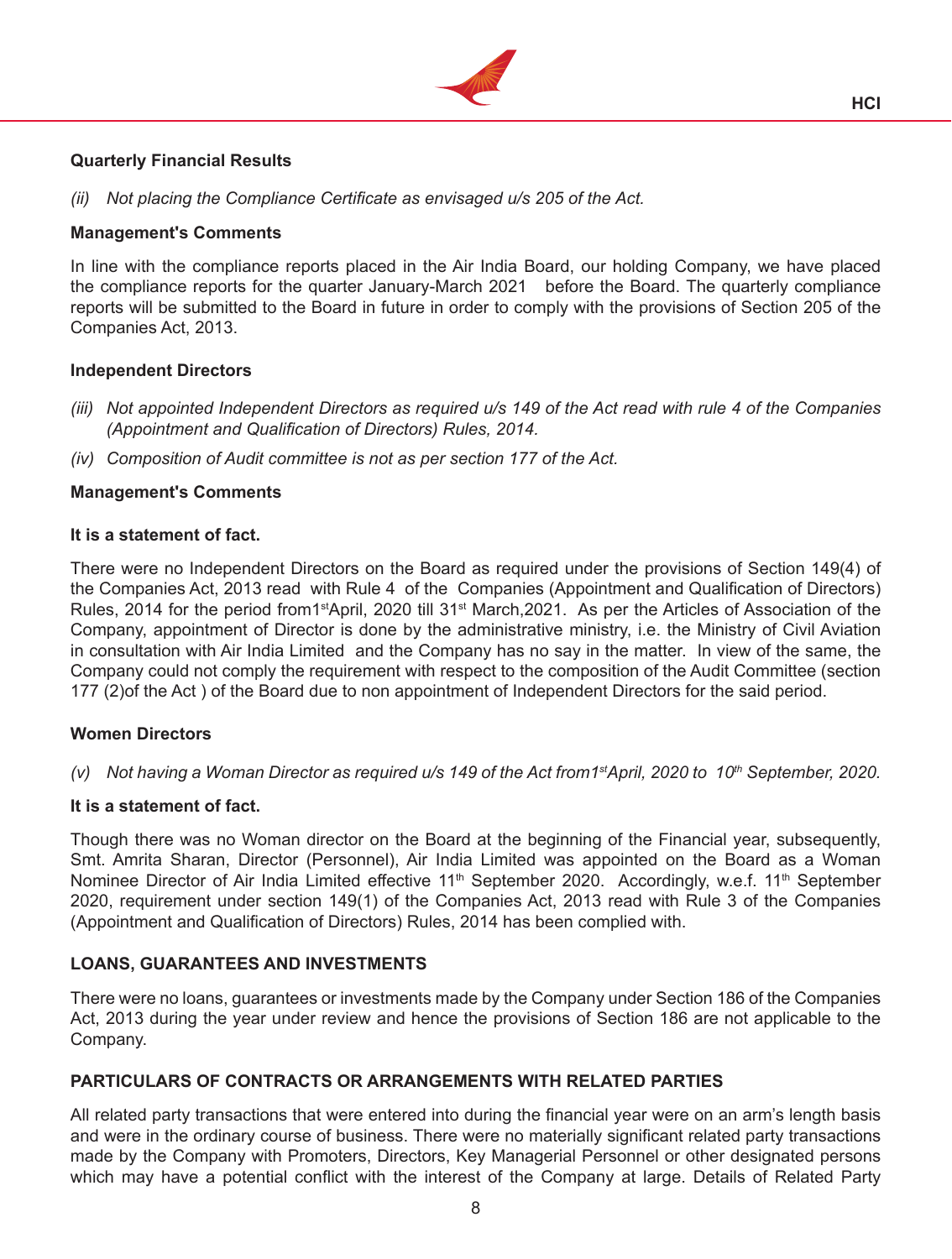

Transactions in Form AOC-2 is enclosed at **Annexure III.**

# **RISK MANAGEMENT**

The process of Risk Management involves identification of risks, framing an adequate response to manage and mitigate the risks identified, followed by constant monitoring and review of the risk management process.

# **EXTRACT OF ANNUAL RETURN**

Pursuant to Section 92(3) of the Companies Act, 2013 read with Rule 12(1) of the Companies (Management and Administration) Rules 2014, extract of Annual Return in Form MGT-9 is annexed which is uploaded on the website of the Company, i.e.www.centaurhotels.com.

|  |  |  | Details of Key Managerial Personnel of the Company: |
|--|--|--|-----------------------------------------------------|
|--|--|--|-----------------------------------------------------|

| Sr.<br><b>No</b> | <b>Name</b>           | <b>Designation</b>                                         | Date of appointment |
|------------------|-----------------------|------------------------------------------------------------|---------------------|
|                  | Shri Pankaj Kumar     | <b>Chief Executive Officer</b><br>(resigned on 17.07.2020) | 9 February 2015     |
| $\overline{2}$   | Shri Ajay Prakash     | Chief Executive Officer upto 4.11.2020   21 July 2020      |                     |
| 13               | Shri Deepak Khullar   | <b>Chief Executive Officer</b>                             | 5 November 2020     |
| 4                | Smt. Thrity C Dalal   | <b>Chief Financial Officer</b>                             | 9 February 2015     |
| 5                | Kum Shyamala P Kunder | <b>Company Secretary</b>                                   | 9 February 2015     |

# **DECLARATION OF INDEPENDENCE**

HCI is a Subsidiary of Air India Limited. As per the provisions of Article 97 of the Articles of Association of the Company, the number of Directors of the Company shall not be less than three and not more than fourteen all of whom shall be appointed by Air India Limited, who in turn can do so subject to the directions of the Government of India.

Air India has requested the Ministry of Civil Aviation to nominate Independent Directors on the Board of HCI and appointments are awaited.

# **DIRECTORS AND KEY MANAGERERIAL PERSONNEL (KMP)**

The following changes have occurred in the constitution of Directors and KMP of the Company during the Financial Year 2020-21

| Sr.          | <b>Name</b>                                              | <b>Designation</b>                          | Date of               | Date of    | Mode of Cessation                      |
|--------------|----------------------------------------------------------|---------------------------------------------|-----------------------|------------|----------------------------------------|
| <b>No</b>    |                                                          |                                             | appointment           | cessation  |                                        |
|              | Shri Pankaj Kumar                                        | Executive<br>Chief<br>Officer               | 01.05.2020            | 17.07.2020 | Resigned as CEO                        |
| $\sqrt{2}$   | Shri Ajay Prakash<br>GM-Personnel, NR, Air<br>India Ltd. | Additional<br>as Chief Executive<br>Officer | charge   21.07.2020   | 05.11.2020 | On appointment of<br>new CEO           |
| $\mathbf{3}$ | Shri Vinod Hejmadi<br>Director(Finance)-AIL              | Nominee<br>of Air India Limited             | Director   07.12.2015 | 11.09.2020 | On appointment of<br>Smt Amrita Sharan |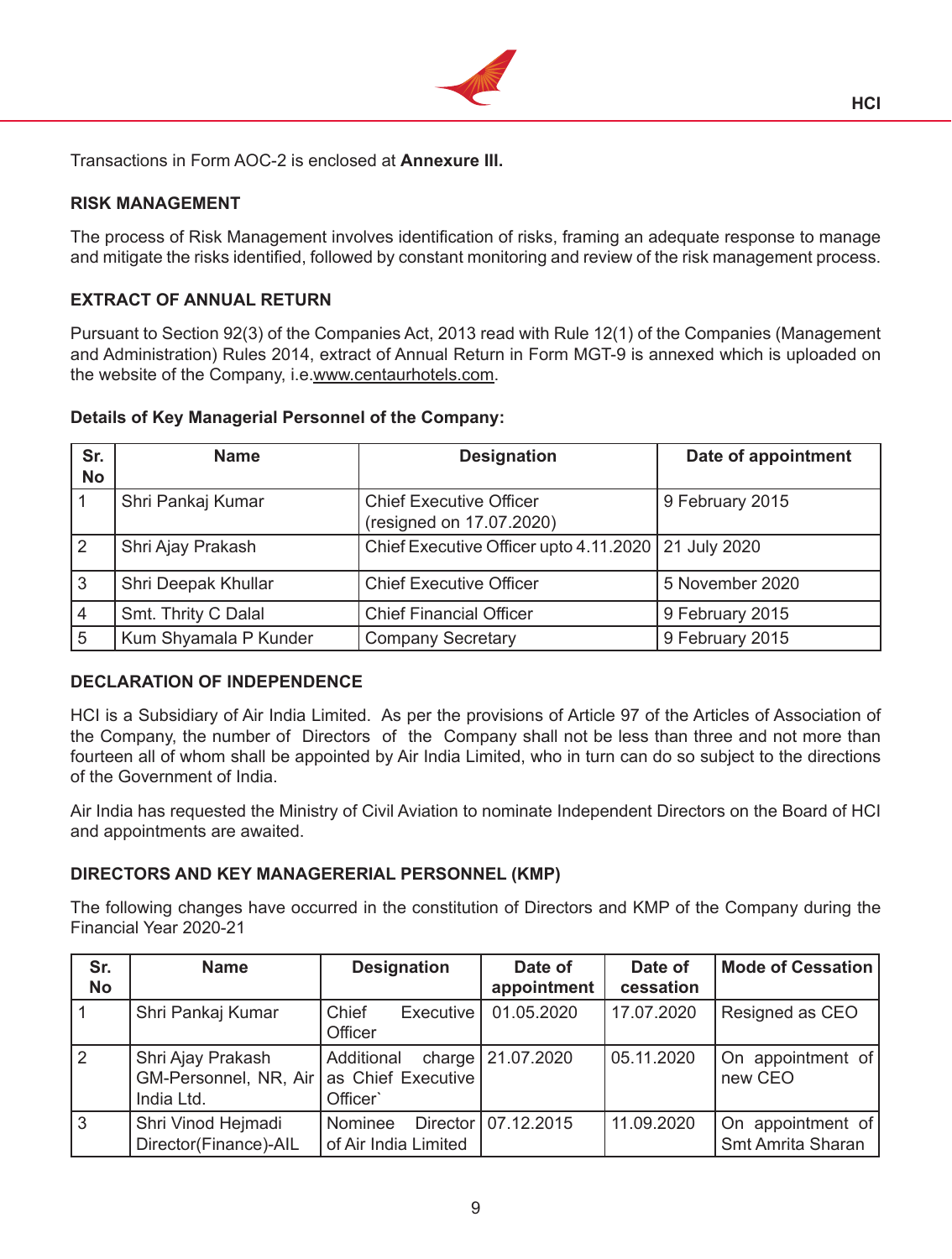

| 4  | Smt Amrita Sharan                           | Women            | Nominee   11.09.2020  |  |
|----|---------------------------------------------|------------------|-----------------------|--|
|    | Director(Personnel) - Director of Air India |                  |                       |  |
|    | `AIL                                        | Limited          |                       |  |
| 5، | Shri Deepak Khullar                         | Chief<br>Officer | Executive   5.11.2020 |  |

In view of the exemption granted vide Notification dated 5 June 2015 of the Ministry of Corporate Affairs, information on the following points has not been given:

- i. Performance Evaluation of Board, its Committees and individuals
- ii. Policy for selection and appointment of Directors and their remuneration
- iii. Remuneration Policy Remuneration to Executive Directors and Non-Executive Directors
- iv. Related Party Transactions

Even though vide the above notification exemption has been granted to Government Companies from application of First Provision to Section 188 i.e. to obtain approval of the shareholders in respect of contracts or arrangements entered into by it with any other Government Company, approval of the Board is required to be obtained for the same. Accordingly, the approval of the Board has been taken for Related Party Transactions entered with Air India Limited for the year 2020-21 to the tune of Rs.50 Crores.

# **COMMENTS OF THE COMPTROLLER AND AUDITOR GENERAL OF INDIA**

The "nil comments" of the Comptroller and Auditor General of India under Section 143(6) (b) of the Companies Act, 2013 on the accounts of the Company for the year ended 31 March 2021 are enclosed to the report.

### **ACKNOWLEDGEMENTS**

The Directors wish to place on record their appreciation for the support and co-operation extended by the employees of the Company. The Board also wishes to acknowledge gratefully the support and guidance received from the Ministry of Civil Aviation and Air India Limited. The Directors wish to thank the Comptroller and Auditor General of India, Chairman and members of the Audit Board, Statutory Auditors and Banks.

### **On Behalf of the Board of Directors**

**Date : 28th September 2021 (RAJIV BANSAL) Place : New Delhi.** 

**Sd/-**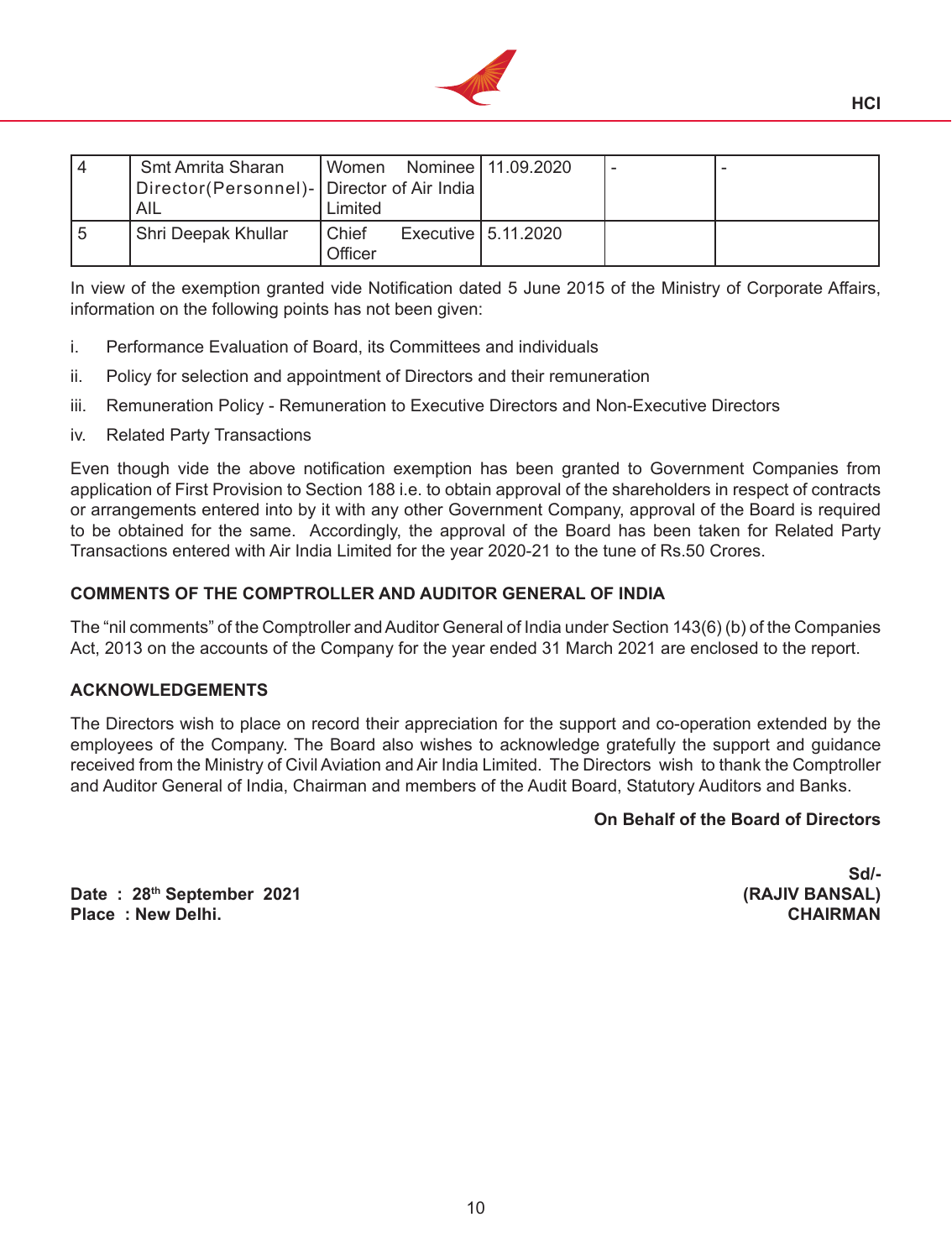

# **MANAGEMENT DISCUSSION AND ANALYSIS REPORT**

### **ECONOMIC ENVIRONMENT**

The financial year under review witnessed economic and social disruption caused by the outbreak of COVID-19 pandemic across the world. The pandemic caused an unprecedented challenge to all spheres of human life especially on the health and was also financially devastating wherein a large number of people lost their livelihoods and companies faced with survival and existential threat.

Governments across the world imposed countrywide lockdowns which restricted movement of people with many countries closing their boundaries to arrest the spread of the pandemic. This was followed by gradual lifting of restrictions within a regulated environment starting from the second quarter of the year.

The pandemic had an immediate impact on most industries and sectors leading to a steep decline in Gross Domestic Product (GDP) of many countries. Many companies changed their operating models to adapt to innovative ways of working and, wherever possible, restricted employees to working from home for maintaining safety and good health. Many organizations implemented travel restrictions and also reduced conferences, events and embarked on cost reduction and austerity measures to conserve cash Flows.

### **GLOBAL HOSPITALITY AND TOURISM INDUSTRY**

Global tourism suffered its worst year on record in 2020, with international arrivals dropping by 74% according to the latest data from the United Nations World Tourism Organization (UNWTO). International arrivals at destinations worldwide were a billion fewer in 2020 than in the previous year, due to an unprecedented fall in demand consequent to stricter travel restrictions imposed to curtail the pandemic. International tourist arrivals (overnight visitors) dropped by 87% in January 2021, amid new outbreaks and tighter travel restrictions following a decline of 85% in the quarter ended December, 2020. By regions, Asia Pacific dropped by 96% since the region continues to have the highest level of travel restrictions in place. Europe and Africa both saw a decline of 85% in arrivals, while the Middle East recorded a drop of 84%.International arrivals in the America decreased by 77% in January, 2021.

(Source: UNWTO, Barometer January 2021).

### **GLOBAL ECONOMY: THE YEAR IN REVIEW**

Global economy contracted by 3.3% in 2020 as a result of diminished economic activities across the globe induced by Covid-19 pandemic.

The IMF in its report on World Economic Outlook published in April 2021 projected a stronger recovery in 2021 and 2022 with growth projected to be 6 percent in 2021 and 4.4 percent in 2022. e growth rate projected for India is 12.5% in 2021 and 6.9% in 2022, while China is projected to grow by 8.4% in 2021 and 5.6% in 2022. Emerging and Developing Asia is projected to grow by 8.6% in 2021 and 6% in 2022. GDP contraction was lower than the initial expectations due to unprecedented monetary policy support from global central banks and fiscal stimulus from governments.

(Source: IMF- World Economic Outlook – Apr 2021)

# **INDIAN ECONOMY: THE YEAR IN REVIEW**

The nation-wide lockdown caused a sharp contraction of 23.9% in GDP during Q1 FY 2021, recovering to a 7.5% drop in Q2, together with improvement in all key economic indicators.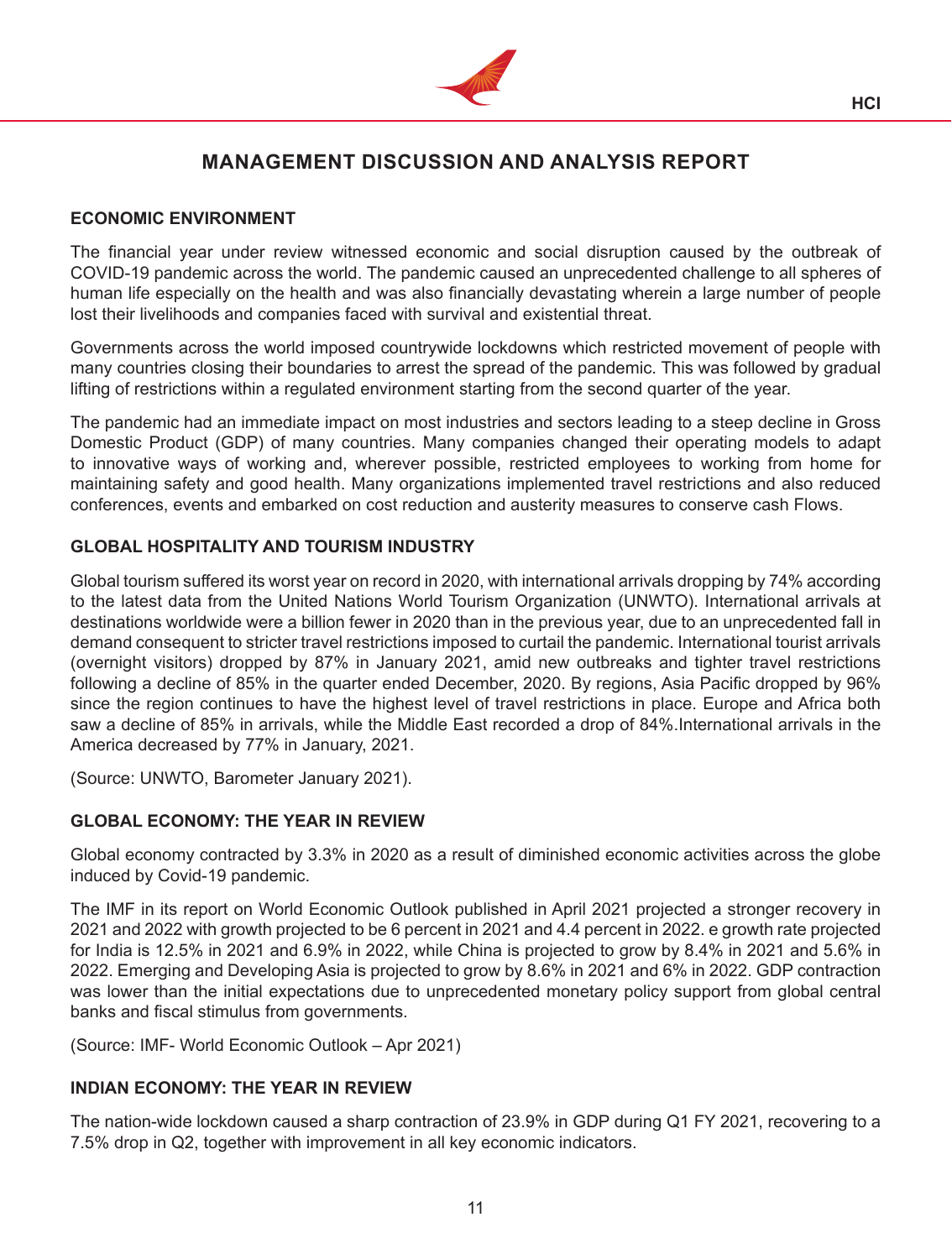

The Economic Survey projects India's real GDP to grow by 11% in 2021-22 based on continued normalization in economic activities and the roll out of COVID-19 vaccines gathering traction. Supplemented with supplyside push aided by reforms, easing of regulation, continued infrastructural investments, recovery of pent-up demand, increase in discretionary consumption and supported by pick up in credit given low interest rates and adequate liquidity, it expects the economy to overtake pre-pandemic levels of FY 2019-20 in another 2 years

(Source: Economic Survey 2020-21).

# **OUTLOOK**

Due to the second wave of pandemic and with a surge of cases and emergence of new variants, many countries reintroduced stricter travel restrictions mandatory testing, quarantines and in some cases border closures and domestic lockdowns impacting the resumption of international travel. Further, the pace of vaccinations has been slower than expected and varying across countries. With 32% of destinations worldwide showing complete border closures in early February, 2021 and another 34% with partial closure, UNWTO expects international tourist arrivals to be down by 85% during January to March, 2021 over the same period of 2019, representing a loss of about 260 million international arrivals. Most experts do not see global travel returning to pre-pandemic levels earlier than 2023. Their recovery is depended on several factors such as a gradual improvement of the epidemiological situation, continued roll-out of the COVID-19 vaccine, a significant improvement in traveller confidence and a major lifting of travel restrictions.

# **COMPANY'S OUTLOOK**



Air India Limited (AIL) has been continuously supporting the Company by giving business which contributes to the operational revenue of the Company -nearly 70% of the revenue earned by the Company is from AIL.

# **Segment wise reporting for the year 20-21**

| <b>Particulars</b>       | <b>Hotels</b><br>(Rs. in Lakhs) | <b>Flight Kitchens</b><br>(Rs. in Lakhs) | <b>Others</b><br>(Rs. in Lakhs) | <b>Total</b><br>(Rs. in Lakhs) |
|--------------------------|---------------------------------|------------------------------------------|---------------------------------|--------------------------------|
| Revenue                  | 1402.42                         | 1019.43                                  | 74.19                           | 2496.05                        |
| Operating Profit/ (Loss) | (2202.58)                       | (1613.09)                                | 73.72                           | (3741.95)                      |
| Net Profit / (Loss)      | (6638.71)                       | (3096.94)                                | 73.72                           | (9661.92)                      |

Your Company witnessed subdued performance in terms of business in FY 2020-21 primarily in the first half of the year due to onset of Covid-19 and the resultant lockdown imposed by the Central Government and the various State Governments.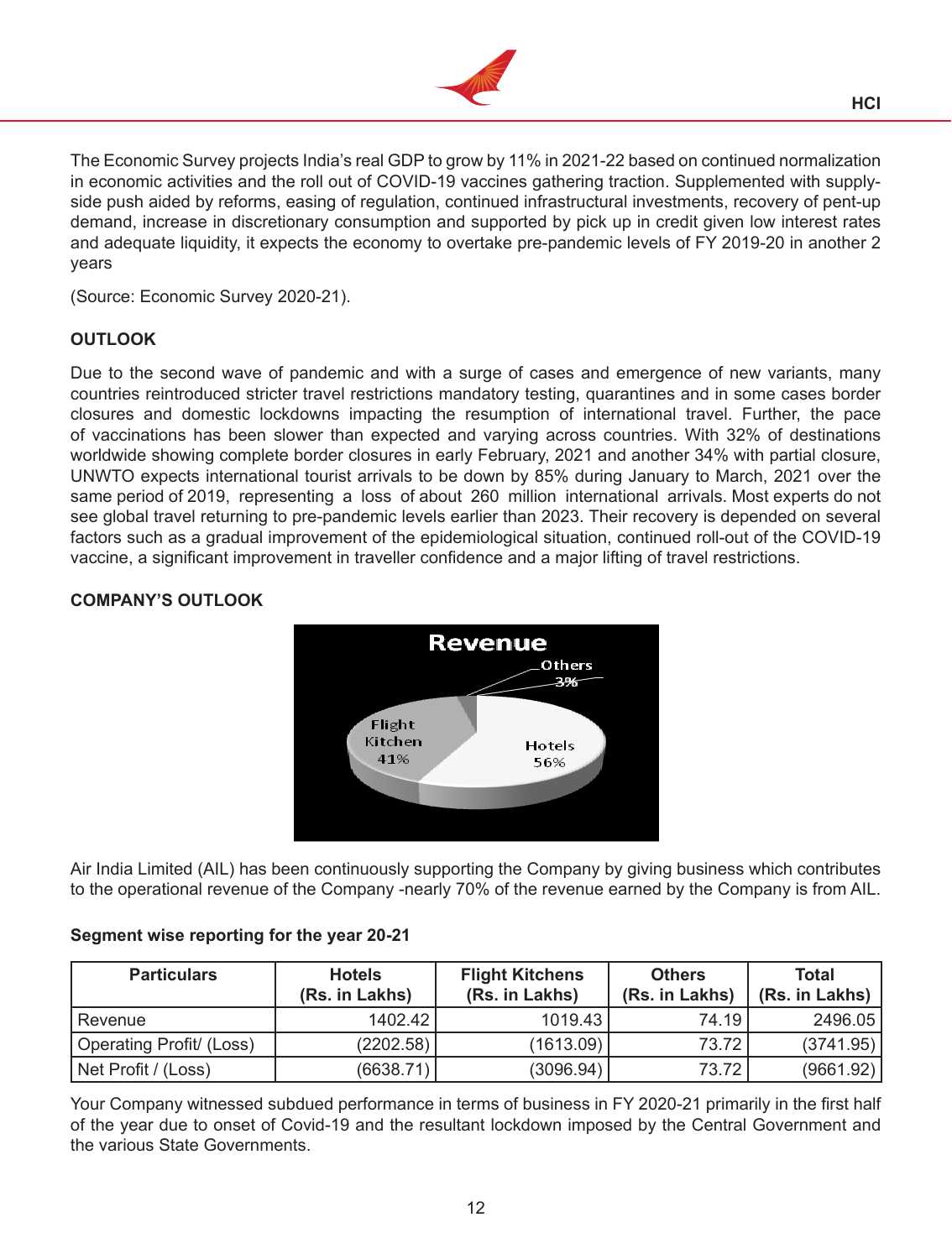

### **RISK MITIGATION STRATEGIES**

The Company has embarked upon a journey to reduce its dependencies on Air India Limited and its subsidiaries:

- It is in the process of augmenting talent to enhance its operational standards and enable the Company to attract businesses from Non Air India entities.
- It is also making efforts to de-risk the business model by exploring other lines of business

### **Estimation of the future impact of COVID-19 on its operations**

Since the situation is exceptional and is changing dynamically, the Company is not in a position to gauge with certainty, the future impact on its operations. We believe, in the short term, there will be impact on sales volumes, revenue, and profitability and the operations will gradually ramp up only after the resolution of the pandemic. However, the Company is confident about adapting to the changing business environment and respond suitably to fulfil the needs of its customers.

### **INTERNAL CONTROL SYSTEMS**

Your Company's Internal Auditors carry out audit of the transactions of the Company periodically, in order to ensure that recording and reporting are adequate and proper. The Internal Audit also verifies whether internal controls and checks & balances in the systems are adequate, proper and up to date. Corrective actions for any weaknesses in the system that may be disclosed by the Audits are taken. Management is exploring introduction of digitisation and integration of key back office processes to further enhance internal control mechanisms.

### **GOING CONCERN**

The Company is taking all necessary measures to reduce fixed costs, rationalize resources and explore all opportunities to enhance toplines.

The Management believes that domestic travellers, catering, socials and leisure sector will be key to revival of its hotel business.

Company is also working towards turning around Chefair by enhancing capacity utilization with the objective to be able to cater to the increased demand from airlines other than Air India.

Company is also exploring the possibility for catering to other sectors and venturing into related product and distribution extensions.

The management is positive that with the help of all its stakeholders and its Human capital, the Company would be able to turn around.

\*\*\*\*\*\*\*\*\*\*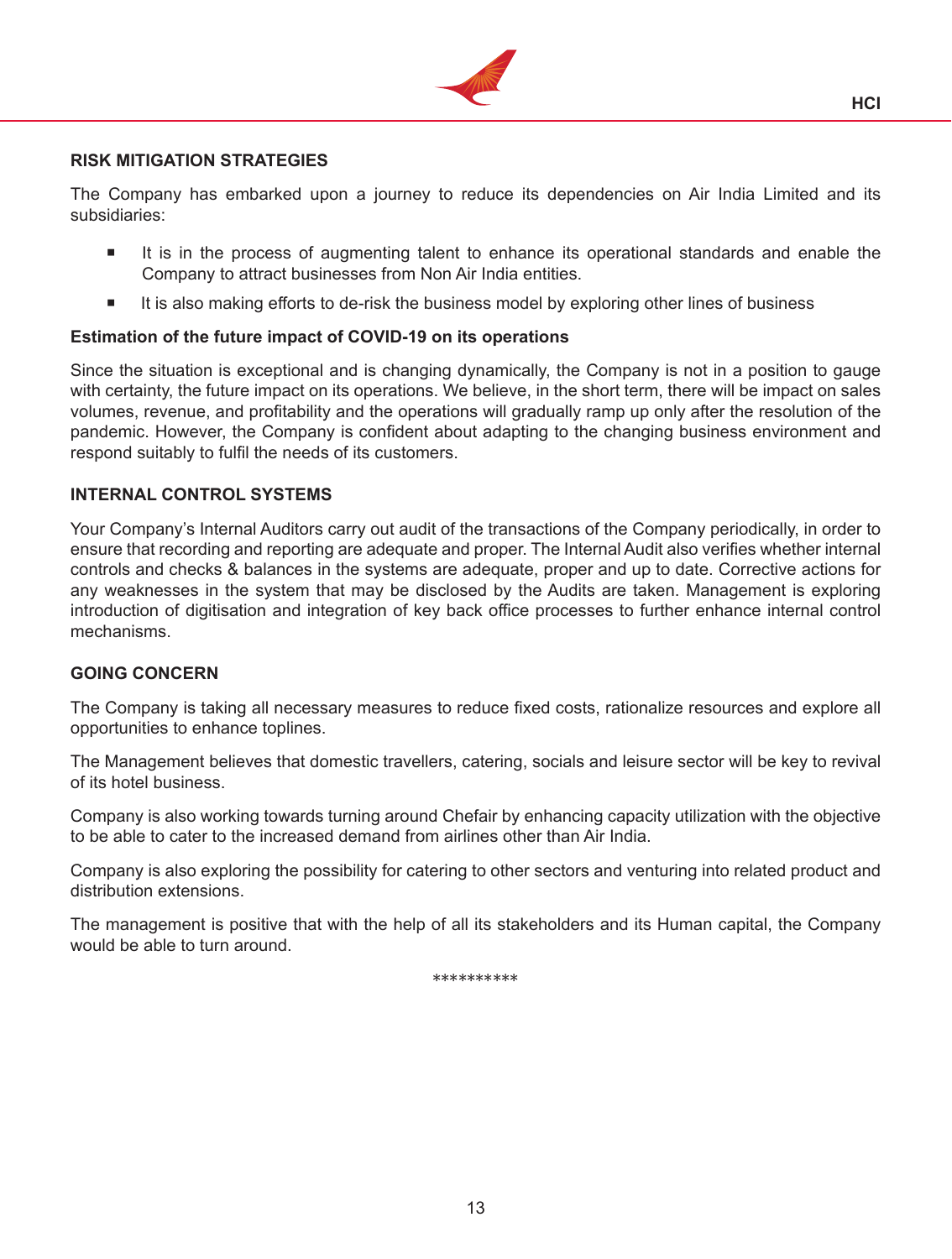

**Annexure-I**

**HCI**

# **CORPORATE GOVERNANCE**

### **Meetings of Board of Directors**

 Chief Executive Officer (Appointed w.e.f. 5.11.2020)

As per the Articles of Association of the Company, the number of Directors shall not be less than three and not more than fourteen.

During the year 2020-21, four Board Meetings were held and the Board consisted of the following members:

| 1. | Shri Rajiv Bansal<br>Chairman & Managing Director-AIL                                                  | - Part-time Chairman |
|----|--------------------------------------------------------------------------------------------------------|----------------------|
| 2. | Shri Vimalendra Anand Patwardhan<br>Joint Secretary & Financial Advisor<br>Ministry of Civil Aviation  | - Director           |
| 3. | Shri Satyendra Kumar Mishra<br><b>Joint Secretary</b><br>Ministry of Civil Aviation                    | - Director           |
| 4. | Shri Vinod Hejmadi,<br>Director - Finance, Air India Limited<br>(ceased to be on the Board 11.09.2020) | - Director           |
| 5. | Smt Amrita Sharan<br>Director-Personnel, Air India Limited<br>(Appointed on the Board 11.09.2020)      | - Director           |
| 6. | Shri Deepak Khullar                                                                                    |                      |

(Shri Pankaj Kumar resigned as CEO-HCI on 17 July 2020. Shri Ajay Prakash, GM-Marketing, Air India Limited was appointed as Chief Executive Officer effective 20 May 2020. Subsequently Shri Deepak Khullar was appointed as Chief Executive Officer effective 5<sup>th</sup> November 2020.

The Board places on record its appreciation of the valuable services rendered by Shri Pankaj Kumar as MD-HCI and then as CEO-HCI till his resignation on 17 July 2020 and Shri Ajay Prakash, as CEO-HCI effective 20 July 2020 till 5 November 2020).

With the appointment of Smt Amrita Sharan, Director (Personnel), AIL on the Board of the Company being a Woman Director as a Nominee Director of Air India Limited, the Holding Company, effective 11th September 2020, Shri Vinod Hejmadi, ceased to be on the Board and has been nominated as a Special Invitee on the Board and Audit Committee of the Company from the same date.

During the year, all meetings of the Board were chaired by the Chairman and the Annual General Meeting was chaired by the Director-Finance-Air India Limited, being the representative of Air India Limited.

### **Board Procedure**

The meetings of the Board of Directors are generally held at Air India's Headquarters in New Delhi. The meetings are scheduled well in advance. In case of exigencies or urgency, resolutions are passed by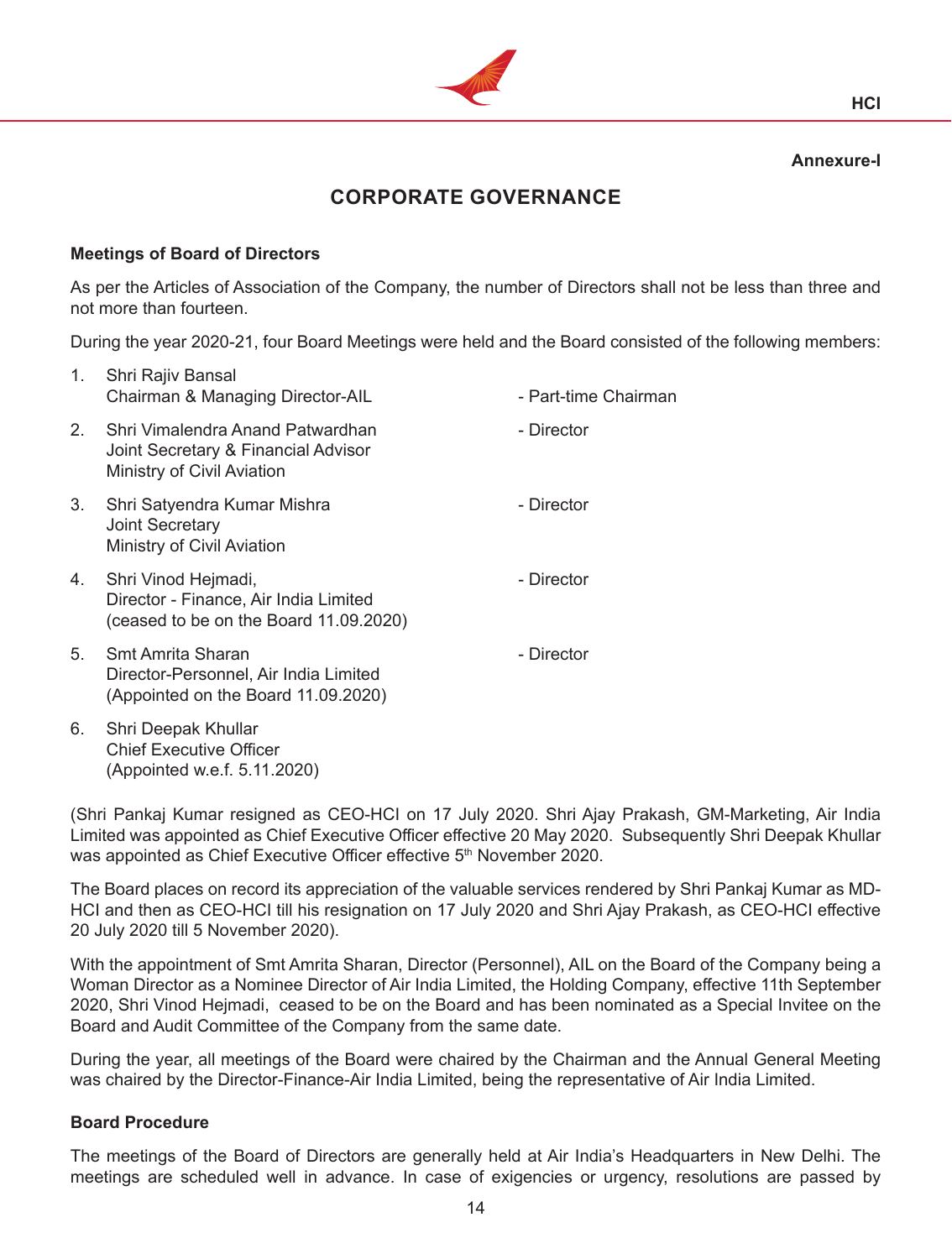

circulation. The Board meets at least once a quarter to review the operating performance of the Company. The agenda for the meetings is prepared by the officials of the concerned departments and approved by the MD & the Chairman. The Board papers are circulated to the Directors in advance. The members of the Board have access to all information and are free to recommend inclusion of any matter in the agenda for discussion. Senior executives are invited to attend the Board meetings and provide clarification as and when required. Action Taken Reports are put up to the Board periodically. To enable better and more focused attention on the affairs of the Company, the Board delegates certain matters to Committees of the Board set up for the purpose.

Details regarding the Board Meetings, Annual General Meeting, Directors' attendance thereat, Directorships and Committee positions held by the Directors are as under:

# **Board Meetings:**

Four Board Meetings were held during the financial year on the following dates:

| 250 <sup>th</sup> Board Meeting | 28th August 2020              |
|---------------------------------|-------------------------------|
| 251 <sup>st</sup> Board Meeting | 21 <sup>st</sup> October 2020 |
| 252 <sup>nd</sup> Board Meeting | 21 <sup>st</sup> January 2021 |
| 253 <sup>rd</sup> Board Meeting | 25th March 2021               |

Particulars of Directors including their attendance at the Board/Shareholders' Meetings during the financial year 2020-21

| Name of the<br><b>Director</b>                       | Academic<br>Qualifications                                                                                                                                   | Attendance<br>in the Board<br>Meetings held<br>during the year | Details of Directorships<br>held in other Companies                                                                                                                                                                                                                                                                                                                                                                                                                                             | Memberships held in<br>Committees                                                                                                                                                                                                                                                            |
|------------------------------------------------------|--------------------------------------------------------------------------------------------------------------------------------------------------------------|----------------------------------------------------------------|-------------------------------------------------------------------------------------------------------------------------------------------------------------------------------------------------------------------------------------------------------------------------------------------------------------------------------------------------------------------------------------------------------------------------------------------------------------------------------------------------|----------------------------------------------------------------------------------------------------------------------------------------------------------------------------------------------------------------------------------------------------------------------------------------------|
| Shri Rajiv Bansal<br><b>CMD-Air India</b><br>Limited | <b>Civil Engineer</b><br>from IIT Delhi,<br>Diploma in<br>Finance, ICFAI,<br>Hyderabad<br><b>Exe Masters</b><br>in International<br>Business,<br>IIFT, Delhi | 4                                                              | Chairman & MD-<br>Air India Limited<br>Part-time Chairman<br>Air India<br>Express  <br>$\bullet$<br>Ltd.,<br>Al Airport Services<br>$\bullet$<br>Ltd.,<br>Engineering<br>AI<br>$\bullet$<br>Services Ltd.,<br><b>Alliance Air Aviation</b><br>$\bullet$<br>Ltd.,<br>Hotel Corporation of<br>$\bullet$<br>India Ltd.,<br><b>Director</b><br><b>SATS</b><br>India<br>Air<br>$\bullet$<br>Airport Services Pvt<br>Ltd.,<br>Air Mauritius Limited<br>$\bullet$<br>and Air Mauritius<br>Holding Ltd. | In Air India Ltd.<br>-Permanent Invitee<br><b>Audit Committee</b><br><b>Member</b><br>Nomination &<br>Remuneration<br>Committee<br>In Hotel Corp. of India<br><b>Ltd.,</b><br>Member-<br><b>Audit Committee</b><br>In Air India Express<br><b>Ltd.,</b><br>Member-<br><b>Audit Committee</b> |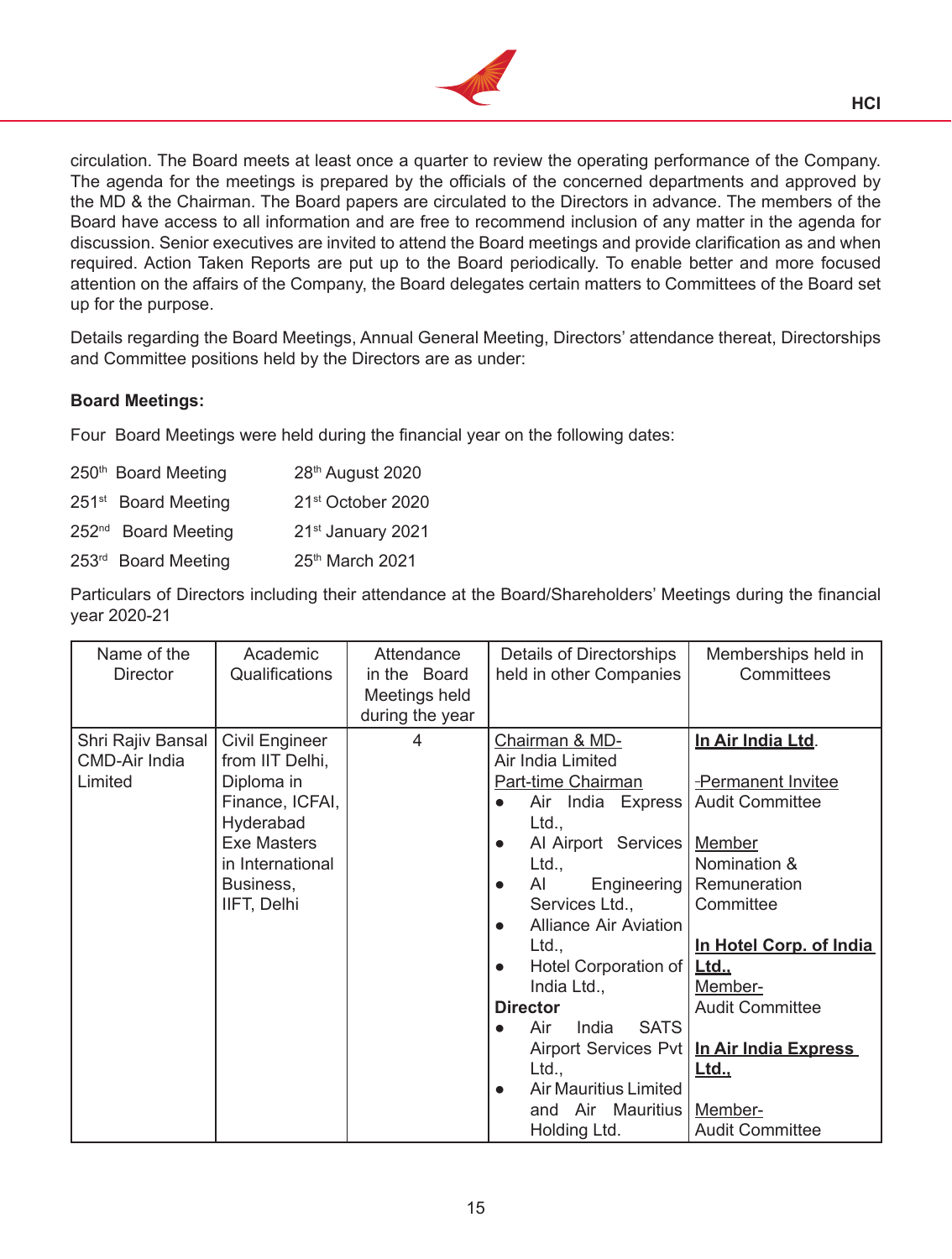

| Shri Pankaj<br>Kumar<br>(resigned w.e.f.<br>17 July 2020)                                                                                           | <b>MBA</b>                                                                                                               |                | <b>Chief Executive Officer</b>                                                                                                                                                                                                                                                                                                                                                                                                                                                |                                                                                                                                                                                                                                                                                                                                                                                                                                                               |
|-----------------------------------------------------------------------------------------------------------------------------------------------------|--------------------------------------------------------------------------------------------------------------------------|----------------|-------------------------------------------------------------------------------------------------------------------------------------------------------------------------------------------------------------------------------------------------------------------------------------------------------------------------------------------------------------------------------------------------------------------------------------------------------------------------------|---------------------------------------------------------------------------------------------------------------------------------------------------------------------------------------------------------------------------------------------------------------------------------------------------------------------------------------------------------------------------------------------------------------------------------------------------------------|
| Shri Ajay<br>Prakash<br>(Appointed as<br><b>CEO-HCI</b><br>Between 20<br>July 2020 to 5<br>November 2020)                                           | <b>MBA</b>                                                                                                               | 1              | <b>Chief Executive Officer</b>                                                                                                                                                                                                                                                                                                                                                                                                                                                |                                                                                                                                                                                                                                                                                                                                                                                                                                                               |
| Shri Deepak<br>Khullar<br>(Appointed as<br><b>CEO-HCI</b><br>w.e.f. 5 <sup>th</sup><br>November 2020)                                               | BA, MBA<br>and Diploma<br>in Hotel<br>Management,<br>Catering<br>Technology<br>and Applied<br>Nutrition (IHM,<br>Mumbai) | $\overline{2}$ | <b>Chief Executive Officer</b>                                                                                                                                                                                                                                                                                                                                                                                                                                                |                                                                                                                                                                                                                                                                                                                                                                                                                                                               |
| Shri Vinod<br>Hejmadi<br><b>Director</b><br>(Finance)- Air<br><b>India Limited</b><br>(Ceased to be on<br>the Board w.e.f.<br>11 September<br>2020) | B.Com, A.C.A.                                                                                                            | $\mathbf{1}$   | <b>Director</b><br>Air India Express<br>$\bullet$<br>Ltd.,<br>Al Airport Services<br>$\bullet$<br>Ltd.,<br>AI Engineering<br>$\bullet$<br>Services Ltd.,<br><b>Alliance Air Aviation</b><br>$\bullet$<br>Ltd.,<br><b>Hotel Corporation</b><br>$\bullet$<br>of India Ltd., *<br>(*Ceased to be on<br>the Board effective<br>11 <sup>th</sup> September<br>2020 and was<br>appointed as a<br>Special Invitee)<br>And<br><b>AISATS Airport</b><br>$\bullet$<br>Services Pvt. Ltd | In Air India Ltd.<br>Chairman<br><b>Cost Cutting</b><br>Committee<br><b>Special Invitee</b><br><b>Audit Committee</b><br>Member<br>Corporate<br>Social<br>$\bullet$<br>Responsibility<br>Committee<br><b>HR Committee</b><br>$\bullet$<br>Share<br>Allotment<br>$\bullet$<br>Committee<br>Flight<br>Safety<br>$\bullet$<br>Committee<br>In Hotel Corp. of India<br><u>Ltd.</u><br>Member/Special<br>Invitee*<br><b>Audit Committee</b><br>(*w.e.f.11.09.2020) |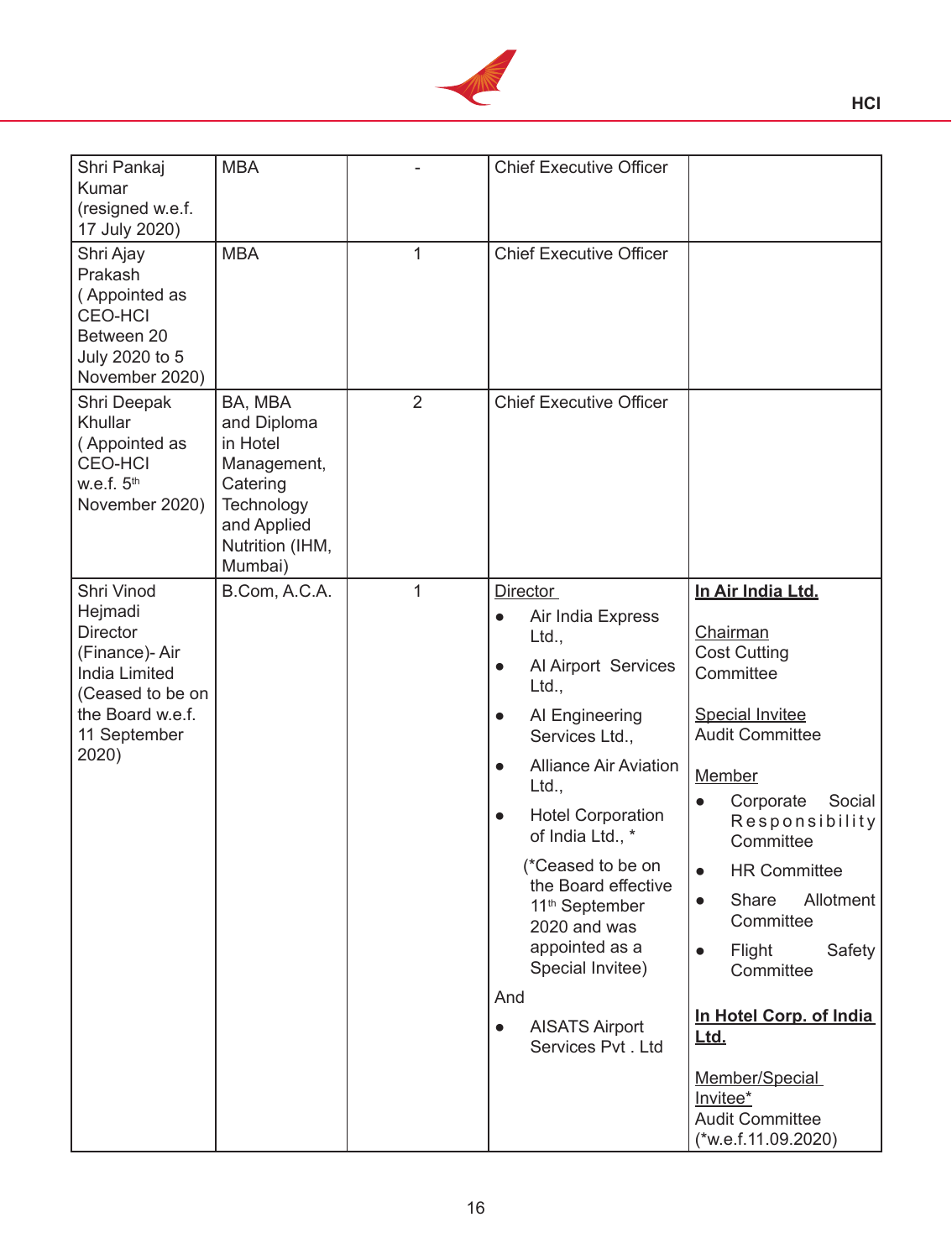

| <b>Smt Amrita</b><br>Sharan<br><b>Director</b><br>(Personnel) - Air<br><b>India Limited</b><br>(Appointed on<br>the Board w.e.f. | B.A. - Eco.<br>(Hons), MBA                                  | 3              | <b>Director</b><br>Air India Limited<br>AI Engineering<br>$\bullet$<br>Services Ltd.,<br><b>Hotel Corporation</b><br>$\bullet$<br>of India Ltd.                                                         | In Air India Express<br><u>Ltd.</u><br>Member<br><b>Audit Committee</b><br><b>Alliance Air Aviation</b><br>Ltd.<br>Member<br><b>Audit Committee</b>                                                                                                                                                                                 |
|----------------------------------------------------------------------------------------------------------------------------------|-------------------------------------------------------------|----------------|---------------------------------------------------------------------------------------------------------------------------------------------------------------------------------------------------------|-------------------------------------------------------------------------------------------------------------------------------------------------------------------------------------------------------------------------------------------------------------------------------------------------------------------------------------|
| 11 September<br>2020                                                                                                             |                                                             |                |                                                                                                                                                                                                         |                                                                                                                                                                                                                                                                                                                                     |
| <b>Government Directors</b>                                                                                                      |                                                             |                |                                                                                                                                                                                                         |                                                                                                                                                                                                                                                                                                                                     |
| Shri Vimalendra<br>Anand<br>Patwardhan<br><b>Joint Secretary</b><br>& Financial<br>Advisor, Ministry<br>of Civil Aviation        | <b>B.Com</b><br><b>IAS</b>                                  | $\overline{4}$ | <b>Director</b><br>Air India Ltd.,<br><b>Hotel Corporation</b><br>$\bullet$<br>of India Ltd.,<br><b>Al Airport Services</b><br>$\bullet$<br>Ltd.,<br>Al Engineering<br><b>Services Ltd</b>              | In Air India Ltd.<br>Chairman<br>Audit Committee;<br>$\bullet$<br>Share<br>Allotment<br>$\bullet$<br>Committee<br>Member<br><b>Cost Cutting Committee</b><br>In Hotel Corp. of India<br>Ltd.<br>Chairman<br>Audit Committee                                                                                                         |
| Shri Satyendra<br><b>Kumar Mishra</b><br>Jt. Secretary,<br>Ministry of Civil<br>Aviation                                         | M.Tech<br>(applied<br>Geology)<br>MA ( in Public<br>Policy) | 4              | <b>Director</b><br>Air India Ltd.,<br>$\bullet$<br><b>Hotel Corporation</b><br>of India Ltd.,<br><b>Al Airport Services</b><br>$\bullet$<br>Ltd.,<br>AI Engineering<br>$\bullet$<br><b>Services Ltd</b> | In Air India Ltd.<br>Member<br><b>Audit Committee;</b><br>$\bullet$<br>HR Committee;<br>$\bullet$<br>Nomination &<br>$\bullet$<br>Remuneration<br>Committee<br><b>Share Allotment</b><br>$\bullet$<br>Committee<br><b>Flight Safety</b><br>Committee<br>In Hotel Corp. of India<br><u>Ltd</u> .<br><b>Member</b><br>Audit Committee |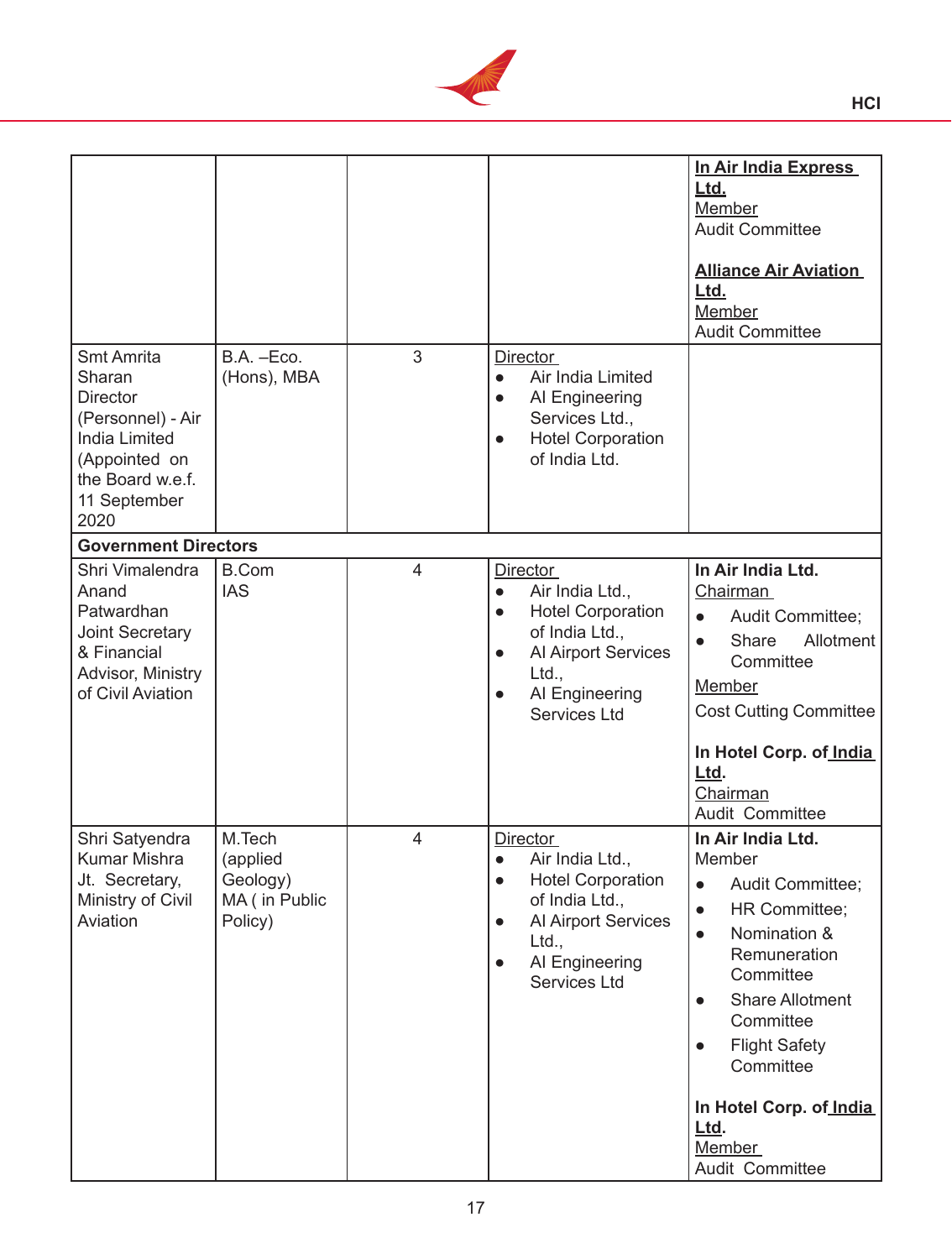

# **BOARD COMMITTEES**

### **Audit Committee:**

During the year 2020-21, the constitution of the Audit Committee was as follows:

| 1. Addl/Jt. Secretary& Financial Advisor, MOCA | -Chairman |
|------------------------------------------------|-----------|
| 2. Chairman & Managing Director-AIL            | -Member   |
| 3. Joint Secretary, MOCA                       | -Member   |

4. Director Finance-Air India Ltd., The Member/ Special Invitee\*

\*Ceased to be on the Board/Audit Committee effective 11<sup>th</sup> September 2020 and appointed as the Special Invitee

The quorum for the meeting of Audit Committee would be 1/3rd of the total strength or 2 whichever is higher. During the year under report, four meeting of the audit committee was held.

The terms of reference of this Committee are:

- To recommend for appointment, remuneration and terms of appointment of auditors of the Company;
- To review and monitor the auditor's independence and performance, and effectiveness of audit process;
- To review the Internal Audit program & ensure co-ordination between the Internal & External Auditors as well as determine whether the Internal Audit function is commensurate with the size and nature of the Company's Business ;
- To discuss with the Auditor before the audit commences the nature  $\&$  scope of the audit;
- To examine the financial statements and the auditors' report thereon;
- To review the Statutory Auditor's Report, Management's response thereto and to take steps to ensure implementation of the recommendations of the Statutory Auditors ;
- Approval or any subsequent modification of transactions of the Company with related parties;
- Scrutiny of inter-corporate loans and investments;
- Valuation of undertakings or assets of the Company, wherever it is necessary;
- Evaluation of internal financial controls and risk management systems;
- Monitoring the end use of funds raised through public offers and related matters.
- To consider any other matter as desired by the Board ;

The Audit Committee met four times during the year to review various issues including inter alia annual accounts of the Company for the year before submission to the Board, on the following dates:

| 33 <sup>rd</sup> Meeting | 28th August 2020              |
|--------------------------|-------------------------------|
| 34 <sup>th</sup> Meeting | 21 <sup>st</sup> October 2020 |
| 35 <sup>th</sup> Meeting | 21 <sup>st</sup> January 2021 |
| 36 <sup>th</sup> Meeting | 25th March 2021               |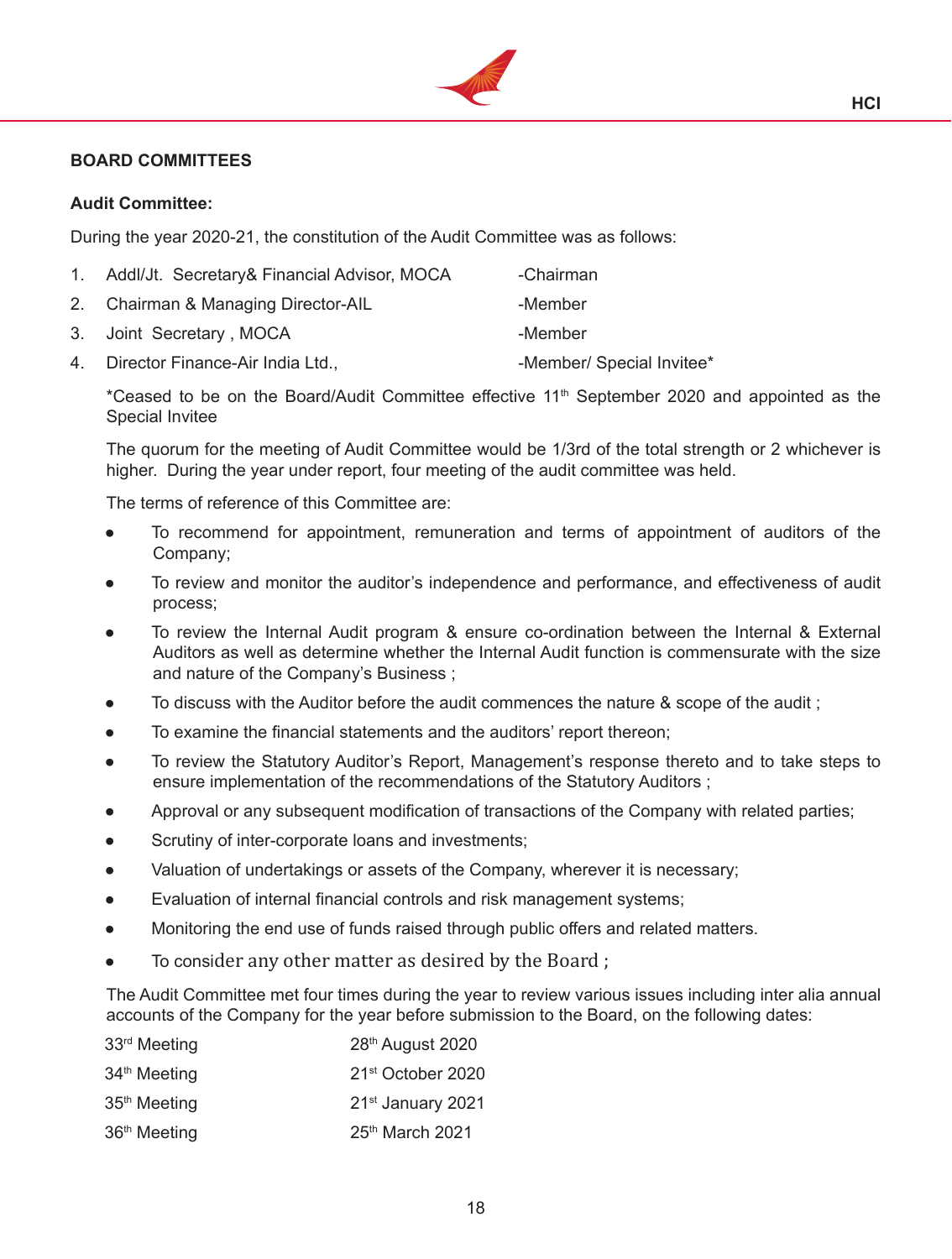

# **Attendance at the Audit Committee Meetings**

| Name of the Member                                                                                                                                         | <b>No. of Meetings</b><br><b>Attended</b> |
|------------------------------------------------------------------------------------------------------------------------------------------------------------|-------------------------------------------|
| Shri Vimalendra Anand Patwardhan                                                                                                                           |                                           |
| Shri Rajiv Bansal                                                                                                                                          |                                           |
| Shri Satyendra Kumar Mishra                                                                                                                                |                                           |
| Shri Vinod Hejmadi                                                                                                                                         |                                           |
| *Ceased to be on the Board effective 11th September 2020 and hence attended<br>Board and Audit Committee meetings thereafter (3 each) as a Special Invitee |                                           |

# **Annual General Meetings during the last three years**

The details of these meetings are given below:

| No. of meeting                                       | Date and time of the Meeting                   | <b>Venue</b>                                                                                                       |
|------------------------------------------------------|------------------------------------------------|--------------------------------------------------------------------------------------------------------------------|
| 49th Annual General Meeting                          | 31 <sup>st</sup> December 2020<br>at 1230 hrs  | 1 <sup>st</sup> flr, Transport Annexe Building,<br>Airlndia Complex, Old Airport, Santa<br>Cruz(E), Mumbai-400 029 |
| <b>Extra Ordinary General Meeting</b>                | 28 <sup>th</sup> October 2020<br>at 1130 hrs   |                                                                                                                    |
| <b>Extra Ordinary General Meeting</b>                | $10th$ June 2020<br>at 1500 hrs                |                                                                                                                    |
| 48th Annual General Meeting                          | 30 <sup>th</sup> September 2019<br>at 1230 hrs |                                                                                                                    |
| 47 <sup>th</sup> Adjourned Annual general<br>Meeting | 22 <sup>nd</sup> January 2019<br>at 1130 hrs   |                                                                                                                    |
| 47 <sup>th</sup> Annual General Meeting              | 27 <sup>th</sup> December 2018<br>at 1230 hrs  |                                                                                                                    |
| <b>Extra Ordinary General Meeting</b>                | 20th April 2018<br>at 1130 hrs                 |                                                                                                                    |

\*\*\*\*\*\*\*\*\*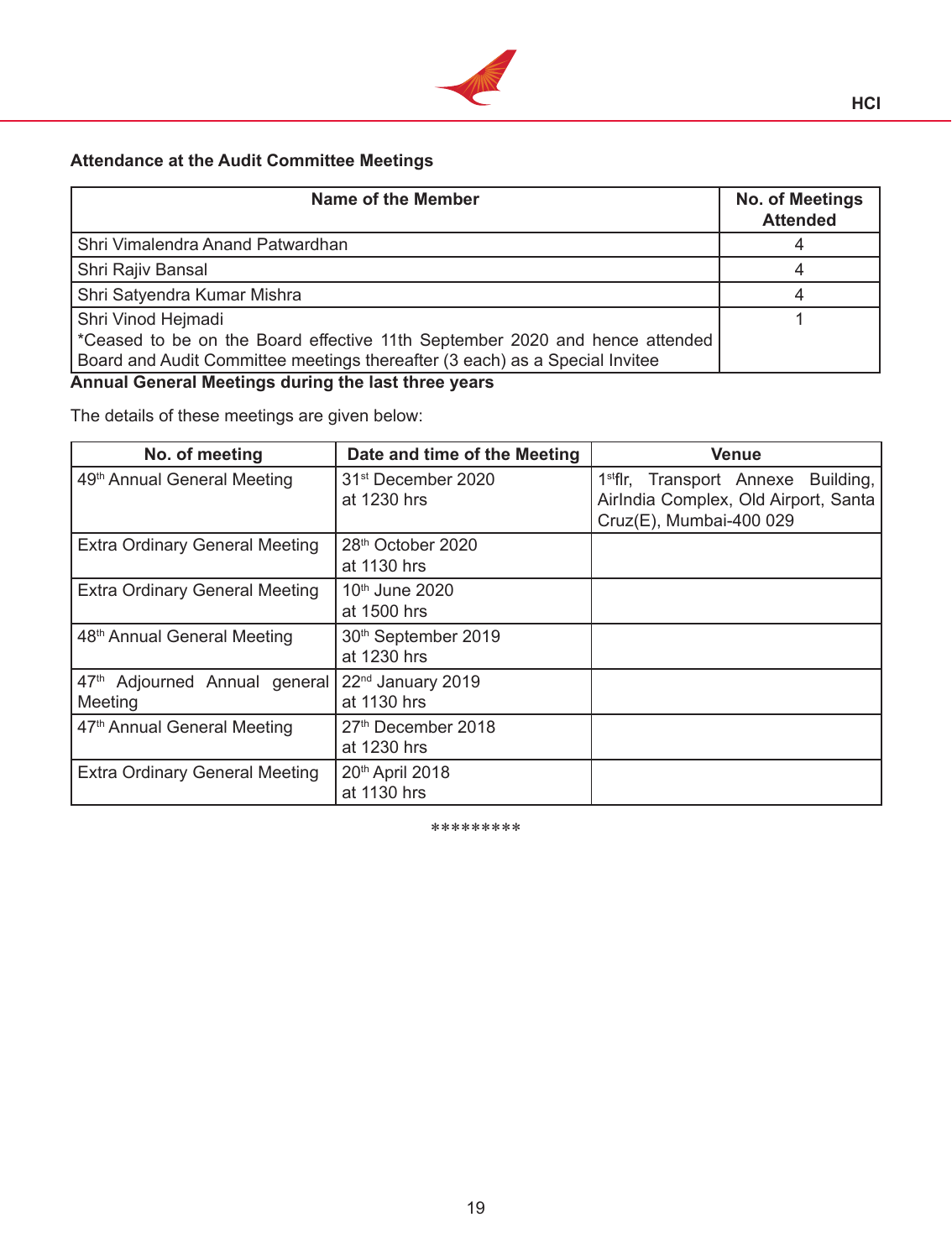

# **CODE OF CONDUCT**

# **DECLARATION**

I hereby declare that all the Board Members & Senior Management Personnel have affirmed compliance with the Code of Conduct as adopted by the Board of Directors for the year ended 31<sup>st</sup> March 2021.

> Sd/- **(Rajiv Bansal) Chairman Hotel Corporation of India Limited**

**Date : 28th September 2021**

**Place : Delhi**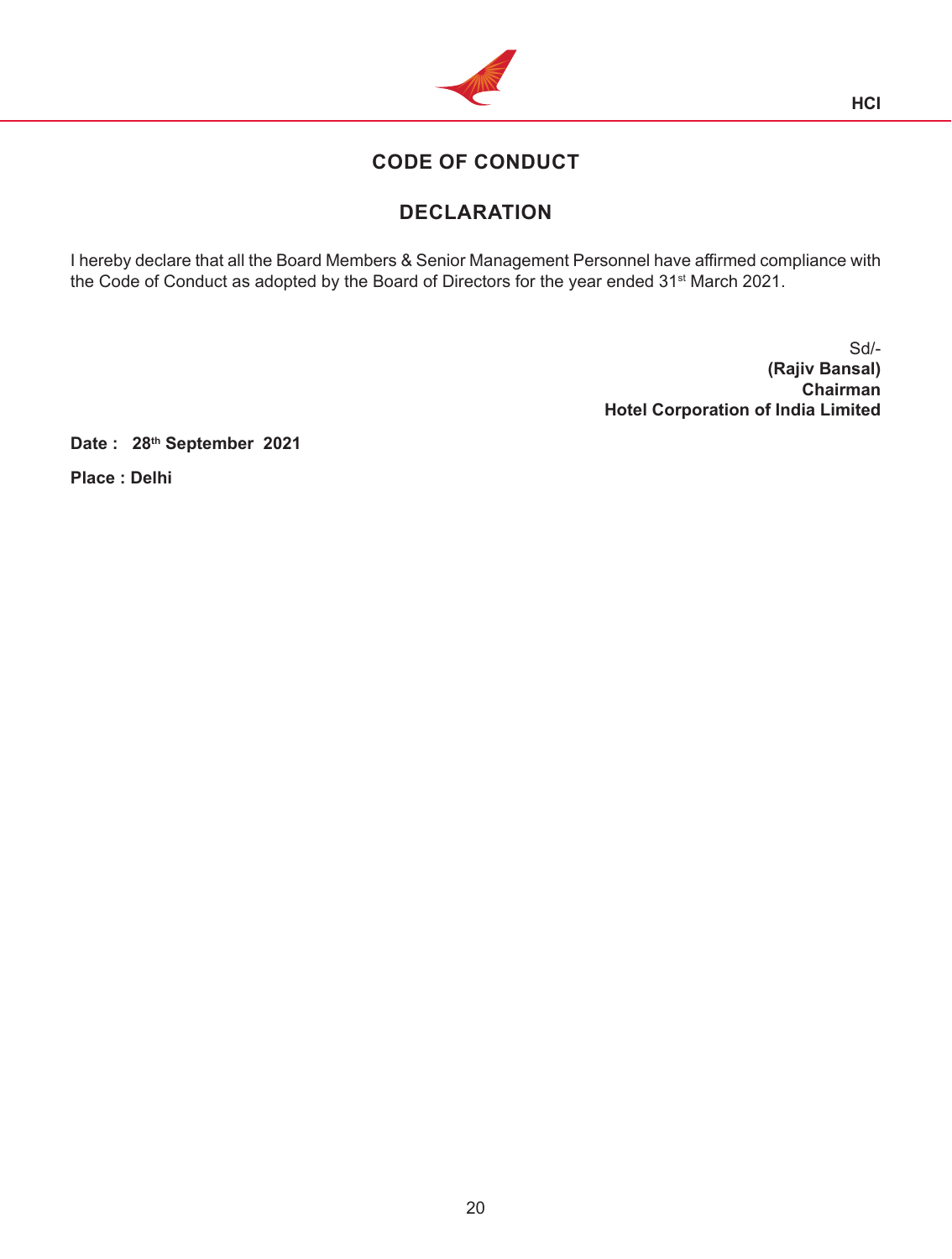

**Annexure II**

**HCI**

# **FORM NO. MR-3 SECRETARIAL AUDIT REPORT FOR THE FINANCIAL YEAR ENDED 31ST MARCH, 2021**

[Issued in pursuance to section 204(1) of the Companies Act, 2013 and Rule No. 9 of the Companies (Appointment and Remuneration of Managerial Personnel) Rules, 2014 with modifications as deemed necessary, without changing the substance of format given in MR-3]

**To,**

**The Members, HOTEL CORPORATION OF INDIA LIMITED** TRANSPORT ANNEX BLDG, 1<sup>ST</sup> FLOOR AIR INDIA COMPLEX. SANTACRUZ (EAST) MUMBAI 400029.

Due to widespread outbreak of Covid-19 and consequent and subsequent imposition of lockdown, we have conducted the secretarial audit through electronic platform to verify the documents by our authorized person(s) during the lock down period, of the compliance of applicable statutory provisions and the adherence to good corporate practices by **Hotel Corporation of India Limited (CIN: U55101MH1971GOI015217) (hereinafter**  called 'the Company') for the financial year ended 31<sup>st</sup> March, 2021. Secretarial Audit was conducted in a manner that provided us a reasonable basis for evaluating the corporate conducts/statutory compliances and expressing our opinion thereon.

- **A**. In expressing our opinion, it must be noted that
	- i. Maintenance of secretarial record is the responsibility of the management of the Company. Our responsibility is to express an opinion on these secretarial records based on our audit.
	- ii. We have followed the audit practices and processes as were appropriate to obtain reasonable assurances about the correctness of the contents of the secretarial records. The verification was done on test basis to ensure that correct facts are reflected in secretarial records. We believe that the processes and practices, we followed provide a reasonable basis of our opinion.
	- iii. We have not verified correctness and appropriateness of financial records and books of accounts of the Company.
	- iv. Wherever required, we have obtained the management representation about the compliance of laws, rules and regulations and happening of events etc.
	- v. The compliance of provisions of Corporate and other applicable laws, rules, regulations, standards is the responsibility of the management. Our examination was limited to the verification of procedures on test basis.
	- vi. The Secretarial Audit Report is neither an assurance as to the future viability of the Company nor of the efficacy or effectiveness with which the management has conducted the affairs of the Company.
- **B.** Based on our online verification of the Company's books, papers, minute books, forms and returns filed and other records maintained by the Company and made available to us and also the information provided by the Company, its officers, agents and authorized representatives during the conduct of Secretarial Audit, the explanations and clarifications given to us and the representations made by the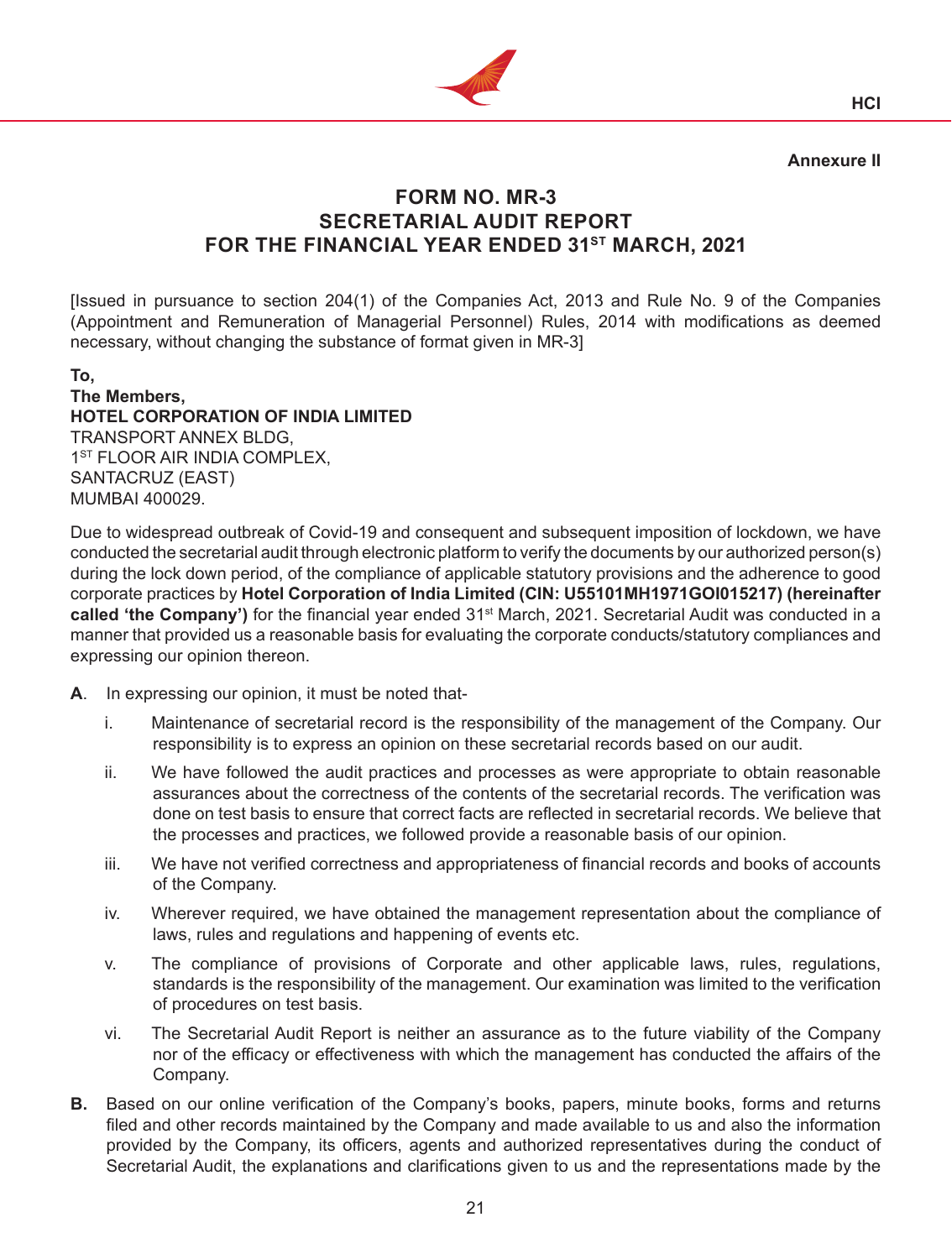

Management and considering the relaxations granted by the Ministry of Corporate Affairs warranted due to the spread of the COVID-19 pandemic, We hereby report that in our opinion, the Company has, during the audit period covering the financial year ended on 31st March, 2021 complied with the statutory provisions listed hereunder and also that the Company has proper Board-process (duly evolved) and compliance mechanism in place to the extent and as applicable to the Company in the manner and subject to the reporting made hereinafter:

- **C.** We have conducted an online examination of the books, papers, minute books, forms and returns filed and other records maintained by the Company for the financial year ended on 31st March, 2021 according to the provisions of:
	- I. The Companies Act, 2013 (the Act) and the rules made thereunder;
	- II. The Securities Contracts (Regulation) Act, 1956 ('SCRA') and the rules made there under;
	- III. The Depositories Act, 1996 and the Regulations and Bye-laws framed there under to the extent of facilitating dematerialization of equity shares of the Company;
	- IV. Foreign Exchange Management Act, 1999 and the rules and regulations made there under to the extent of External Commercial Borrowings. The Company has no Foreign Direct Investment and Overseas Direct Investment.
	- V. None of the Regulations and Guidelines prescribed under the Securities and Exchange Board of India Act, 1992 ('SEBI Act') are applicable to the Company except The Securities and Exchange Board of India (Registrar to an Issue and Share Transfer Agents) Regulations, 1993 regarding the Companies Act and dealing with client.
	- VI. Having regard to the compliance system prevailing in the Company and on the basis of Management Representation Letter issued by the Company, the Company has complied with the following laws applicable specifically to the Company:
		- (a) The Prevention of Food Adulteration Act, 1954;
		- (b) Food Safety and Standards Act, 2006;
		- (c) The Water (prevention and control of pollution) Act,1974;
		- (d) The Air (prevention and control of pollution) Act, 1981;
		- (e) The Legal Metrology Act, 2009;
		- (f) Hotel Insurance Policy;
- **D.** We have also examined compliance with the applicable clauses of the Secretarial Standards in respect of Meetings of the Board of Directors (SS-1) and General Meetings (SS-2) issued by The Institute of Company Secretaries of India.

During the period under review the Company has complied with the provisions of the Act, Rules, Guidelines, Standards etc. mentioned above except to the extent

- (i) *that Requirement under Para 4 of SS-2 General Meetings as regards to the presence of Directors and Auditors, is not observed at the Annual General Meeting held during the year under review.*
- (ii) Not placing the Compliance Certificate as envisaged u/s 205 of the Act.
- (iii) Not appointed Independent Directors as required u/s 149 of the Act read with rule 4 of the Companies (Appointment and Qualification of Directors) Rules, 2014.
- (iv) Composition of Audit committee is not as per section 177 of the Act.
- (v) Not having a Woman Director as required  $u/s$  149 of the Act from 1st April, 2020 to 10th September,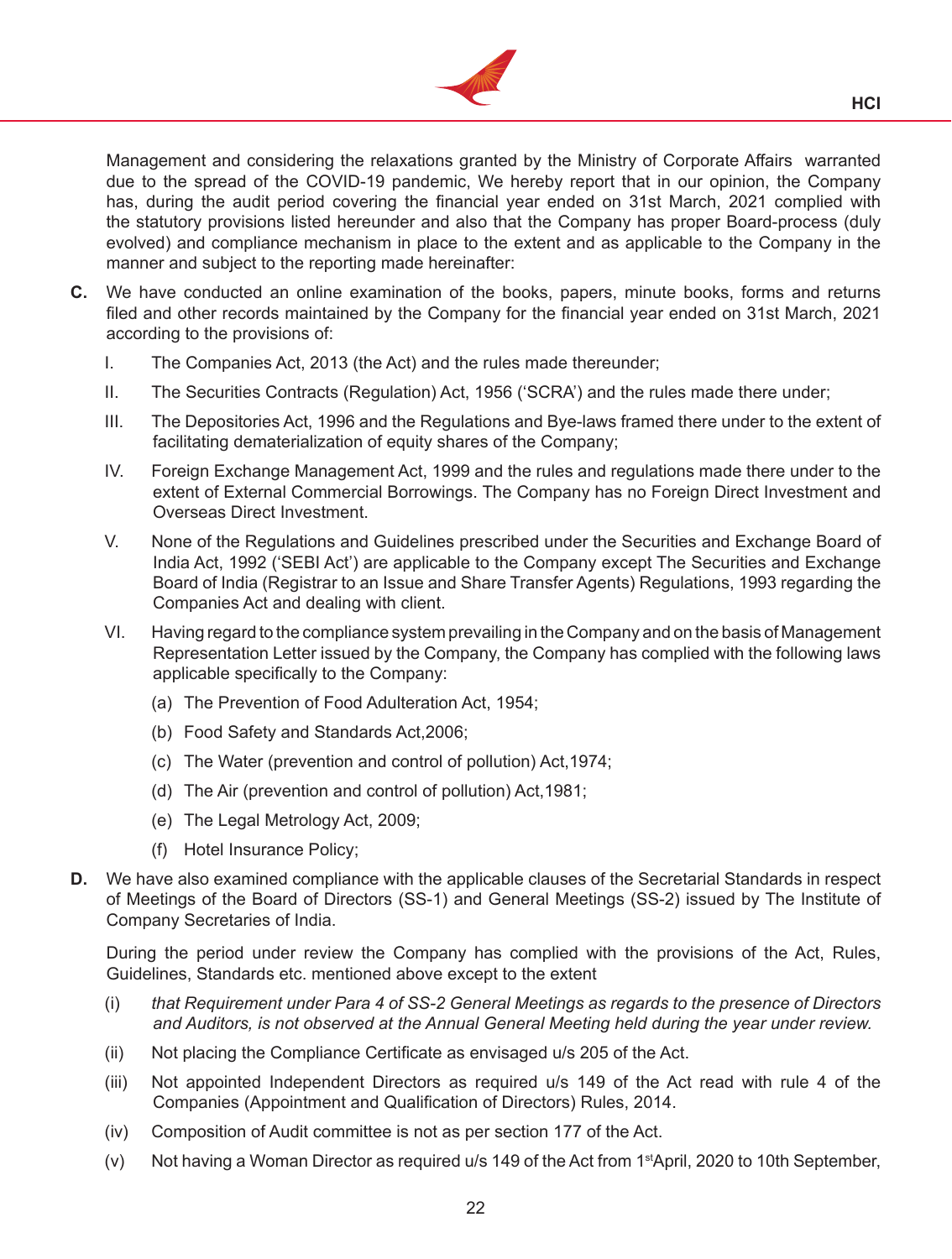

2020.

We also state that as per clause no 97 of Articles of Association of the Company, appointment of Directors on the Board is done by Air India Limited (Holding Company).

- **E.** We further report that-
	- I. Subject to what is stated herein above as regard the appointment of Independent Directors, the changes in the composition of the Board of Directors that took place during the period under review were carried out in compliance with the provisions of the Act and directions issued by the Air India Limited of which the Company is a subsidiary.
	- II. Adequate notice is given to all directors to schedule the Board Meetings, agenda and detailed notes on agenda were sent well in advance, and a system exists for seeking and obtaining further information and clarifications on the agenda items before the meeting and for meaningful participation at the meeting.
	- III. Majority decision is carried through discussion and deliberation among the Directors.
- **F.** We further report that there are systems and processes in the Company which require to be strengthened to commensurate with its size and operations of the Company to monitor and ensure compliance with applicable laws, rules, and guidelines in view of the following:
	- $(i)$  Compliance Certificate as envisaged  $u/s$  205 of the Act may be placed quarterly so as to enable the Directors to ensure timely compliance of applicable laws;
	- (ii) Observations and suggestions made by the Internal Auditors in their Internal Audit Reports; and
	- (iii) various observations made by the Statutory Auditors while issuing the Independent Audit Report.
- **G.** We further report that during the audit period none of the following events has taken place
	- i. Public/Rights/Preferential Issue of Shares/Debentures/Sweat equity etc.
	- ii. Major decision taken by the members in pursuance to Section 180 of the Companies Act, 2013.
	- iii. Merger/Amalgamation/Reconstruction, etc.
	- iv. Foreign Technical Collaborations

# **For DHOLAKIA & ASSOCIATES LLP**

(Company Secretaries)

Sd/-

**CS Bhumitra V. Dholakia** Designated Partner FCS-977 CP No. 507

Place: Mumbai UDIN: F000977C001028069 Date: 28th September 2021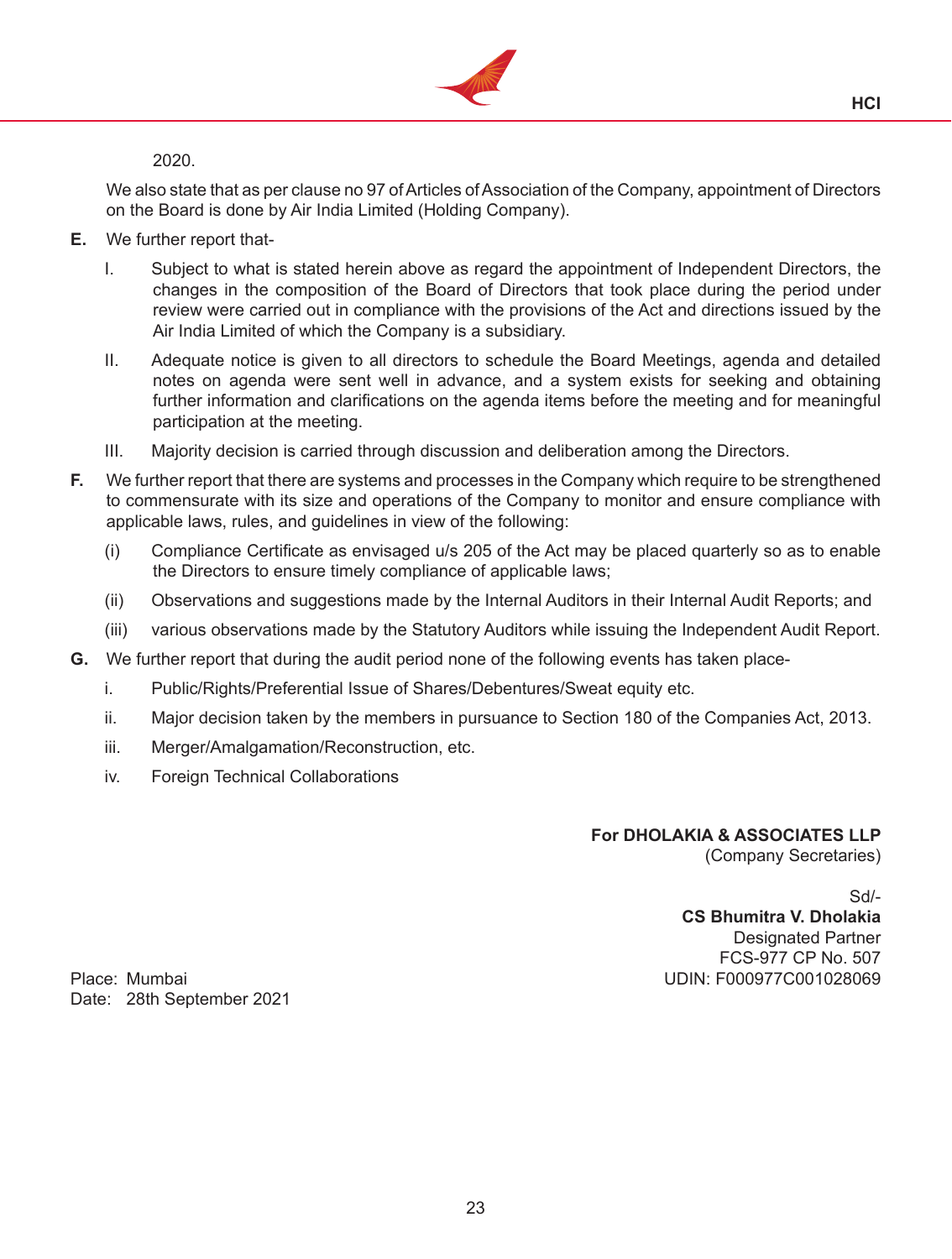

*Annexure III*

# **Annexure C to Directors' Report for the year 2020-21**

- **Form No. AOC-2(Pursuant to clause (h) of sub-section (3) of section 134 of the Act and Rule 8(2) of the Companies (Accounts) Rules, 2014)**
- **Form for disclosure of particulars of contracts/arrangements entered into by the company with related parties referred to in sub-section (1) of section 188 of the Companies Act, 2013 including certain arm's length transactions under third proviso thereto**
- 1. Details of contracts or arrangements or transactions not at arm's length basis:

There were no contracts or arrangements or transactions entered during the year ended March 31, 2021, which were not at arm's length basis.

2. Details of contracts or arrangements or transactions at arm's length basis.

All contracts /arrangements / transactions entered by the Company with related parties under Section 188(1) of the Act during the financial year 2020-21 were on an arm's length basis, in the ordinary course of business.

| Name of Related Party &<br><b>Nature of Relationship with</b><br><b>Hotel Corporation of India</b><br>Limited | Nature of<br><b>Transaction</b>                                                        | <b>Duration of</b><br><b>Transaction</b>                           | <b>Salient terms of</b><br>transaction                                                    | <b>Amount (In</b><br>Lakhs) |
|---------------------------------------------------------------------------------------------------------------|----------------------------------------------------------------------------------------|--------------------------------------------------------------------|-------------------------------------------------------------------------------------------|-----------------------------|
| Air India Ltd (AIL)<br><b>Holding Company</b>                                                                 | Expenditure                                                                            | $-31$ <sup>st</sup><br>2021                                        | 1 <sup>st</sup> April 2020 The related party<br>March $transactions$<br>(RPTs)<br>entered |                             |
|                                                                                                               | 1. Interest                                                                            |                                                                    | during<br>the year<br>the<br>in.<br>was                                                   | 3519.02                     |
|                                                                                                               | 2. Misc Exp                                                                            |                                                                    |                                                                                           | 1.15                        |
|                                                                                                               | Revenue earned<br>Hotel<br>from<br>Accommodation<br>Catering<br>and<br><b>Services</b> |                                                                    | ordinary<br>course<br>of business and<br>length<br>on arms<br>basis.                      | 1472.29                     |
| AI Engineering Services Ltd<br>(AIESL)<br><b>Fellow Subsidiary</b><br>(Subsidiary of Air India Ltd)           | Revenue earned<br>Hotel<br>from<br>Accommodation<br>Catering<br>and<br><b>Services</b> | 1 <sup>st</sup> April 2020<br>$-31$ <sup>st</sup><br>March<br>2021 |                                                                                           | 91.10                       |
| Air India Express Limited<br><b>Fellow Subsidiary</b><br>(Subsidiary of Air India Ltd)                        | Revenue earned<br>Hotel<br>from<br>Accommodation<br>Catering<br>and<br><b>Services</b> | 1 <sup>st</sup> April 2020<br>$-31$ <sup>st</sup><br>March<br>2021 |                                                                                           | 2.61                        |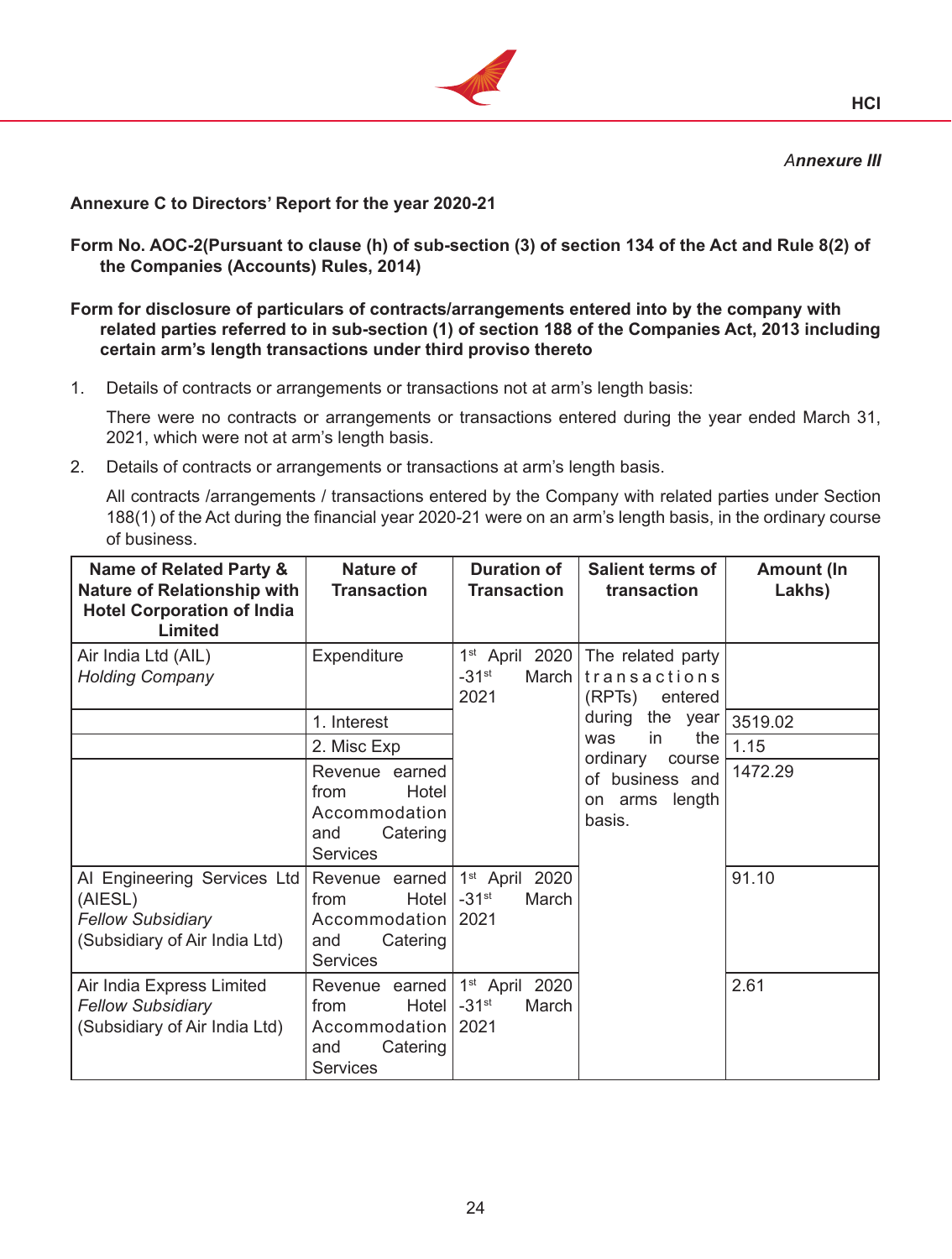

| Alliance Air Aviation Limited Revenue earned 1st April 2020 |                              |         | 10.78 |
|-------------------------------------------------------------|------------------------------|---------|-------|
| I (AAAL) earlier known as I from                            | Hotel $\mid$ -31 $^{\rm st}$ | March l |       |
| Airline Allied Services Limited   Accommodation   2021      |                              |         |       |
| Fellow Subsidiary                                           | Catering<br>and              |         |       |
| Subsidiary of Air India Ltd.)                               | <b>Services</b>              |         |       |
|                                                             |                              |         |       |
|                                                             |                              |         |       |

**For and on behalf of the Board**

**Sd/- (Rajiv Bansal) Chairman**

**HCI**

Date : 28<sup>th</sup> September 2021 Place : New Delhi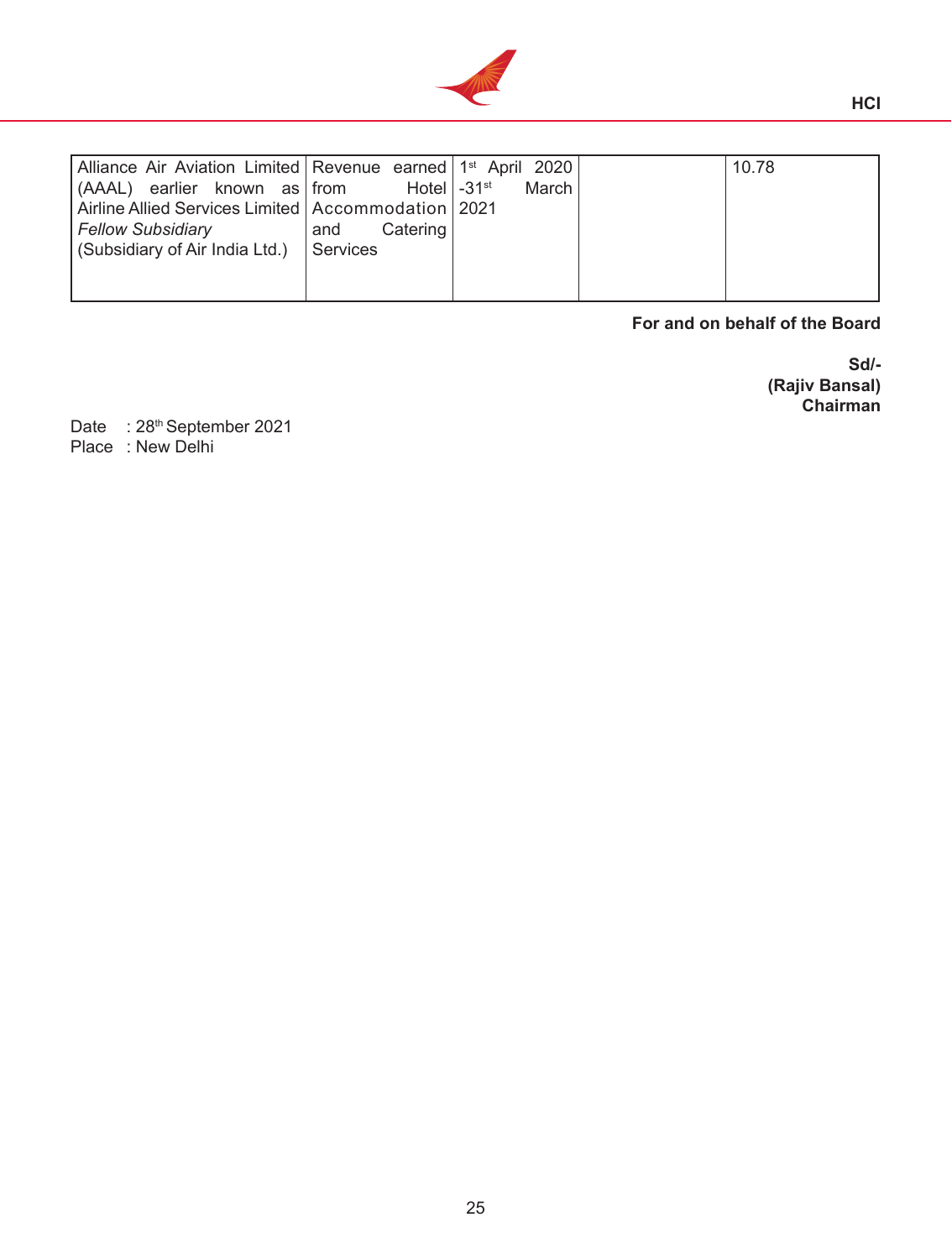

*Annexure IV*

**HCI**

# **Annexure to Directors' Report for the year 2020-21 FORM NO. MGT 9 EXTRACT OF ANNUAL RETURN**

# **As on financial year ended on 31 March 2021**

Pursuant to Section 92 (3) of the Companies Act, 2013 and rule 12(1) of the Companies (Management & Administration) Rules, 2014.

I. REGISTRATION & OTHER DETAILS:

|                | <b>CIN</b>                                                                           | U51101DL1971GOI015217                                                                                                   |
|----------------|--------------------------------------------------------------------------------------|-------------------------------------------------------------------------------------------------------------------------|
| 2.             | <b>Registration Date</b>                                                             | 8 July 1971                                                                                                             |
| 3 <sub>1</sub> | <b>Name of the Company</b>                                                           | HOTEL CORPORATION OF INDIA LIMITED                                                                                      |
| 4.             | Category/Sub-category of the Company                                                 | <b>Government Company</b>                                                                                               |
| 5.             | Address of the Registered office &<br>contact details                                | '1 <sup>st</sup> Floor, Transport Annex Building, Air India<br>Complex, Old Airport, Santacruz (East), Mumbai<br>400029 |
| 6              | <b>Whether listed Company</b>                                                        | No.                                                                                                                     |
| 7.             | Name, Address & contact details of the   N.A.<br>Registrar & Transfer Agent, if any. |                                                                                                                         |

II. PRINCIPAL BUSINESS ACTIVITIES OF THE COMPANY (All the business activities contributing 10 % or more of the total turnover of the Company shall be stated) –

| Sr<br><b>No</b> | Name and Description of main products / services                                                                                                                                                                                                                                                                                      | <b>NIC Code of</b><br>the Product/<br><b>Service</b> | % to total<br>turnover of the<br>Company |
|-----------------|---------------------------------------------------------------------------------------------------------------------------------------------------------------------------------------------------------------------------------------------------------------------------------------------------------------------------------------|------------------------------------------------------|------------------------------------------|
|                 | To carry on the Business of hotel, motel, restaurant, care,<br>tavern, flight kitchen, refreshment=room and boarding and<br>lodging, housekeepers, licensed victuallers, wine, beer and<br>spirit merchants, brewers, malsters, distillers, importers,<br>exporters and manufacturers and dealers in all kinds of<br>foods and drinks | 551                                                  | 100                                      |

III. PARTICULARS OF HOLDING, SUBSIDIARY AND ASSOCIATE COMPANY:

| Sr.<br>No. | Name and Address of<br>the Company                                                                         | <b>CIN/GIN</b>                  | Holding /<br><b>Subsidiary</b><br>/ Associate | $%$ of<br><b>Shares</b> | <b>Applicable</b><br><b>Section</b> |
|------------|------------------------------------------------------------------------------------------------------------|---------------------------------|-----------------------------------------------|-------------------------|-------------------------------------|
|            | Air<br>India<br>113.<br>Airlines House,<br>Gurudwara Rakabganj<br><b>New</b><br>Delhi,<br>Road,<br>110001. | Limited   U62200DL2007GOI161431 | Holding                                       | 80.38%                  | 2(46)                               |

**IV. SHARE HOLDING PATTERN (Equity Share Capital Breakup as percentage of Total Equity) :**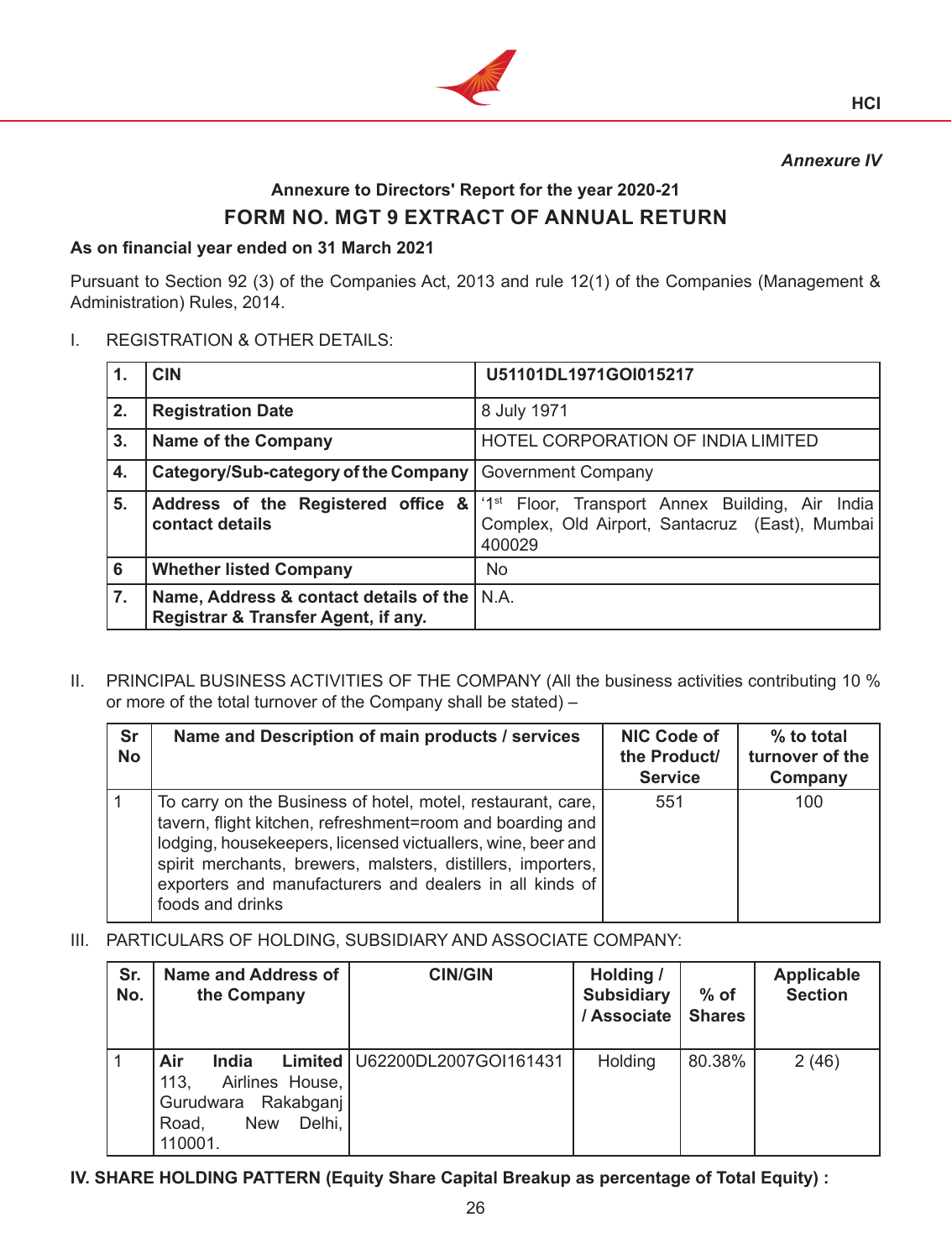

| <b>Category of Shareholders</b>             | No. of Shares held at the beginning of<br>the year [As on 01-04-2020] |                 |                    |                                         | No. of Shares held at the end of<br>the year [As on 31-03-2021] |                 |                | % Change<br>during the<br>year |
|---------------------------------------------|-----------------------------------------------------------------------|-----------------|--------------------|-----------------------------------------|-----------------------------------------------------------------|-----------------|----------------|--------------------------------|
|                                             | <b>Demat</b>                                                          | <b>Physical</b> | during<br>the year | $%$ of<br><b>Total</b><br><b>Shares</b> | <b>Demat</b>                                                    | <b>Physical</b> | <b>Total</b>   | % of Total<br><b>Shares</b>    |
| A. Promoters                                |                                                                       |                 |                    |                                         |                                                                 |                 |                |                                |
| $(1)$ Indian                                |                                                                       |                 |                    |                                         |                                                                 |                 |                |                                |
| a) Individual/HUF                           |                                                                       |                 |                    |                                         |                                                                 |                 |                |                                |
| b) Central Govt                             |                                                                       | 2700000         | 2700000            | 19.62                                   |                                                                 | 2700000         | 2700000        | 19.62                          |
| c) State Govt(s)                            |                                                                       |                 |                    |                                         |                                                                 |                 |                |                                |
| d) Bodies Corp.                             | $\overline{a}$                                                        | 11060000        | 11060000           | 80.38                                   | 11059991                                                        | l 9             | 11060000       | 80.38                          |
| e) Banks / FI                               |                                                                       |                 |                    |                                         |                                                                 |                 |                |                                |
| f) Any other                                |                                                                       |                 |                    |                                         |                                                                 |                 |                |                                |
| Total shareholding of Promoter  -<br>(A)    |                                                                       | 13760000        | 13760000           | 100                                     | 11059991                                                        | 2700009         | 13760000       | 100                            |
| <b>B Public Shareholding</b>                |                                                                       |                 |                    |                                         | Not Applicable                                                  |                 |                |                                |
| 1. Institutions                             |                                                                       |                 |                    |                                         |                                                                 |                 |                |                                |
| a) Mutual Funds/UTI                         |                                                                       |                 |                    |                                         |                                                                 |                 |                |                                |
| b) Banks / FI                               |                                                                       |                 |                    |                                         |                                                                 |                 |                |                                |
| c) Central Govt.                            |                                                                       |                 |                    |                                         |                                                                 |                 |                |                                |
| d) State Govt.(s)                           |                                                                       |                 |                    |                                         |                                                                 |                 |                |                                |
| e) Venture Capital Funds                    |                                                                       |                 |                    |                                         |                                                                 |                 |                |                                |
| f) Insurance Companies                      |                                                                       |                 |                    |                                         |                                                                 |                 |                |                                |
| g) Flls                                     |                                                                       |                 |                    |                                         |                                                                 |                 |                |                                |
| h) Foreign Venture Capital<br>Funds         |                                                                       |                 |                    |                                         |                                                                 |                 |                |                                |
| i) Others (specify) Foreign<br><b>Banks</b> |                                                                       |                 |                    |                                         |                                                                 |                 |                |                                |
| Sub-total (B)(1):-                          |                                                                       | $\overline{a}$  |                    |                                         |                                                                 |                 | $\overline{a}$ |                                |

# **Category-wise Share Holding**

| <b>Category of Shareholders</b>           |              |                       | No. of Shares held at the beginning of<br>the year [As on 01-04-2020] |                                         | No. of Shares held at the end of<br>the year<br>[As on 31-03-2021] |                 |              | $\frac{9}{6}$<br>Change<br>% of Total |
|-------------------------------------------|--------------|-----------------------|-----------------------------------------------------------------------|-----------------------------------------|--------------------------------------------------------------------|-----------------|--------------|---------------------------------------|
|                                           | <b>Demat</b> | <b>Physical</b>       | <b>Total</b>                                                          | $%$ of<br><b>Total</b><br><b>Shares</b> | <b>Demat</b>                                                       | <b>Physical</b> | <b>Total</b> | <b>Shares</b>                         |
| 2. Non-Institutions                       |              | <b>Not Applicable</b> |                                                                       |                                         |                                                                    |                 |              |                                       |
| a) Bodies Corp. (Market Maker<br>$+$ LLP) |              |                       |                                                                       |                                         |                                                                    |                 |              |                                       |
| i) I Indian                               |              |                       |                                                                       |                                         |                                                                    |                 |              |                                       |
| ii) Overseas                              |              |                       |                                                                       |                                         |                                                                    |                 |              |                                       |
| b) Individuals                            |              |                       |                                                                       |                                         |                                                                    |                 |              |                                       |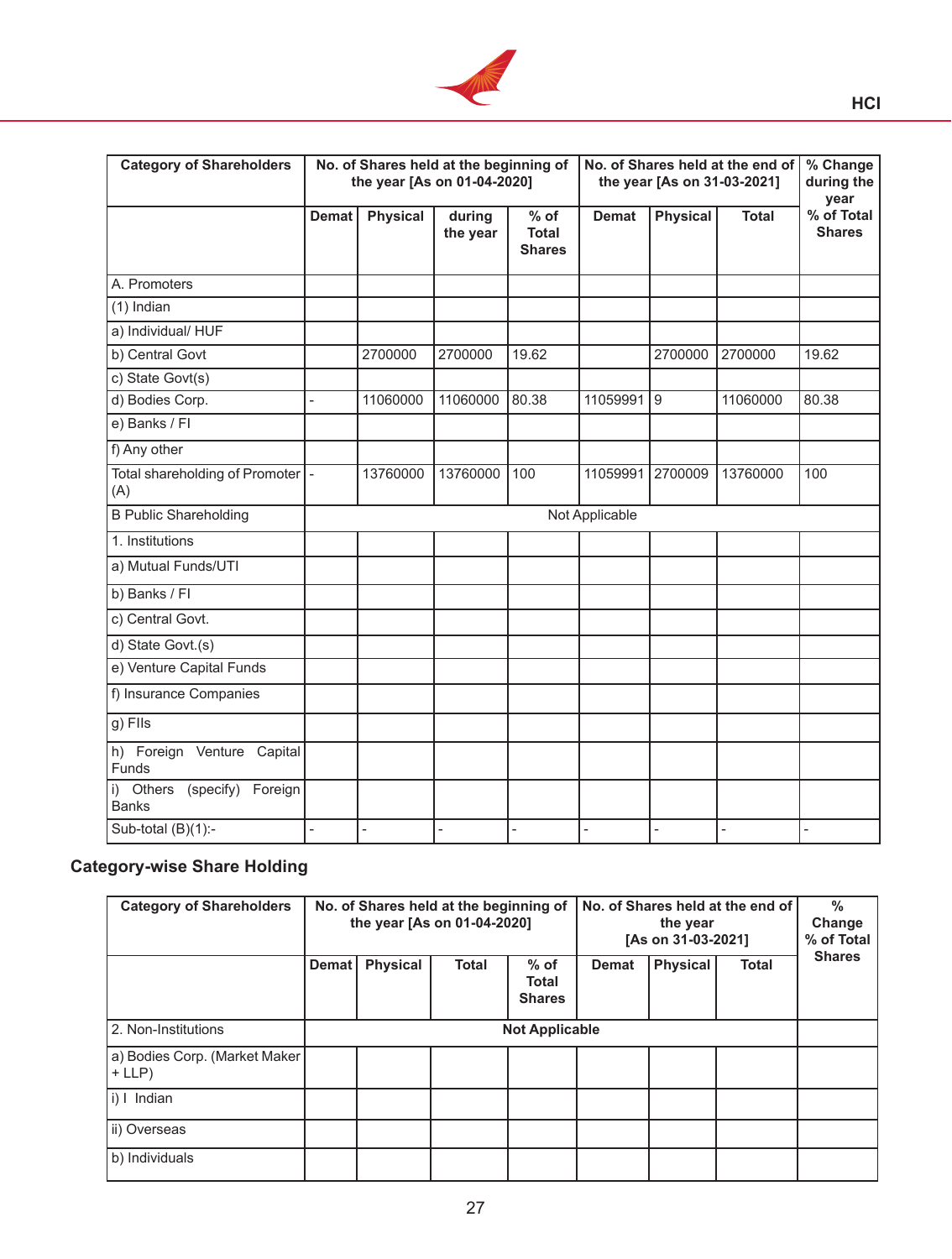

| $\vert$ i)<br>Individual<br>shareholders<br>holding nominal share capital<br>upto Rs. 1 lakh              |                          |                          |          |                |                          |                |  |
|-----------------------------------------------------------------------------------------------------------|--------------------------|--------------------------|----------|----------------|--------------------------|----------------|--|
| Individual<br>$\mathsf{ii}$ )<br>shareholders<br>holding nominal share capital<br>in excess of Rs. 1 lakh |                          |                          |          |                |                          |                |  |
| c) Others (specify)                                                                                       |                          |                          |          |                |                          |                |  |
| i) Non Resident Indians                                                                                   |                          |                          |          |                |                          |                |  |
| ii) Non Resident Indians - Non<br>Repatriable                                                             |                          |                          |          |                |                          |                |  |
| iii) Office Bearers                                                                                       |                          |                          |          |                |                          |                |  |
| iv)Directors                                                                                              |                          |                          |          |                |                          |                |  |
| v)HUF                                                                                                     |                          |                          |          |                |                          |                |  |
| vi) Overseas Corporate Bodies                                                                             |                          |                          |          |                |                          |                |  |
| vi)Foreign Nationals                                                                                      |                          |                          |          |                |                          |                |  |
| vii)Clearing Members                                                                                      |                          |                          |          |                |                          |                |  |
| viii)Trusts                                                                                               |                          |                          |          |                |                          |                |  |
| ix)Foreign Bodies - D R                                                                                   |                          |                          |          |                |                          |                |  |
| Sub-total $(B)(2)$ :-                                                                                     | $\overline{\phantom{0}}$ | $\overline{\phantom{0}}$ |          | $\overline{a}$ | $\overline{\phantom{a}}$ | $\overline{a}$ |  |
| Total Public Shareholding (B)<br>$= (B)(1)+(B)(2)$                                                        | $\blacksquare$           |                          |          |                | $\overline{a}$           |                |  |
| C. Shares held by<br><b>Custodian for GDRs &amp; ADRs</b>                                                 |                          |                          |          |                | $\overline{a}$           |                |  |
| Grand Total (A+B+C)                                                                                       |                          | 13760000                 | 13760000 |                | 11059991                 | 2700009        |  |

# **B) Shareholding of Promoter-**

| Sr.<br>No.    | Shareholder's<br><b>Name</b> |                         | the year                                         | Shareholding at the beginning of                             |                         |                                                  | Shareholding at the end of the year                          | % change in                               |
|---------------|------------------------------|-------------------------|--------------------------------------------------|--------------------------------------------------------------|-------------------------|--------------------------------------------------|--------------------------------------------------------------|-------------------------------------------|
|               |                              | No. of<br><b>Shares</b> | % of total<br><b>Shares</b><br>of the<br>Company | % of Shares<br>Pledged /<br>encumbered<br>to total<br>shares | No. of<br><b>Shares</b> | % of total<br><b>Shares</b><br>of the<br>Company | % of Shares<br>Pledged /<br>encumbered<br>to total<br>shares | <b>Shareholding</b><br>during the<br>year |
| 1             | Air India Limited            | 11060000                | 80.38                                            | <b>NIL</b>                                                   | 11060000                | 80.38%                                           | Nil                                                          | Nil                                       |
| $\mathcal{P}$ | President of India           | 2700000                 | 19.62                                            | <b>NIL</b>                                                   | 2700000                 | 19.38%                                           | Nil                                                          | Nil                                       |

# **C) Change in Promoters' Shareholding (please specify, if there is no change) - No change**

| Sr<br>No. | <b>Particulars</b>           |                  | <b>Shareholding at the</b><br>beginning of the year | <b>Cumulative Shareholding</b><br>at end of the year |                                        |  |
|-----------|------------------------------|------------------|-----------------------------------------------------|------------------------------------------------------|----------------------------------------|--|
|           |                              | No. of<br>shares | % of total<br>shares of the<br>Company              | No. of<br>shares                                     | % of total<br>shares of the<br>Company |  |
|           | At the beginning of the year |                  |                                                     |                                                      |                                        |  |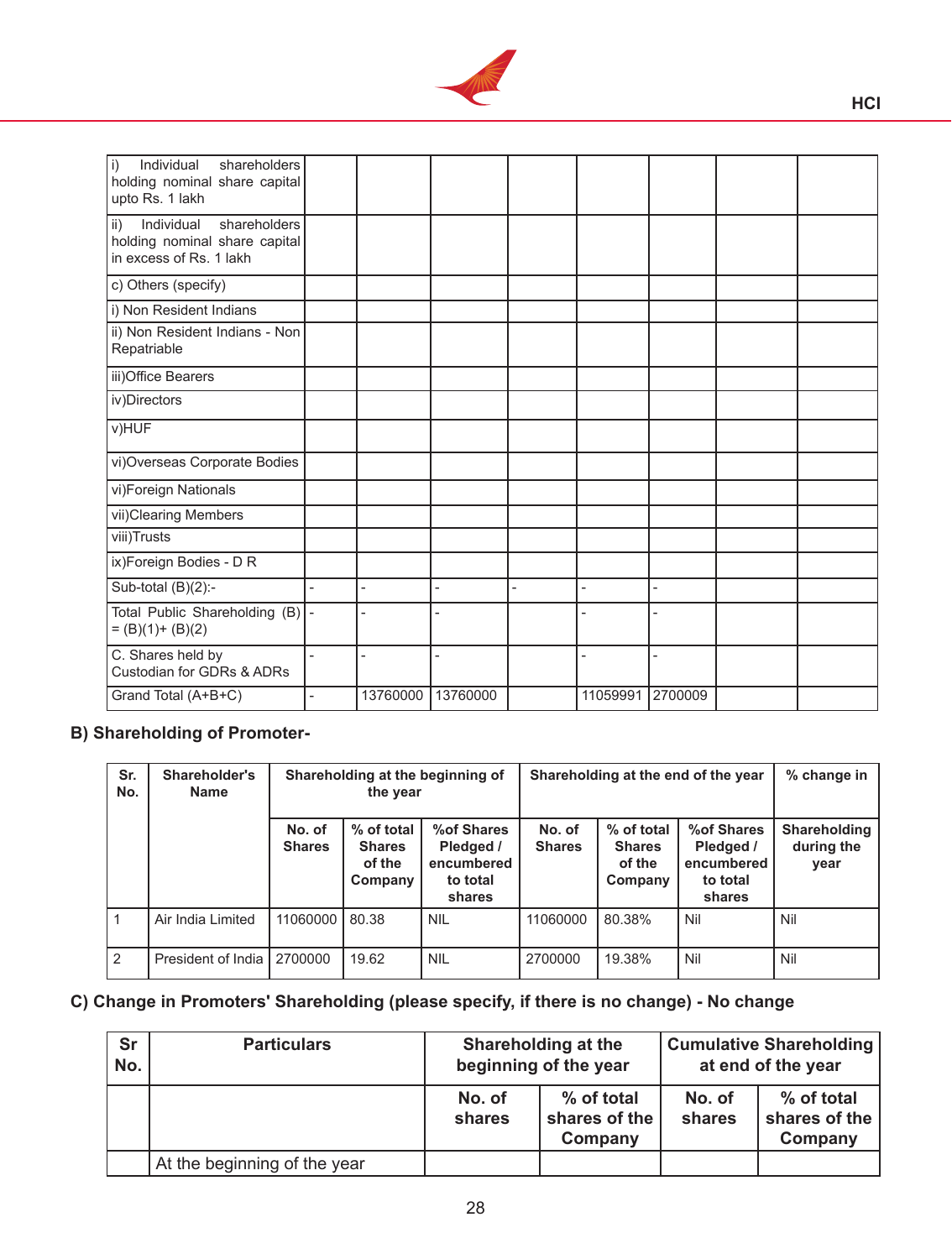

| Air India Limited      | 11060000 | 80.38 | 11060000 | 80.38 |
|------------------------|----------|-------|----------|-------|
| President of India     | 2700000  | 19.62 | 2700000  | 19.62 |
| At the end of the year |          |       |          |       |
| Air India Limited      | 11060000 | 80.38 | 11060000 | 80.38 |
| President of India     | 2700000  | 19.62 | 2700000  | 19.62 |

**D) Shareholding Pattern of top ten Shareholders: (Other than Directors, Promoters and Holders of GDRs and ADRs):**

| Sr<br><b>No</b> | For Each of the Top 10<br><b>Shareholders</b> |                         | Shareholding at the<br>beginning of the year | <b>Cumulative Shareholding</b><br>at end of the year |                                           |  |
|-----------------|-----------------------------------------------|-------------------------|----------------------------------------------|------------------------------------------------------|-------------------------------------------|--|
|                 |                                               | No. of<br><b>shares</b> | % of total<br>shares of the<br>Company       | No. of<br>shares                                     | % of total<br>shares<br>of the<br>Company |  |
|                 | NOT APPLICABLE                                |                         |                                              |                                                      |                                           |  |

**E) Shareholding of Directors and Key Managerial Personnel:**

| <b>Sr</b><br>No. | <b>Shareholding of each Directors</b><br>and each Key Managerial<br><b>Personnel</b> |                  | Shareholding at the<br>beginning of the year | <b>Cumulative</b><br>Shareholding at the end<br>of year |                                        |  |
|------------------|--------------------------------------------------------------------------------------|------------------|----------------------------------------------|---------------------------------------------------------|----------------------------------------|--|
|                  |                                                                                      | No. of<br>shares | % of total<br>shares of the<br>Company       | No. of<br>shares                                        | % of total<br>shares of the<br>Company |  |
| $\mathbf 1$      | Shri Rajiv Bansal                                                                    |                  |                                              |                                                         |                                        |  |
| $\overline{2}$   | <b>Shri Vinod Hejmadi</b><br>(ceased to be on the Board w.e.f.<br>11.09.2020)        |                  | 0                                            |                                                         | 0                                      |  |
| 3                | Shri Deepak Khullar                                                                  |                  | 0                                            |                                                         | 0                                      |  |

**V. INDEBTEDNESS -Indebtedness of the Company including interest outstanding/accrued but not due for payment.**

|                                                         | <b>Secured Loans</b><br>excluding deposits | <b>Unsecured</b><br>Loans | <b>Deposits</b> | <b>Total</b><br><b>Indebtedness</b> |
|---------------------------------------------------------|--------------------------------------------|---------------------------|-----------------|-------------------------------------|
| Amount in INR                                           |                                            |                           |                 |                                     |
| Indebtedness at the beginning for<br>the financial year |                                            |                           |                 |                                     |
| i) Principal Amount                                     |                                            |                           |                 |                                     |
| ii) Interest due but not paid                           |                                            |                           |                 |                                     |
| iii) Interest accrued but not due                       |                                            |                           |                 |                                     |
| Total (i+ii+iii)                                        |                                            |                           |                 |                                     |
| Change in Indebtedness during<br>the financial year     |                                            |                           |                 |                                     |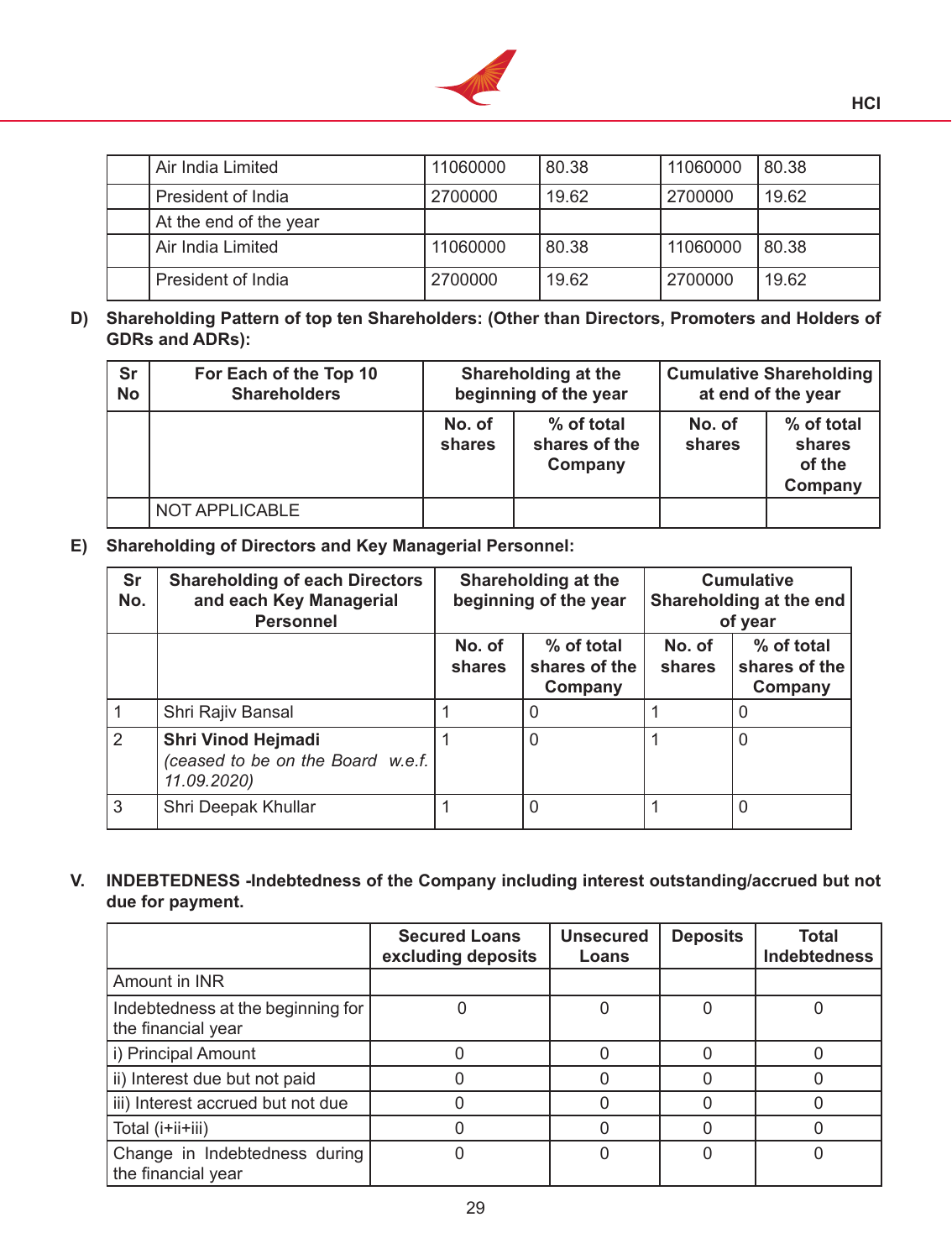

|                                                  | <b>Secured Loans</b><br>excluding deposits | <b>Unsecured</b><br>Loans | <b>Deposits</b> | <b>Total</b><br><b>Indebtedness</b> |
|--------------------------------------------------|--------------------------------------------|---------------------------|-----------------|-------------------------------------|
| * Addition                                       |                                            |                           |                 |                                     |
| * Reduction                                      |                                            |                           |                 |                                     |
| Net Change                                       |                                            |                           |                 |                                     |
| Indebtedness at the end of the<br>financial year |                                            |                           |                 |                                     |
| i) Principal Amount                              |                                            |                           |                 |                                     |
| ii) Interest due but not paid                    |                                            |                           |                 |                                     |
| iii) Interest accrued but not due                |                                            |                           |                 |                                     |
| Total (i+ii+iii)                                 |                                            |                           |                 |                                     |

 Previous figure has been restated as per IND AS. Prior Period items have been given effect in the relevant previous years.

# **VI. REMUNERATION OF DIRECTORS AND KEY MANAGERIAL PERSONNEL**

A. Remuneration to Managing Director, Whole-time Directors and/or Manager:

(In figures)

| Sr.<br>No.     | <b>Particulars of Remuneration</b>                                                          | Name of MD/WTD/ Manager |  |  |  |  | <b>Total</b><br><b>Amount</b> |
|----------------|---------------------------------------------------------------------------------------------|-------------------------|--|--|--|--|-------------------------------|
|                |                                                                                             |                         |  |  |  |  |                               |
| 1              | Gross salary                                                                                |                         |  |  |  |  |                               |
|                | (a) Salary as per provisions<br>contained in section $17(1)$ of the<br>Income-tax Act, 1961 |                         |  |  |  |  |                               |
|                | (b) Value of perquisites u/s 17(2)<br>Income-tax Act, 1961                                  |                         |  |  |  |  |                               |
|                | (c)Profits in lieu of salary under<br>section 17(3) Income- tax Act, 1961                   |                         |  |  |  |  |                               |
| $\overline{2}$ | <b>Stock Option</b>                                                                         |                         |  |  |  |  |                               |
| 3              | <b>Sweat Equity</b>                                                                         |                         |  |  |  |  |                               |
| 4              | Commission as % of profit others,<br>specify.                                               |                         |  |  |  |  |                               |
| 5              | Others: (PF, DCS, House Perks)<br>tax etc)                                                  |                         |  |  |  |  |                               |
|                | Total (A)                                                                                   |                         |  |  |  |  |                               |
|                | Ceiling as per the Act                                                                      |                         |  |  |  |  |                               |

 \*There are no Managing, Whole Time Directors in the Company.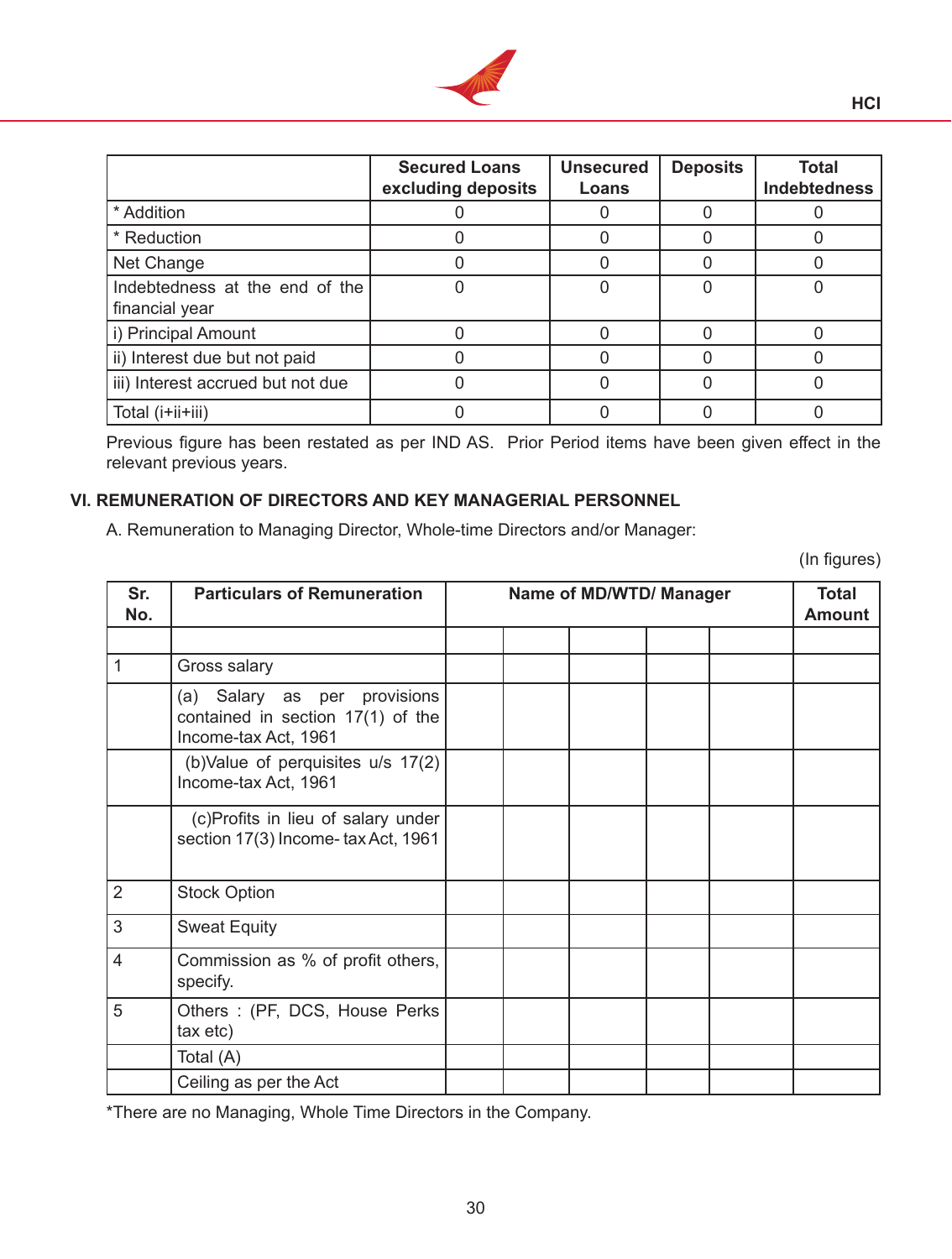

# **B. Remuneration to other directors**

| <b>Sr</b><br>No. | <b>Particulars of Remuneration</b>                                             | <b>Name of Directors</b> |                |  |   | <b>Total</b><br><b>Amount</b> |
|------------------|--------------------------------------------------------------------------------|--------------------------|----------------|--|---|-------------------------------|
| 1                | <b>Independent Directors</b>                                                   | ۰                        |                |  |   |                               |
|                  | Fee<br>for<br>attending<br>board<br>committee meetings                         |                          |                |  |   |                               |
|                  | Commission                                                                     | ۰                        | ۰              |  |   | ۰                             |
|                  | Others, please specify (Fees for<br>attending Board Sub Committee<br>Meetings) | ۰                        | ۰              |  |   |                               |
|                  | Total(1)                                                                       | ۰                        | ۰              |  | ۰ | ۰                             |
| $\overline{2}$   | <b>Other Non-Executive Directors</b>                                           |                          | ٠              |  | ۰ | ۰                             |
|                  | Fee<br>for<br>attending<br>board<br>committee meetings                         |                          |                |  |   |                               |
|                  | Commission                                                                     |                          | ۰              |  |   |                               |
|                  | Others, please specify                                                         |                          |                |  |   |                               |
|                  | Total (2)                                                                      |                          |                |  |   |                               |
|                  | Total $(B)=(1+2)$                                                              |                          |                |  |   |                               |
|                  | <b>Total Managerial Remuneration</b>                                           |                          |                |  |   |                               |
|                  | Overall Ceiling as per the Act                                                 |                          | $\blacksquare$ |  |   |                               |
|                  |                                                                                |                          |                |  |   |                               |

# **C. REMUNERATION TO KEY MANAGERIAL PERSONNEL OTHER THAN MD/MANAGER/WTD**

( figures in Rs)

| Sr.<br>No.     | <b>Particulars of Remuneration</b>                                                       | <b>Key Managerial Personnel</b> |               |                          |              |  |
|----------------|------------------------------------------------------------------------------------------|---------------------------------|---------------|--------------------------|--------------|--|
|                |                                                                                          | <b>CEO</b>                      | $\mathsf{CS}$ | <b>CFO</b>               | <b>Total</b> |  |
| $\mathbf{1}$   | Gross salary                                                                             |                                 |               |                          |              |  |
|                | (a) Salary as per provisions contained in  <br>section 17(1) of the Income-tax Act, 1961 | 974000                          |               | 900000                   | 1874000      |  |
|                | (b) Value of perquisites $u/s$ 17(2) Income-tax  <br>Act, 1961                           |                                 |               |                          |              |  |
|                | (c) Profits in lieu of salary under section 17(3)<br>Income-tax Act, 1961                |                                 |               |                          |              |  |
| $\vert$ 2      | <b>Stock Option</b>                                                                      |                                 |               |                          |              |  |
| $\mathfrak{S}$ | <b>Sweat Equity</b>                                                                      |                                 |               | ٠                        | ۰            |  |
| $\overline{4}$ | Commission                                                                               |                                 |               | $\overline{\phantom{a}}$ |              |  |
|                | - as % of profit                                                                         |                                 |               | ۰                        | ۰            |  |
|                | Others, specify.                                                                         |                                 |               |                          |              |  |
| 5              | Others: (PF, DCS, House Perks tax etc)                                                   |                                 |               | ٠                        |              |  |
|                | Total                                                                                    | 974000                          |               | 900000                   | 1874000      |  |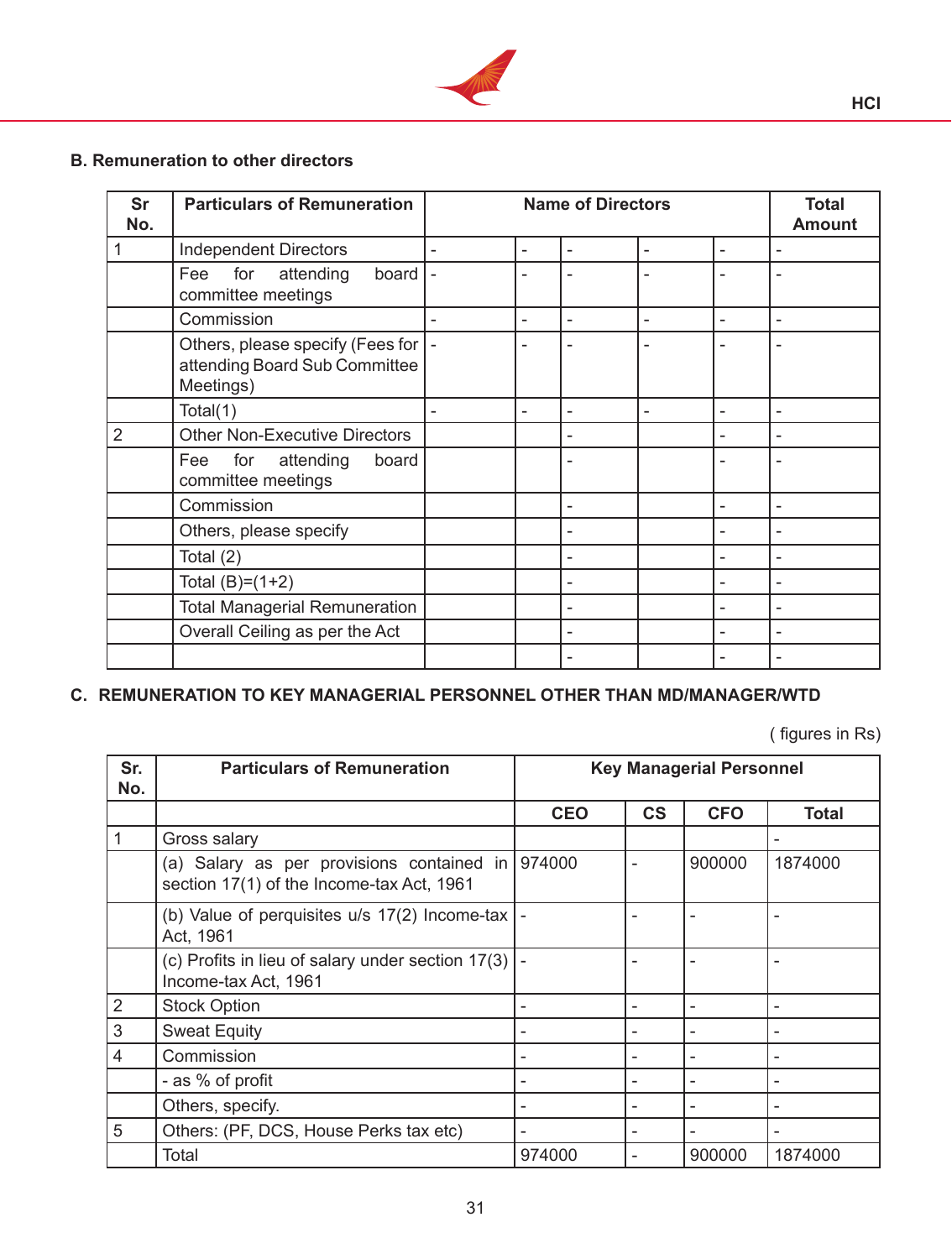

- \* Not applicable to Government Companies. Only CFO and CS are KMPs.
- \*\* The Company Secretary is holding the position in addition to her responsibilities as Consultant, Air India.

# **VII. PENALTIES / PUNISHMENT/ COMPOUNDING OF OFFENCES:**

| <b>Type</b>                                   | <b>Section</b><br>of the<br><b>Companies</b><br><b>Act</b> | <b>Brief</b><br><b>Description</b> | <b>Details of</b><br>Penalty/<br>Punishment/<br>Compounding<br>fees imposed | <b>Authority</b><br>[RD/<br>NCLT/<br><b>COURT]</b> | <b>Appeal</b><br>made, if<br>any (give<br>Details) |
|-----------------------------------------------|------------------------------------------------------------|------------------------------------|-----------------------------------------------------------------------------|----------------------------------------------------|----------------------------------------------------|
| A. COMPANY -NIL                               |                                                            |                                    |                                                                             |                                                    |                                                    |
| Penalty                                       |                                                            |                                    |                                                                             |                                                    |                                                    |
| Punishment                                    |                                                            |                                    |                                                                             |                                                    |                                                    |
| Compounding                                   |                                                            |                                    |                                                                             |                                                    |                                                    |
| <b>B. DIRECTORS</b><br>-NIL                   |                                                            |                                    |                                                                             |                                                    |                                                    |
| Penalty                                       |                                                            |                                    |                                                                             |                                                    |                                                    |
| Punishment                                    |                                                            |                                    |                                                                             |                                                    |                                                    |
| Compounding                                   |                                                            |                                    |                                                                             |                                                    |                                                    |
| C. OTHER OFFICERS<br>IN<br><b>DEFAULT-NIL</b> |                                                            |                                    |                                                                             |                                                    |                                                    |
| Penalty                                       |                                                            |                                    |                                                                             |                                                    |                                                    |
| Punishment                                    |                                                            |                                    |                                                                             |                                                    |                                                    |
| Compounding                                   |                                                            |                                    |                                                                             |                                                    |                                                    |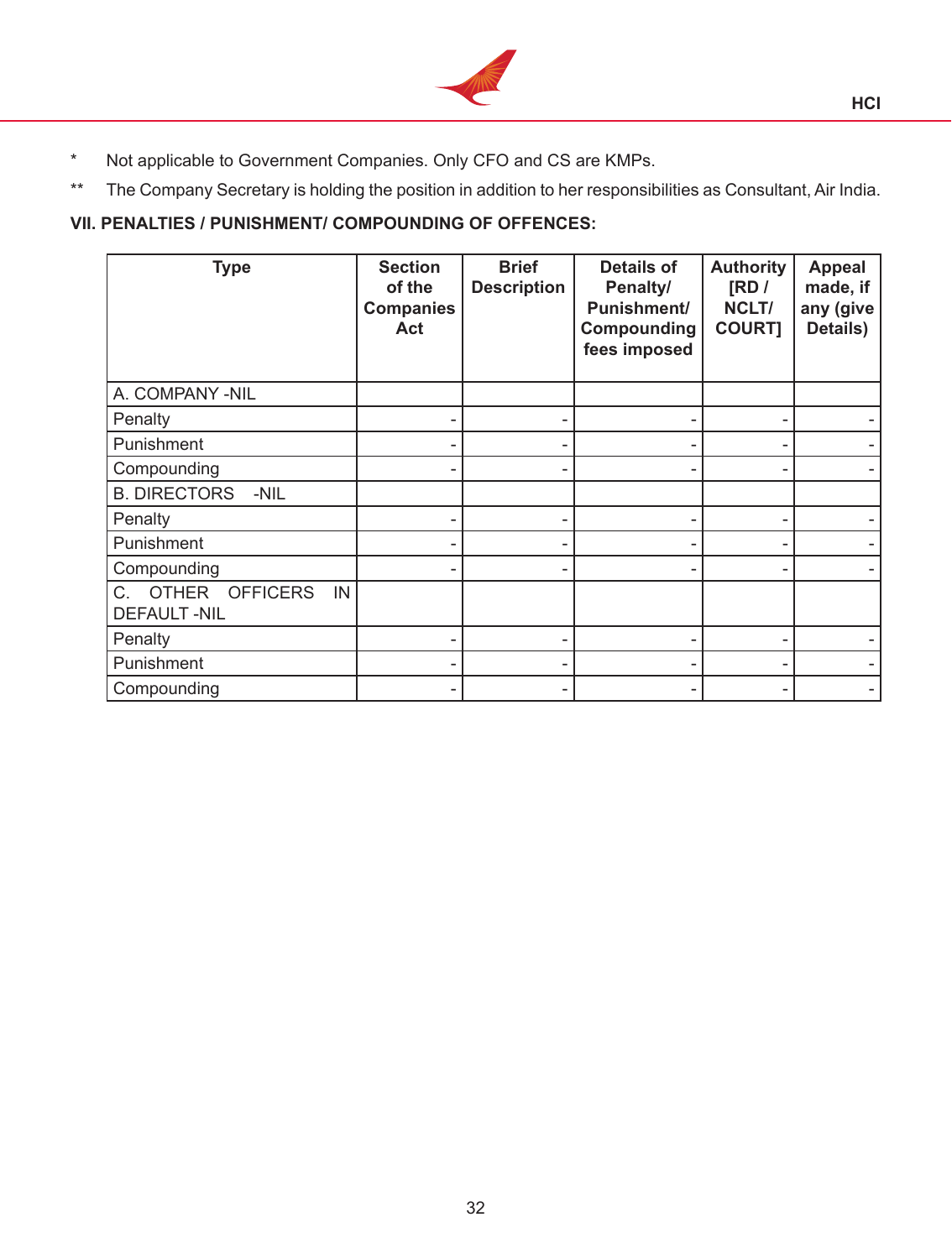

### **COMMENTS OF THE COMPTROLLER AND AUDITOR GENERAL OF INDIA UNDER SECTION 143(6) (b) OF THE COMPANIES ACT, 2013 ON THE FINANCIAL STATEMENTS OF HOTEL CORPORATION OF INDIA LIMITED FOR THE YEAR ENDED 31 MARCH 2021**

The preparation of financial statements of Hotel Corporation of India Limited for the year ended 31 March 2021 in accordance with the financial reporting framework prescribed under the Companies Act, 2013 is the responsibility of the management of the company. The statutory auditor appointed by the Comptroller and Auditor General of India under section 139 (5) of the Act is responsible for expressing opinion on the financial statements under section 143 of the Act based on independent audit in accordance with the standards on auditing prescribed under section 143(10) of the Act. This is stated to have been done by them vide their Revised Audit Report dated 08.12.2020 which supersedes their earlier Audit Report dated 04.08.2021.

I, on behalf of the Comptroller and Auditor General of India, have conducted a supplementary audit of the financial statements of Hotel Corporation of India Limited for the year ended 31 March 2021 under section 143(6)(a) of the Act. This supplementary audit has been carried out independently without access to the working papers of the statutory auditors and is limited primarily to inquiries of the statutory auditors and company personnel and a selective examination of some of the accounting records.

On the basis of my supplimentrary audit nothing significant has come to my knowledge which would give rise to any comment upon or suppliment to statuory auditor's report under section 143(6)(b) of the act.

> **For and on the behalf of the Comptroller & Auditor General of India**

> > **C.M. Sane** Director General of Commercial Audit, Mumbai

Place : Mumbai Date : 21 September 2021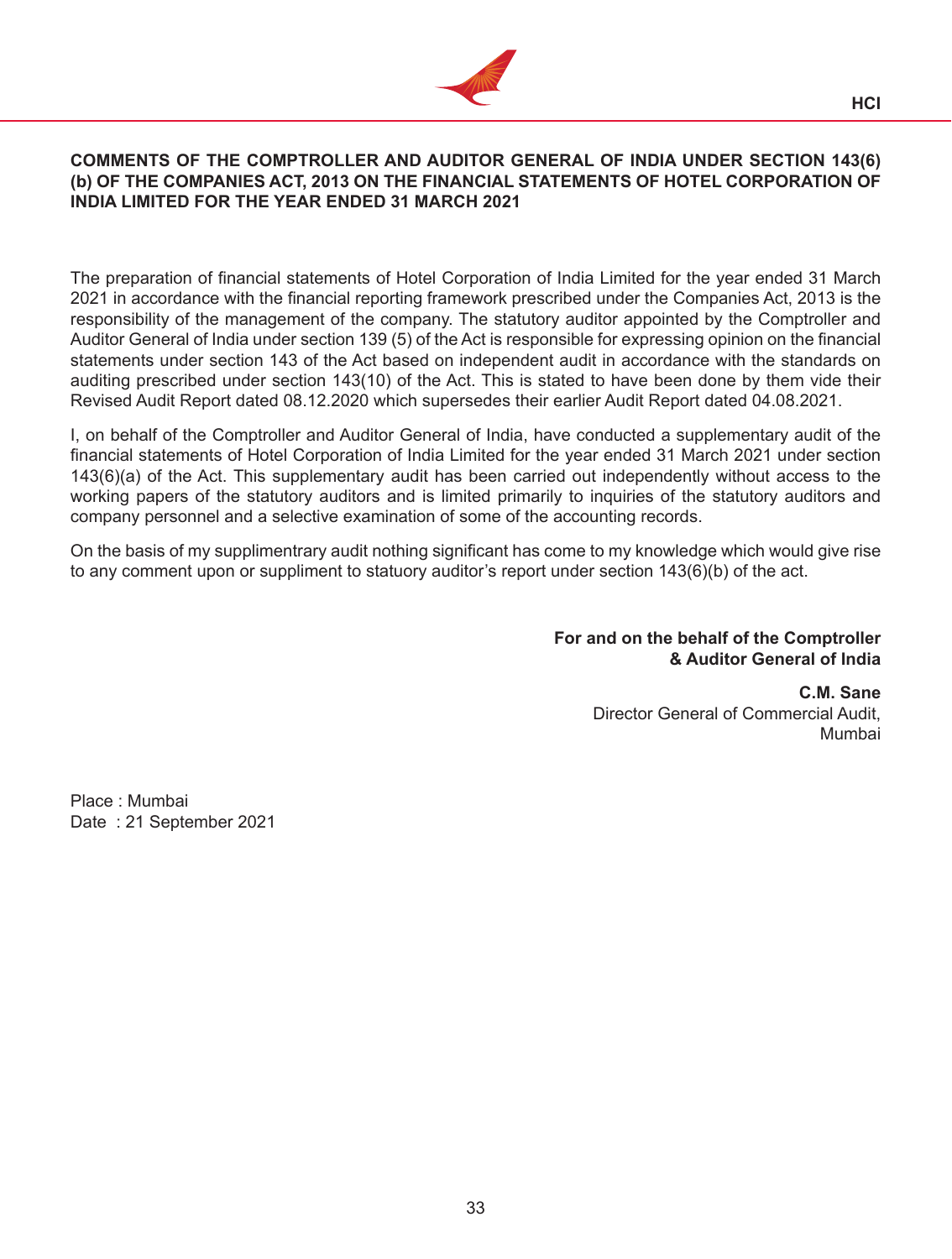

# **INDEPENDENT AUDITOR'S REPORT**

# **To the Members of Hotel Corporation of India Limited**

# **Report on the Audit of the Financial Statements**

# **Opinion**

We have audited the financial statements of The Hotel Corporation of India Limited ("the Company"), which comprise the Balance Sheet as at 31<sup>st</sup> March 2021, and the Statement of Profit and Loss (including Other Comprehensive Income), (statement of changes in equity) and statement of Cash Flow Statement for the year then ended and notes to the financial statements, including a summary of significant accounting policies and other explanatory information (hereinafter referred to as Financial Statements).

In our opinion and to the best of our information and according to the explanation given to us, the aforesaid Financial Statement give the information (other than certain information mentioned in Emphasis of Matters) required by the Companies Act, 2013 ("the Act"), in the manner so required and give a true and fair view in conformity with the accounting principles generally accepted in India, of the state of affairs of the company as at 31<sup>st</sup> March 2021, its loss (including other comprehensive income), the changes in equity and its cash flows for the year ended on that date.

# **Basis for Opinion**

We concluded our audit in accordance with the Standards on Auditing (SAs) specified under section 143(10) of the Act. Our responsibilities under those Standards are further described in the Auditor's Responsibilities for the Audit of the Financial Statements section of our report. We are independent of the Company in accordance with the Code of Ethics issued by the Institute of Chartered Accountants of India together with ethical requirements that are relevant to our audit of the financial statements under the provisions of the Act and the Rules there under, and we have fulfilled our other ethical responsibilities in accordance with these requirements and the ICAI's Code of Ethics. We believe that our audit evidence we have obtained is sufficient and appropriate to provide a basis for our opinion.

# **Material Uncertainty Related to Going Concern**

The Company has incurred a net loss of Rs. 9661.92 lakhs during the year ended March 31, 2021 and, as of that date, the Company's current liabilities exceeds its total assets by Rs. 43920.04 lakhs and it has accumulated losses of Rs. 66720.97 lakhs which has resulted in complete erosion of the net worth of the company. In spite of these events or conditions which may cast a significant doubt on the ability of the company to continue as a going concern, the management is of the opinion that going concern basis of accounting is appropriate in view of the continued support of the Holding Company, Government of India and having regards to other facts mentioned in Note 52.

Our opinion is not modified in respect of this matter.

# **Emphasis of Matter**

We draw attention to:

1. The Company is in the process of obtaining confirmation of balances from Trade Receivables, Trade Payables, Loans and Advances, Deposits and Other liabilities. Loans and Advances and Other advances receivable are considered good for recovery though the same are in the process of being reconciled, referred to in Note No. 37(ii).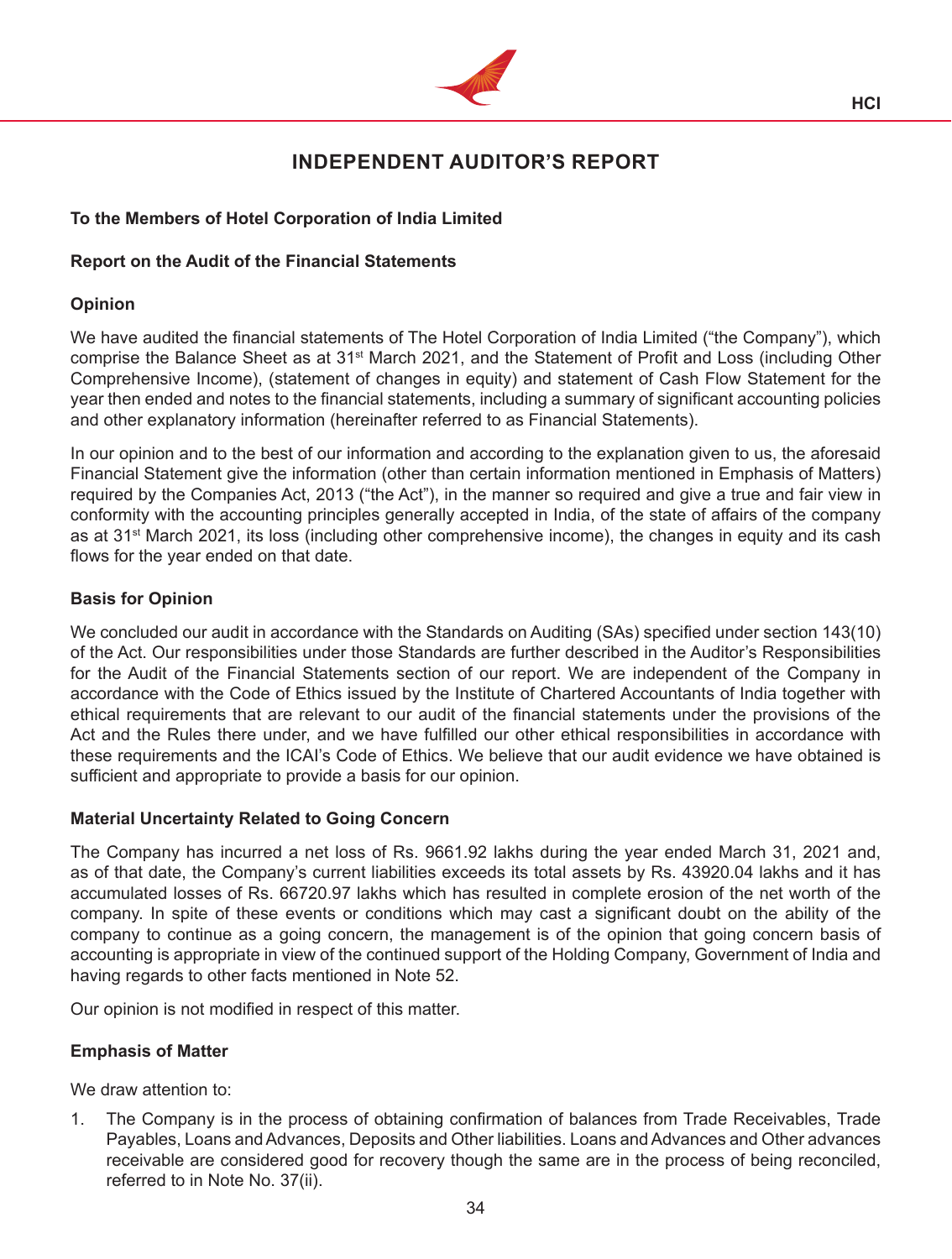

- 2. Lease rentals and Turnover levy payable to Airport Authority of India (AAI) are provided in the books of accounts as per the working of the Company and duly reflected in Note No. 15 and 16 respectively to the financial statement, which are subject to confirmation and reconciliations. In view of the dispute between the Company and AAI, interest on account of outstanding payable is not provided but disclosed under the head Contingent Liability in note no. 30(A) (x).
- 3. Note no. 5 of the financial statement regarding uncertainties relating to recoverability of amount receivable from J & K government in respect of cost sharing arrangements with Shere Kashmir Convention Centre (SKICC) and joint construction amounting to Rs. 1270.04 lakhs and Rs. 417.76 lakhs respectively, total amounting to Rs. 1687.80 lakhs. In the opinion of the management, the said receivables are considered as doubtful advance during the year and accordingly provision is made of Rs. 1687.80 Lakhs during the year. (Refer note no. 32 (a & b)).
- 4. Note No.5 of the financial statement regarding uncertainties relating to recoverability of other receivables amounting to Rs. 47.97 Lakhs from Airport Authority of India (AAI), which is due since financial year 2009-10. In the opinion of the management, the said receivables are considered as doubtful advances during the year and accordingly provision is made of Rs. 47.97 Lakhs during the year. (Refer note no. 31).
- 5. Note no. 30(xi) and note no. 33 of financial statements wherein the earlier wage agreement was expired on 31 December, 2006 and the union has submitted Charters of demands. The Company had negotiations between Wage Negotiation Committee of the Management and Co-Ordination Committee of HCI Unions and after receipt of final approval from the Ministry of Civil Aviation, the Memorandum of Understanding dated 08.08.2019 was entered into between the unions and the Company for implementing wage revision for the Unionised category of employees for a period of 10 years effective 18.08.2008. The wage revision was implemented in the financial year 2019-20. The total estimated provision for arrears of wage revision for the unionized category of employees of the company as on 31.3.2021 is Rs.1463.58 lakhs. The Management had announced an interim relief of Rs 5,000/- per month per employee for officers effective from 1 January, 2017 which continues to be paid and has been expensed out in the Statement of Profit and Loss Account amounting to Rs. 575.85 lakhs as on 31.3.2021. As and when wage revision is approved, this amount would be adjusted against arrears payable, if any, for which employee wise details have been maintained separately in the books of accounts. Further, the calculations for arrears payable to employees effective 08.08.2008 are in progress. The management is of the opinion that in case the wages provided is inadequate then the provision for differential liability will be made in the year it is finalised. (Refer note no. 33 & 16)
- 6. The Company has not complied with certain provision of the Act. As a consequence thereof:
	- a. The Company has not appointed Independent Directors as required under the provisions of Section 149(4) of the Companies Act, 2013 read with Rule 4 of the Companies (Appointment and Qualification of Directors) Rules, 2014 and hence, no meeting of the Independent Directors could be held during the Audit Period.
	- b. Since the Company has not appointed Independent Directors, the Company has not complied with the provisions of Section 177(2) and Section 178 of the Companies Act, 2013 read with Rule 6 of the Companies (Meetings of Board and its Powers) Rules, 2014 as regards the composition of the Audit Committee and the Nomination and Remuneration Committee of the Board.
	- c. The above non compliance was also reported by us in our previous report dated  $8<sup>th</sup>$  December, 2020 for financial year 2019-20.
- 7. The Company has internal control system which need strengthening for followings:
	- a. Strengthening the internal audit process so as to ensure adequate coverage of all the areas and ensure effective internal controls at all units of the Company.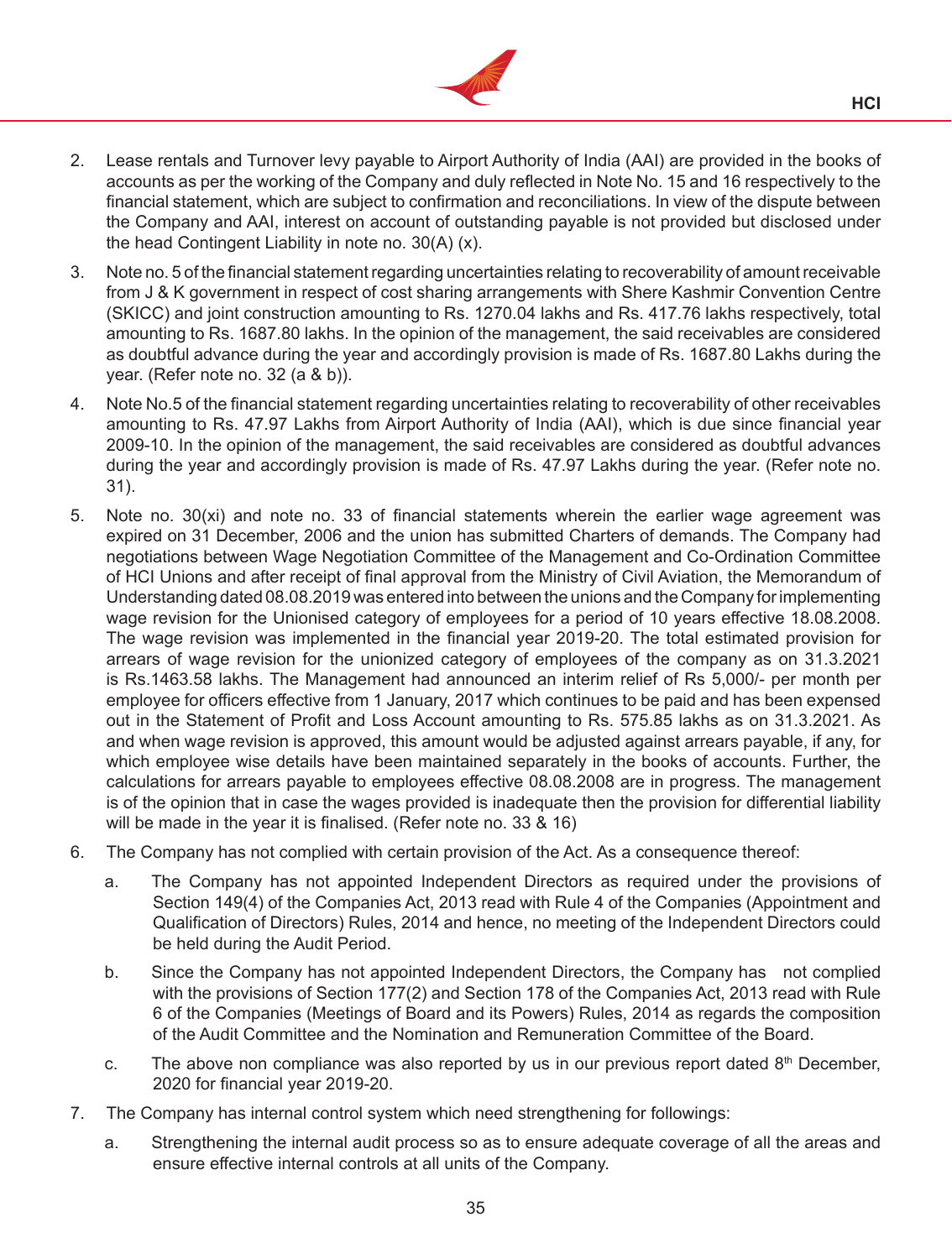

- b. Laying down Standard Operating Procedures with regard to timely accounting of all transactions to ensure that proper books of accounts are maintained.(Refer note no. 48 and 49)
- c. The above non compliance was also reported by us in our previous report dated  $8<sup>th</sup>$  December, 2020 for financial year 2019-20.
- 8. Fair value of the financial assets and financial liabilities is arrived based upon best information available or provided by the management. We have relied upon the management information for fair valuation on the absence of other required information.

 Our opinion is not modified in respect of above matters.

### **Key Audit Matters**

 Key audit matters are those matters that, in our professional judgment, were of most significance in our audit of the financial statements of the current period. These matters were addressed in the context of our audit of the financial statements as a whole, and in forming our opinion thereon, and we do not provide a separate opinion on these matters. In addition to the matter described in the Material Uncertainty Related to Going Concern section, we have determined the matters described below to be the key audit matters to be communicated in our report:

| <b>Key Audit Matters</b>                                                                                                                                                                                 | Principal audit procedure performed                                                                                                                                                                                                                                                                                                                                                                                                                                                                                                                                                                                                                       |  |  |
|----------------------------------------------------------------------------------------------------------------------------------------------------------------------------------------------------------|-----------------------------------------------------------------------------------------------------------------------------------------------------------------------------------------------------------------------------------------------------------------------------------------------------------------------------------------------------------------------------------------------------------------------------------------------------------------------------------------------------------------------------------------------------------------------------------------------------------------------------------------------------------|--|--|
| <b>Going Concern</b>                                                                                                                                                                                     |                                                                                                                                                                                                                                                                                                                                                                                                                                                                                                                                                                                                                                                           |  |  |
| The company is in loss, net worth is fully eroded, $\left  \right $ .<br>going concern needs to be examined.                                                                                             | As per the management projection and<br>clarification, management is of the view<br>that though the company is in a loss but<br>continuous support of holding company as<br>well as the Government of India will ensure<br>the company runs its business as going<br>concern. Also company has signed Service<br>Level Agreements with Air India valid upto<br>31.03.2024 which ensures that company will<br>be able to run its business as going concern<br>in near future. (Refer note no. 52(iii)).<br>The Company does not have any loan from<br>financial institutions and none of the creditors<br>have applied for insolvency against the Company. |  |  |
|                                                                                                                                                                                                          | These suggests support from holding company<br>will enable going concern on continuous basis.<br>Based upon the above facts and data, we have<br>performed our audit procedure and make opinion<br>accordingly.                                                                                                                                                                                                                                                                                                                                                                                                                                           |  |  |
| <b>Fixed Assets/ Leased Assets</b>                                                                                                                                                                       |                                                                                                                                                                                                                                                                                                                                                                                                                                                                                                                                                                                                                                                           |  |  |
| Accounting<br>Standard<br>The<br>new<br>of lease asset and creating<br>capitalisation<br>lease liability. Expenses need to be charged as<br>depreciation and finance cost instead of rental<br>expenses. | suggest   We have obtained the working of lease assets<br>including amortisation schedule and ensured<br>that the same is in line with applicable Indian<br>Accounting Standards and accurately disclosed in<br>the financial statements.                                                                                                                                                                                                                                                                                                                                                                                                                 |  |  |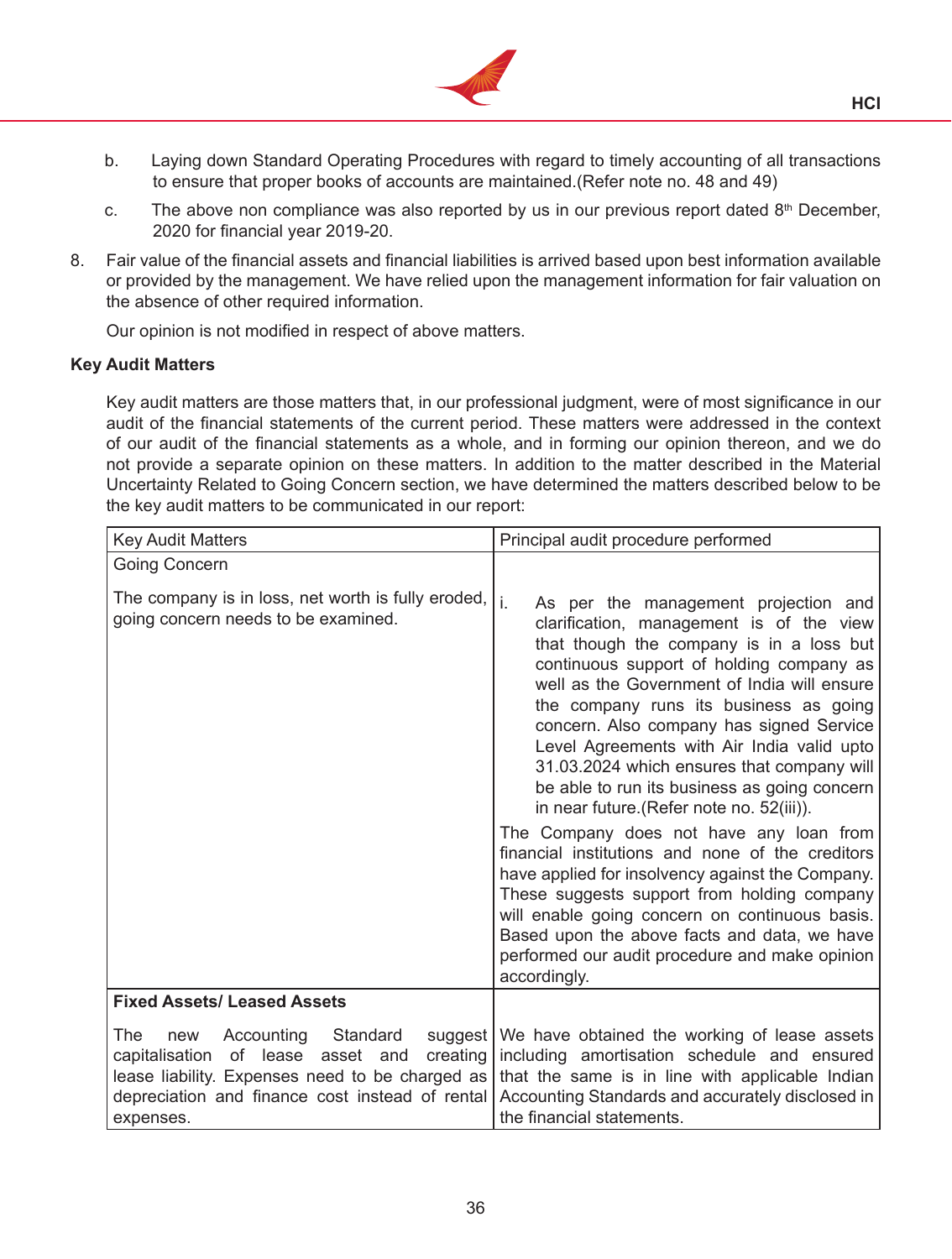

### **Responsibility of Management for Financial Statements**

The Company's Board of Directors is responsible for the matters stated in Section 134(5) of the Act with respect to the preparation of these financial statements that give a true and fair view of the financial position, financial performance, (changes in equity) and cash flows of the Company in accordance with the accounting principles generally accepted in India, including the Accounting Standards specified under Section 133 of the Act. This responsibility also includes maintenance of adequate accounting records in accordance with the provisions of the Act for safeguarding the assets of the Company and for preventing and detecting frauds and other irregularities; selection and application of appropriate accounting policies; making judgments and estimates that are reasonable and prudent; design, implementation and maintenance of adequate internal financial controls, that were operating effectively for ensuring the accuracy and completeness of the accounting records, relevant to the preparation and presentation of the financial statements that give a true and fair view and are free from material misstatement, whether due to fraud or error.

In preparing the financial statements, management is responsible for assessing the Company's ability to continue as a going concern, disclosing, as applicable, matters related to going concern and using the going concern basis of accounting unless management either intends to liquidate the Company or to cease operation, or has no realistic alternative but to do so.

Those Board of Directors are also responsible for overseeing the company's financial reporting process.

### **Auditor's Responsibilities for the Audit of the Financial Statements**

Our objectives are to obtain reasonable assurance about whether the financial statements as a whole are free from material misstatement, whether due to fraud or error, and to issue an auditor's report that includes our opinion. Reasonable assurance is a high level of assurance, but is not a guarantee that an audit conducted in accordance with SAs will always detect a material misstatement when it exists. Misstatements can arise from fraud or error and are considered material if, individually or in the aggregate, they could reasonably be expected to influence the economic decisions of users taken on the basis of these financial statements.

### **Report on Other Legal and Regulatory Requirements**

- 1. As required by the Companies (Auditor's Report) Order, 2016 ("the Order") issued by the Central Government of India in terms of sub-section (11) of section 143 of the Act, we give in the "**Annexure-A**", a statement on the matters Specified in paragraphs 3 and 4 of the Order, to the extent applicable.
- 2. The Comptroller and Auditor-General of India has issued directions indicating the areas to be examined in terms of sub-section (5) of section 143 of the Companies Act, 2013, the compliance of which is set out in **"Annexure-B**".
- 3. As required by section 143(3) of the Act, we report that:
	- a) We have sought and obtained all the information and explanations which to the best of our knowledge and belief were necessary for the purpose of our audit.
	- b) In our opinion proper books of account as required by law have been kept by the Company so far as it appears from our examination of those books;
	- c) The Balance Sheet, Statement of Profit and Loss, and Cash Flow Statement dealt with by this Report are in agreement with the books of account;
	- d) In our opinion, the aforesaid financial statements comply with the Accounting Standards specified under Section 133 of the Act, read with provisions of Companies (Indian Accounting Standards) Rules 2015 as amended;
	- e) The Company being a Government Company as defined in Section 2(45) of the Companies Act,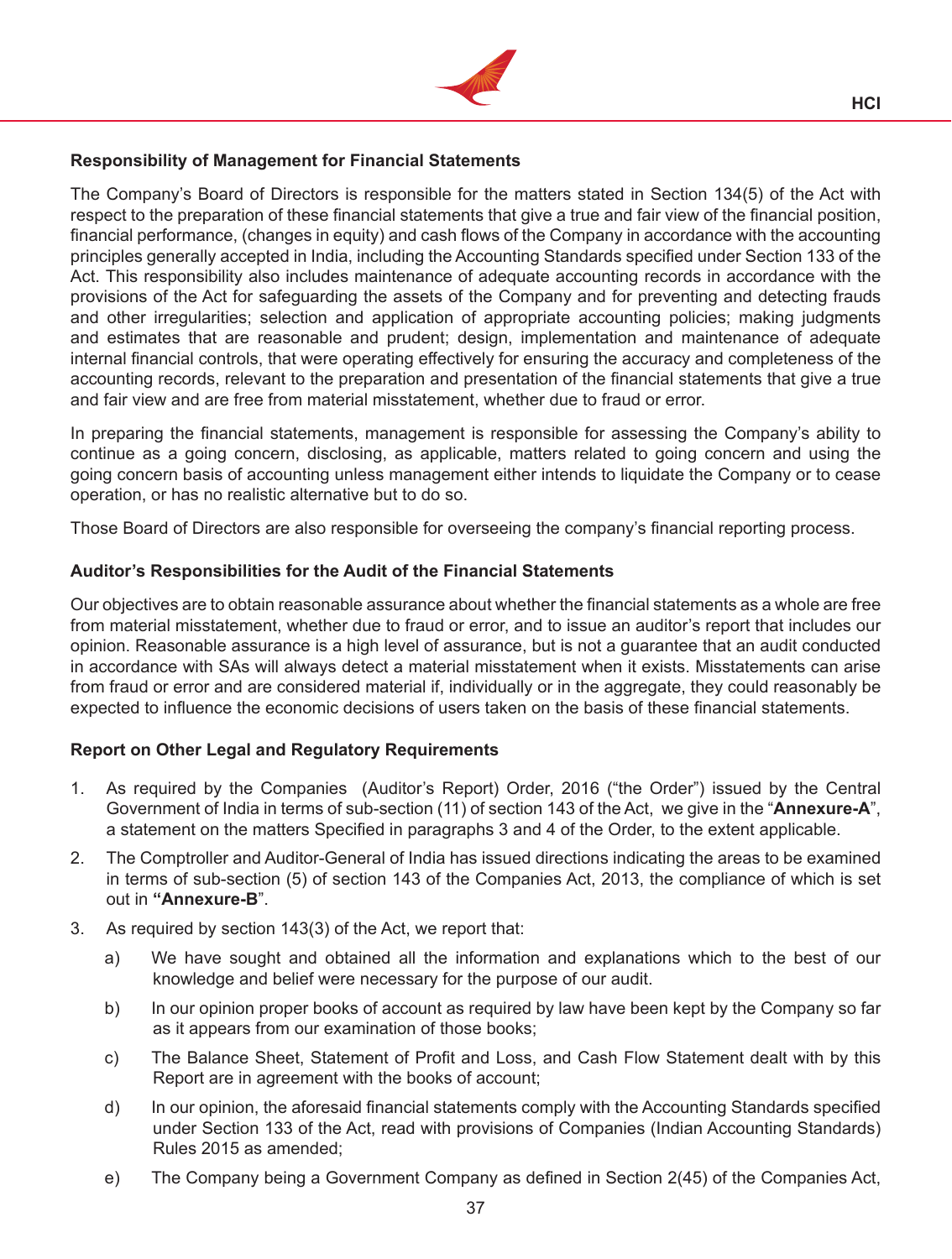

2013, is exempted from applicability of section 164(2) of the Companies Act, 2013 vide circular no. 1/2/2014 –CL.-V dated 5th June, 2015 issued by Ministry of Corporate Affairs.

- f) With respect to the adequacy of the internal financial controls over financial reporting of the Company and the operating effectiveness of such controls, refer to our separate Report in "**Annexure-C**".
- g) With respect to the other matters to be included in the Auditor's Report in accordance with Rule 11 of the Companies (Audit and Auditors) Rules, 2014, in our opinion and to the best of our information and according to the explanations given to us:
	- i. The Company has disclosed the impact of pending litigations on its financial position in its financial statements.(Refer Note No. 30)
	- ii. The company does not have any long-term contracts including derivatives contracts and hence there are no material foreseeable losses.
	- iii. There were no amounts which were required to be transferred to the Investor Education and Protection Fund by the Company.

**For S A R A & Associates Chartered Accountants Firm Registration No: 120927W**

Sd/- **Alok Bairagra Partner Membership No. 105153** Place: Mumbai, **UDIN: 21105153AAAAHC4767**

Date: 4 August 2021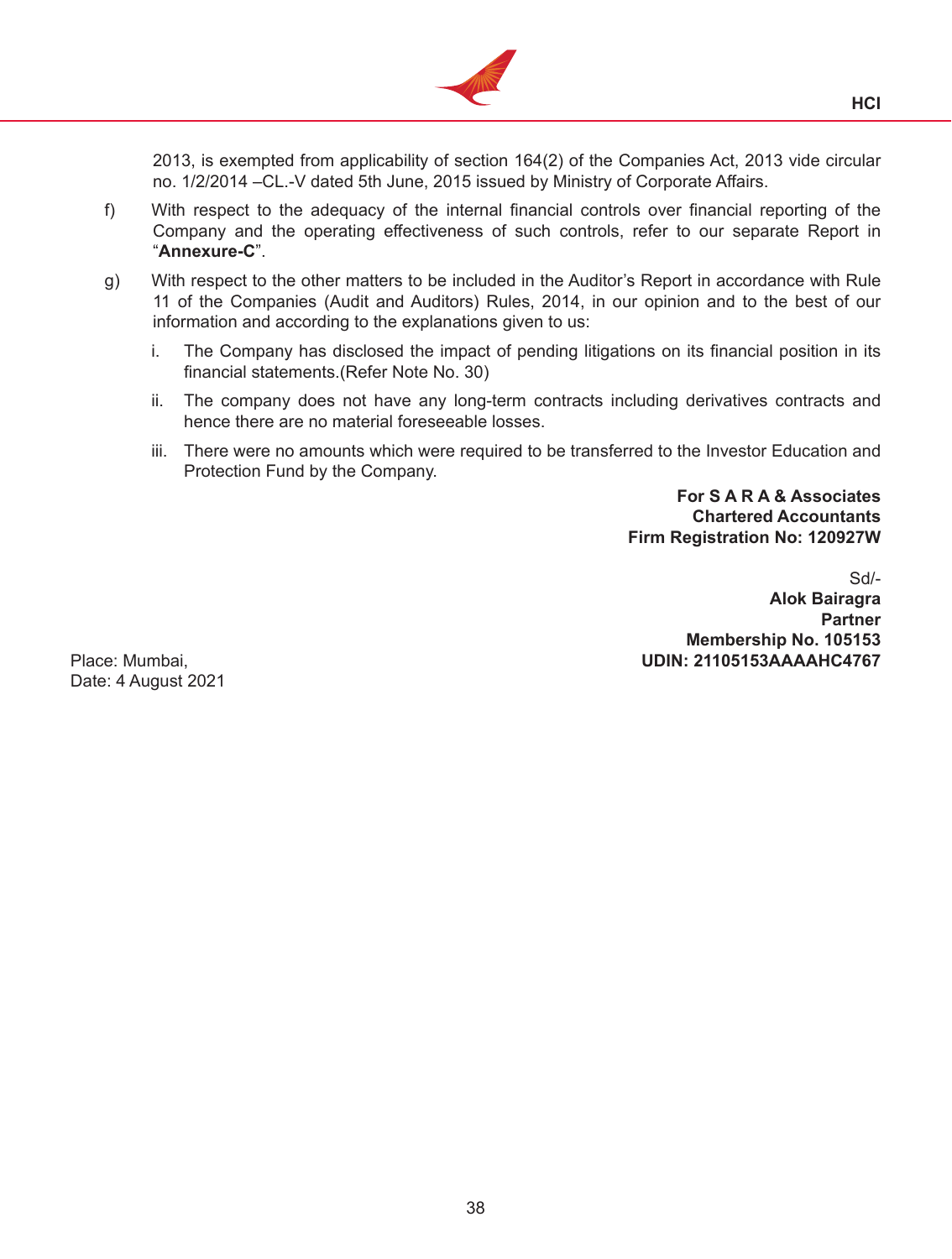

# **ANNEXURE-A TO THE INDEPENDENT AUDITORS' REPORT**

As referred to in our Independent Auditors 'Report to the members of the Company on the financial statements for the year ended  $31<sup>st</sup>$  March 2021, we report that:

- i.(a) The Company has maintained proper records showing full particulars, including quantitative details and situation of fixed assets;
- (b) As explained to us, physical verification of fixed assets was done during the previous year and verified by the management. During the year tagging of the fixed assets is done and matched with the fixed assets register and no material discrepancies was noticed.
- *(c)* According to the information, explanations and records provided to us, the title deeds of immovable properties are held in the name of the Company except relating to 4 flats in Sher –e- Punjab Society conveyance deed in respect thereof are pending to be executed.
	- ii. As explained to us, inventories have been physically verified time to time by Management. In our opinion, the frequency of verification by the management is reasonable and discrepancies which were noticed on physical verification which were material have been properly dealt with in the books of accounts.
	- Iii The Company has not granted any loans to any party, covered in the register maintained under section 189 of the Act and hence clause 3(iii) of the Order is not applicable.
	- iv. According to the information and explanations provided to us the Company has not made any loans, investments, guarantees and securities, within the meaning of section 185 and 186 of the Act, and hence clause 3(iv) of the Order is not applicable.
	- iv. According to the information and explanations provided to us, the Company has not accepted deposits within the meaning of section 73 to 76 or any other relevant provision of the Companies Act, 2013, and hence clause 3(v) of the Order is not applicable.
	- vi. In our opinion and based on the information & explanation given by the management, maintenance of cost records has not been prescribed by the Central Government under sub-section (1) of section 148 of the Act in respect of the Company's products.
	- vii (a) According to the information and explanations given to us and on the basis of our examination of the records, the Company is generally regular in depositing undisputed statutory dues including Provident Fund, Employees' State Insurance, Income Tax, Goods and Service Tax, Cess and other material statutory dues applicable to the Company with the appropriate authorities. No undisputed amounts in respect of the aforesaid statutory dues were outstanding as at the last day of the financial year for a period of more than six months from the date they became payable.

(b) Statutory dues which have not been deposited on account of dispute and the forum where dispute is pending are as under:

| Name of the<br><b>Statute</b> | Nature of Dues | Amt in<br>dispute | <b>Period to which</b><br>the amount relates | Forum where dispute is pending         |
|-------------------------------|----------------|-------------------|----------------------------------------------|----------------------------------------|
| Luxury Tax                    | Tax            | 21.75             | $2000 - 01$                                  | Addl. Commissioner Sales Tax<br>Appeal |
|                               | Interest       | 08.78             |                                              |                                        |
|                               | Penalty        | 12.97             |                                              |                                        |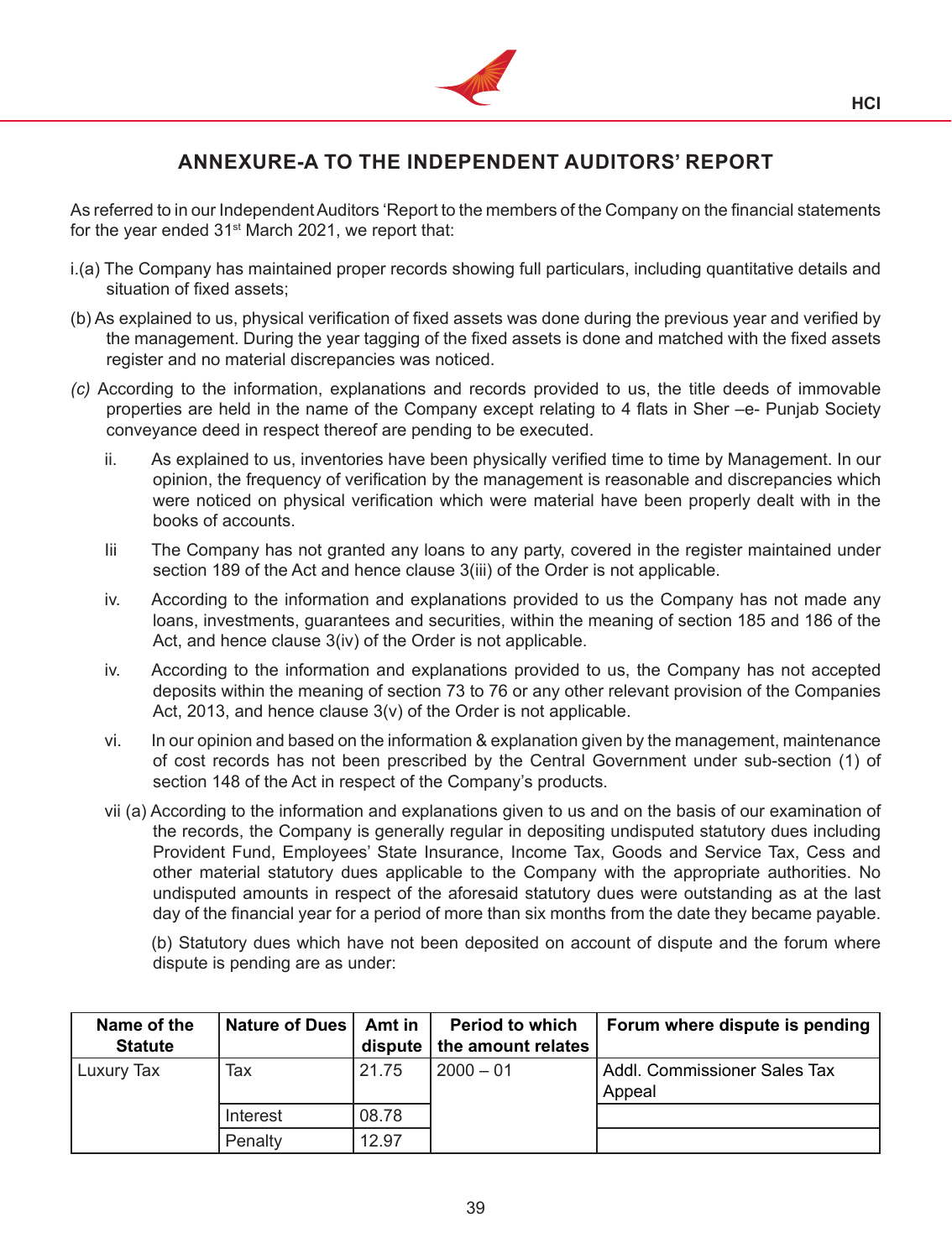

| Name of the<br><b>Statute</b> | <b>Nature of Dues</b> | Amt in<br>dispute | <b>Period to which</b><br>the amount relates | Forum where dispute is pending                          |
|-------------------------------|-----------------------|-------------------|----------------------------------------------|---------------------------------------------------------|
| <b>Luxury Tax</b>             | Less: Paid            | 65.05             | $2000 - 01$                                  | Addl. Commissioner Sales Tax<br>Appeal                  |
|                               | Total                 | 93.32             |                                              |                                                         |
|                               | Penalty               | 0.08              |                                              |                                                         |
|                               | Less: Paid            | 25.31             |                                              |                                                         |
|                               | Total                 | 133.14            |                                              |                                                         |
| <b>Luxury Tax</b>             | Tax                   | 19.84             | $2002 - 03$                                  | <b>Commissioner of Sales Tax Appeal</b>                 |
|                               | <b>Interest</b>       | 20.76             |                                              |                                                         |
|                               | Penalty               | 1.00              |                                              |                                                         |
|                               | Less: Paid            | 30.32             |                                              |                                                         |
|                               | Total                 | 11.28             |                                              |                                                         |
| <b>Luxury Tax</b>             | Tax                   | 06.97             | $2002 - 03$                                  | <b>Commissioner of Sales Tax Appeal</b>                 |
|                               | Penalty               | 0.14              |                                              |                                                         |
|                               | Less: Paid            | 6.30              |                                              |                                                         |
|                               | Total                 | 0.81              |                                              |                                                         |
| <b>Service Tax</b>            | Tax                   | 27.57             | $2012 -$<br>March<br>July<br>2013            | <b>Commissioner of Central Excise</b><br>Appellate - II |
| Service Tax                   | Tax                   | 51.08             | 2013-14                                      | <b>Commissioner of Central Excise</b><br>Appellate - II |
| Service Tax                   | Tax                   | 60.70             | 2014-15                                      | <b>Commissioner of Central Excise</b><br>Appellate - II |
| Service Tax                   | Tax                   | 78.30             | 2015-16                                      | <b>Commissioner of Central Excise</b><br>Appellate - II |
| Service Tax                   | Tax                   | 78.60             | 2016-17                                      | <b>Commissioner of Central Excise</b><br>Appellate - II |
| Service Tax                   | Tax                   | 6.80              | 2017-18 (upto June<br>2017)                  | <b>Commissioner of Central- Excise</b><br>Appellate-II  |
| <b>Service Tax</b>            | Tax                   | 78.35             | 2010-11 to 2013-14                           | <b>Commissioner of Central- Excise</b><br>Appellate-II  |
| Service Tax                   | Tax                   | 39.15             | 2014-15                                      | <b>Commissioner of Central- Excise</b><br>Appellate-II  |
| Service Tax                   | Tax                   | 55.17             | 2015-16                                      | <b>Commissioner of Central- Excise</b><br>Appellate-II  |
| Service Tax                   | Tax                   | 104.29            | 2016-17 & 2017-18                            | <b>Commissioner of Central- Excise</b><br>Appellate-II  |
| <b>Provident Fund</b>         | Demand                | 222.88            | 2012-13 to 2015-16                           | Provident Fund Tribunal-Delhi                           |
|                               | Interest              | 59.75             |                                              |                                                         |
|                               | Less: Paid            | (59.75)           |                                              |                                                         |
|                               | Total                 | 222.88            |                                              |                                                         |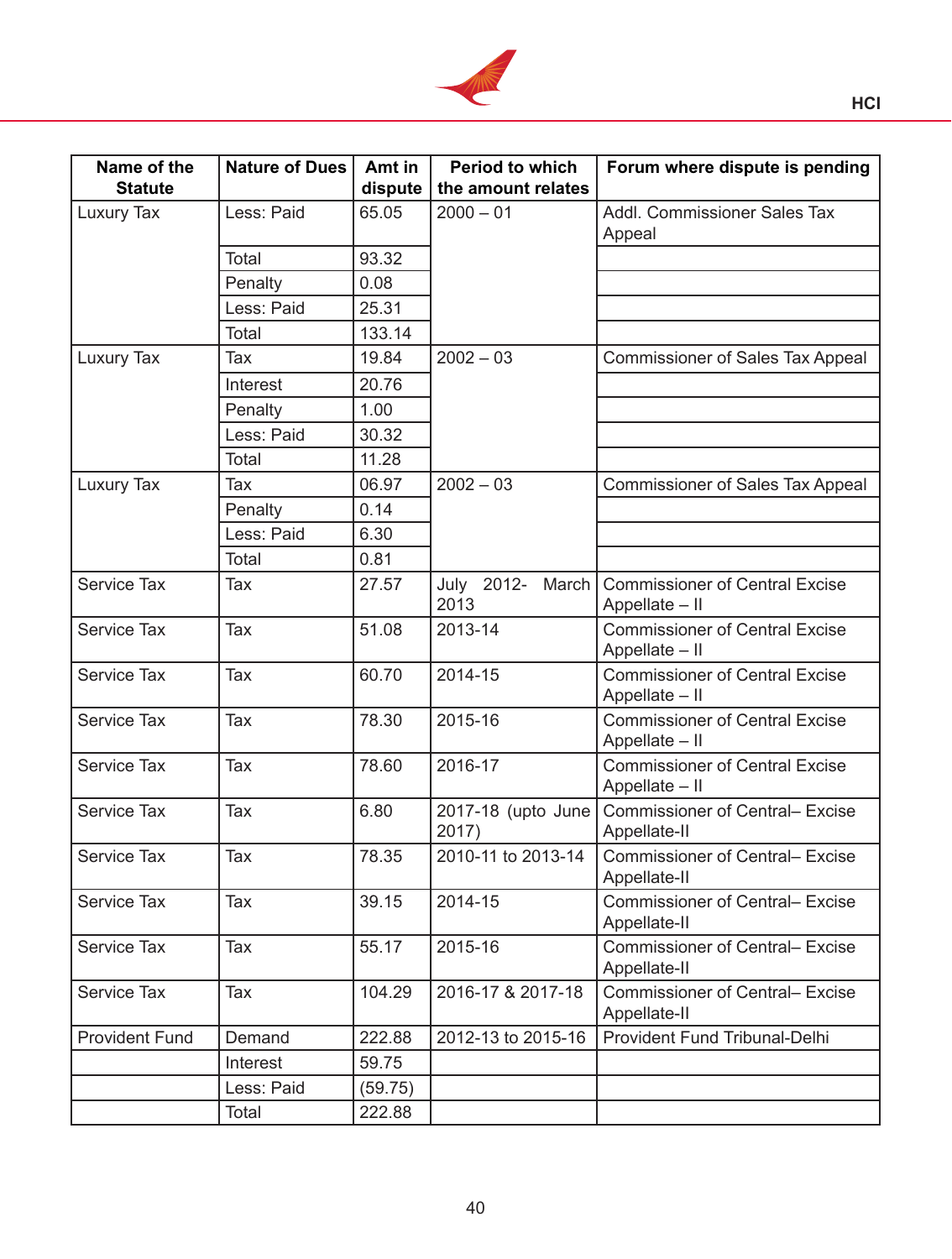

- viii. Based on our audit procedures and the information and explanations provided to us, the Company did not have any borrowings from financial institution, bank, government and debenture holders. Hence, clause 3(viii) of the Order is not applicable.
- xi. According to the information and explanations given to us, the Company has not raised any moneys by way of Initial Public Offer or Further Public Offer (including debt instrument) and term loans. Hence, clause 3(ix) of the Order is not applicable.
- x. To the best of our knowledge and belief, and according to the information and explanations given to us, and considering the size and nature of the Company's operations, no fraud of material significance on or by the Company has been noticed or reported during the year and, nor have we been informed of such case by the management.
- xi. According to the information and explanations given to us and based on our audit procedures, company being a Government company, in terms of MCA notification G.S.R 463(E) dated 5th June, 2015, the provisions of section 197 of Companies Act, 2013 relating to Managerial remuneration are not applicable to company hence clause 3(xi) of the Order is not applicable.
- xii. According to the information and explanations given to us, the Company is not a Nidhi Company and hence clause 3(xii) of the Order is not applicable.
- xii. According to the information and explanations obtained by us:
	- *(i)* The Company has not appointed Independent Directors and hence to that extent the Company has not complied with the provision of section 177 (2) of the Act, which in turn results in noncompliance with section 177(iv) of the Act.
	- (ii) The Company has not complied with the provisions of section 188 of the Act. However, details of the related parties have been disclosed in the financial statements which are identified by the Management in terms of IND AS 24 "Related Party Disclosure" and the same are relied upon by us.
- xiv. According to the information and explanations given to us and based on our examination of the records of the Company, the Company has not made any preferential allotment or private placement of shares or fully or partly convertible debentures during the year.
- xv. According to the information and explanations obtained by us, the Company has not entered into any non-cash transactions with directors or persons connected with him and hence clause 3(xv) of the Order is not applicable.
- xvi. According to the information and explanations given to us, the Company is not required to be registered under section 45-IA of the Reserve Bank of India Act 1934.

**For S A R A & Associates Chartered Accountants Firm Registration No: 120927W**

Sd/- **Alok Bairagra Partner Membership No. 105153** Place: Mumbai, **UDIN: 21105153AAAAHC4767**

Date: 4 August 2021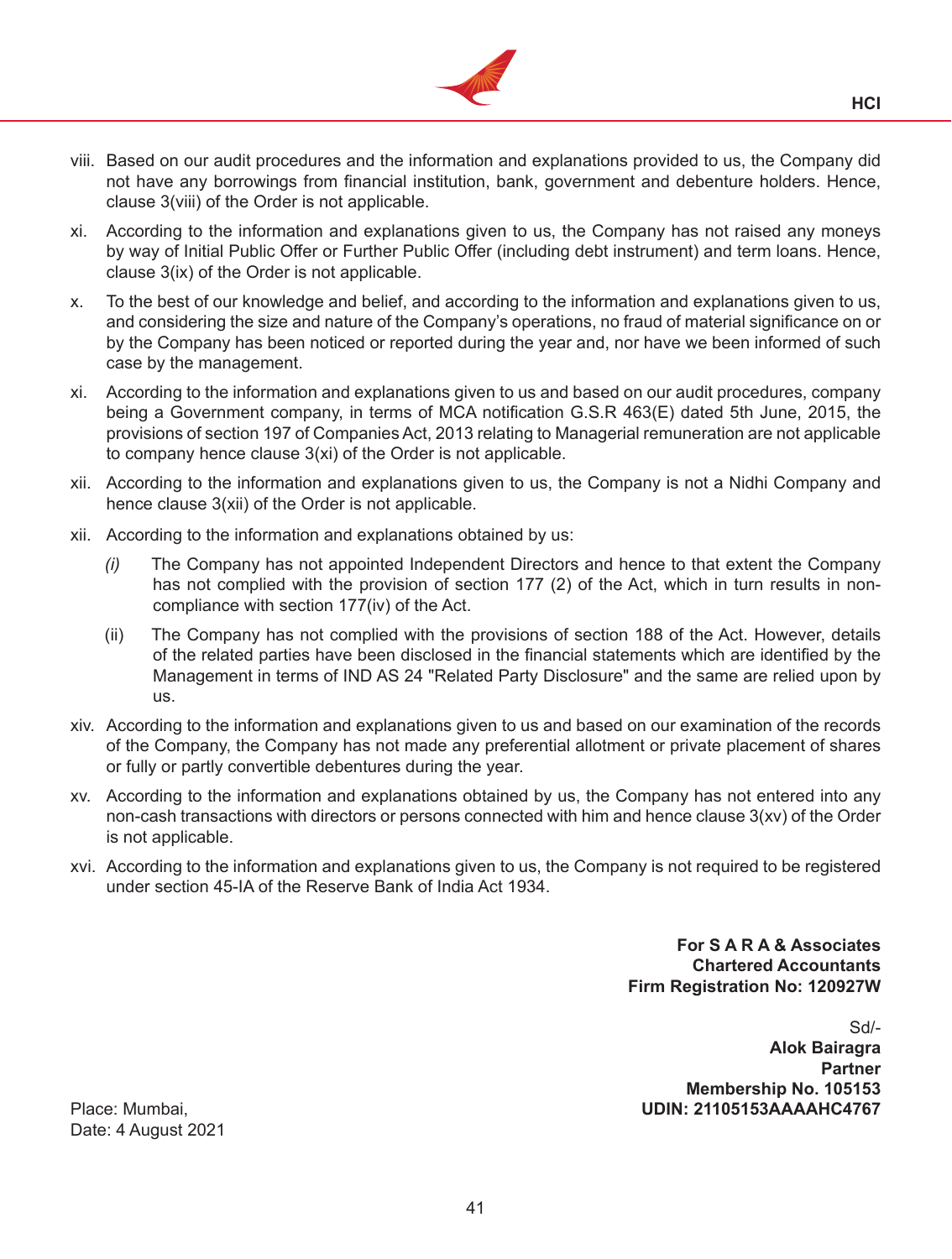

# **ANNEXURE - B TO THE INDEPENDENT AUDITORS' REPORT**

As referred to in our Independent Auditors 'Report to the members of the Company on the financial statements for the year ended 31st March 2021, we report that :

Based on the information and explanations obtained by us, we furnish our comments on the Directions issued by the Comptroller and Auditor General of India relating to the accounts of the Company for the year ended 31st March, 2021.

| 1.<br>2. | Whether the Company has system in place to<br>process all the accounting transaction through<br>IT system? If yes, the implication of processing<br>of accounting transaction outside IT system<br>on the integrity of the accounts along with the<br>financial implications, if any, may be slated.<br>Whether there is any restructuring of an existing | According to the information, explanations<br>and records provided to us, all accounting<br>transactions of the company are is processed<br>through IT system.<br>Based on our audit procedures, on test basis,<br>wherever the accounting transactions are based<br>on workings outside IT system, no instances<br>of lack of integrity of accounts and no financial<br>implications has been noted / reported.<br>During the year under review, there were no |  |  |
|----------|-----------------------------------------------------------------------------------------------------------------------------------------------------------------------------------------------------------------------------------------------------------------------------------------------------------------------------------------------------------|-----------------------------------------------------------------------------------------------------------------------------------------------------------------------------------------------------------------------------------------------------------------------------------------------------------------------------------------------------------------------------------------------------------------------------------------------------------------|--|--|
|          | loan or cases of Waiver/Write off of debts/loans/<br>interest etc. made by a lender to the company<br>due to the company's inability to repay the<br>loan? If yes, the financial impact may be stated<br>the amount involved.                                                                                                                             | cases of restructuring of an existing loan waiver/<br>write off of debts/loans/interest and hence the<br>said clause is not applicable.                                                                                                                                                                                                                                                                                                                         |  |  |
| 3.       | Whether fund received/receivable for specific<br>schemes from central/state agencies were<br>properly accounted for/ utilized as per its terms<br>and conditions? List the case of deviation.                                                                                                                                                             | The Company has not received funds from any<br>central / state agencies during the period under<br>audit.                                                                                                                                                                                                                                                                                                                                                       |  |  |

**For S A R A & Associates Chartered Accountants Firm Registration No: 120927W**

Sd/- **Alok Bairagra Partner Membership No. 105153** Place: Mumbai, **UDIN: 21105153AAAAHC4767**

Date: 4 August 2021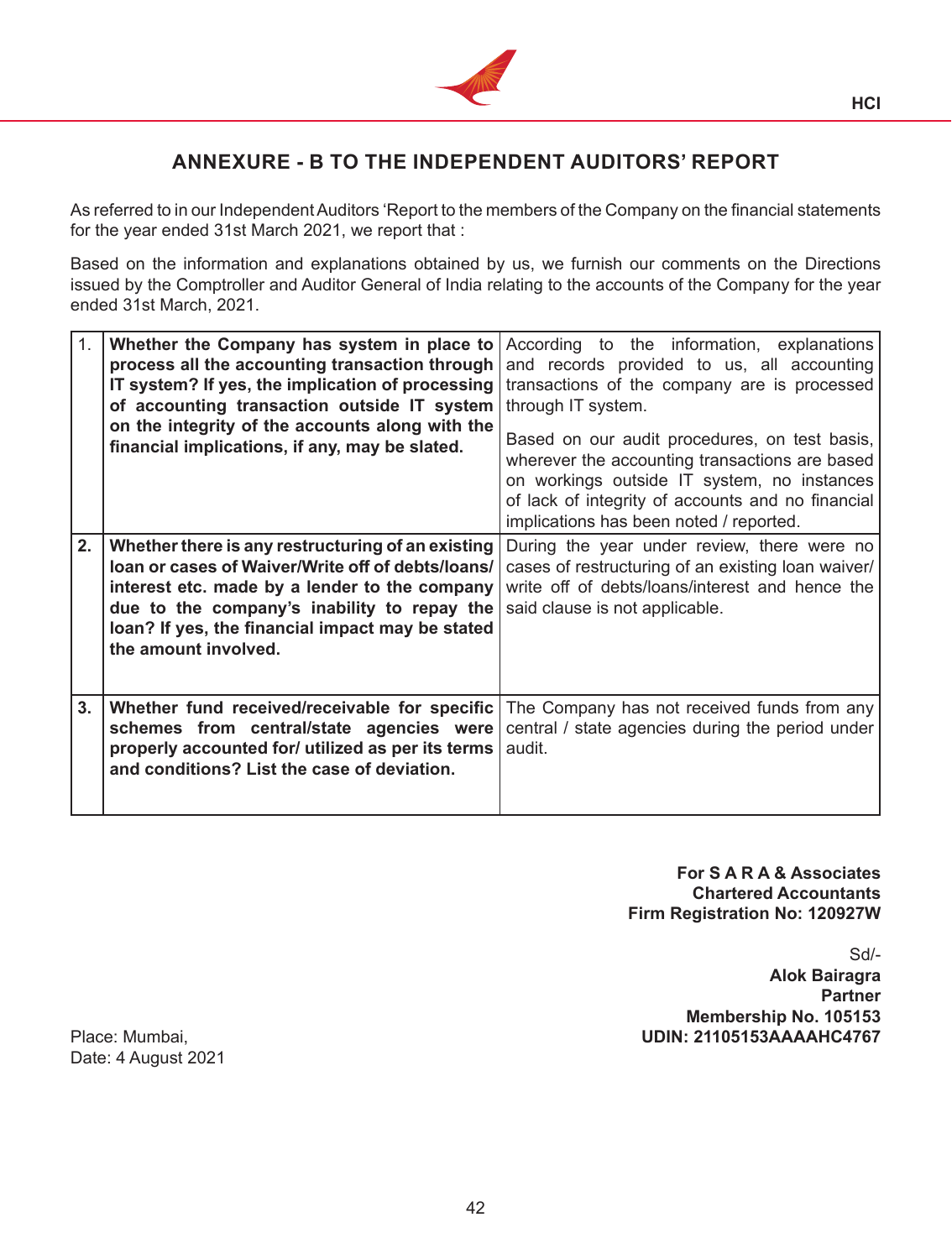

# **ANNEXURE - C TO THE INDEPENDENT AUDITORS' REPORT**

Report on the Internal Financial Controls under Clause (i) of Sub-section 3 of Section 143 of the Companies Act, 2013 ("the Act")

We have audited the internal financial controls over financial reporting of **Hotel Corporation of India Limited ("the Company")** as of 31st March 2021 in conjunction with our audit of the financial statements of the Company for the year ended on that date.

## **Management's Responsibility for Internal Financial Controls**

The Company's management is responsible for establishing and maintaining internal financial controls based on the internal control over financial reporting criteria established by the Company considering the essential components of internal control stated in the Guidance Note on Audit of Internal Financial Controls over Financial Reporting issued by the Institute of Chartered Accountants of India ('ICAI'). These responsibilities include the design, implementation and maintenance of adequate internal financial controls that were operating effectively for ensuring the orderly and efficient conduct of its business, including adherence to Company's policies, the safeguarding of its assets, the prevention and detection of frauds and errors, the accuracy and completeness of the accounting records, and the timely preparation of reliable financial information, as required under the Act.

### **Auditors' Responsibility**

Our responsibility is to express an opinion on the Company's internal financial controls over financial reporting based on our audit. We conducted our audit in accordance with the Guidance Note on Audit of Internal Financial Controls over Financial Reporting (the "Guidance Note") and the Standards on Auditing, issued by ICAI and deemed to be prescribed under section 143(10) of the Act to the extent applicable to an audit of internal financial controls, both applicable to an audit of Internal Financial Controls and, both issued by the ICAI. Those Standards and the Guidance Note require that we comply with ethical requirements and plan and perform the audit to obtain reasonable assurance about whether adequate internal financial controls over financial reporting was established and maintained and if such controls operated effectively in all material respects.

Our audit involves performing procedures to obtain audit evidence about the adequacy of the internal financial controls system over financial reporting and their operating effectiveness. Our audit of internal financial controls over financial reporting included obtaining an understanding of internal financial controls over financial reporting, assessing the risk that a material weakness exists, and testing and evaluating the design and operating effectiveness of internal control based on the assessed risk. The procedures selected depend on the auditor's judgment, including the assessment of the risks of material misstatement of the financial statements, whether due to fraud or error.

We believe that the audit evidence we have obtained is sufficient and appropriate to provide a basis for our audit opinion on the Company's internal financial controls system over financial reporting.

## **Meaning of Internal Financial Controls over Financial Reporting**

A Company's internal financial control over financial reporting is a process designed to provide reasonable assurance regarding the reliability of financial reporting and the preparation of financial statements for external purposes in accordance with generally accepted accounting principles. A Company's internal financial control over financial reporting includes those policies and procedures that (1) pertain to the maintenance of records that, in reasonable detail, accurately and fairly reflect the transactions and dispositions of the assets of the Company; (2) provide reasonable assurance that transactions are recorded as necessary to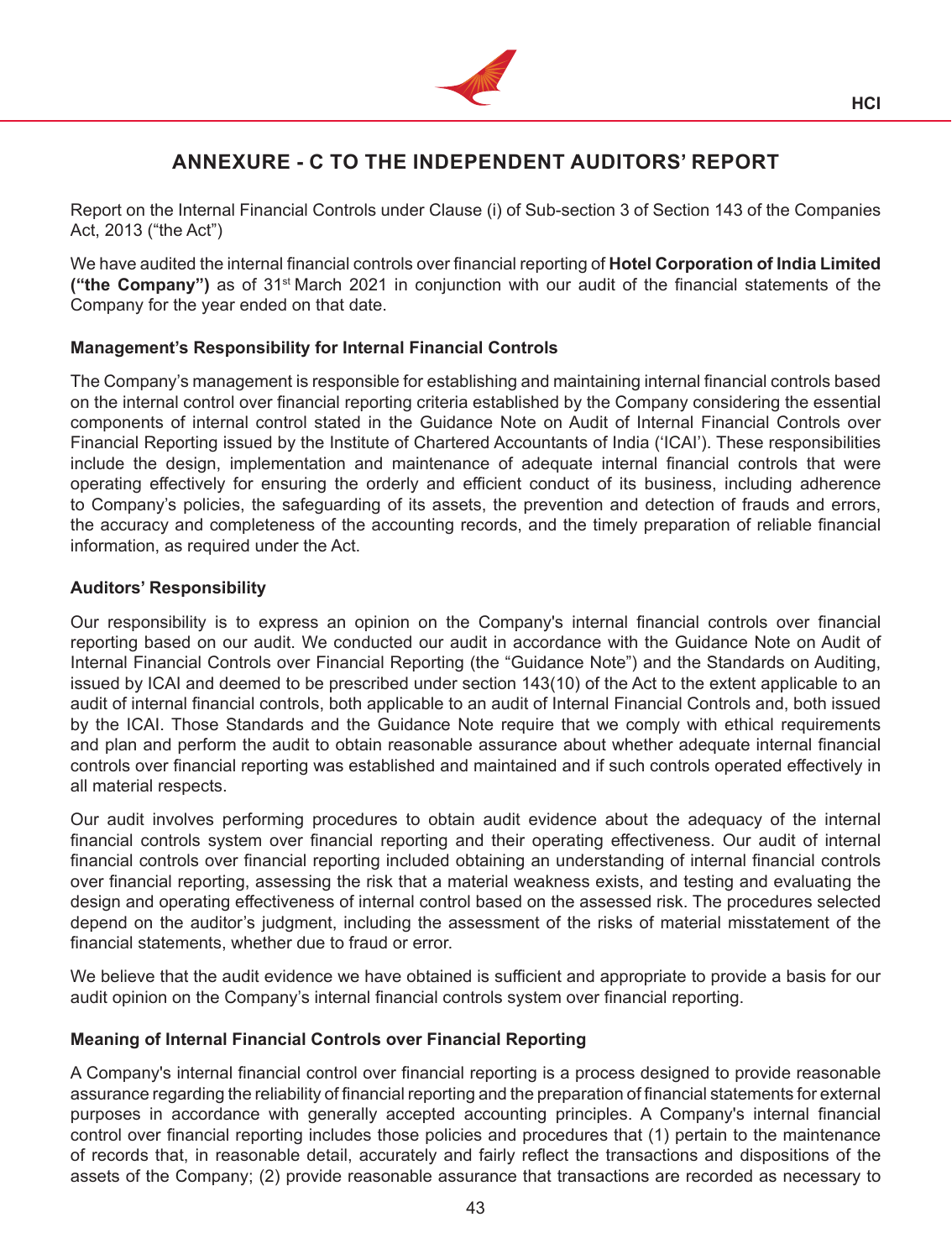

permit preparation of financial statements in accordance with generally accepted accounting principles, and that receipts and expenditure of the Company are being made only in accordance with authorisations of management and directors of the Company; and (3) provide reasonable assurance regarding prevention or timely detection of unauthorised acquisition, use, or disposition of the Company's assets that could have a material effect on the financial statements.

### **Inherent Limitations of Internal Financial Controls Over Financial Reporting**

Because of the inherent limitations of internal financial controls over financial reporting, including the possibility of collusion or improper management override of controls, material misstatements due to error or fraud may occur and not be detected. Also, projections of any evaluation of the internal financial controls over financial reporting to future periods are subject to the risk that the internal financial control over financial reporting may become inadequate because of changes in conditions, or that the degree of compliance with the policies or procedures may deteriorate.

### **Disclaimer of Opinion**

According to the information and explanation given to us, the Company has not established its internal financial controls over financial reporting on criteria based on or considering the essential components of internal controls stated in the Guidance Note on Audit of Internal Financial Controls Over Financial Reporting issued by the Institute of Chartered Accountants of India. Because of this reason, we are unable to obtain sufficient appropriate audit evidence to provide a basis for our opinion whether the Company had adequate internal financial controls over financial reporting and whether such internal financial controls were operating effectively as at 31<sup>st</sup> March, 2021.

We have considered the disclaimer reported above in determining the nature, timing and extent of audit tests applied in our audit of the financial statements of the Company and our disclaimer does not affect our opinion on the financial statements of the Company.

> **For S A R A & Associates Chartered Accountants Firm Registration No: 120927W**

Sd/- **Alok Bairagra Partner Membership No. 105153** Place: Mumbai, **UDIN: 21105153AAAAHC4767**

Date: 4 August 2021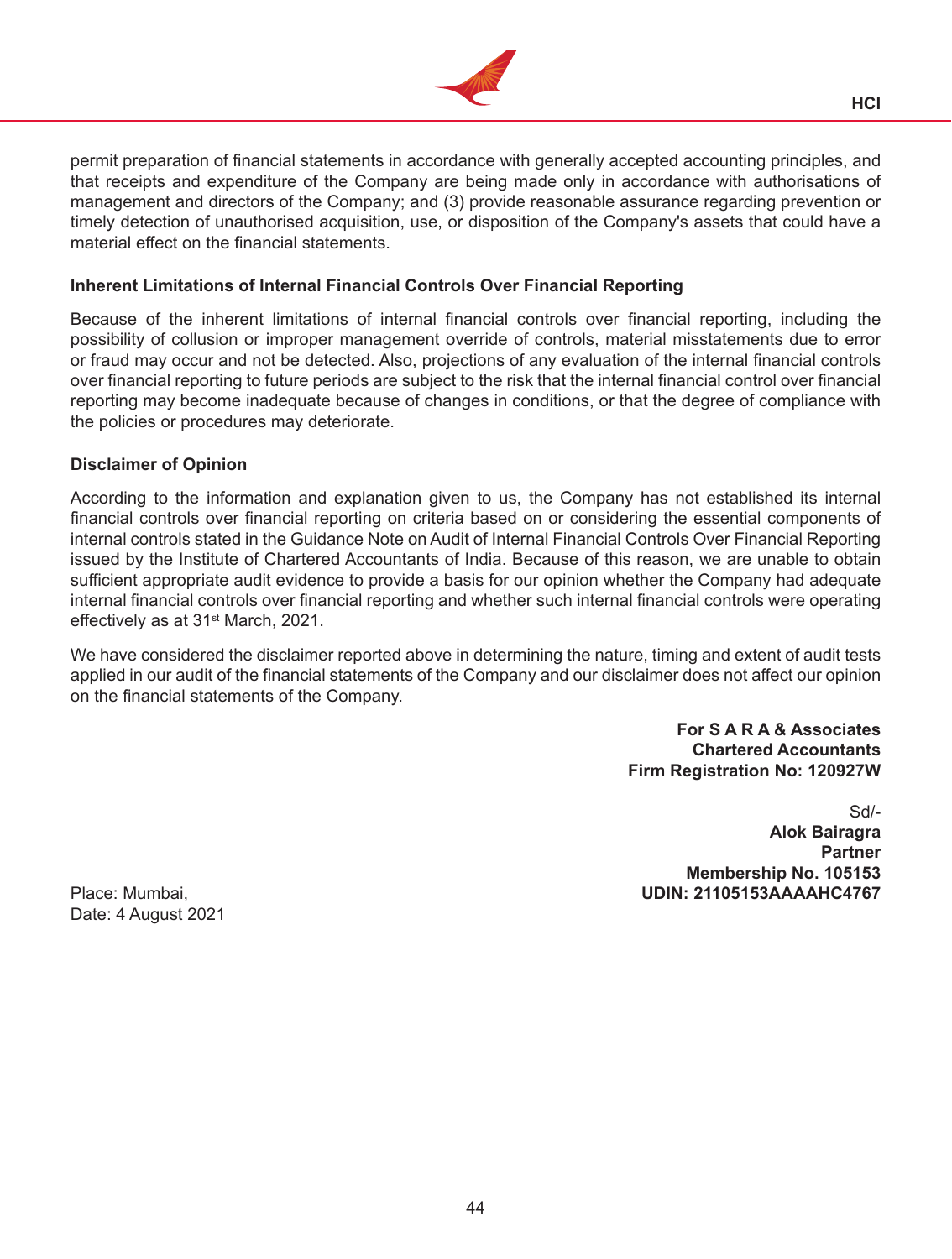

ANNEXURE -B

# **MANAGEMENT REPLIES TO THE DRAFT INDEPENDENT AUDITORS' REPORT ON THE CONSOLIDATED FINANCIAL STATEMENT OF HOTEL CORPORATION OF INDIA LIMITED FOR THE FINANCIAL YEAR 2020-21**

| <b>DRAFT AUDITORS' REPORT FOR THE FINANCIAL</b><br><b>YEAR 2020-21</b>                                                                                                                                                                                                                                                                                                                                                                                                                                                                                                                                                                                                                                                                   | <b>MANAGEMENT COMMENTS</b>  |
|------------------------------------------------------------------------------------------------------------------------------------------------------------------------------------------------------------------------------------------------------------------------------------------------------------------------------------------------------------------------------------------------------------------------------------------------------------------------------------------------------------------------------------------------------------------------------------------------------------------------------------------------------------------------------------------------------------------------------------------|-----------------------------|
| To the Members of Hotel Corporation of India Limited                                                                                                                                                                                                                                                                                                                                                                                                                                                                                                                                                                                                                                                                                     |                             |
| Report on the Audit of the Financial Statements<br><b>Opinion</b>                                                                                                                                                                                                                                                                                                                                                                                                                                                                                                                                                                                                                                                                        |                             |
| We have audited the financial statements of The Hotel<br>Corporation of India Limited ("the Company"), which<br>comprise the Balance Sheet as at 31 <sup>st</sup> March 2021,<br>and the Statement of Profit and Loss (including Other<br>Comprehensive Income), (statement of changes in equity)<br>and statement of Cash Flow Statement for the year then<br>ended and notes to the financial statements, including<br>a summary of significant accounting policies and other<br>explanatory information                                                                                                                                                                                                                               | This is a statement of fact |
| (hereinafter referred to as Financial Statements). In our<br>opinion and to the best of our information and according<br>to the explanation given to us, the aforesaid Financial<br>Statement give the information (other than certain<br>information mentioned in Emphasis of Matters) required<br>by the Companies Act, 2013 ("the Act"), in the manner so<br>required and give a true and fair view in conformity with<br>the accounting principles generally accepted in India, of<br>the state of affairs of the company as at 31 <sup>st</sup> March 2021,<br>its loss (including other comprehensive income), the<br>changes in equity and its cash flows for the year ended<br>on that date.                                     |                             |
| <b>Basis for Opinion</b>                                                                                                                                                                                                                                                                                                                                                                                                                                                                                                                                                                                                                                                                                                                 |                             |
| We concluded our audit in accordance with the Standards<br>on Auditing (SAs) specified under section 143(10) of<br>the Act. Our responsibilities under those Standards are<br>further described in the Auditor's Responsibilities for the<br>Audit of the Financial Statements section of our report.<br>We are independent of the Company in accordance with<br>the Code of Ethics issued by the Institute of Chartered<br>Accountants of India together with ethical requirements<br>that are relevant to our audit of the financial statements<br>under the provisions of the Act and the Rules there under,<br>and we have fulfilled our other ethical responsibilities in<br>accordance with these requirements and the ICAI's Code |                             |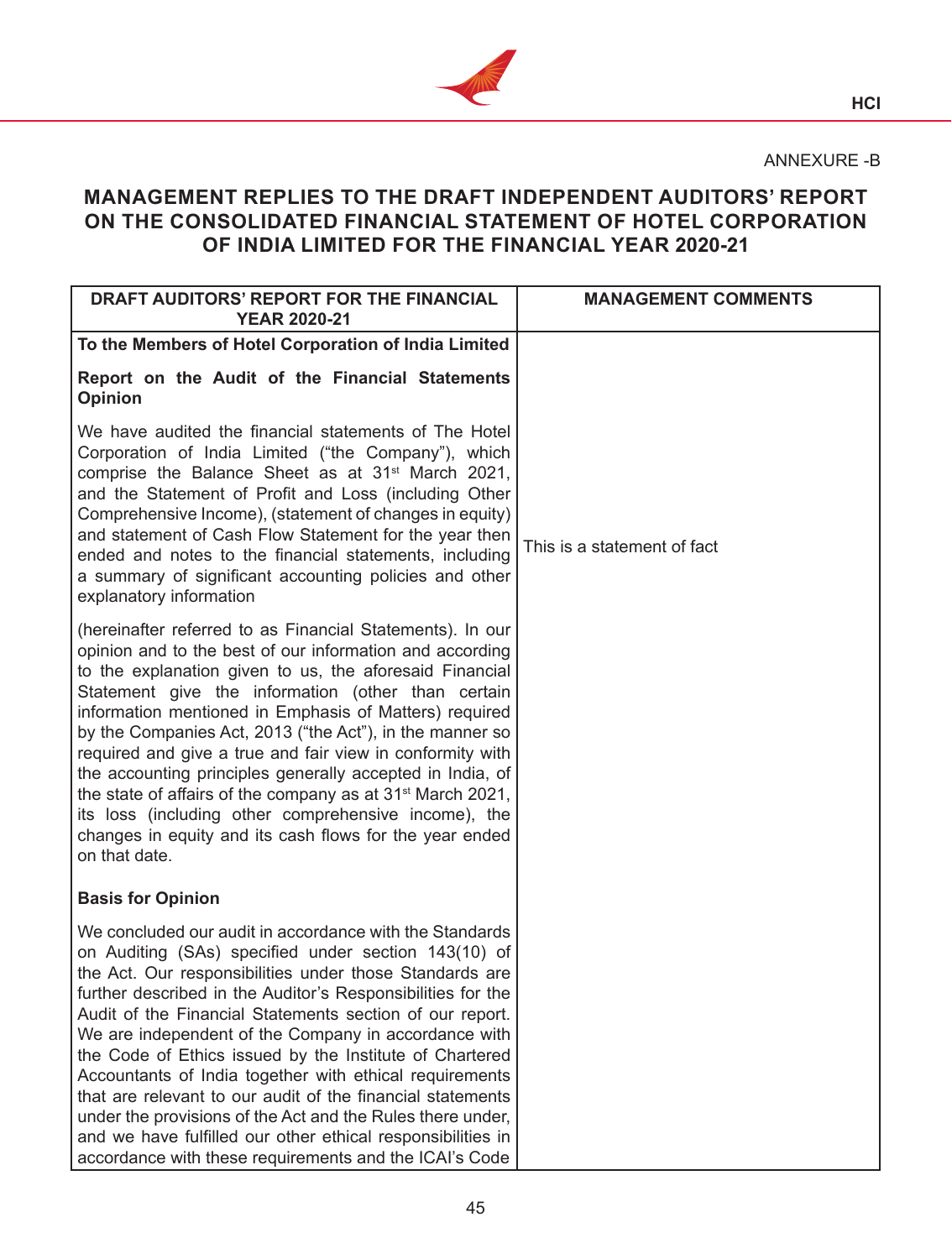

of Ethics. We believe that our audit evidence we have obtained is sufficient and appropriate to provide a basis

| for our opinion.                                                                                                                                                                                                                                                                                                                                                                                                                                                                                                                                                                                                                                       |                                                                                                                                                                                                                                                                                                                                                                     |  |  |  |
|--------------------------------------------------------------------------------------------------------------------------------------------------------------------------------------------------------------------------------------------------------------------------------------------------------------------------------------------------------------------------------------------------------------------------------------------------------------------------------------------------------------------------------------------------------------------------------------------------------------------------------------------------------|---------------------------------------------------------------------------------------------------------------------------------------------------------------------------------------------------------------------------------------------------------------------------------------------------------------------------------------------------------------------|--|--|--|
| <b>Material Uncertainty Related to Going Concern</b>                                                                                                                                                                                                                                                                                                                                                                                                                                                                                                                                                                                                   |                                                                                                                                                                                                                                                                                                                                                                     |  |  |  |
| The Company has incurred a net loss of Rs. 9661.92 lakhs<br>during the year ended March 31, 2021 and, as of that date,<br>the Company's current liabilities exceeds its total assets by<br>Rs. 43920.04 lakhs and it has accumulated losses of Rs.<br>66720.97 lakhs which has resulted in complete erosion<br>of the net worth of the company. In spite of these events<br>or conditions which may cast a significant doubt on the<br>ability of the company to continue as a going concern, the<br>management is of the opinion that going concern basis of<br>accounting is appropriate in view of the continued support<br>of the Holding Company, | The Company has already disclosed in note<br>no. 52 that in the opinion of the Management,<br>the Company continues to be a going concern.                                                                                                                                                                                                                          |  |  |  |
| Government of India and having regards to other facts<br>mentioned in Note 52.                                                                                                                                                                                                                                                                                                                                                                                                                                                                                                                                                                         |                                                                                                                                                                                                                                                                                                                                                                     |  |  |  |
| Our opinion is not modified in respect of this matter.                                                                                                                                                                                                                                                                                                                                                                                                                                                                                                                                                                                                 |                                                                                                                                                                                                                                                                                                                                                                     |  |  |  |
| <b>Emphasis of Matter</b>                                                                                                                                                                                                                                                                                                                                                                                                                                                                                                                                                                                                                              |                                                                                                                                                                                                                                                                                                                                                                     |  |  |  |
| We draw attention to:                                                                                                                                                                                                                                                                                                                                                                                                                                                                                                                                                                                                                                  |                                                                                                                                                                                                                                                                                                                                                                     |  |  |  |
| 1. The Company is in the process of obtaining confirmation<br>of balances from Trade Receivables, Trade Payables,<br>Loans and Advances, Deposits and Other liabilities.<br>Loans and Advances and Other advances receivable<br>are considered good for recovery though the same<br>are in the process of being reconciled, referred to in<br>Note No. 37(ii).                                                                                                                                                                                                                                                                                         | In respect of Receivables/Payables, the holding<br>Company and its subsidiaries which form the<br>major parties are completely reconciled. These<br>companies in fact constitute a major portion<br>of the total Receivables and Payables of the<br>company.<br>The confirmation process for the remaining<br>parties is estimated to be completed by<br>31.12.2021 |  |  |  |
| Lease rentals and Turnover levy payable to Airport<br>2.<br>Authority of India (AAI) are provided in the books of<br>accounts as per the working of the Company and duly<br>reflected in Note No. 15 and 16 respectively to the<br>financial statement, which are subject to confirmation<br>and reconciliations. In view of the dispute between the<br>Company and AAI, interest on account of outstanding<br>payable is not provided but disclosed under the head<br>Contingent Liability in note no. 30(A) (x).                                                                                                                                     | This has been suitably disclosed in note no.<br>30A x                                                                                                                                                                                                                                                                                                               |  |  |  |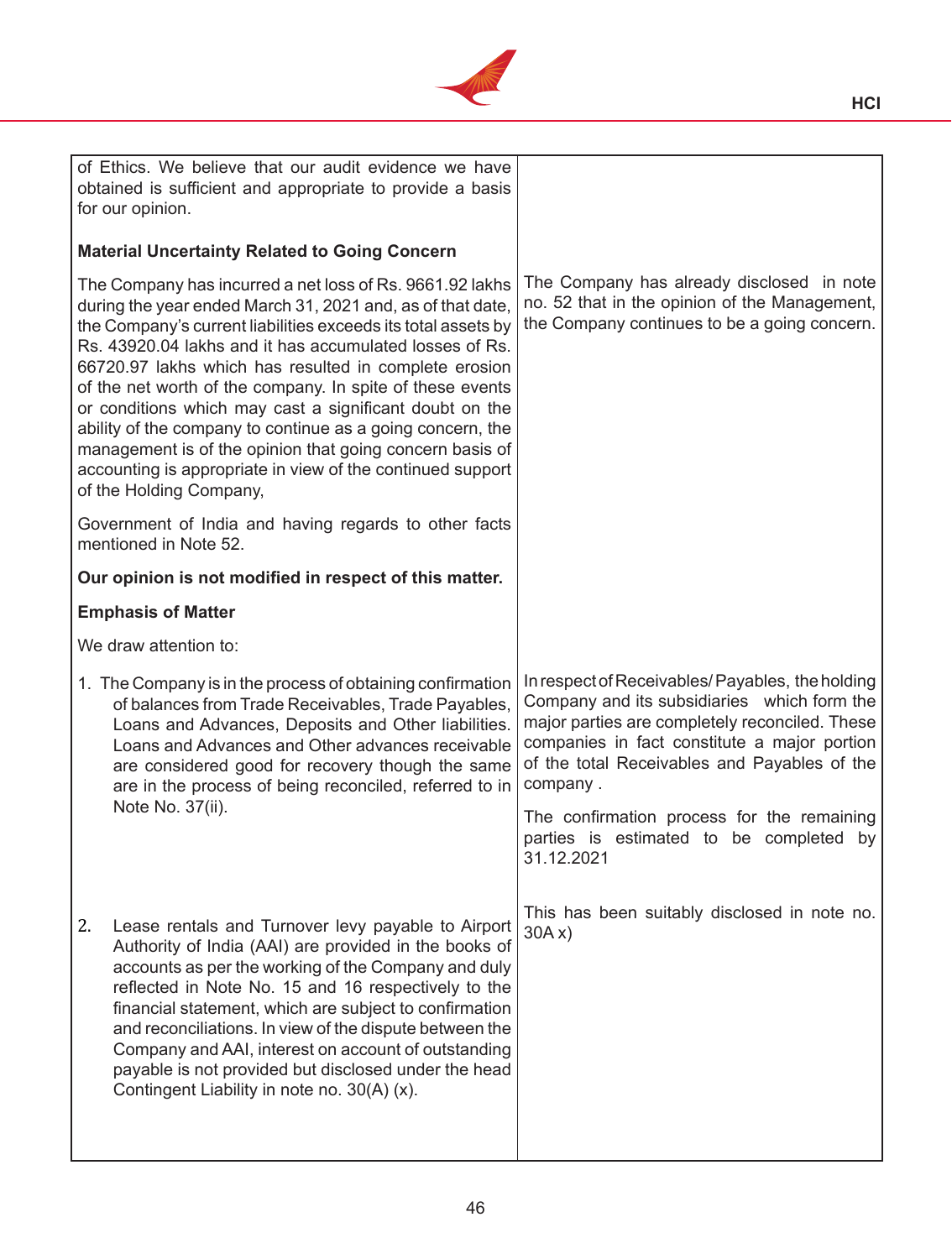

**HCI**

| 3. | Note no. 5 of the financial statement regarding<br>uncertainties relating to recoverability of amount<br>receivable from J & K government in respect of<br>cost sharing arrangements with Shere Kashmir<br>Convention Centre (SKICC) and joint construction<br>amounting to Rs. 1270.04 lakhs and                                                                                                                                                                                                                                                                                                                                                                                                                                                                                                                                                                                                                                                                                                                                                       | The matter is being pursued with the SKICC<br>and J&K government. However, as a matter<br>of abundant caution, a Provision for Doubtful<br>Advances has been made in the books of<br>accounts in FY 2020-21 as per Note no. 32 a<br>& b.                                                                                                                                           |
|----|---------------------------------------------------------------------------------------------------------------------------------------------------------------------------------------------------------------------------------------------------------------------------------------------------------------------------------------------------------------------------------------------------------------------------------------------------------------------------------------------------------------------------------------------------------------------------------------------------------------------------------------------------------------------------------------------------------------------------------------------------------------------------------------------------------------------------------------------------------------------------------------------------------------------------------------------------------------------------------------------------------------------------------------------------------|------------------------------------------------------------------------------------------------------------------------------------------------------------------------------------------------------------------------------------------------------------------------------------------------------------------------------------------------------------------------------------|
|    | Rs. 417.76 lakhs respectively, total amounting to Rs.<br>1687.80 lakhs. In the opinion of the management, the<br>said receivables are considered as doubtful advance<br>during the year and accordingly provision is made of<br>Rs. 1687.80 Lakhs during the year. (Refer note no.<br>32 (a & b)).                                                                                                                                                                                                                                                                                                                                                                                                                                                                                                                                                                                                                                                                                                                                                      |                                                                                                                                                                                                                                                                                                                                                                                    |
| 4. | Note No.5 of the financial statement regarding<br>uncertainties relating to recoverability of other<br>receivables amounting to Rs. 47.97 Lakhs from<br>Airport Authority of India (AAI), which is due since<br>financial year 2009-10. In the opinion of the<br>management, the said receivables are considered as<br>doubtful advances during the year and accordingly<br>provision is made of Rs. 47.97 Lakhs during the year.<br>(Refer note no. 31).                                                                                                                                                                                                                                                                                                                                                                                                                                                                                                                                                                                               | The Company has to settle the dispute between<br>Airports<br>Authority of India( AAI) and the Company<br>relating to lease rentals and turnover levy<br>payable by it to AAI. As and when this matter<br>is discussed, the matter regarding amount<br>receivable from AAI on account of garbage<br>disposal for Chefair Mumbai from 1996-97 to<br>2009-10 would also be discussed. |
|    |                                                                                                                                                                                                                                                                                                                                                                                                                                                                                                                                                                                                                                                                                                                                                                                                                                                                                                                                                                                                                                                         | However, as a matter of abundant caution,<br>a Provision for Doubtful Advances has been<br>made in the books of accounts in FY 2020-21<br>as per Note no. 31                                                                                                                                                                                                                       |
| 5. | Note no. 30(xi) and note no. 33 of financial This has been disclosed in the note no. 7, 16,<br>statements wherein the earlier wage agreement<br>was expired on 31 December, 2006 and the union<br>has submitted Charters of demands. The Company<br>negotiations between Wage Negotiation<br>had<br>Committee of the Management and Co-Ordination<br>Committee of HCI Unions and after receipt of final<br>approval from the Ministry of Civil Aviation, the<br>Memorandum of Understanding dated 08.08.2019<br>was entered into between the unions and the<br>Company for implementing wage revision for the<br>Unionised category of employees for a period of 10<br>years effective 18.08.2008. The wage revision was<br>implemented in the financial year 2019-20. The total<br>estimated provision for arrears of wage revision<br>for the unionized category of employees of the<br>company as on 31.3.2021 is Rs.1463.58 lakhs. The<br>Management had announced an interim relief of Rs<br>5,000/- per month per employee for officers effective | 18 and 33.                                                                                                                                                                                                                                                                                                                                                                         |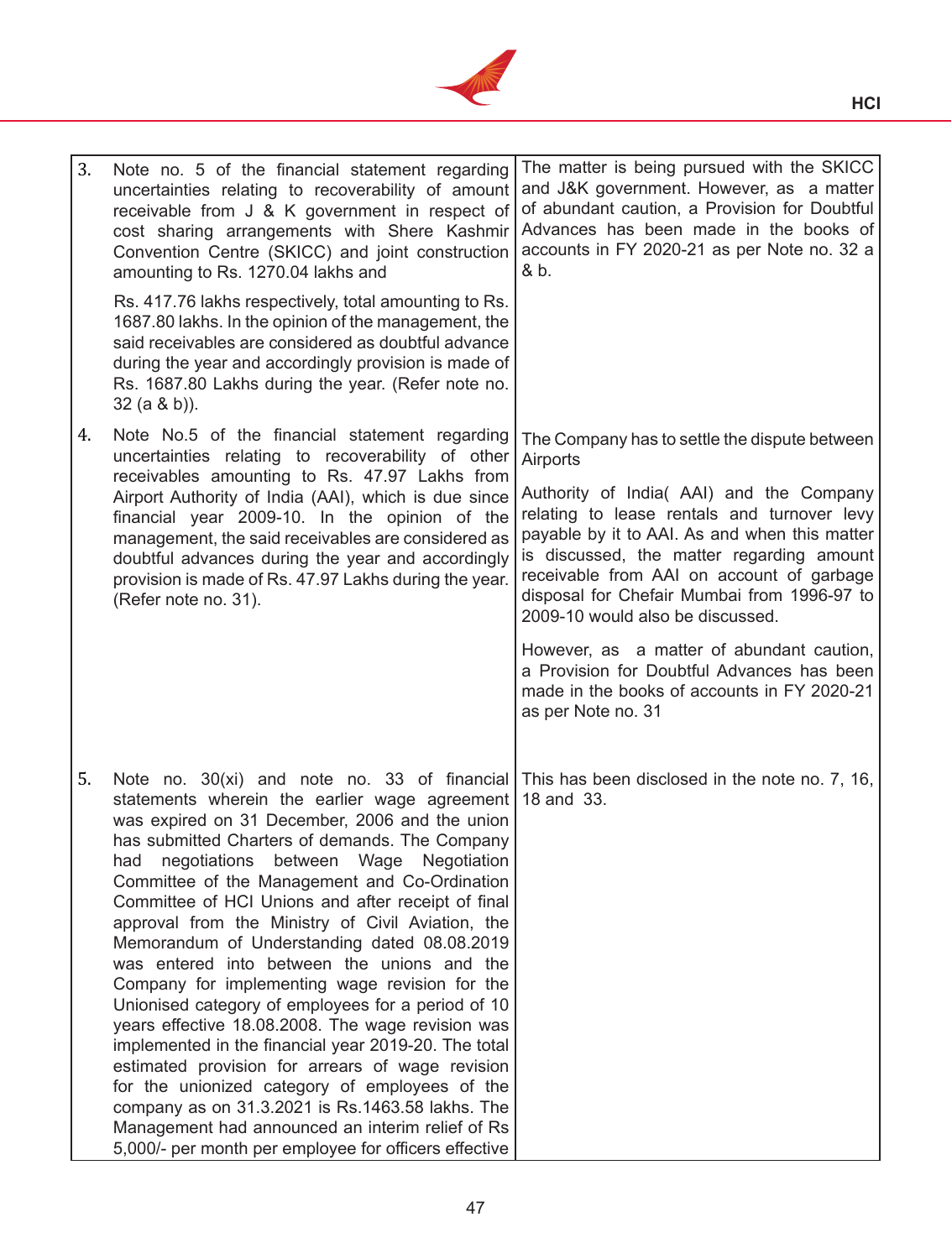

**HCI**

|    | from 1 January, 2017 which continues to be paid and<br>has been expensed out in the Statement of Profit and                                                                                                                                                                                                                                                                                                                                                                                                                                                                                |                                                                                                                                                                                                                                                                                               |
|----|--------------------------------------------------------------------------------------------------------------------------------------------------------------------------------------------------------------------------------------------------------------------------------------------------------------------------------------------------------------------------------------------------------------------------------------------------------------------------------------------------------------------------------------------------------------------------------------------|-----------------------------------------------------------------------------------------------------------------------------------------------------------------------------------------------------------------------------------------------------------------------------------------------|
|    | Loss Account amounting to Rs. 575.85 lakhs as on<br>31.3.2021. As and when wage revision is approved,<br>this amount would be adjusted against arrears<br>payable, if any, for which employee wise details have<br>been maintained separately in the books of accounts.<br>Further, the calculations for arrears payable to<br>employees effective 08.08.2008 are in progress.<br>The management is of the opinion that in case the<br>wages provided is inadequate then the provision<br>for differential liability will be made in the year it is<br>finalised. (Refer note no. 33 & 16) |                                                                                                                                                                                                                                                                                               |
|    | 6. The Company has not complied with certain provision<br>of the Act. As a consequence thereof:                                                                                                                                                                                                                                                                                                                                                                                                                                                                                            |                                                                                                                                                                                                                                                                                               |
|    | a. The Company has not appointed Independent Directors<br>as required under the provisions of Section 149(4)<br>of the Companies Act, 2013 read with Rule 4 of<br>the Companies (Appointment and Qualification of<br>Directors) Rules, 2014 and hence, no meeting of the<br>Independent Directors could be held during the Audit<br>Period.                                                                                                                                                                                                                                                | Hotel Corporation of India Limited<br>(HCI)<br>is a subsidiary of Air India Limited (AIL), a<br>Government Company. As per Article 22 of the<br>Articles of Association of the Company, all the<br>Directors of the Company are appointed by AIL<br>in consultation with Government of India. |
|    |                                                                                                                                                                                                                                                                                                                                                                                                                                                                                                                                                                                            | HCI had requested Government of India to<br>nominate at least two Independent Directors<br>on its Board and the reply is awaited.                                                                                                                                                             |
| b. | Since the Company has not appointed Independent<br>Directors, the Company has not complied with the<br>provisions of Section 177(2) and Section 178 of<br>the Companies Act, 2013 read with Rule 6 of the                                                                                                                                                                                                                                                                                                                                                                                  | As per the provisions of Section 177(2) the<br>Audit Committee shall consist of a minimum<br>of three Directors with Independent Directors<br>forming a majority.                                                                                                                             |
|    | Companies (Meetings of Board and its Powers)<br>Rules, 2014 as regards the composition of the Audit<br>Committee and the Nomination and Remuneration<br>Committee of the Board.                                                                                                                                                                                                                                                                                                                                                                                                            | As required under section 178, the Nomination<br>and Remuneration Committee should consist of<br>3 or more Non Executive Directors out of which<br>not less than one half should be Independent<br>Directors. Presently there is no Independent                                               |
| c. | The above non compliance was also reported by us<br>in our previous report dated 8th December, 2020 for<br>financial year 2019-20.                                                                                                                                                                                                                                                                                                                                                                                                                                                         | Director on the Board of HCI and the matter<br>has been taken up with AIL.                                                                                                                                                                                                                    |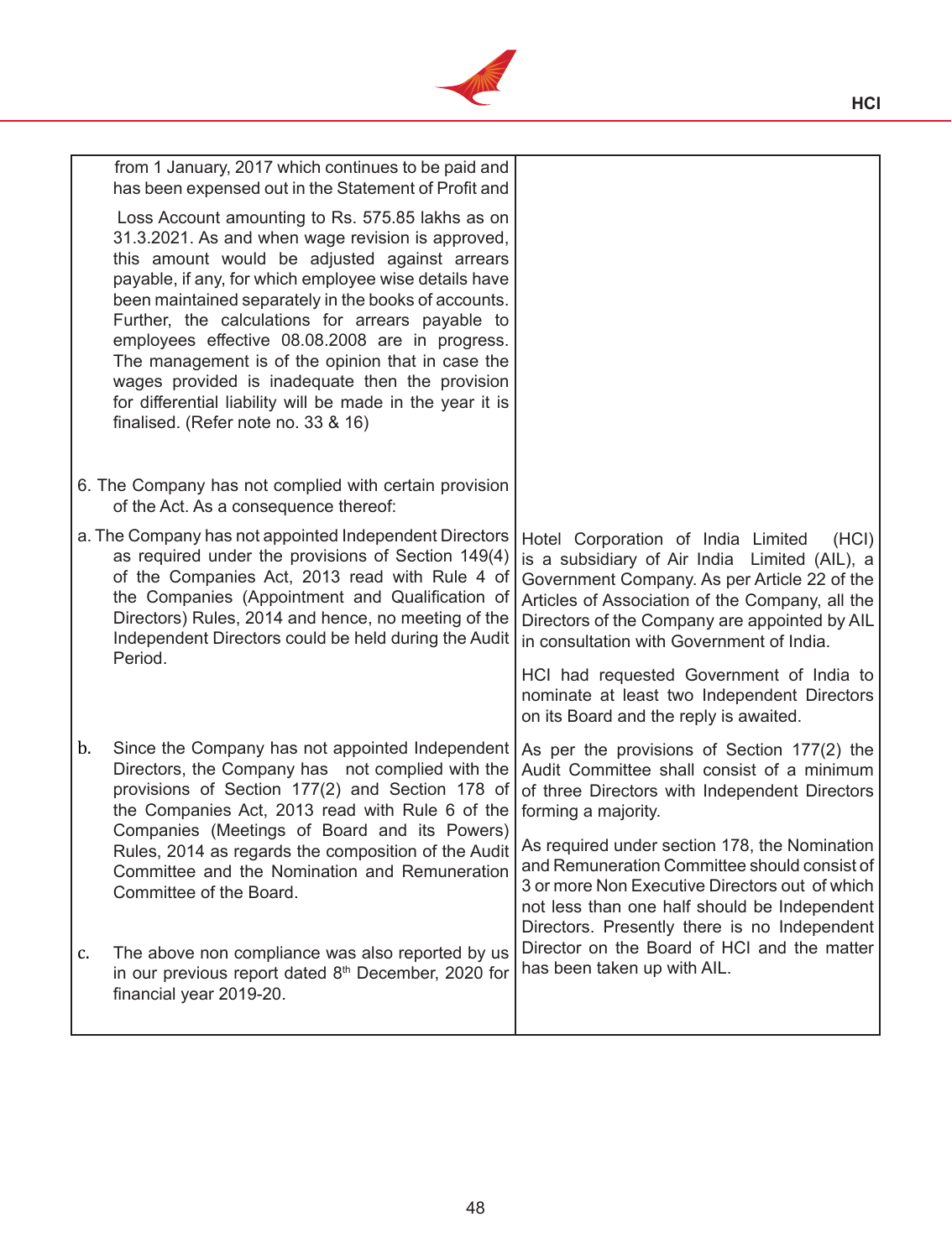

|                                                                                                                                                                                                                                                                                                                                                                                                                                                                                                                                                                                                                                 | 7. The Company has internal control system which need<br>strengthening for followings:                                                                                                                                                                                | External Internal Auditors are appointed to                                                                                                                                                                                                                                                        |
|---------------------------------------------------------------------------------------------------------------------------------------------------------------------------------------------------------------------------------------------------------------------------------------------------------------------------------------------------------------------------------------------------------------------------------------------------------------------------------------------------------------------------------------------------------------------------------------------------------------------------------|-----------------------------------------------------------------------------------------------------------------------------------------------------------------------------------------------------------------------------------------------------------------------|----------------------------------------------------------------------------------------------------------------------------------------------------------------------------------------------------------------------------------------------------------------------------------------------------|
| a.                                                                                                                                                                                                                                                                                                                                                                                                                                                                                                                                                                                                                              | Strengthening the internal audit process so as to<br>ensure adequate coverage of all the areas and<br>ensure effective internal controls at all units of the<br>Company.                                                                                              | strengthen and enhance the scope of Internal<br>audit in several areas of the company's<br>business. With the assistance of these auditors<br>the company intends to strengthen the scope<br>and coverage of internal audit commensurate<br>with the size and nature of the company's<br>business. |
| b.                                                                                                                                                                                                                                                                                                                                                                                                                                                                                                                                                                                                                              | Laying down Standard Operating Procedures with                                                                                                                                                                                                                        | Efforts would be made to comply with the<br>observations of auditors                                                                                                                                                                                                                               |
|                                                                                                                                                                                                                                                                                                                                                                                                                                                                                                                                                                                                                                 | regard to timely accounting of all transactions to<br>ensure that proper books of accounts are maintained.<br>(Refer note no. 48 and 49)                                                                                                                              | Efforts would be made to comply with the<br>observations of auditors                                                                                                                                                                                                                               |
| C.                                                                                                                                                                                                                                                                                                                                                                                                                                                                                                                                                                                                                              | The above non compliance was also reported b us<br>in our previous report dated 8 <sup>th</sup> December 2020 for<br>financial year 2019-20.                                                                                                                          | This is a Statement of fact                                                                                                                                                                                                                                                                        |
| 8.                                                                                                                                                                                                                                                                                                                                                                                                                                                                                                                                                                                                                              | Fair value of the financial assets and financia liabilities<br>is arrived based upon best information available or<br>provided by the management. W have relied upon<br>the management information fo fair valuation on the<br>absence of other required information. | This is a Statement of fact                                                                                                                                                                                                                                                                        |
|                                                                                                                                                                                                                                                                                                                                                                                                                                                                                                                                                                                                                                 | Our opinion is not modified in respect of abov matters.                                                                                                                                                                                                               |                                                                                                                                                                                                                                                                                                    |
| <b>Key Audit Matters</b><br>Key audit matters are those matters that, in ou professional<br>judgment, were of most significance in our audit of the<br>financial statements of the curren period. These matters<br>were addressed in the contex of our audit of the financial<br>statements as a whole, and in forming our opinion<br>thereon, and we do no provide a separate opinion on<br>these matters. In addition to the matter described in the<br>Materia Uncertainty Related to Going Concern section, w<br>have determined the matters described below to b the key<br>audit matters to be communicated in ou report: |                                                                                                                                                                                                                                                                       | This is a Statement of fact                                                                                                                                                                                                                                                                        |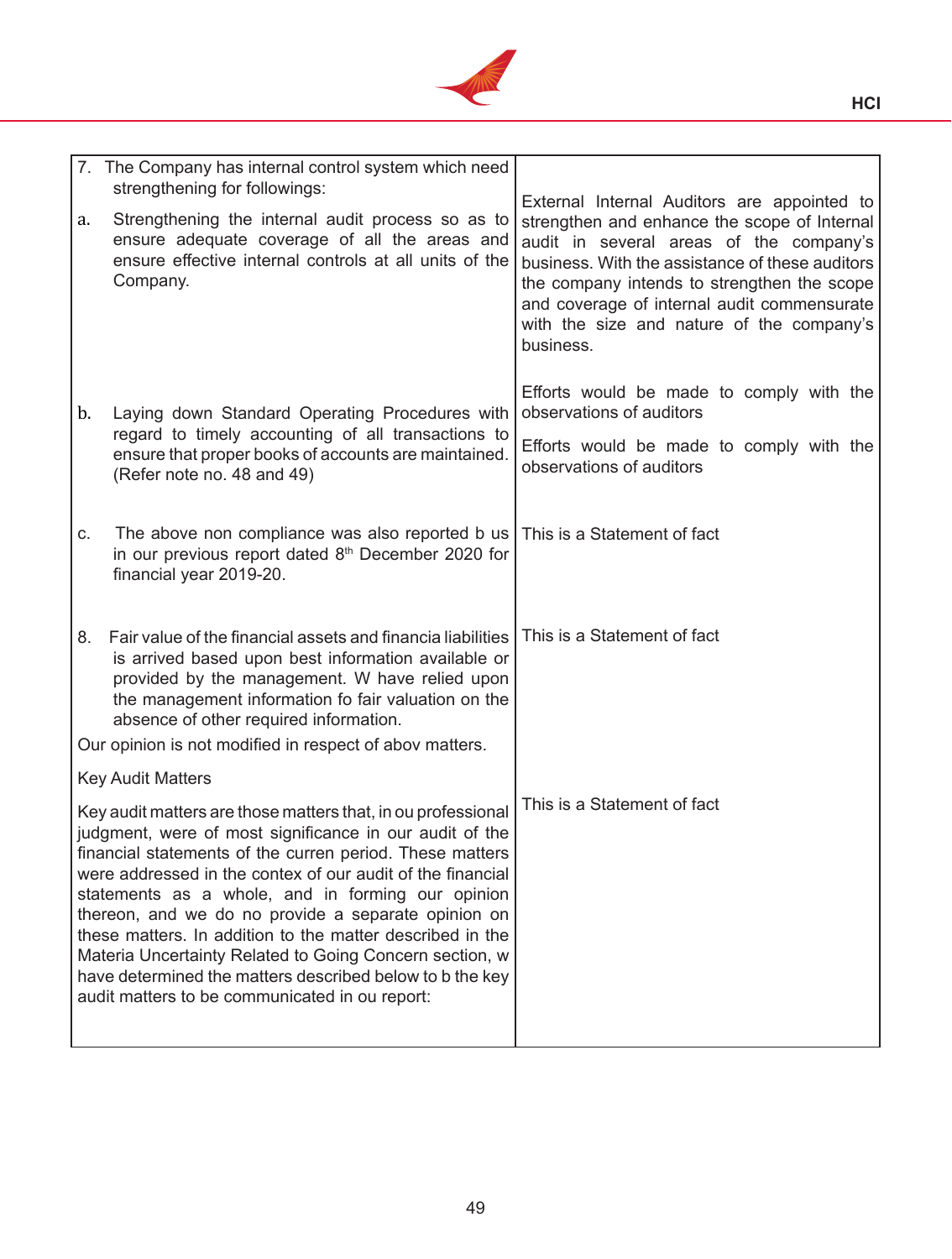

| <b>Key Audit Matters</b>                                                                                                                                                                                                                                                       | Principal<br>audit<br>procedure<br>performed                                                                                                                                                                                                                                                                                                                                                                                                                                                                                                                                                                                                                                                                                                                                                                                                                                                    |  |  |  |  |  |
|--------------------------------------------------------------------------------------------------------------------------------------------------------------------------------------------------------------------------------------------------------------------------------|-------------------------------------------------------------------------------------------------------------------------------------------------------------------------------------------------------------------------------------------------------------------------------------------------------------------------------------------------------------------------------------------------------------------------------------------------------------------------------------------------------------------------------------------------------------------------------------------------------------------------------------------------------------------------------------------------------------------------------------------------------------------------------------------------------------------------------------------------------------------------------------------------|--|--|--|--|--|
| <b>Going Concern</b><br>The company is in loss,<br>net worth is fully eroded,<br>going concern needs to<br>be examined.                                                                                                                                                        | i. As per the management<br>projection and clarification,<br>management is of the view<br>that though the company is in<br>a loss but continuous support<br>of holding company as well as<br>the Government of India will<br>ensure the company runs its<br>business as going concern.<br>Also company has signed<br>Service Level Agreements<br>with Air India<br>valid upto 31.03.2024 which<br>ensures that company will be<br>able to run its business as<br>going concern in near future.<br>(Refer note no.<br>52(iii)).<br>The Company does<br>not<br>have any loan from financial<br>institutions and none of<br>the creditors have applied<br>for insolvency against the<br>Company. These suggests<br>from<br>support<br>holding<br>company will enable going<br>concern on continuous basis.<br>Based upon the above facts<br>and data, we have performed<br>our audit procedure and |  |  |  |  |  |
| Fixed Assets/ Leased<br>The<br><b>Assets</b><br>new <sub>l</sub><br>Accounting<br>Standard  <br>suggest capitalisation of<br>lease asset and creating<br>lease liability.<br>Expenses need to be<br>charged as depreciation<br>and finance cost instead<br>of rental expenses. | make opinion accordingly.<br>We have obtained the working<br>of lease assets including<br>amortisation schedule and<br>ensured that the same is in<br>line with applicable Indian<br>Accounting Standards and<br>accurately disclosed in the<br>financial statements.                                                                                                                                                                                                                                                                                                                                                                                                                                                                                                                                                                                                                           |  |  |  |  |  |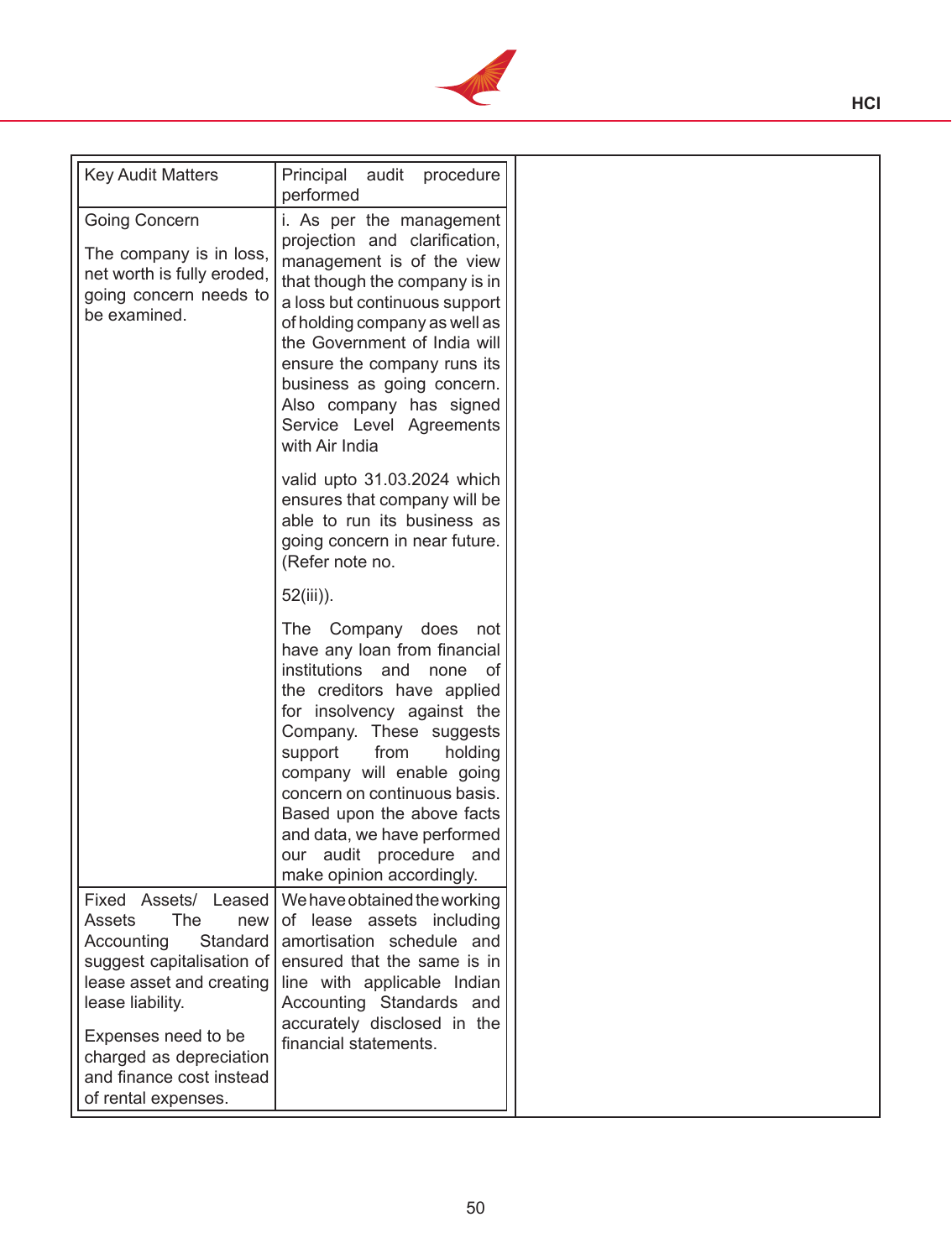

## **Responsibility of Management for Financial Statements**

The Company's Board of Directors is responsible for the matters stated in Section 134(5) of the Act with respect to the preparation of these financial statements that give a true and fair view of the financial position, financial performance, (changes in equity) and cash flows of the Company in accordance with the accounting principles generally accepted in India, including the Accounting Standards specified under Section 133 of the Act. This responsibility also includes maintenance of adequate accounting records in accordance with the provisions of the Act for safeguarding the assets of the Company and for preventing and detecting frauds and other irregularities; selection and application of appropriate accounting policies; making judgments and estimates that are reasonable and prudent; design, implementation and maintenance of adequate internal financial controls, that were operating effectively for ensuring the accuracy and completeness of the accounting records, relevant to the preparation and presentation of the financial statements that give a true and fair view and are free from material misstatement, whether due to fraud or error.

In preparing the financial statements, management is responsible for assessing the Company's ability to continue as a going concern, disclosing, as applicable, matters related to going concern and using the going concern basis of accounting unless management either intends to liquidate the Company or to cease operation, or has no realistic alternative but to do so. Those Board of Directors are also responsible for overseeing the company's financial reporting process.

### **Auditor's Responsibilities for the Audit of the**

### **Financial Statements**

Our objectives are to obtain reasonable assurance about whether the financial statements as a whole are free from material misstatement, whether due to fraud or error, and to issue an auditor's report that includes our opinion. Reasonable assurance is a high level of assurance, but is not a guarantee that an audit conducted in accordance with SAs will always detect a material misstatement when it exists.

Misstatements can arise from fraud or error and are considered material if, individually or in the aggregate,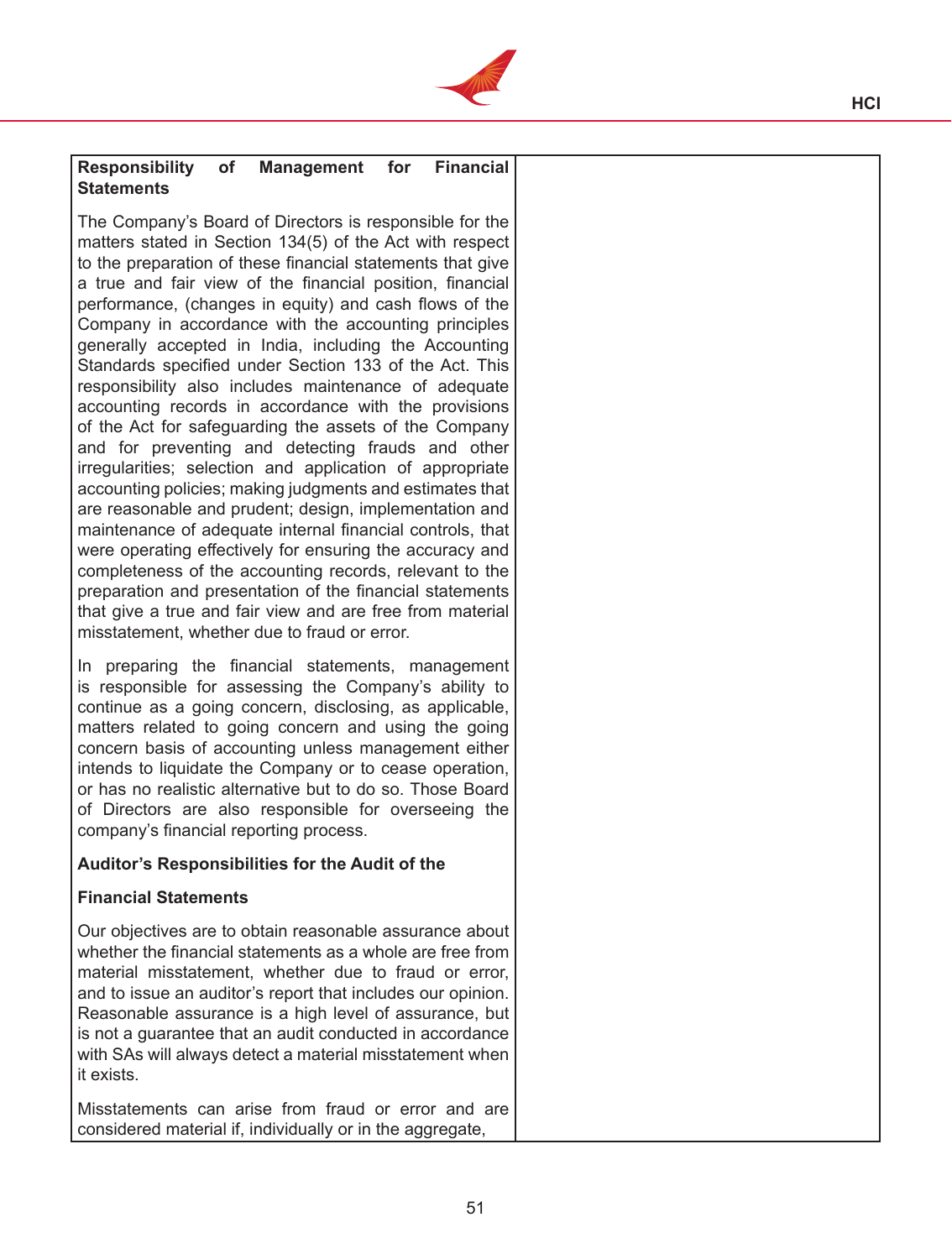

they could reasonably be expected to influence the economic decisions of users taken on the basis of these financial statements.

### **Report on Other Legal and Regulatory Requirements**

- 1. As required by the Companies (Auditor's Report) Order, 2016 ("the Order") issued by the Central Government of India in terms of sub-section (11) of section 143 of the Act, we give in the "AnnexureA", a statement on the matters Specified in paragraphs 3 and 4 of the Order, to the extent applicable.
- 2. The Comptroller and Auditor-General of India has issued directions indicating the areas to be examined in terms of sub-section (5) of section 143 of the Companies Act, 2013, the compliance of which is set out in "Annexure-B".
- 3. As required by section 143(3) of the Act, we report that:
- a) We have sought and obtained all the information and explanations which to the best of our knowledge and belief were necessary for the purpose of our audit.
- b) In our opinion proper books of account as required by law have been kept by the Company so far as it appears from our examination of those books;
- c) The Balance Sheet, Statement of Profit and Loss, and Cash Flow Statement dealt with by this Report are in agreement with the books of account;
- d) In our opinion, the aforesaid financial statements comply with the Accounting Standards specified under Section 133 of the Act, read with provisions of Companies (Indian Accounting Standards) Rules 2015 as amended;
- e) The Company being a Government Company as defined in Section 2(45) of the Companies Act, 2013, is exempted from applicability of section 164(2) of the Companies Act, 2013 vide circular no. 1/2/2014 –CL.-V dated 5th June, 2015 issued by Ministry of Corporate Affairs.
- f) With respect to the adequacy of the internal financial controls over financial reporting of the Company and the operating effectiveness of such controls, refer to our separate Report in "Annexure-C".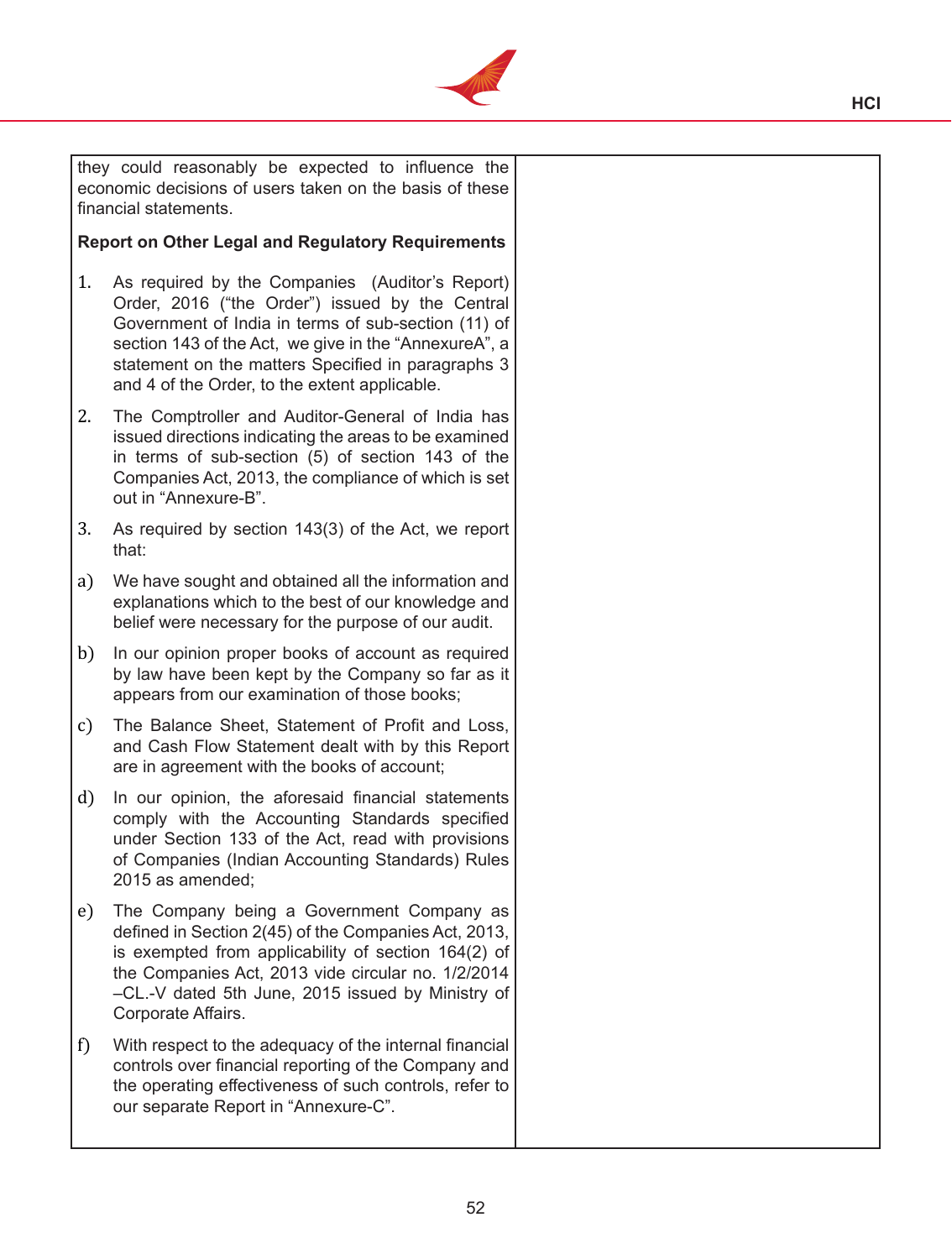

| g)   | With respect to the other matters to be included in<br>the Auditor's Report in accordance with Rule 11 of<br>the Companies (Audit and Auditors) Rules, 2014, in<br>our opinion and to the best of our information and<br>according to the explanations given to us:                                                              |                             |
|------|----------------------------------------------------------------------------------------------------------------------------------------------------------------------------------------------------------------------------------------------------------------------------------------------------------------------------------|-----------------------------|
| i.   | The Company has disclosed the impact of pending<br>litigations on its financial position in its financial<br>statements.(Refer Note No. 30)                                                                                                                                                                                      |                             |
| ii.  | The company does not have any long-term contracts<br>including derivatives contracts and hence there are<br>no material foreseeable losses.                                                                                                                                                                                      |                             |
| iii. | There were no amounts which were required to be<br>transferred to the Investor Education and Protection<br>Fund by the Company.                                                                                                                                                                                                  | This is a statement of fact |
|      | <b>Annexure-A to the Independent Auditors' Report</b>                                                                                                                                                                                                                                                                            |                             |
|      | As referred to in our Independent Auditors 'Report to the<br>members of the Company on the financial statements for<br>the year ended 31 <sup>st</sup> March 2021, we report that:                                                                                                                                               |                             |
|      | i.(a) The Company has maintained proper records<br>showing full particulars, including quantitative details<br>and situation of fixed assets;                                                                                                                                                                                    |                             |
|      | (b) As explained to us, physical verification of fixed assets<br>was done during the previous year and verified by<br>the management. During the year tagging of the fixed<br>assets is done and matched with the fixed assets<br>register and no material discrepancies was noticed.                                            |                             |
|      | (c) According to the information, explanations and records<br>provided to us, the title deeds of immovable properties<br>are held in the name of the Company except relating<br>to 4 flats in Sher -e- Punjab Society conveyance<br>deed in respect thereof are pending to be executed.                                          |                             |
| ii.  | As explained to us, inventories have been physically<br>verified time to time by Management. In our opinion,<br>the frequency of verification by the management is<br>reasonable and discrepancies which were noticed on<br>physical verification which were material have been<br>properly dealt with in the books of accounts. |                             |
| lii  | The Company has not granted any loans to any party,<br>covered in the register maintained under section 189<br>of the Act and hence clause 3(iii) of the Order is not<br>applicable.                                                                                                                                             |                             |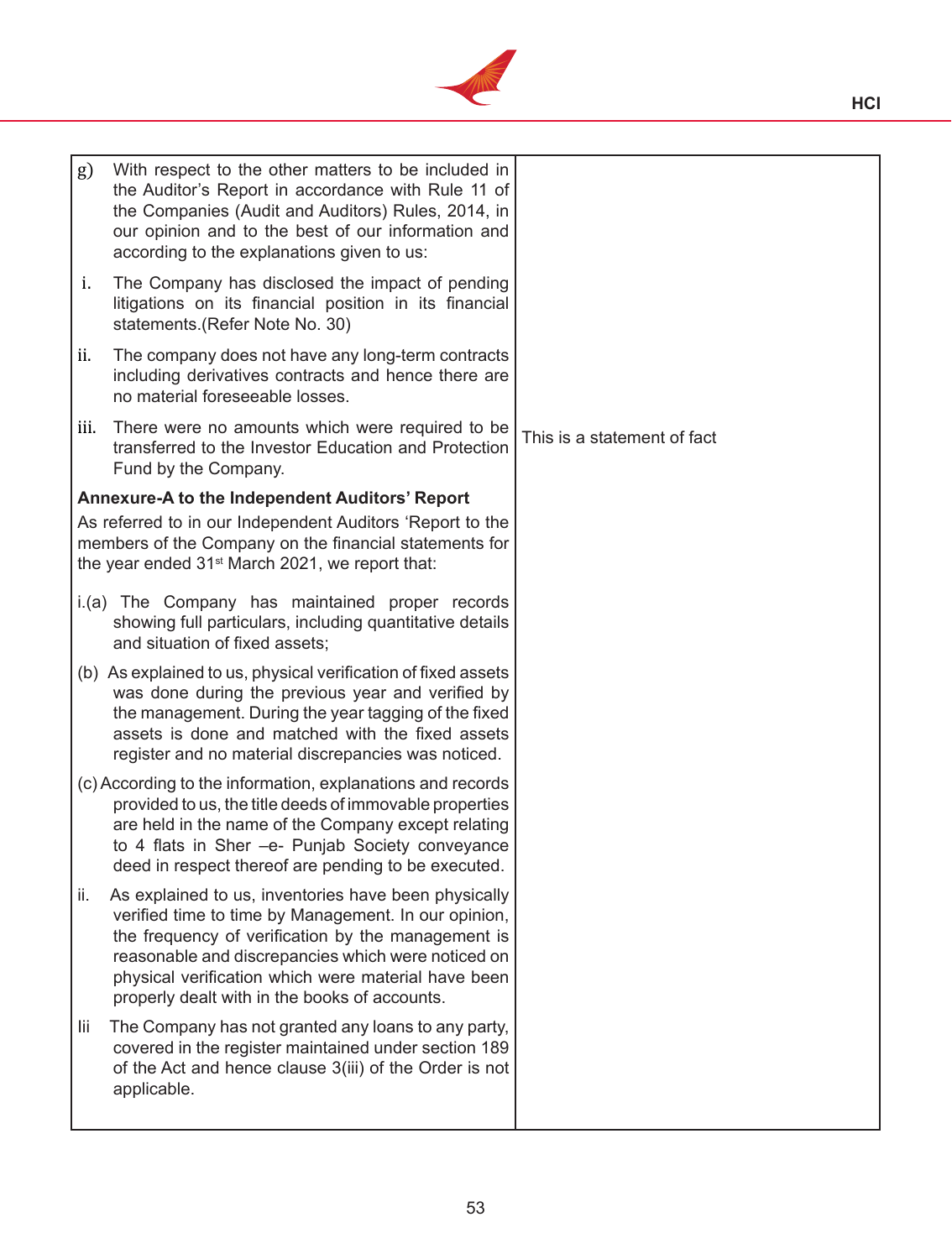

- iv. According to the information and explanations provided to us the Company has not made any loans, investments, guarantees and securities, within the meaning of section 185 and 186 of the Act, and hence clause 3(iv) of the Order is not applicable.
- v. According to the information and explanations provided to us, the Company has not accepted deposits within the meaning of section 73 to 76 or any other relevant provision of the Companies Act, 2013, and hence clause 3(v) of the Order is not applicable.
- vi. In our opinion and based on the information & explanation given by the management, maintenance of cost records has not been prescribed by the Central Government under sub-section (1) of section 148 of the Act in respect of the Company's products.
- vii (a) According to the information and explanations given to us and on the basis of our examination of the records, the Company is generally regular in depositing undisputed statutory dues including Provident Fund, Employees' State Insurance, Income Tax, Goods and Service Tax, Cess and other material statutory dues applicable to the Company with the appropriate authorities. No undisputed amounts in respect of the aforesaid statutory dues were outstanding as at the last day of the financial year for a period of more than six months from the date they became payable.
- (b) Statutory dues which have not been deposited on account of dispute and the forum where dispute is pending are as under:

| <b>Name</b><br>of the<br><b>Statute</b> | <b>Nature</b><br>of Dues | <b>Amount</b><br>in<br>dispute<br>(Rs) | <b>Period to</b><br>which the<br>amount<br>relates | Forum where<br>dispute is<br>pending         |
|-----------------------------------------|--------------------------|----------------------------------------|----------------------------------------------------|----------------------------------------------|
| Luxury<br>Tax                           | Тах                      | 21.75                                  | $2000 -$<br>0 <sub>1</sub>                         | Addl.<br>Commissioner<br>Sales Tax<br>Appeal |
|                                         | Less<br>Paid             | 08.78                                  |                                                    |                                              |
|                                         | Total                    | 12.97                                  |                                                    |                                              |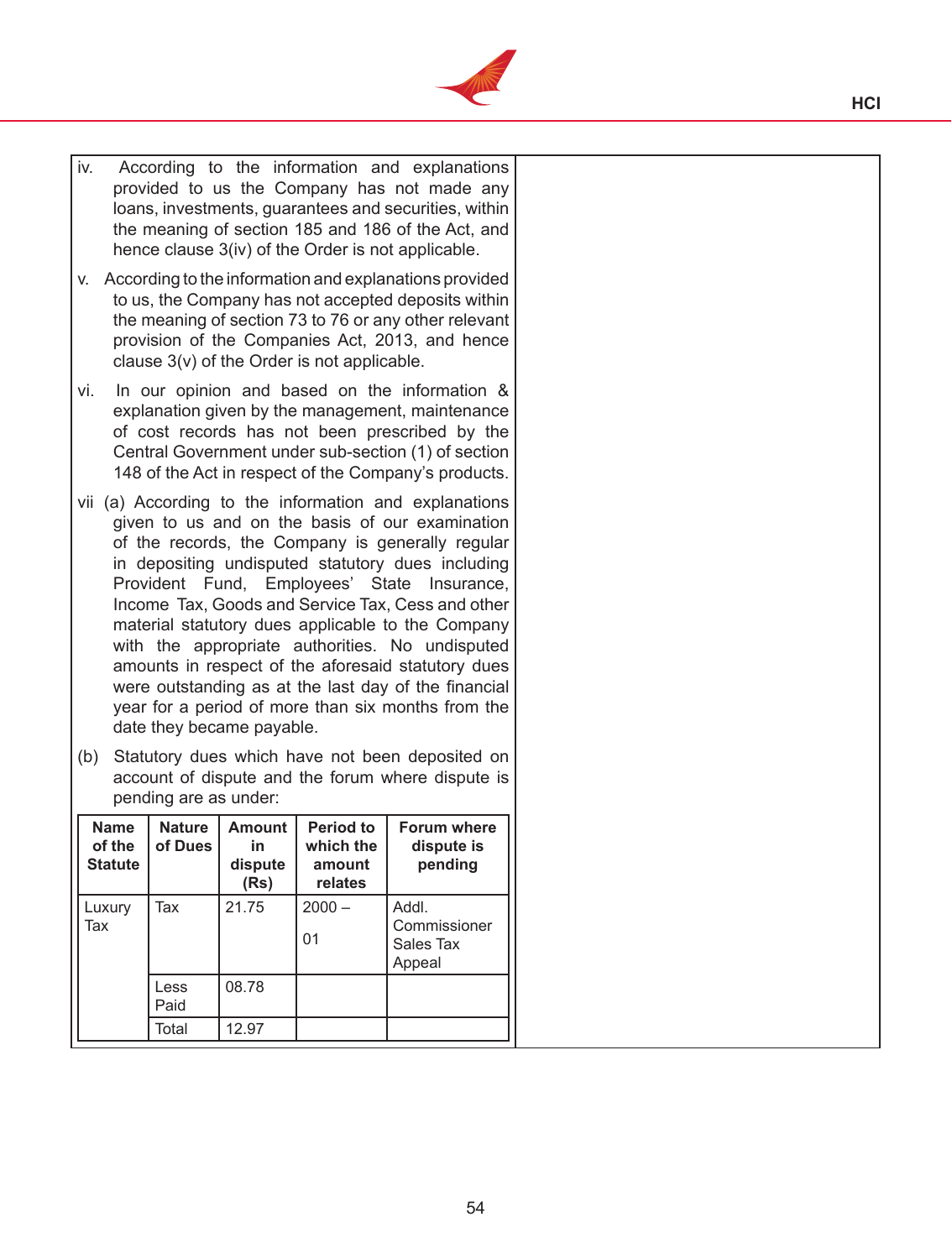

| <b>Name</b><br>of the<br><b>Statute</b> | <b>Nature</b><br>of Dues | <b>Amount</b><br>in<br>dispute<br>(Rs) | <b>Period to</b><br>which the<br>amount<br>relates | Forum where<br>dispute is<br>pending                         |  |
|-----------------------------------------|--------------------------|----------------------------------------|----------------------------------------------------|--------------------------------------------------------------|--|
| Luxury<br>Tax                           | Tax                      | 65.05                                  | $2000 -$<br>01                                     | Addl<br>Commissioner<br>Sales Tax<br>Appeal                  |  |
|                                         | Interest                 | 93.32                                  |                                                    |                                                              |  |
|                                         | Penalty                  | 0.08                                   |                                                    |                                                              |  |
|                                         | Less:<br>paid            | 25.31                                  |                                                    |                                                              |  |
|                                         | Total                    | 133.14                                 |                                                    |                                                              |  |
| Luxury<br>Tax                           | Tax                      | 19.84                                  | $2002 -$<br>03                                     | Commissioner<br>of Sales Tax<br>Appeal                       |  |
|                                         | Interest                 | 20.76                                  |                                                    |                                                              |  |
|                                         | Penalty                  | 1.00                                   |                                                    |                                                              |  |
|                                         | Less<br>Paid             | 30.32                                  |                                                    |                                                              |  |
|                                         | Total                    | 11.28                                  |                                                    |                                                              |  |
| Luxury<br>Tax                           | Tax                      | 06.97                                  | $2002 -$<br>03                                     | Commissioner<br>of Sales Tax                                 |  |
|                                         | Penalty                  | 0.14                                   |                                                    | Appeal                                                       |  |
|                                         | Less<br>Paid             | 6.30                                   |                                                    |                                                              |  |
|                                         | Total                    | 0.81                                   |                                                    |                                                              |  |
| Service<br>Tax                          | Tax                      | 27.57                                  | July 2012-<br>March<br>2013                        | Commissioner<br>of Central-<br>Excise<br>Appellate-II        |  |
| Service<br>Tax                          | Tax                      | 51.08                                  | 2013-14                                            | Commissione r<br>of Central-                                 |  |
| Service<br>Tax                          | Tax                      | 60.70                                  | 2014-<br>15                                        | Commissioner<br>of Central-<br><b>Excise</b><br>Appellate-II |  |
| Service<br>Tax                          | Tax                      | 78.30                                  | 2015-<br>16                                        | Commissioner<br>of Central-<br><b>Excise</b><br>Appellate-II |  |
| Service<br>Tax                          | Tax                      | 78.60                                  | 2016-<br>17                                        | Commissioner<br>of Central-<br>Excise<br>Appellate-II        |  |

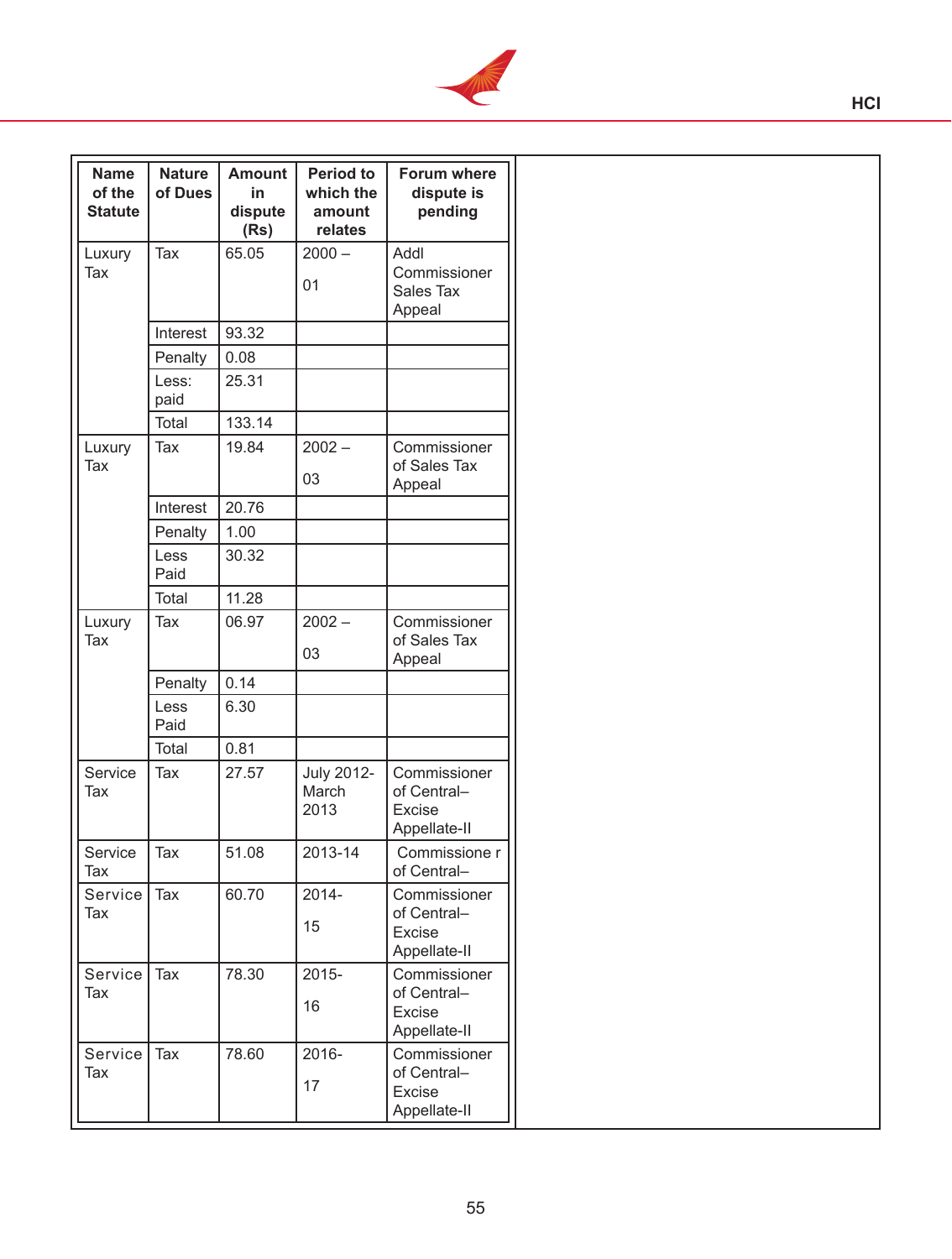

| Service<br>Tax        | Tax           | 6.80    | 2017-18<br>(upto June<br>2017) | Commissioner<br>of Central-<br>Excise<br>Appellate-II        |
|-----------------------|---------------|---------|--------------------------------|--------------------------------------------------------------|
| Service<br>Tax        | Tax           | 78.35   | 2010-11<br>to<br>201314        | Commissioner<br>of Central-<br>Excise<br>Appellate-II        |
| Service<br>Tax        | Tax           | 39.15   | 2014-15                        | Commissioner<br>of Central-<br><b>Excise</b><br>Appellate-II |
| Service<br>Tax        | Tax           | 55.17   | 2015-16                        | Commissioner<br>of Central-<br>Excise<br>Appellate-II        |
| Service<br>Tax        | Tax           | 104.29  | 2016-17<br>& 201718            | Commissioner<br>of Central-<br>Excise<br>Appellate-II        |
| Provid<br>ent<br>Fund | Demand        | 222.88  | 2012-13 to<br>201516           | Provident<br>Fund Tribunal-<br>Delhi                         |
| Provid<br>ent<br>Fund | Interest      | 59.75   |                                |                                                              |
|                       | Less:<br>Paid | (59.75) |                                |                                                              |
|                       | Total         | 222.88  |                                |                                                              |

- i. Based on our audit procedures and the information and explanations provided to us, the Company did not have any borrowings from financial institution, bank, government and debenture holders. Hence, clause 3(viii) of the Order is not applicable.
- ii. According to the information and explanations given to us, the Company has not raised any moneys by way of Initial Public Offer or Further Public Offer (including debt instrument) and term loans. Hence, clause 3(ix) of the Order is not applicable.
- iii. To the best of our knowledge and belief, and according to the information and explanations given to us, and considering the size and nature of the Company's operations, no fraud of material significance on or by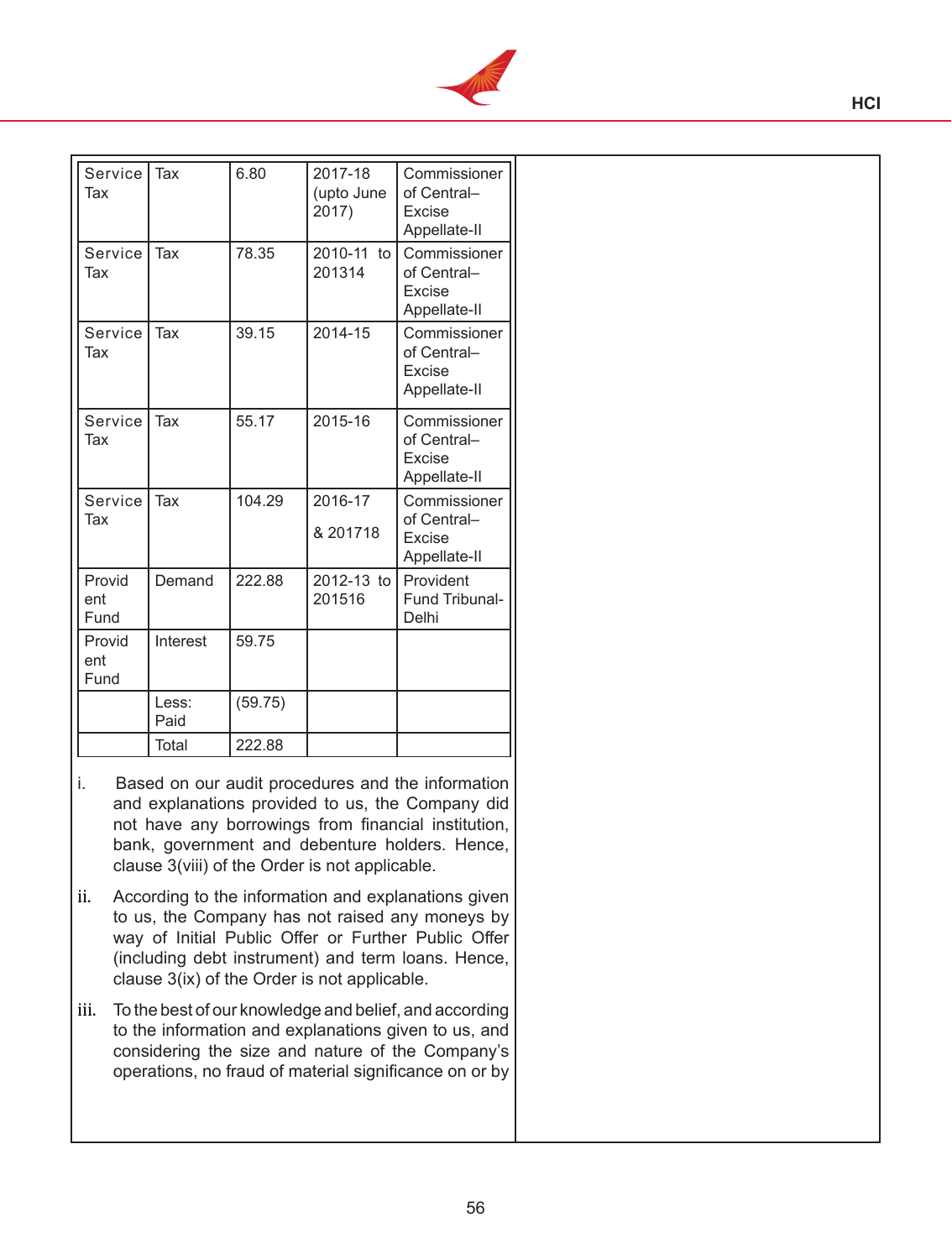

 the Company has been noticed or reported during the year and, nor have we been informed of such case by the management.

- iv. According to the information and explanations given to us and based on our audit procedures, company being a Government company, in terms of MCA notification G.S.R 463(E) dated 5th June, 2015, the provisions of section 197 of Companies Act, 2013 relating to Managerial remuneration are not applicable to company hence clause 3(xi) of the Order is not applicable.
- v. According to the information and explanations given to us, the Company is not a Nidhi Company and hence clause 3(xii) of the Order is not applicable.
- vi. According to the information and explanations obtained by us:
- (i) The Company has not appointed Independent Directors and hence to that extent the Company has not complied with the provision of section 177 (2) of the Act, which in turn results in non- compliance with section

177(iv) of the Act.

- (ii) The Company has not complied with the provisions of section 188 of the Act. However, details of the related parties have been disclosed in the financial statements which are identified by the Management in terms of IND AS 24 "Related Party Disclosure" and the same are relied upon by us.
- vii. According to the information and explanations given to us and based on our examination of the records of the Company, the Company has not made any preferential allotment or private placement of shares or fully or partly convertible debentures during the year.
- viii. According to the information and explanations obtained by us, the Company has not entered into any non-cash transactions with directors or persons connected with him and hence clause 3(xv) of the Order is not applicable.
- ix. According to the information and explanations given to us, the Company is not required to be registered under section 45-IA of the Reserve Bank of India Act 1934.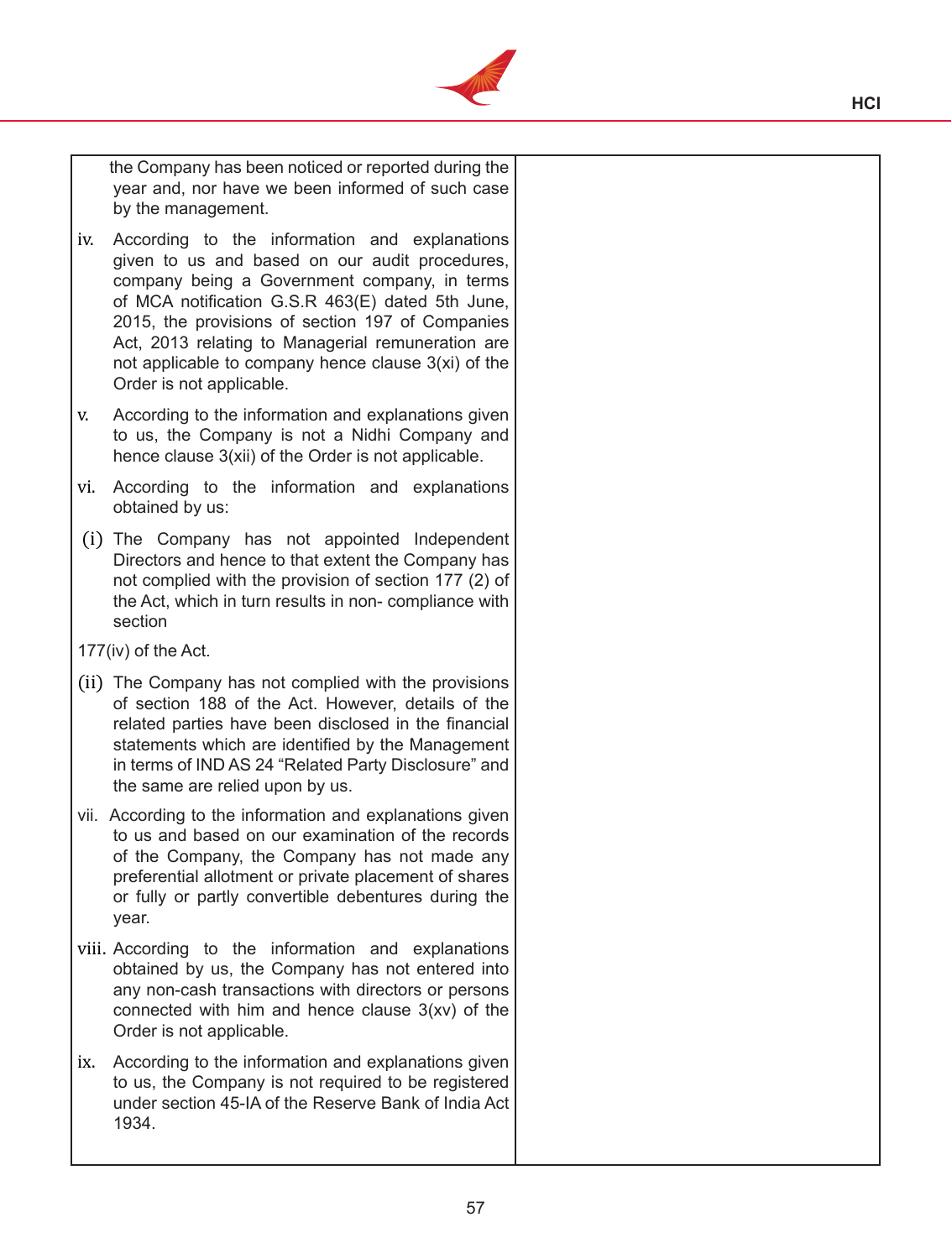

| <b>Annexure - B to the Independent Auditors' Report</b>                                                                                                                                                                                                                                                                                                                                                                                                                                                                                                                                                                                                                                                                                                                                                                                                                                                                                                                                                                                                                                                                                                                                                                                                                                                                 | This is a statement of fact |
|-------------------------------------------------------------------------------------------------------------------------------------------------------------------------------------------------------------------------------------------------------------------------------------------------------------------------------------------------------------------------------------------------------------------------------------------------------------------------------------------------------------------------------------------------------------------------------------------------------------------------------------------------------------------------------------------------------------------------------------------------------------------------------------------------------------------------------------------------------------------------------------------------------------------------------------------------------------------------------------------------------------------------------------------------------------------------------------------------------------------------------------------------------------------------------------------------------------------------------------------------------------------------------------------------------------------------|-----------------------------|
| As referred to in our Independent Auditors 'Report to the<br>members of the Company on the financial statements for<br>the year ended 31st March 2021, we report that :                                                                                                                                                                                                                                                                                                                                                                                                                                                                                                                                                                                                                                                                                                                                                                                                                                                                                                                                                                                                                                                                                                                                                 |                             |
| Based on the information and explanations obtained by<br>us, we furnish our comments on the Directions issued<br>by the Comptroller and Auditor General of India relating<br>to the accounts of the Company for the year ended 31st<br>March, 2021.                                                                                                                                                                                                                                                                                                                                                                                                                                                                                                                                                                                                                                                                                                                                                                                                                                                                                                                                                                                                                                                                     |                             |
| Whether the<br>1 <sub>1</sub><br>According to the information,<br>Company has<br>explanations and records<br>provided to us, all accounting<br>system in place<br>transactions of the company<br>to process all<br>the accounting<br>are is processed through IT<br>transaction through<br>system.<br>IT system? If yes,<br>Based on our audit<br>the implication<br>procedures, on test basis,<br>of processing<br>wherever the accounting<br>of accounting<br>transactions are based on<br>transaction outside<br>workings outside IT system,<br>IT system on the<br>no instances of lack of<br>integrity of the<br>integrity of accounts and no<br>accounts along<br>financial implications has<br>with the financial<br>been noted / reported.<br>implications, if any,<br>may be slated.<br>2.<br>Whether there is<br>During the year under review,<br>there were no<br>restructuring<br>cases of<br>any<br>of an existing loan restructuring of an existing<br>or cases of Waiver/   loan waiver/write off of debts/<br>Write off of debts/   loans/inter est and hence the<br>$loans/interest$ etc. $ $ said clause is not applicable.<br>made by a lender<br>to the company due<br>to the company's<br>inability to repay<br>the loan? If yes,<br>the financial impact<br>may be stated the<br>amount involved. |                             |
|                                                                                                                                                                                                                                                                                                                                                                                                                                                                                                                                                                                                                                                                                                                                                                                                                                                                                                                                                                                                                                                                                                                                                                                                                                                                                                                         |                             |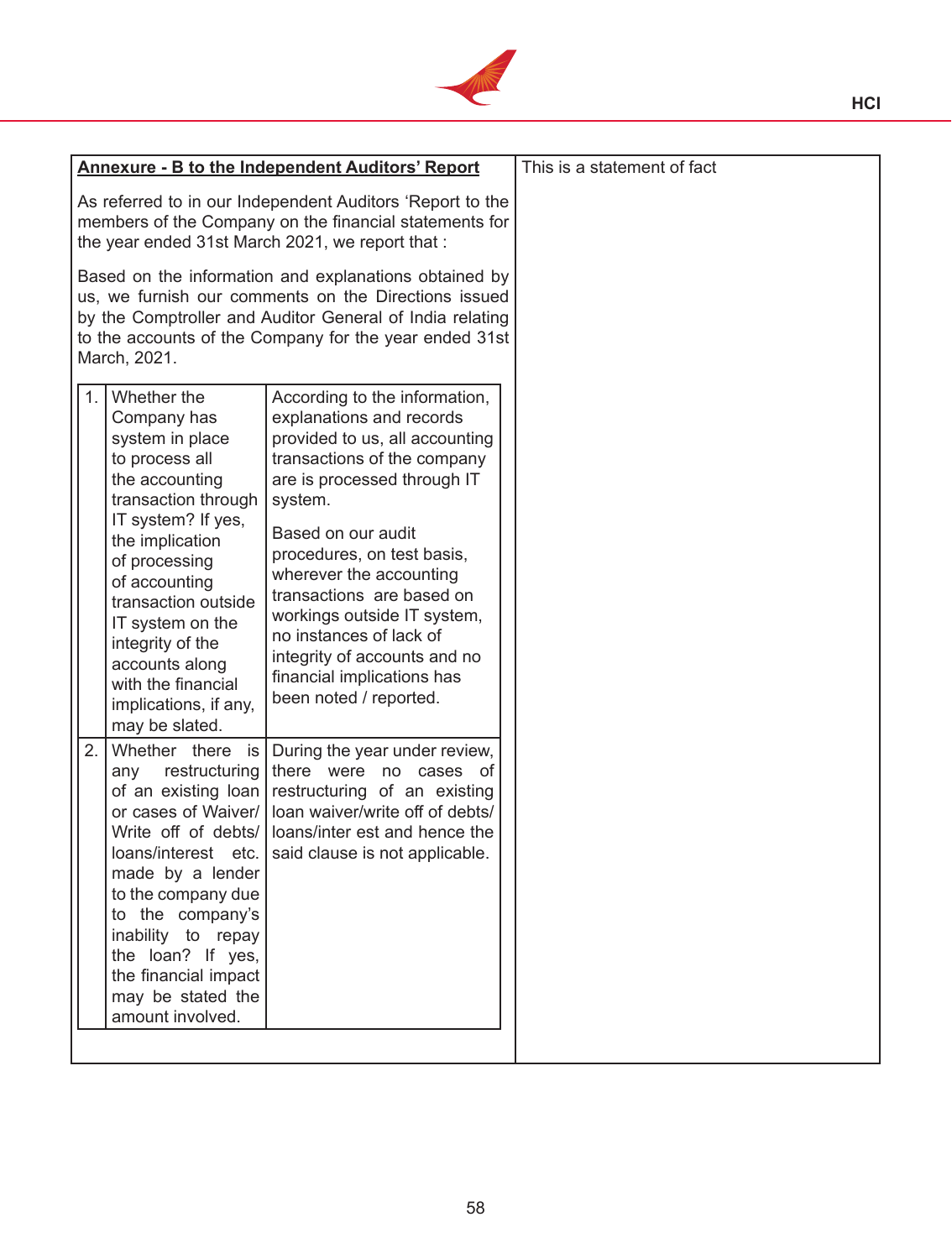

| 3.<br>Whether<br>fund<br>received/<br>for<br>receivable<br>specific<br>schemes<br>from<br>central/state<br>agencies<br>were<br>properly accounted<br>utilized<br>for/<br>as<br>per its terms and<br>conditions? List the<br>case of deviation. | The<br>Company<br>not<br>has<br>funds<br>received<br>from<br>any<br>central<br>$\frac{1}{2}$<br>state<br>agencies<br>during the period under audit.                                                                                                                                                                                                                                                                                                                                                                                                                                                                                                                                                                                                                                                                                                                                                                |                             |
|------------------------------------------------------------------------------------------------------------------------------------------------------------------------------------------------------------------------------------------------|--------------------------------------------------------------------------------------------------------------------------------------------------------------------------------------------------------------------------------------------------------------------------------------------------------------------------------------------------------------------------------------------------------------------------------------------------------------------------------------------------------------------------------------------------------------------------------------------------------------------------------------------------------------------------------------------------------------------------------------------------------------------------------------------------------------------------------------------------------------------------------------------------------------------|-----------------------------|
|                                                                                                                                                                                                                                                | Annexure - C to the Independent Auditors' Report                                                                                                                                                                                                                                                                                                                                                                                                                                                                                                                                                                                                                                                                                                                                                                                                                                                                   |                             |
| ("the Act")                                                                                                                                                                                                                                    | Report on the Internal Financial Controls under Clause (i)<br>of Sub-section 3 of Section 143 of t Companies Act, 2013                                                                                                                                                                                                                                                                                                                                                                                                                                                                                                                                                                                                                                                                                                                                                                                             | This is a statement of fact |
| year ended on that date.                                                                                                                                                                                                                       | We have audited the internal financial controls ov<br>financial reporting of Hotel Corporation of Ind Limited<br>("the Company") as of 31 <sup>st</sup> March 2021 conjunction with<br>our audit of the financial statemen of the Company for the                                                                                                                                                                                                                                                                                                                                                                                                                                                                                                                                                                                                                                                                  |                             |
| <b>Controls</b>                                                                                                                                                                                                                                | Management's Responsibility for Internal Financi                                                                                                                                                                                                                                                                                                                                                                                                                                                                                                                                                                                                                                                                                                                                                                                                                                                                   |                             |
| under the Act.                                                                                                                                                                                                                                 | The Company's management is responsible f establishing<br>and maintaining internal financi controls based on the<br>internal control over financi reporting criteria established<br>by the Compa considering the essential components<br>of intern control stated in the Guidance Note on Audit<br>Internal Financial Controls over Financial Reporti issued<br>by the Institute of Chartered Accountants India ('ICAI').<br>These responsibilities include t design, implementation<br>and maintenance of adequa internal financial controls<br>that were operati effectively for ensuring the orderly<br>and efficie conduct of its business, including adherence<br>Company's policies, the safeguarding of its assets, t<br>prevention and detection of frauds and errors, t accuracy<br>and completeness of the accounting recor and the timely<br>preparation of reliable financial information, as required |                             |
| <b>Auditors' Responsibility</b>                                                                                                                                                                                                                |                                                                                                                                                                                                                                                                                                                                                                                                                                                                                                                                                                                                                                                                                                                                                                                                                                                                                                                    |                             |
|                                                                                                                                                                                                                                                | Our responsibility is to express an opinion on the<br>Company's internal financial controls over financial<br>reporting based on our audit. We conducted our audit in<br>accordance with the Guidance Note on Audit of Internal                                                                                                                                                                                                                                                                                                                                                                                                                                                                                                                                                                                                                                                                                    |                             |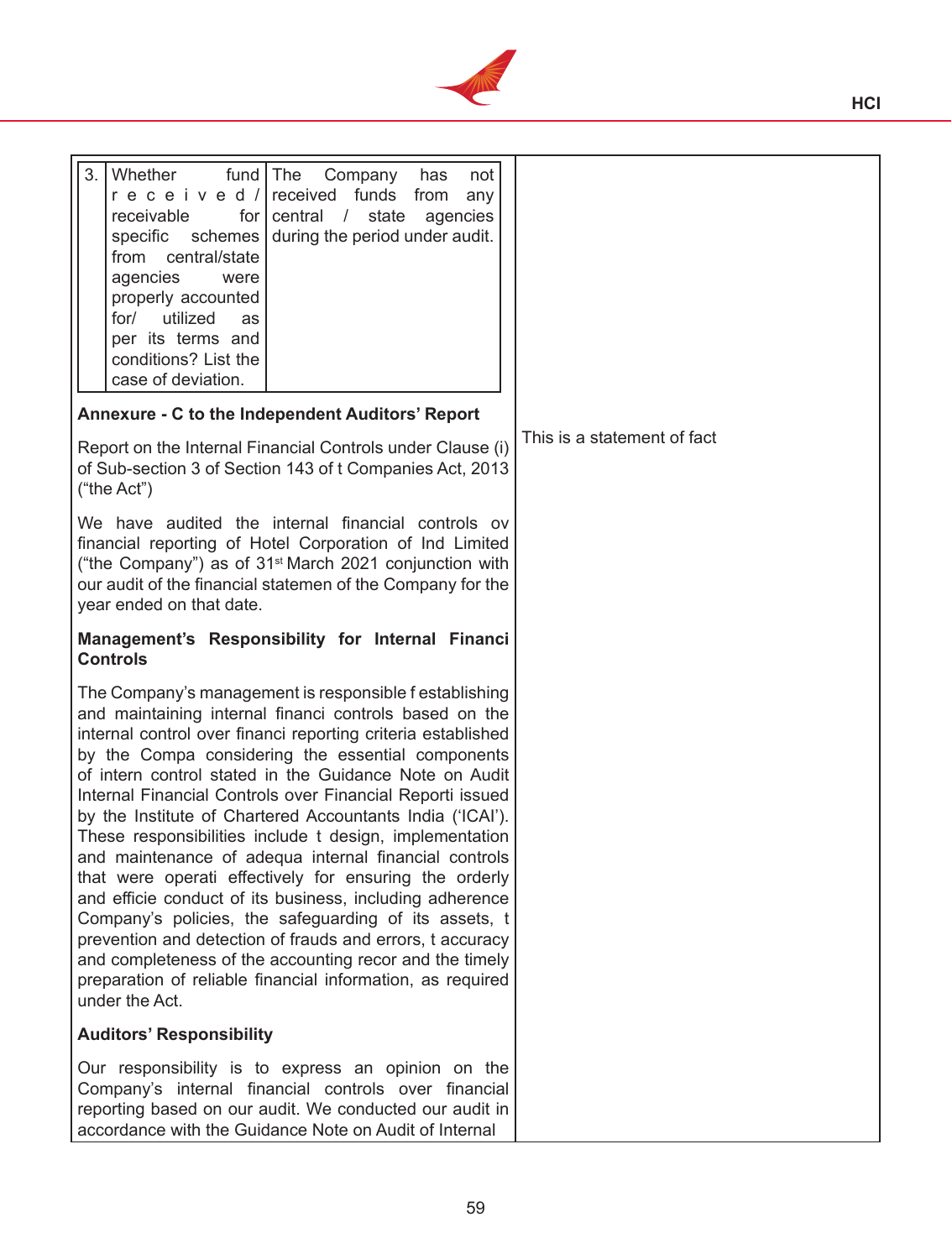

Financial Controls over Financial Reporting (the "Guidance Note") and the Standards on Auditing, issued by ICAI and deemed to be prescribed under section 143(10) of the Act to the extent applicable to an audit of internal financial controls, both applicable to an audit of Internal Financial Controls and, both issued by the ICAI. Those Standards and the Guidance Note require that we comply with ethical requirements and plan and perform the audit to obtain reasonable assurance about whether adequate internal financial controls over financial reporting was established and maintained and if such controls operated effectively in all material respects.

Our audit involves performing procedures to obtain audit evidence about the adequacy of the internal financial controls system over financial reporting and their operating effectiveness. Our audit of internal financial controls over financial reporting included obtaining an understanding of internal financial controls over financial reporting, assessing the risk that a material weakness exists, and testing and evaluating the design and operating effectiveness of internal control based on the assessed risk. The procedures selected depend on the auditor's judgment, including the assessment of the risks of material misstatement of the financial statements, whether due to fraud or error.

We believe that the audit evidence we have obtained is sufficient and appropriate to provide a basis for our audit opinion on the Company's internal financial controls system over financial reporting. **Meaning of Internal Financial Controls over Financial Reporting**

A Company's internal financial control over financial reporting is a process designed to provide reasonable assurance regarding the reliability of financial reporting and the preparation of financial statements for external purposes in accordance with generally accepted accounting principles. A Company's internal financial control over financial reporting includes those policies and procedures that (1) pertain to the maintenance of records that, in reasonable detail, accurately and fairly reflect the transactions and dispositions of the assets of the Company; (2) provide reasonable assurance that transactions are recorded as necessary to permit preparation of financial statements in accordance with generally accepted accounting principles, and that receipts and expenditure of the Company are being made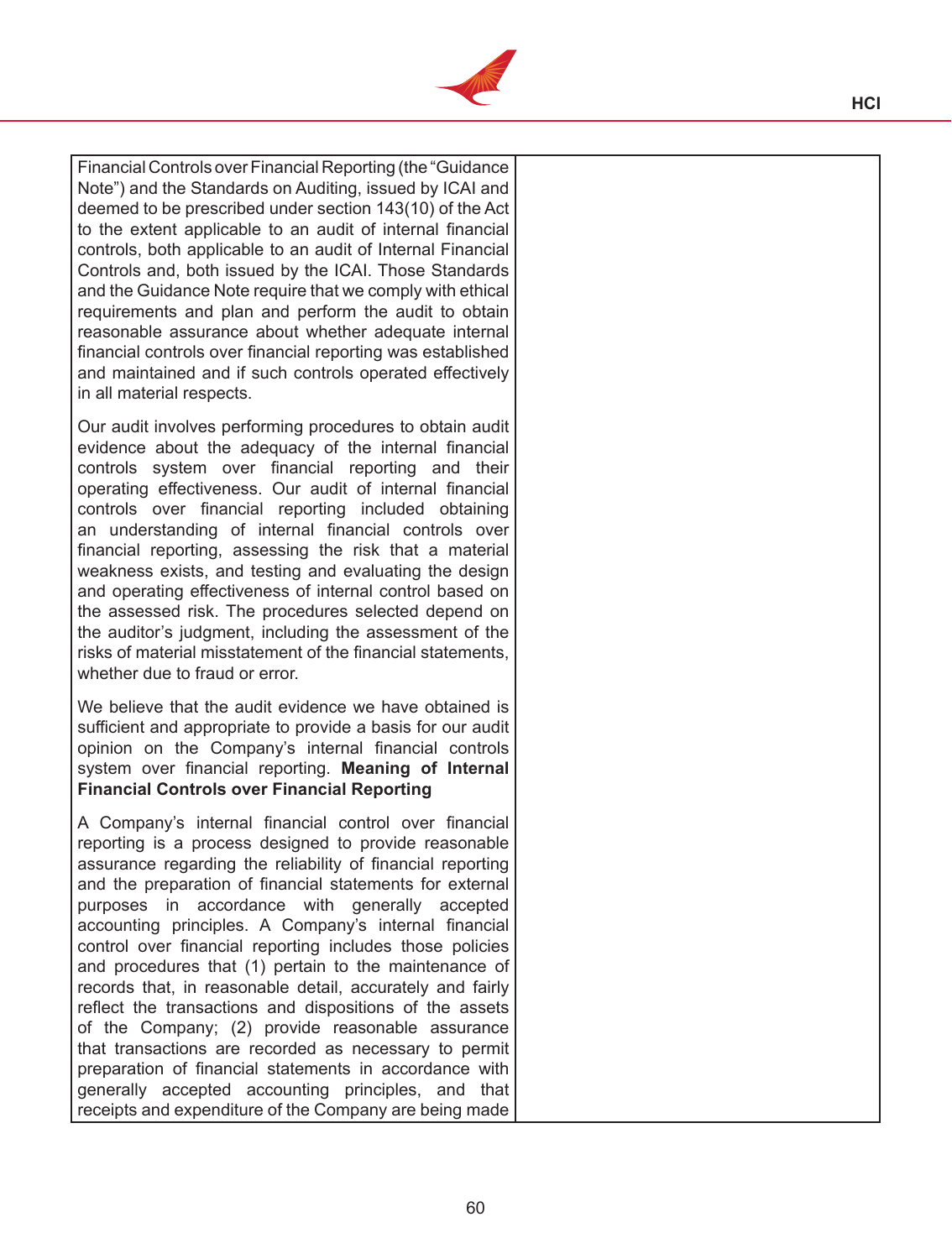

only in accordance with authorisations of management and directors of the Company; and (3) provide reasonable assurance regarding prevention or timely detection of unauthorised acquisition, use, or disposition of the Company's assets that could have a material effect on the financial statements.

### **Inherent Limitations of Internal Financial Controls Over Financial Reporting**

Because of the inherent limitations of internal financial controls over financial reporting, including the possibility of collusion or improper management override of controls, material misstatements due to error or fraud may occur and not be detected. Also, projections of any evaluation of the internal financial controls over financial reporting to future periods are subject to the risk that the internal financial control over financial reporting may become inadequate because of changes in conditions, or that the degree of compliance with the policies or procedures may deteriorate.

### **Disclaimer of Opinion**

According to the information and explanation given to us, the Company has not established its internal financial controls over financial reporting on criteria based on or considering the essential components of internal controls stated in the Guidance Note on Audit of Internal Financial Controls Over Financial Reporting issued by the Institute of Chartered Accountants of India. Because of this reason, we are unable to obtain sufficient appropriate audit evidence to provide a basis for our opinion whether the Company had adequate internal financial controls over financial reporting and whether such internal financial controls were operating effectively as at 31st March, 2021.

We have considered the disclaimer reported above in determining the nature, timing and extent of audit tests applied in our audit of the financial statements of the Company and our disclaimer does not affect our opinion on the financial statements of the Company.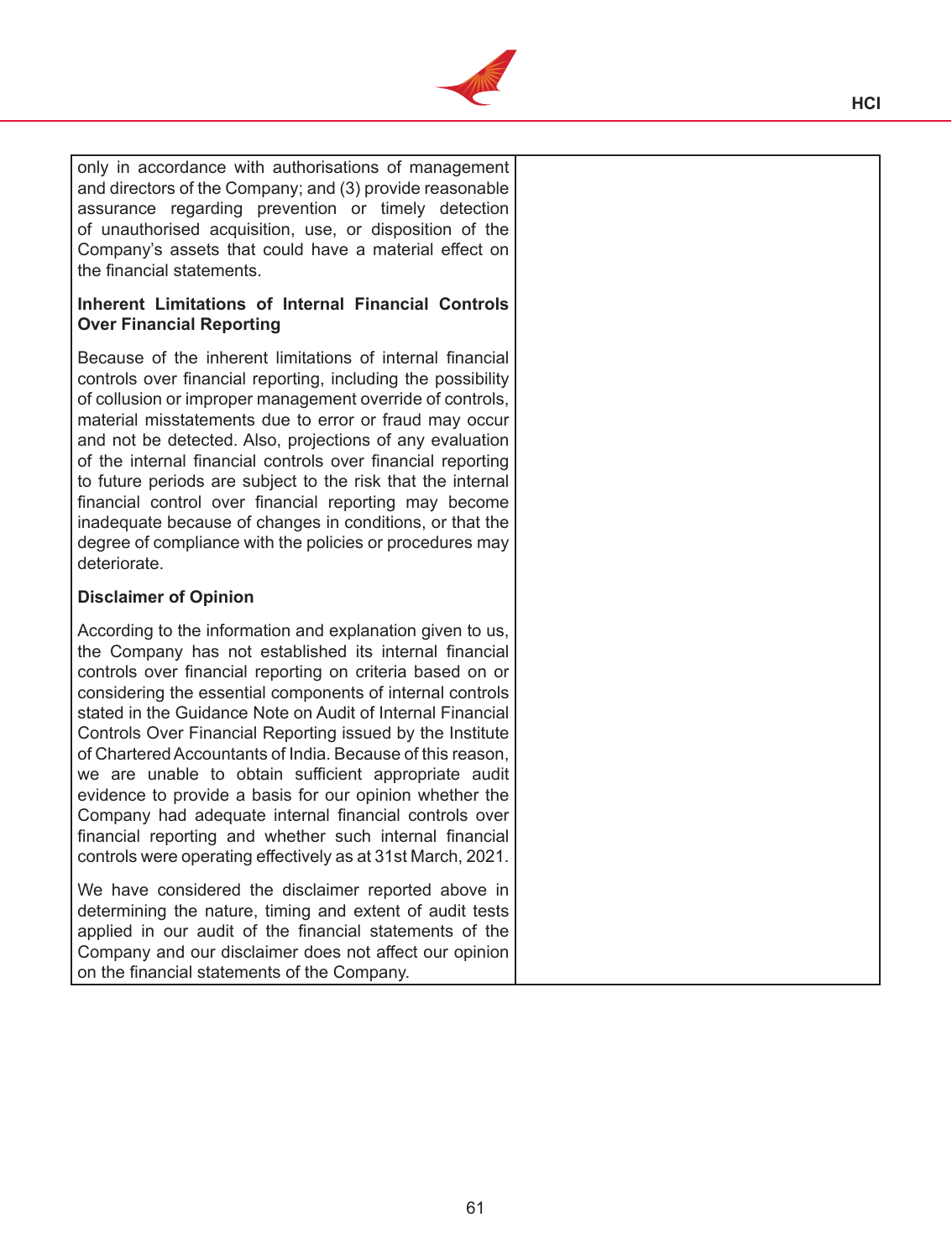

### **BALANCE SHEET AS AT 31st MARCH, 2021**

| (Rs. In lakhs)                                                        |                |                             |             |                             |              |
|-----------------------------------------------------------------------|----------------|-----------------------------|-------------|-----------------------------|--------------|
| <b>Particulars</b>                                                    | <b>Note</b>    | Year ending 31st March 2021 |             | Year ending 31st March 2020 |              |
| <b>ASSETS:</b><br>1<br><b>Non-current Assets</b>                      |                |                             |             |                             |              |
| Property, Plant & Equipment<br>(i)                                    | 3A             | 1,968.50                    |             | 2,064.10                    |              |
| (ii) Intangible Assets                                                | 3B             |                             |             |                             |              |
| (iii) Capital Work-in-Progress                                        | 3C             |                             |             | 24.37                       |              |
| (iv) Right to Use an Asset                                            | 4              | 2,939.57                    |             | 3,053.58                    |              |
| (v) Financial assets:                                                 |                |                             |             |                             |              |
| a) Other Financial Assets                                             | 5              |                             |             |                             |              |
| (vi) Income Tax Assets (Net)                                          | 6              |                             |             |                             |              |
| vii) Other Non-Current Assets                                         | 7              | 177.37                      | 5,085.44    | 176.73                      | 5,318.78     |
| l2<br><b>Current Assets</b>                                           |                |                             |             |                             |              |
| (i) Inventories                                                       | 8              | 118.88                      |             | 141.94                      |              |
| (ii) Financial assets:                                                |                |                             |             |                             |              |
| a) Trade Receivables                                                  | 9<br>10        | 3,380.92<br>370.26          |             | 4,517.56<br>628.21          |              |
| b) Cash and Cash equivalents<br>c) Bank balances other than (b) above | 11             | 802.93                      |             | 635.61                      |              |
| d) Other Financial Assets                                             | 5              | 289.34                      |             | 2,015.30                    |              |
| (iii) Income Tax Assets (Net)                                         | 6              | 934.11                      |             | 1,379.16                    |              |
| (iv) Other Current Assets                                             | 7              | 941.65                      | 6,838.09    | 883.20                      | 10,200.99    |
| <b>Total Assets</b>                                                   |                |                             | 11,923.54   |                             | 15,519.76    |
| <b>EQUITY AND LIABILITIES:</b>                                        |                |                             |             |                             |              |
| 11<br>Equity                                                          |                |                             |             |                             |              |
| a) Equity Share Capital                                               | 12             | 13,760.00                   |             | 13,760.00                   |              |
| b) Other Equity                                                       | 13             | (66, 720.97)                | (52,960.97) | (57,059.05)                 | (43, 299.05) |
| 2<br>Liabilities:                                                     |                |                             |             |                             |              |
| <b>Non-current Liabilities</b><br>(i)                                 |                |                             |             |                             |              |
| a) Financial Liabilities                                              |                |                             |             |                             |              |
| i) Borrowings                                                         | 14             |                             |             |                             |              |
| i) Long Term Lease Liability                                          | 15             | 3,692.87                    |             | 3,584.64                    |              |
| ii) Other Financial Liabilities                                       | 16<br>17       | 5,348.06                    |             |                             |              |
| b) Provisions<br>c) Other Non-current Liabilities                     | 18             |                             | 9,040.93    | 5,621.05                    |              |
| (ii) Current Liabilities                                              |                |                             |             |                             | 9,205.69     |
| a) Financial Liabilities                                              |                |                             |             |                             |              |
| i) Borrowings                                                         | 14             | 43.928.87                   |             | 37,964.36                   |              |
| ii) Short Term Lease Liability                                        | 15             | 305.04                      |             |                             |              |
| ii) Trade Payables                                                    |                |                             |             |                             |              |
| a) MSME                                                               | 19             | 122.38                      |             | 66.14                       |              |
| b) Other Trade Payables                                               | 19             | 394.32                      |             | 429.99                      |              |
| iii) Other Financial Liabilities                                      | 16             | 8,641.43                    |             | 8,391.49                    |              |
| b) Provisions                                                         | 17             | 1,014.31                    |             | 981.61                      |              |
| c) Other Current Liabilities                                          | 18             | 1,437.23                    | 55,843.58   | 1,779.53                    | 49,613.12    |
| <b>Total Equity &amp; Liabilities</b>                                 |                |                             | 11,923.54   |                             | 15,519.76    |
| Significant accounting policies                                       | $\overline{2}$ |                             |             |                             |              |

The accompanying notes 1 to 27 form an integral part of the financials.

### As per our report of even date

Chartered Accountants Firm Registration No. 0120927W

**(Alok Bairagra) Chairman** Director **Director Partner Director Partner Director DIN** 00245460 **DIN** 08701559 Membership No: 105153

Place : Mumbai Place : Mumbai Place : New Delhi<br>
Date : 4 August 2021 **UDIN: 21105153AAAAHC4767**

### **For S A R A & ASSOCIATES For and on behalf of the Board of Directors**

 $Sd$  -  $Sd$  -  $Sd$  -DIN 00245460

 $Sd$  -  $Sd$  -  $Sd$  -**(Thrity C Dalal) (Shyamala P Kunder)**  FCA 034616

Date : 4 August 2021

Sd/- **(Rajiv Bansal) (Vimalendra A. Patwardhan)**

Company Secretary<br>ACS 8203

**HCI**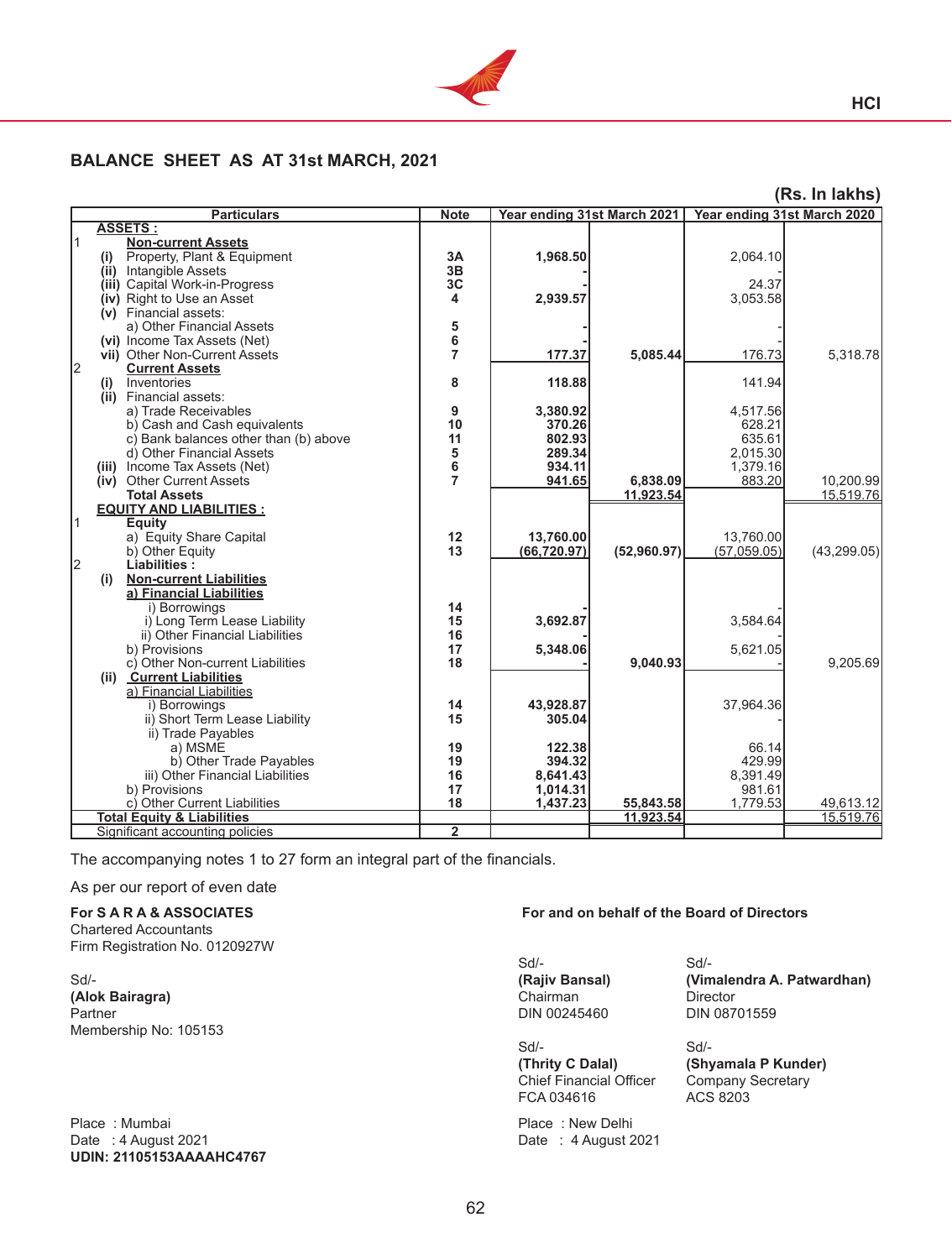

### **STATEMENT OF PROFIT AND LOSS FOR THE YEAR ENDED 31st MARCH 2021**

|                                                             |                |            | (Rs. In lakhs) |
|-------------------------------------------------------------|----------------|------------|----------------|
| <b>Particulars</b>                                          | <b>Notes</b>   | 31-Mar-21  | 31-Mar-20      |
| <b>Continuing operations</b>                                |                |            |                |
| <b>INCOME</b>                                               |                |            |                |
| Revenue from operations                                     | 20             | 2,252.84   | 5,956.64       |
| <b>Revenue from operations</b>                              |                | 2,252.84   | 5,956.64       |
| Other income                                                | 21             | 243.20     | 805.89         |
|                                                             |                | 243.20     | 805.89         |
| <b>Total revenue</b>                                        |                | 2,496.04   | 6,762.53       |
| <b>EXPENSES</b>                                             |                |            |                |
| Cost of raw material consumed                               | 22             | 431.44     | 1,382.10       |
| <b>Employee Benefits</b>                                    | 23             | 4,430.56   | 5,731.76       |
| <b>Finance Cost</b>                                         | 24             | 3,818.12   | 2,873.66       |
| Depreciation / Amortisation Expenses                        | 3 & 4          | 440.89     | 495.29         |
| Provision for Doubtful Advances                             | 25             | 1,736.23   |                |
| <b>Other Expenses</b>                                       | 26             | 1,375.98   | 1,834.53       |
| <b>Total Expenses</b>                                       |                | 12,233.22  | 12,317.34      |
| Loss before Tax                                             |                | (9,737.18) | (5,554.81)     |
| <b>Tax Expense</b>                                          |                |            |                |
| <b>Current Tax</b>                                          |                |            |                |
| Deferred Tax                                                |                |            |                |
| Add (Less)- Short (Excess) Provision of Earlier Years       |                |            |                |
| Profit/(Loss) for the year                                  |                | (9,737.18) | (5,554.81)     |
| <b>Other Comprehensive Income</b>                           |                |            |                |
| a. Items that will not be classified to Profit & Loss       |                |            |                |
| i.Remeasurement Gain / (Loss) on Defined Benefit Obligation | 27             | 75.26      | (999.89)       |
| Total Comprehensive Income for the year                     |                | (9,661.92) | (6, 554.70)    |
| <b>Earning per Equity Share</b>                             |                |            |                |
| <b>Basic</b>                                                | 39             | (70.22)    | (47.64)        |
| <b>Diluted</b>                                              | 39             | (70.22)    | (47.64)        |
| Significant accounting policies                             | $\overline{2}$ |            |                |

As per our report of even date

Chartered Accountants Firm Registration No. 0120927W

**(Alok Bairagra) (Alok Bairagra) Chairman Director Director Director Partner DIN 00245460 DIN 08701559** Membership No: 105153

Place : Mumbai Place : Mumbai Place : New Delhi<br>
Date : 4 August 2021 **UDIN: 21105153AAAAHC4767**

### **For S A R A & ASSOCIATES For and on behalf of the Board of Directors**

 $Sd/ Sd/-$ DIN 00245460

 $Sd/ Sd/-$ **(Thrity C Dalal) (Shyamala P Kunder)**  Chief Financial Officer Company Secretary<br>
FCA 034616 ACS 8203 FCA 034616 ACS 8203

Date : 4 August 2021

Sd/- **(Rajiv Bansal) (Vimalendra A. Patwardhan)**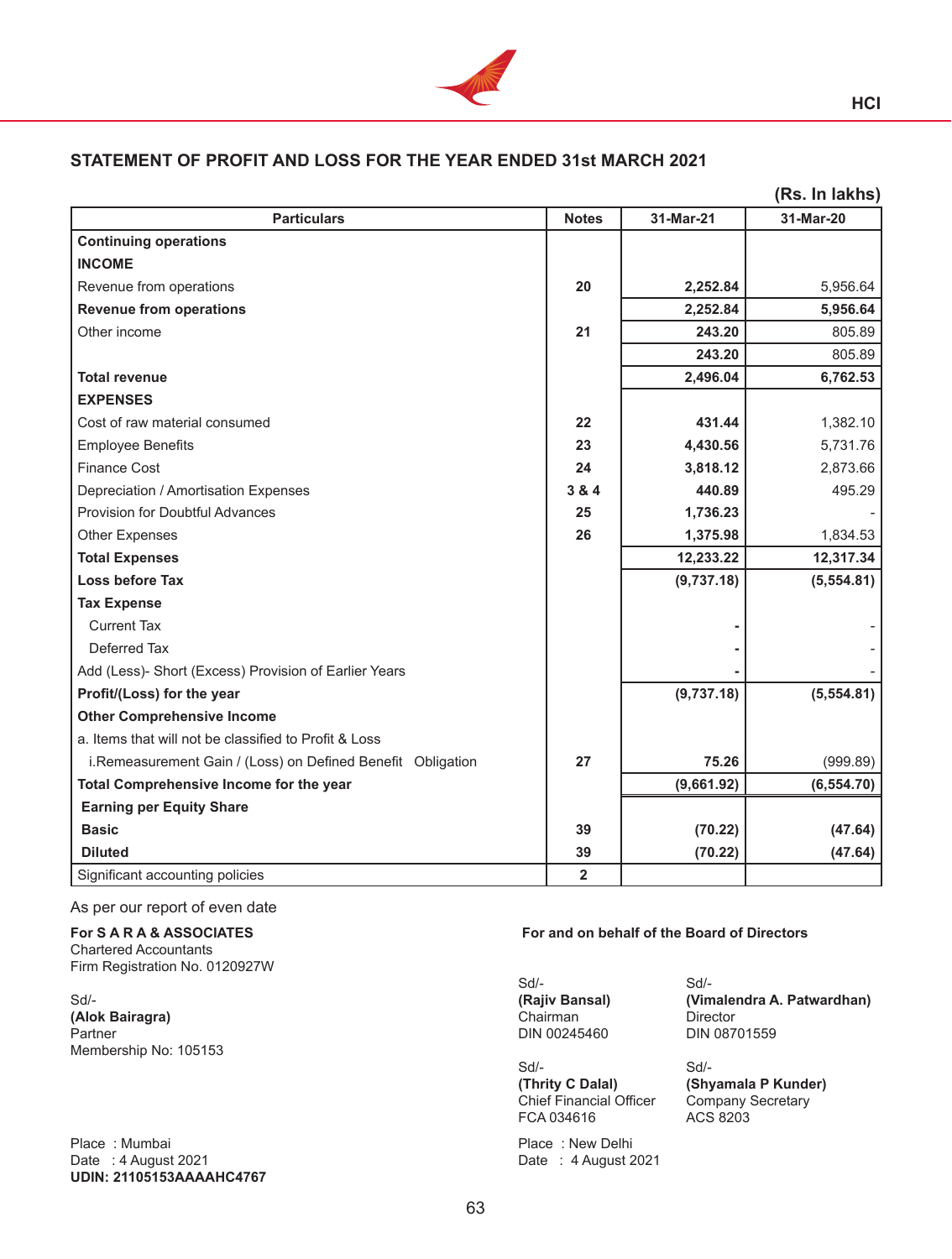

### **STATEMENT OF CHANGES IN EQUITY**

### **(A) Equity Share Capital**

|                                                | No. of shares | (Rs. In lakhs) |
|------------------------------------------------|---------------|----------------|
| As at 1st April, 2019                          | 13,760,000    | 13,760.00      |
| Change in equity share capital during the year |               |                |
| <b>As at 31st March, 2020</b>                  | 13,760,000    | 13,760.00      |
| Change in equity share capital during the year |               |                |
| As at 31st March, 2021                         | 13,760,000    | 13,760.00      |

### **(B) Other Equity**

|                                         |                                  |                                        |                                    | (Rs. In lakhs) |
|-----------------------------------------|----------------------------------|----------------------------------------|------------------------------------|----------------|
| <b>Particulars</b>                      | <b>General</b><br><b>Reserve</b> | <b>General Reserve</b><br>Amalgamation | <b>Retained</b><br><b>Earnings</b> | Total          |
| Balance as at 1 April 2019              |                                  |                                        | (50, 504.35)                       | (50, 504.35)   |
| Loss for the year                       | -                                |                                        | (5,554.81)                         | (5,554.81)     |
| Other comprehensive income (net of tax) |                                  |                                        | (999.89)                           | (999.89)       |
| Balance as at 31st March, 2020          |                                  |                                        | (57,059.05)                        | (57,059.05)    |

| <b>Particulars</b>                      | <b>General</b><br><b>Reserve</b> | <b>General Reserve</b><br>Amalgamation | <b>Retained</b><br><b>Earnings</b> | Total        |
|-----------------------------------------|----------------------------------|----------------------------------------|------------------------------------|--------------|
| <b>Balance as at 1 April 2020</b>       |                                  |                                        | (57,059.05)                        | (57,059.05)  |
| Loss for the year                       |                                  |                                        | (9,737.18)                         | (9,737.18)   |
| Other comprehensive income (net of tax) |                                  |                                        | 75.26                              | 75.26        |
| Balance as at 31st March, 2021          |                                  |                                        | (66, 720.97)                       | (66, 720.97) |

As per our report of even date

Chartered Accountants Firm Registration No. 0120927W

**(Alok Bairagra) Chairman** Chairman Director of the Chairman Chairman Director of the Director of the Director of Director of Director of Director of Director of Director of Director of Director of Director of Director o Membership No: 105153

Place : Mumbai Place : Mumbai Place : New Delhi<br>
Date : 4 August 2021 **UDIN: 21105153AAAAHC4767**

### **For S A R A & ASSOCIATES For and on behalf of the Board of Directors**

 $Sd$  -  $Sd$  -  $Sd$  -

 $Sd$  -  $Sd$  -  $Sd$  -Chief Financial Officer Company S<br>FCA 034616 4CS 8203 FCA 034616

Date : 4 August 2021

Sd/- **(Rajiv Bansal) (Vimalendra A. Patwardhan)** DIN 08701559

**(Thrity C Dalal) (Shyamala P Kunder)**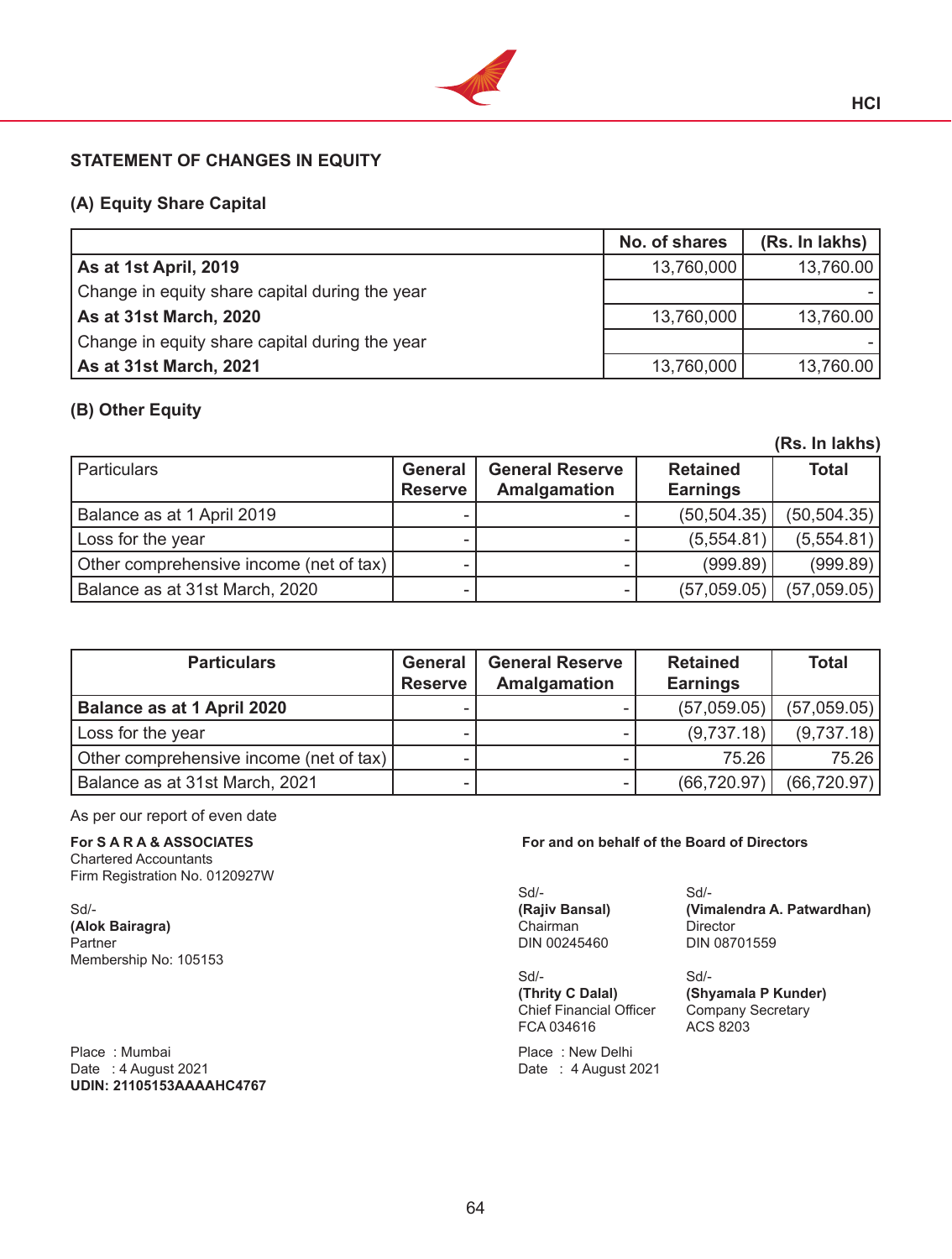

### **CASH FLOW STATEMENT FOR THE YEAR ENDED 31st MARCH 2021**

|                                                                |             | (Rs. In lakhs) |
|----------------------------------------------------------------|-------------|----------------|
| <b>Particulars</b>                                             | 31-Mar-21   | 31-Mar-20      |
| A. CASH FLOW FROM OPERATING ACTIVITIES                         |             |                |
| Loss for the Year                                              | (9,737.18)  | (5,554.81)     |
| Adjustment for                                                 |             |                |
| Depreciation (Net)                                             | 440.89      | 495.29         |
| Adjustment in Other Equity and Other Comprehensive Income      | 75.26       | (999.89)       |
| <b>Finance Cost</b>                                            | 3,818.12    | 2,873.66       |
| Loss/(Profit) on Sale of Fixed Assets                          | (10.00)     |                |
| Provision for Doubtful Advances                                | 1,736.23    |                |
| Interest Income                                                | (94.35)     | (433.33)       |
| Operating loss before working capital changes                  | (3,771.04)  | (3,619.08)     |
| Movement in working capital:                                   |             |                |
| (Increase)/Decrease in Trade and Other Receivables             | 899.98      | (1,469.17)     |
| (Increase)/Decrease in Inventories                             | 23.06       | 59.43          |
| Increase/(Decrease) in Trade and Other Payables                | (312.09)    | 1,293.82       |
| Cash generated from operations                                 | (3, 160.09) | (3,735.00)     |
| Less: Taxes paid / (Refunded)                                  | (445.16)    | (422.43)       |
| Net cash generated/(used in) from operating activities - (A)   | (2,714.93)  | (3,312.55)     |
| <b>B. CASH FLOW FROM INVESTING ACTIVITIES</b>                  |             |                |
| (Additions)/ Sale of Fixed Assets / CWIP                       | (70.81)     | (2.75)         |
| Additions (Right to Use an Asset)                              | (162.32)    | (3,330.52)     |
| Sale of Fixed Assets/CWIP                                      | 36.09       |                |
| <b>Interest Received</b>                                       | 94.35       | 433.33         |
| Net cash generated/(used in) from investing activities - (B)   | (102.69)    | (2,899.94)     |
| <b>C. CASH FLOW FROM FINANCING ACTIVITIES</b>                  |             |                |
| <b>Interest Paid</b>                                           | (3,818.12)  | (2,873.66)     |
| Increase/(Decrease) in Short Term Lease Liability              | 305.04      |                |
| Increase/(Decrease) in Long Term Lease Liability               | 108.23      | 3,584.64       |
| Borrowings from Holding Company                                | 5,964.51    | 4,973.84       |
| Net cash from financing activities - (C)                       | 2,559.66    | 5,684.82       |
| Net increase/ (decrease) in cash or cash equivalents - (A+B+C) | (257.96)    | (527.68)       |
| Cash and bank balance as at beginning of the year              | 628.21      | 1,155.90       |
| Cash and bank balance at the end of the year                   | 370.26      | 628.22         |
| Earmarked balances with banks                                  | 0.18        | 1.23           |
| Cash and cash equivalents as at the end of the year            | 370.08      | 626.98         |
|                                                                | 370.26      | 628.21         |

The Cash flow Statement has been prepared under the "Indirect Method" as set out in Ind AS 7- 'Cash Flow Statement' issued by the Institute of Chartered Accountants of India and presents cash flows from operating, investing and financing activities

### As per our report of even date

Chartered Accountants Firm Registration No. 0120927W

**(Alok Bairagra)** Chairman Director Membership No: 105153

Place : Mumbai Place : Mumbai Place : Mew Delhi<br>
Date : 4 August 2021 **UDIN: 21105153AAAAHC4767**

#### **For S A R A & ASSOCIATES For and on behalf of the Board of Directors**

 $Sd/ Sd/-$ DIN 00245460

 $Sd/ Sd/-$ **(Thrity C Dalal) (Shyamala P Kunder)**  Chief Financial Officer Company Secretary<br>
FCA 034616 ACS 8203 FCA 034616 ACS 8203

Date : 4 August 2021

Sd/- **(Rajiv Bansal) (Vimalendra A. Patwardhan)**

**HCI**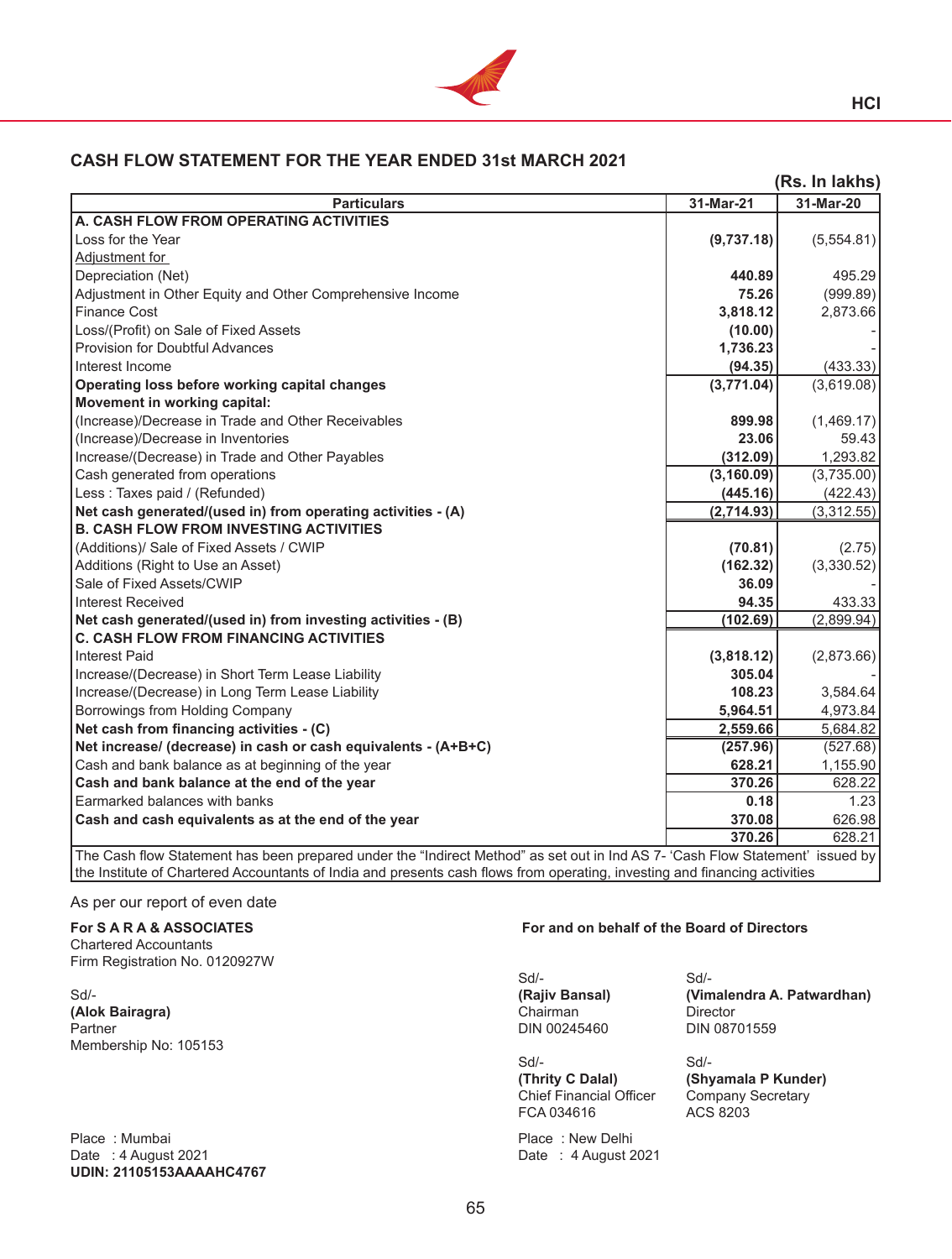

# **NOTES TO THE FINANCIAL STATEMENTS FOR THE YEAR ENDED MARCH 31, 2021**

### **(Rupees in lakhs except otherwise stated)**

**HCI**

### **NOTE 1: CORPORATE INFORMATION**

Hotel Corporation of India Limited, (a Government of India Company) is a company incorporated in India, registered under the provisions of Companies Act.The Company is primarily engaged in the business of owning, operating & managing Hotels and Flight Caterings. It is a subsidiary of "Air India Limited" (AIL). The registered office of the Company is situated at Transport Annexe Building, Old Airport, Air India Complex, Kalina, Santacruz East, Mumbai 400029.

### **NOTE 2: BASIS OF PREPARATION, CRITICAL ACCOUNTING ESTIMATES AND JUDGEMENTS, SIGNIFICANT ACCOUNTING POLICIES AND RECENT ACCOUNTING PRONOUNCEMENTS**

### **The financial statements have been prepared on the following basis:**

### **i. Basis of Preparation and Compliance with IND AS**

 For all period upto and including the year ended March 31, 2017, the Company prepared its financial statements in accordance with generally accepted accounting principles in India (Indian GAAP) and complied with the accounting standard (previous GAAP) as notified under section 133 of the Companies Act, 2013 read together with Rule 7 of the Companies (Accounts) Rules, 2014 as amended to the extent applicable, and the presentation requirements of the Companies Act, 2013.

 In accordance with the notification, dated February 16, 2015, issued by the Ministry of Corporate Affairs, the company has adopted Indian Accounting Standards (Ind AS) notified under section 133 read with Rule 4A of the Companies (Indian Accounting Standards) Rules 2015, as amended, and the relevant provisions of the CompaniesAct, 2013 (collectively, "IndASs") with effect from April 1, 2017 the Company is required to prepare its financial statements in accordance with Ind AS for the year ended March 31, 2018. These financial statements as and for the year ended March 31, 2018 (the "Ind AS Financial Statements") were the first financial statements the Company has prepared in accordance with Ind AS and financial statements for the year ended March 31st 2021 is also prepared on the same basis.

### **ii. Basis of measurement:**

Financial statements have been prepared on the historical cost and on accrual basis except for certain financial assets and liabilities which are measured at fair value or amortized cost at the end of each financial year.

### **iii. Critical accounting estimates /judgments:**

 In preparing these financial statements, management has made judgments, estimates and assumptions that affect the application of accounting policies and the reported amounts of assets, liabilities, income and expensesand actual results may differ from these estimates.

Estimates and underlying assumptions are reviewed on an ongoing basis. Revisions to accounting estimates where necessary are recognized prospectively.

 Significant areas of estimation and judgments (as stated in the respective Accounting Policies) that have the most significant effect on the Financial statements are as follows:

- a) Impairment of Assets.
- b) Measurement of useful life and residual values of property, plant and equipment and the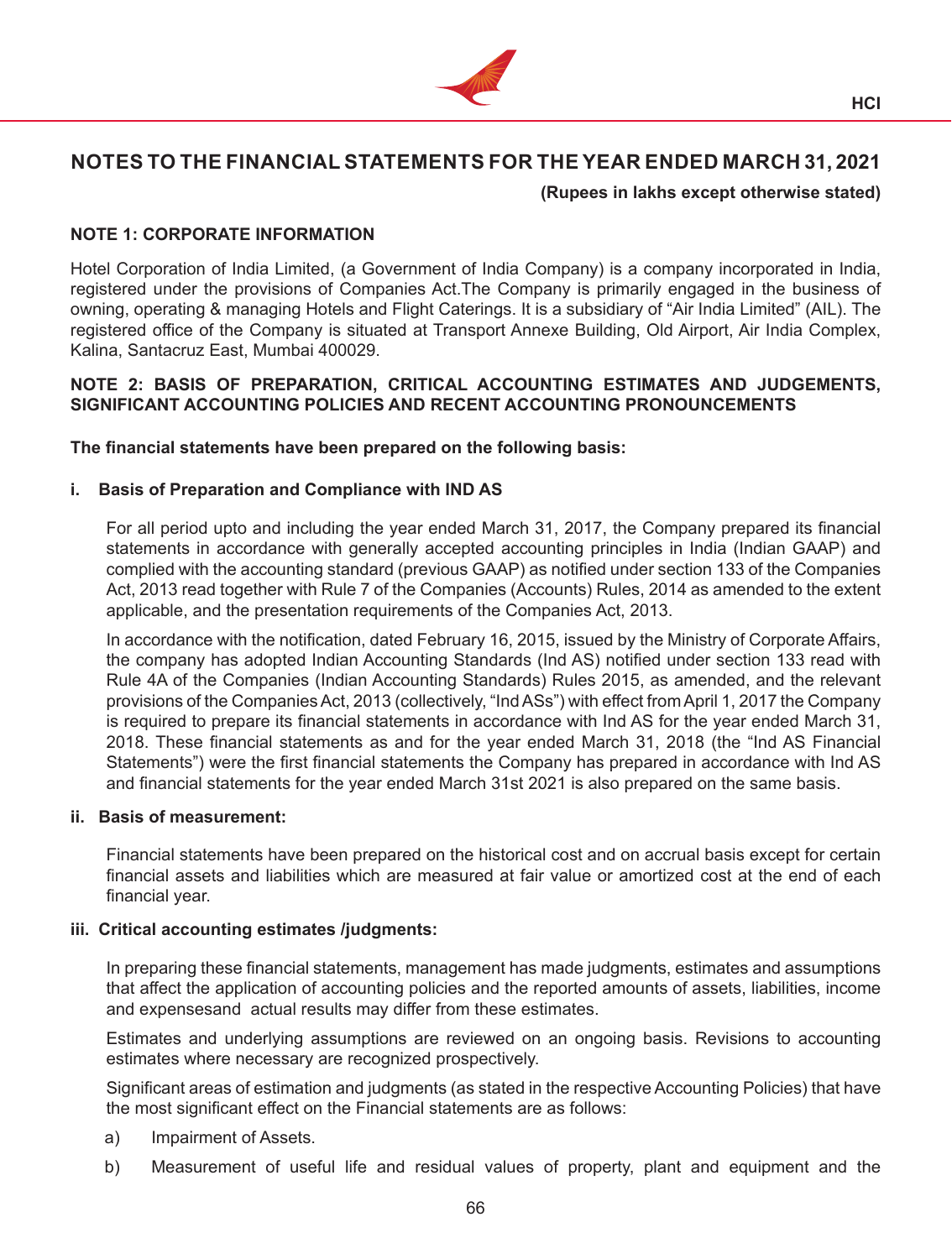

assessment as to which components of the cost may be capitalized.

- c) Basis of classification of Non-Current Assets held for sale.
- d) Recognition of Deferred Tax Assets.
- e) Recognition and measurement of defined benefit obligations.
- f) Judgment required to ascertain lease classification.
- g) Measurement of Fair Values and Expected Credit Loss (ECL).
- h) Judgment is required to ascertain whether it is probable or not that an outflow of resources embodying economic benefits will be required to settle the taxation disputes and legal claim.

### **iv. Operating cycle & Classification of Current &Non-Current:**

 Presentation of assets and liabilities in the financial statement has been made based on current / noncurrent classification provided under the Companies Act 2013. The Company being in service sector, there is no specific operating cycle; however, 12 months period has been adopted as "the Operating Cycle" in-terms of the provisions of Schedule III to the Companies Act 2013. Accordingly, current liabilities and current assets include the current portion of non-current financial liabilities and assets.

### **v. Estimation uncertainty relating to the global health pandemic on COVID-19:**

 The outbreak of corona virus (COVID-19) pandemic globally and in India is causing significant disturbance and slowdown of economic activity. The Company's operation and revenue during the year were also impacted due to COVID-19. The lockdowns and restrictions imposed on various activities due to COVID – 19 pandemic have posed challenges to the business of the Company. This has resulted in low occupancies of our hotels at Delhi and Srinagar and flight kitchens at Mumbai and Delhi. With the lifting of the partial lockdown restrictions, the Company has re-opened the hotels in the non-containment zones, after establishing thorough and well-rehearsed safety protocols. The Company expects the hotels to become fully operational after the lockdown is lifted completely and the confidence of travelers is restored. The Company expects the demand for its services to pick up albeit at a slower pace once lockdown is lifted. The Company has assessed the potential impact of COVID-19 on its capital and financial resources, profitability, liquidity position, and demand for its services.

Various steps have been initiated by the Company. The Company does not foresee any disruption in raw material supplies. The Company has also assessed the potential impact of COVID-19 on the carrying value of property, plant & equipment, right-of-use assets, intangible assets, trade receivables, inventories, and other current assets appearing in the financial statements of the Company. In developing the assumptions and estimates relating to the future uncertainties in the economic conditions because of this pandemic, the Company as at the date of approval of these Financial statements has used internal and external sources of information and based on current estimates, expects to recover the carrying amounts of these assets. The impact of the global health pandemic may be different from that estimated as at the date of approval of these financial statements and the Company will continue to closely monitor any material changes to future economic conditions.

### **vi. Significant Accounting Policies:**

### **A. Inventories(IND AS – 2)**

Inventories primarily consist of soft furnishing (linen), cutlery / crockery and stores and spares. Cost of inventories comprise all costs of purchase after deducting non-refundable rebates and discounts and all other costs incurred in bringing the inventories to their present location and condition and is determined on weighted average basis.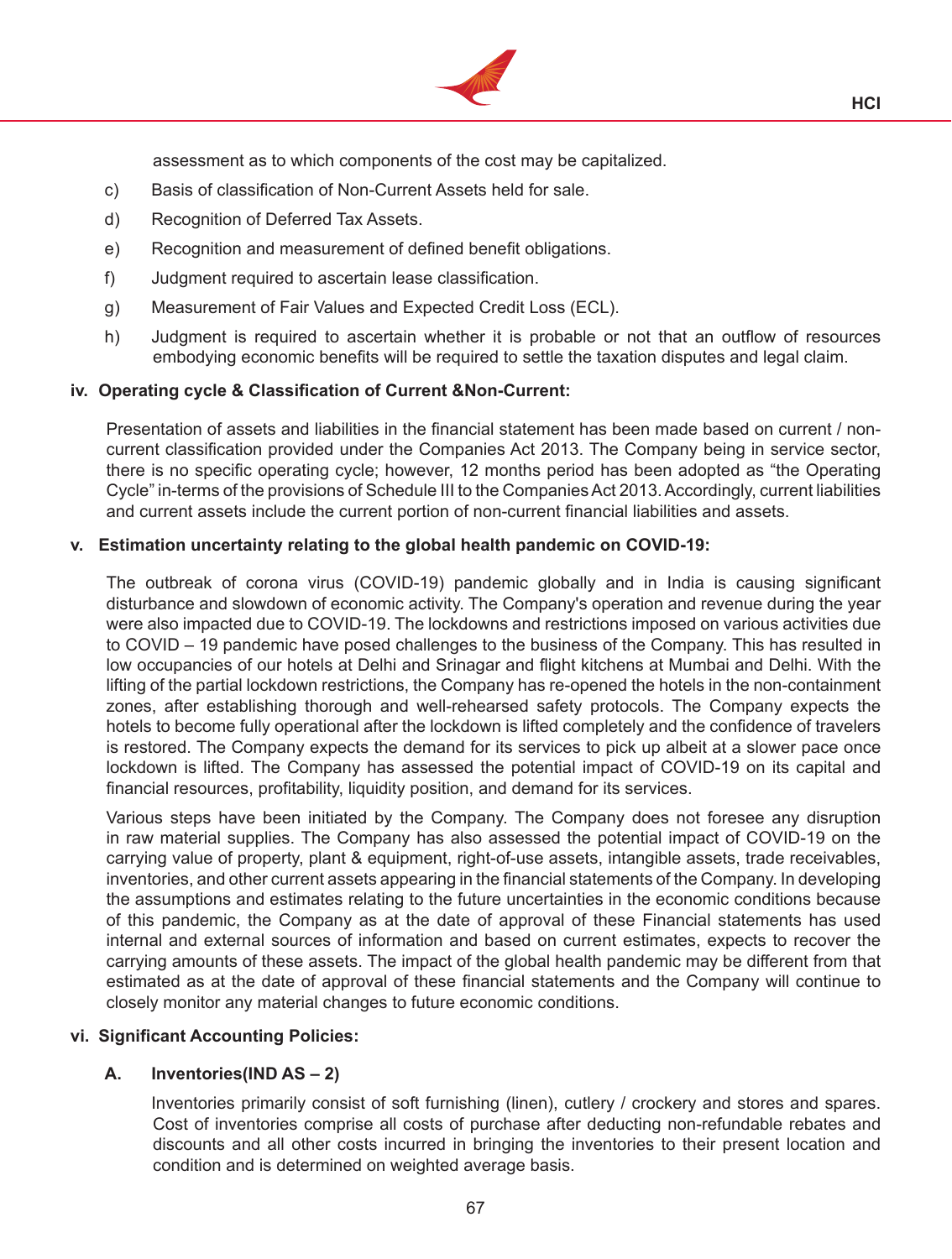

Inventories are valued at lower of cost and Net Realisable Value (NRV)Expendables & Consumables are charged off at the time of initial issue, except those meant for repairs of repairable items which are expensed off when the work order is closed on completion of repair work.

Soft furnishing (linen) and Stores & Supplies (cutlery & crockery) are being valued at lower of cost or NRV and written off to the Statement of Profit and Loss as and when issued for consumption.

### **B. Cash Flow Statement (IND AS–7)**

 Cash flows are reported using indirect method as set out in Ind AS-7 "Statement of CashFlows" whereby profit/(loss) before tax is adjusted for the effect of transactions of non cash nature and any deferrals or accruals of past or future cash receipt to payments. The Cash flow from operating, investing and financing activities of the company is segregated based on available information.

### **C. Taxation (IND AS - 12)**

### **Current Income Tax**

Current tax comprises the expected tax payable or receivable on the taxable income or loss for the year and any adjustment to the tax payable or receivable in respect of previous years. The amount of current tax reflects the best estimate of the tax amount expected to be paid or received after considering the uncertainty, if any, related to income taxes. It is measured using tax rates (and tax laws) enacted or substantively enacted by the reporting date. Current tax assets and current tax liabilities are offset only if there is a legally enforceable right to set off the recognized amounts, and it is intended to realize the asset and settle the liability on a net basis or simultaneously.

### **Deferred Tax**

 Deferred tax is recognized in respect of temporary differences between the carrying amounts of assets and liabilities for financial reporting purposes and the corresponding amounts used for taxation purposes.

 Deferred tax liabilities are recognized for all taxable temporary differences. Deferred tax assets are recognized for unused tax losses, unused tax credits and deductible temporary differences to the extent that is probable that future taxable profits will be available against which they can be used. The carrying amount of deferred tax assets is reviewed at the end of each reporting period and reduced to the extent that it is no longer probable that sufficient taxable profits will be available to allow all or part of the asset to be recovered.

Deferred tax is measured at the tax rates that are expected to apply to the period when the assets are realized or liability is settled, based on the laws that have been enacted or substantively enacted by the reporting date.

 The measurement of deferred tax reflects the tax consequences that would follow from the manner in which the Company expects, at the reporting date, to recover or settle the carrying amount of its assets and liabilities.

 Deferred tax assets and liabilities are offset if there is a legally enforceable right to offset current tax liabilities and assets, and they relate to income taxes levied by the same tax authority, but they intend to settle current tax liabilities and assets on a net basis or their tax assets and liabilities will be realized simultaneously.

### **D. Property, Plant and Equipment: ( PPE) ( IND AS - 16)**

### i. Property, Plant and Equipment

Property, plant and equipment are carrying atdeemed cost from the date of transition.

The initial cost of property, plant and equipment comprises its purchase price,including non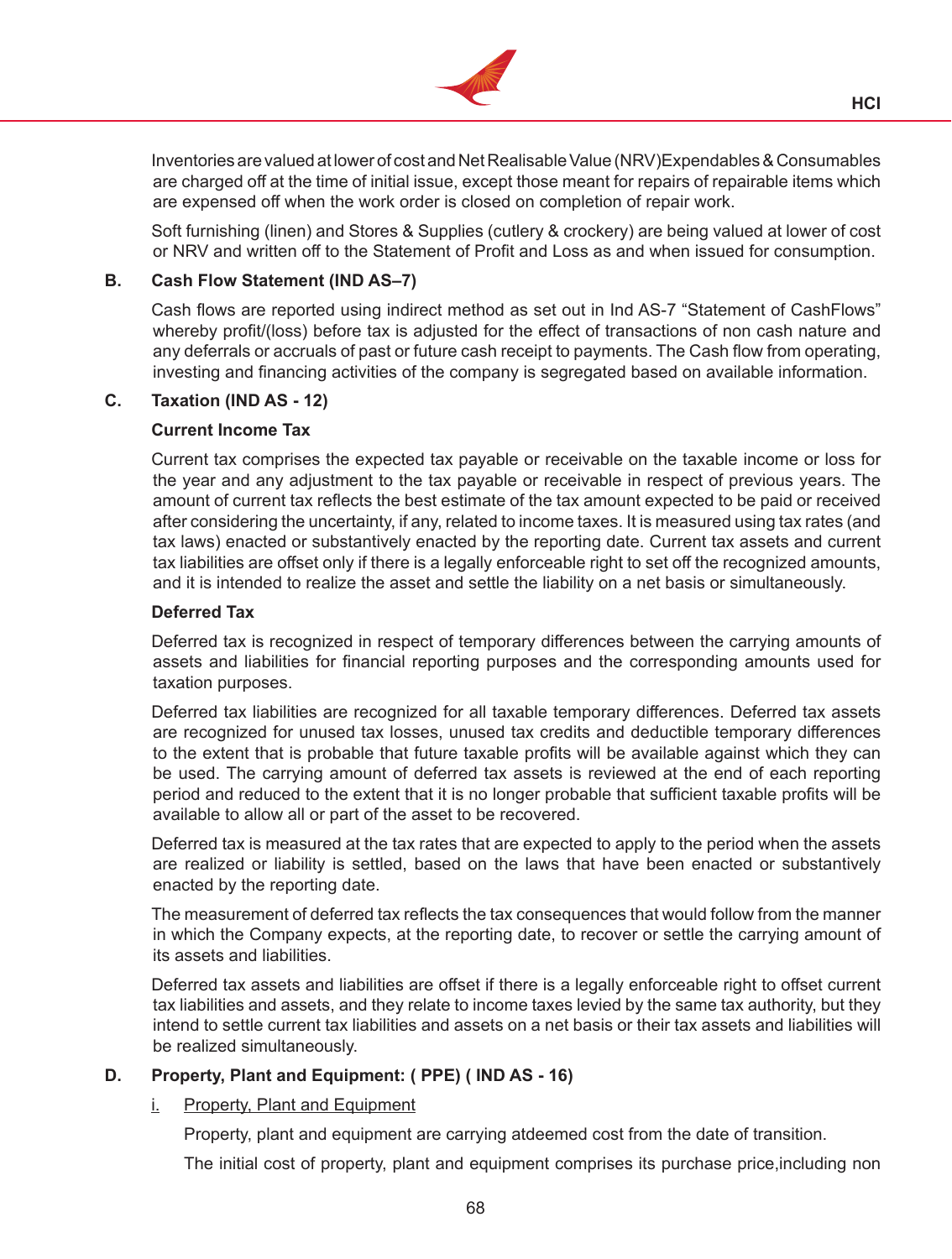

refundable duties and taxes, attributable borrowing cost and any other directly attributable costs of brining an asset to working condition and location for its intended use. It also includes the present value of expected cost for decommissioningand removing of an asset and restoring the site after its use, if the recognition criteria for a provision are met.

Expenditure incurred after the property, plant and equipment have been put intooperation, such as repairs and maintenance, are normally charges to the statement of profit and loss in the period in which the costs are incurred. Major overhaul expenditure is capitalized if the recognition criteria are met.

Gains and losses on disposal of an item of property, plant and equipment aredetermined by deducting the proceeds of disposal from the carrying amount ofproperty, plant and equipment and are recognized net within other income/otherexpenditure in statement of profit and loss.

The residual value, useful lives and method of depreciation of property, plant andequipments are reviewed at each financial year end and adjusted prospectively, if appropriate.

 Further physical verification of Assets is done on a rotational basis so that every asset is verified in every two years and the discrepancies observed in the course of the verification adjusted in the year in which report is submitted and finalized.

ii. Capital work in progress

Assets in the course of construction are capitalized in capital work in progressaccount. At the point when the asset is capable of operating in the manner intended by management, the cost of construction is transferred to the appropriate category of property, plant and equipment.

iii. Depreciation / Amortization:

Property, plant and equipment are stated at cost less accumulated depreciation and any provision for impairment. Depreciation commences when the assets are ready for their intended use.

Depreciation is provided on straight-line method over the useful life of the Property, plant and equipment as prescribed in the Schedule II of the Companies Act 2013 (except as otherwise stated), keeping a residual value of 5% of the original cost. Depreciation method, useful life and residual values are reviewed by the Management at each year end.

Cost incurred on major renovation/refurbishment, modernization/conversion are depreciated over the useful life and / or period of leaseas the case may be.

 Kitchen utensils purchased for the first time for a new unit are written off equally in four years. Any additions in the subsequent years are written off in the year of purchase.

Carpets purchased initially for a new unit/major renovation are capitalized as Fixed Assets in the year of purchase and depreciated on the Straight Line Method as specified in Para d above. Carpets purchased in the subsequent years are being written off as Soft furnishings in the year of purchase.

 Heavy curtains are written off in the year of issue.

### **E. Employee Retirement Benefits( IND AS - 19)**

 The Retirement Benefits to the employees comprise of "Defined ContributionPlans" and "Defined Benefit Plans".

a) Defined Contribution Plans consist of contributions to Employees Provident Fund and Employees State Insurance Scheme. PF and ESI dues are regularly deposited with government authorities.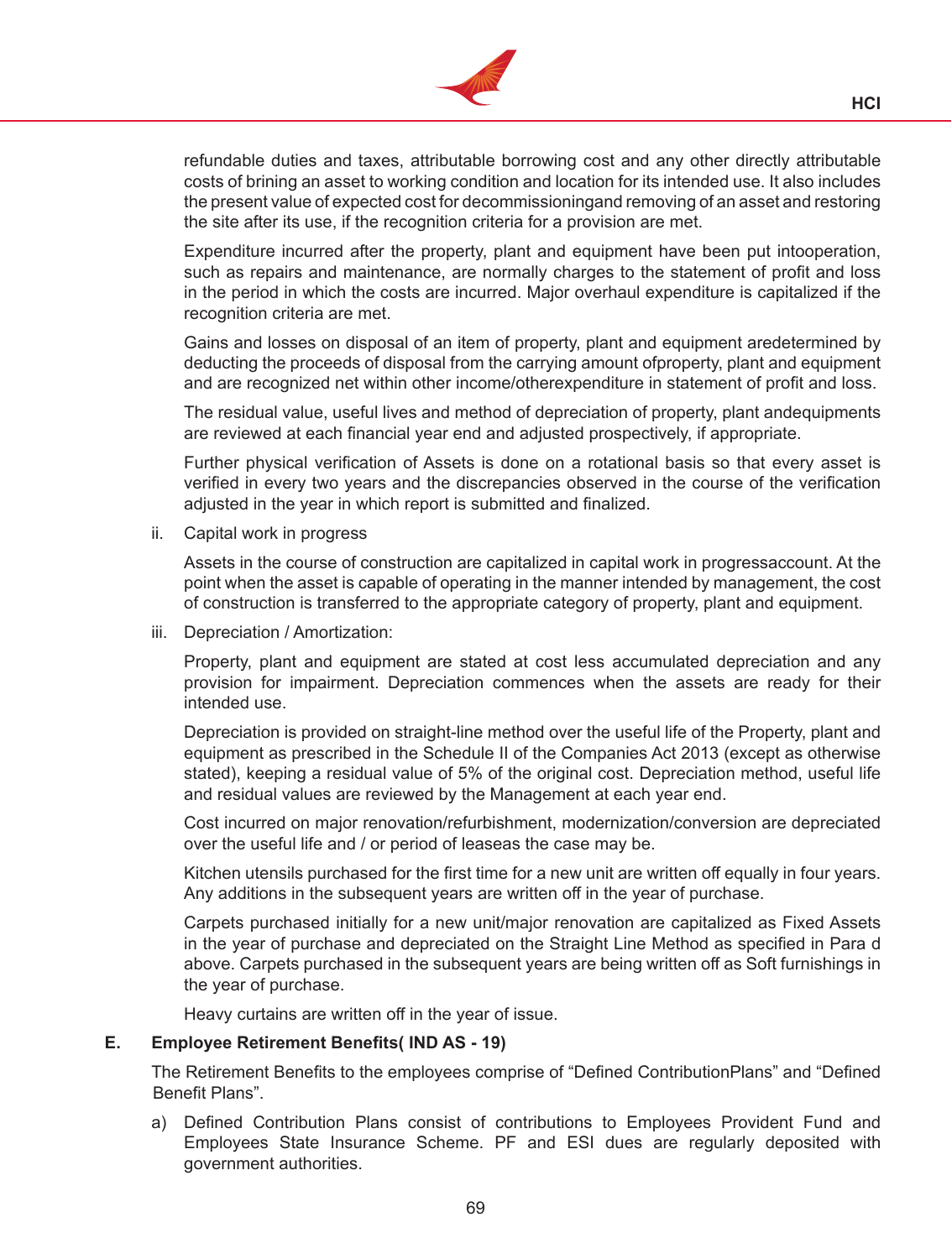

b) Defined Benefit Plans which are not funded, consist of Gratuity, and Post Retirement Medical Benefits and other benefits. The liability for these benefits is actuarially determined under the Projected Unit Credit Method at the yearend as per Indian Laws.

 The obligation is measured at the present value of estimated future cash flows. The discount rates used for determining the present value of obligation under defined benefit plans, is based on the market yields on Government securities as at the balance sheet date, having maturity periods approximating to the terms of related obligations. Re -measurements gains and losses arising from experience adjustments and changes in actuarial assumptions are recognized in the period in which they occur, directly in Other Comprehensive Income. They are included in "Other Equity" in the "Statement of Changes in Equity" and in the Balance Sheet.

 Changes in the present value of the defined benefit obligation resulting from settlement or curtailments are recognized immediately in Statement of Profit and Loss as past service cost.

- c) Other Long-Term Employee Benefits in the form of Leave Encashment are accounted as other long-term employee benefits. The Company's net obligation in respect of Leave Encashment is the amount of benefit to be settled in future that employees have earned in return for their service in the current and previous years. The benefit is discounted to determine its present value. The obligation is measured on the basis of an actuarial valuation using the projected unit credit method. Re-measurements are recognized in Statement of Profit and Loss in the period in which they arise.
- d) Short Term Benefits :

 Short Term Employee Benefits are accounted for in the period during which the services have been rendered.

### **F. Foreign Currency Transactions( IND AS - 21)**

The management has determined the currency of the primary economic environment in which the company operates i.e. functional currency, to be Indian Rupees (Rs). The financial statements are presented in Indian Rupees, which is company's functional and presentation currency.

### **Foreign Currency Monetary Items:**

- i) Foreign currency Revenue and Expenditure transactions relating to Foreign Stations are recorded at established monthly rates (based on published IATA rates). Interline settlement with Airlines for transportation is carried out at the exchange rate published by IATA for respective month.
- ii) Foreign currency monetary items are translated using the exchange rate circulated by Foreign Exchange Dealers Association of India (FEDAI). Gains/ (losses) arising on account of realization/settlement of foreign exchange transactions and on translation of monetary foreign currency assets and liabilities are recognized in the Statement of Profit and Loss.
- iii) In respect of long term foreign currency monetary items originating before 1st April, 2016, the effect of exchange differences arising on settlement or reporting of long term monetary items at the rates different from those at which they were initially recorded during the period, or reported in previous financial statements, is accounted as addition or deduction to the cost of the assets so far as it relates to acquisition of depreciable capital assets and is depreciated over the balance useful life of the concerned asset and in other cases such difference is accumulated by transfer to "Foreign Currency Monetary Items Translation Difference Account" to be amortized over the balance period of such long term Assets or Liability.

 Exchange variation is not considered at the year-end in respect of Debts and Loans &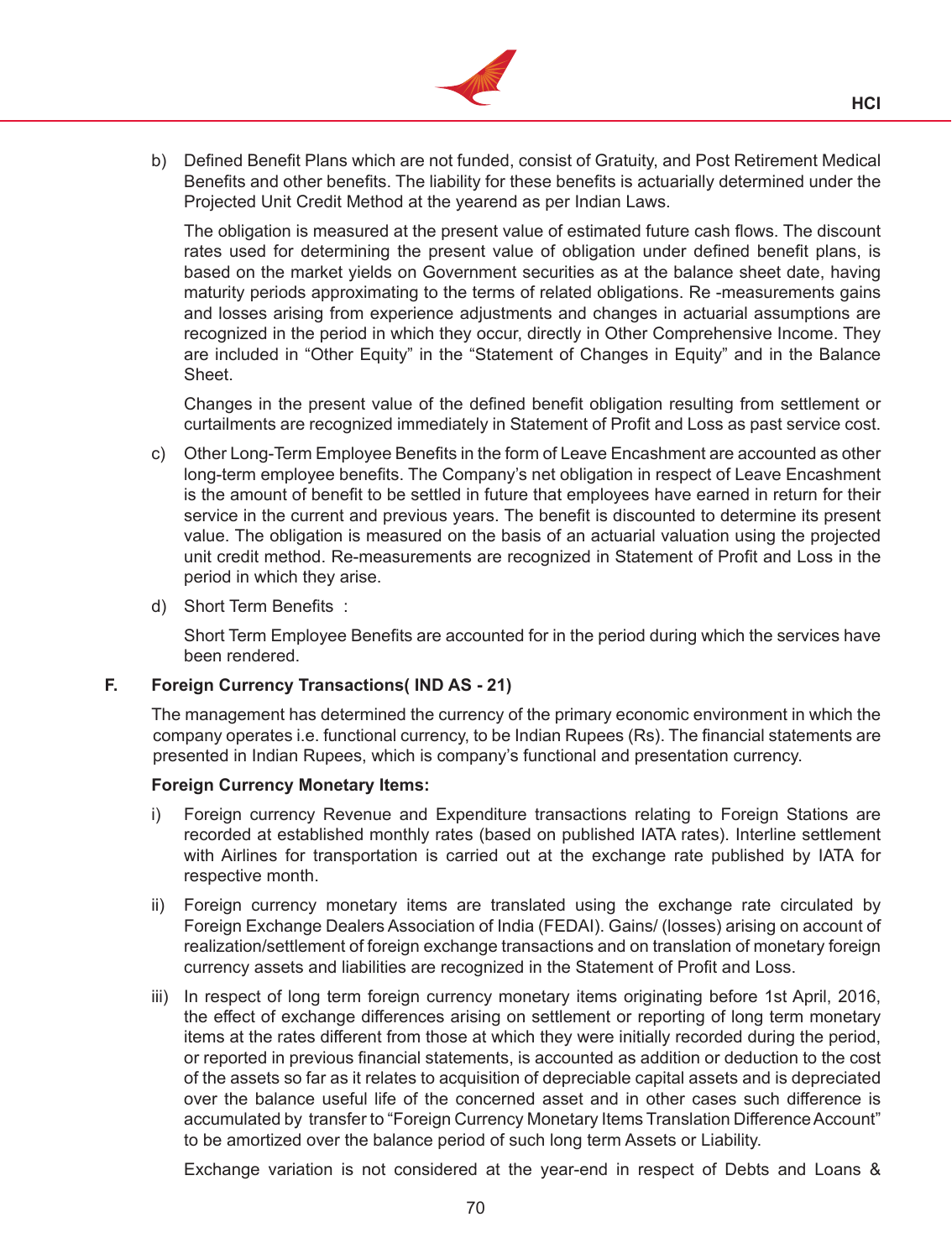

Advances for which doubtful provision exists since they are not expected to be realized.

### **G. Borrowing Cost: (IND AS - 23)**

Borrowing cost that are directly attributable to acquisition, construction of qualifying assets including capital work–in-progress are capitalized, as part of the cost of assets, up to the date of commencement of commercial use of the assets.

### **H. Earnings Per Share ( IND AS - 33)**

The Company presents basic and diluted earnings/ (loss) per share (EPS) data for its equity shares. Basic earnings per equity share are computed by dividing the net profit after tax attributable to the equity shareholders by the weighted average number of equity shares outstanding during the year. Diluted earnings per equity share is computed by dividing adjusted net profit after tax by the aggregate of weighted average number of equity shares and dilutive potential equity shares during the year.

### **I. Impairment of Assets( IND AS – 36)**

Assets that are subject to amortisation are reviewed for impairment periodically including whenever events or changes in circumstances indicate that the carrying amount may not be recoverable. An impairment loss is recognised for the amount by which the asset's carrying amount exceeds its recoverable amount.

Recoverable amount is the higher of fair value less costs of disposal and value in use. In assessing value in use, the estimated future cash flows are discounted to their present value using a pre-tax discount rate that reflects current market assessments of the time value of money and the risks specific to the asset for which the estimates of future cash flows have not been adjusted.

If the recoverable amount of an asset (or cash-generating unit) is estimated to be less than its carrying amount, the carrying amount of the asset (or cash-generating unit) is reduced to its recoverable amount. An impairment loss is recognised immediately in the Statement of Profit and Loss.

When an impairment loss subsequently reverses, the carrying amount of the asset (or a cashgenerating unit) is increased to the revised estimate of its recoverable amount, but so that the increased carrying amount does not exceed the carrying amount that would have been determined had no impairment loss been recognised for the asset (or cash-generating unit) in prior years. A reversal of an impairment loss is recognised immediately in the Statement of Profit and Loss.

The Company assesses at each Balance Sheet date whether there is any indication that carrying amount of its non– financial asset has been impaired. If any such indication exists, the provision for impairment is made in accordance with IND AS-36.

### **J. Provisions, Contingent Liabilities / Capital Commitments & Contingent Assets (IND AS - 37)**

Provisions involving a substantial degree of estimation in measurement are recognized when there is a present obligation (legal or constructive)as a result of past events and it is probable that there will be an outflow of resources. If the effect of the time value of money is material, provisions are discounted using a current pre-tax rate that reflects, when appropriate, the risks specific to the liability. These estimates are reviewed at each reporting date and adjusted to reflect the current best estimates. The expense relating to a provision is presented in the statement of profit and loss.

Contingent liabilities are disclosed by way of a note in respect of possible obligations that may arise from past events but their existence is confirmed by the occurrence or non-occurrence of one or more uncertain future events not wholly within the control of the Company.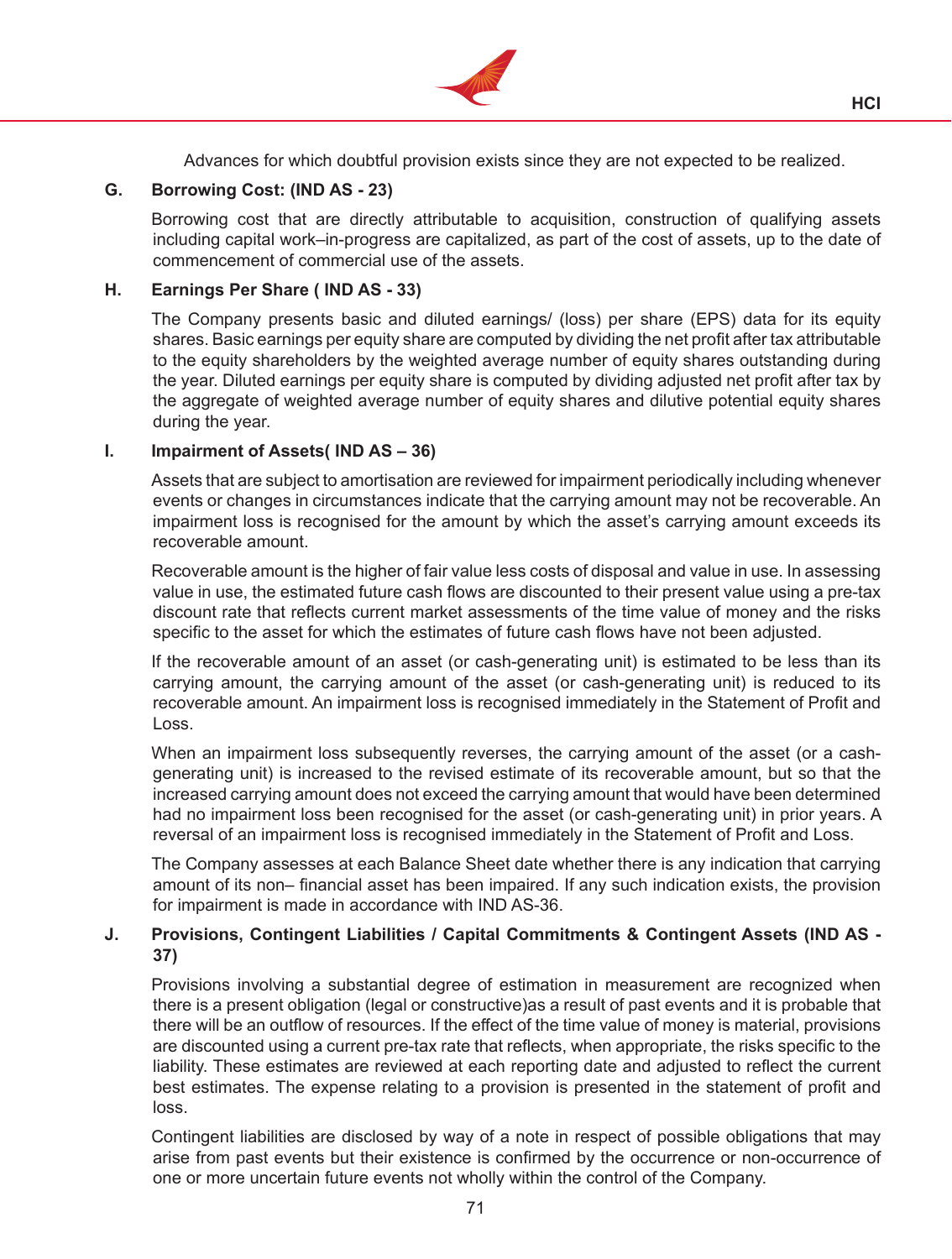

Contingent assets are possible assets that arise from past events and whose existence will be confirmed only by the occurrence or non-occurrence of one or more uncertain future events not wholly within the control of the Company. A contingent asset is disclosed, when an inflow of economic benefits is probable.

## **K. Non- Current Assets Held For Sale( IND AS - 105)**

Assets are classified as held for sale if it is highly probable that they will be recovered primarily through sale in its present condition than through continuing use. The net book value of such assets, are transferred from the block of fixed assets to "Assets held for Sale" at lower of the carrying value or Fair Value less cost to sell. No depreciation is provided, once the assets is transferred to Assets Held for Sale.

### **L. Intangible Assets(IND AS – 38)**

Intangible assets acquired are measured on initial recognition at cost; following initial recognition intangible assets are carried at cost less any accumulated amortization and accumulated impairment loss. The useful lives of intangible assets is assessed for five years. Specialized systems software acquired outright and license fee paid for such patented software are capitalized.

The costs relating to annual license fees, development, updation, implementation and maintenance of computer software are charged to revenue account.

Gains or losses arising from the retirement or disposal proceeds and the carrying amount of the assets recognized as income or expenses in the Statement of profit and loss when the asset is derecognized.

### **M. Financial Instruments(IND AS – 109)**

Afinancial instrument is any contract that gives rise to a financial asset of one entity and a financial liability or equity instrument of another entity.

### **a. Financial Assets**

### **(i) Classification**

 The Company classifies financial assets as subsequently measured at amortized cost, fair value through other comprehensive income or fair value through Statement of Profit and Loss on the basis of its business model for managing the financial assets and the contractual cash flows characteristics of the financial asset.

(ii) Initial recognition and measurement

 All financial assets are recognized initially at fair value plus, in the case of financial assets not recorded at fair value through Statement of Profit and Loss, transaction costs that are attributable to the acquisition of the financial asset.

(iii) Subsequent measurement

 For purposes of subsequent measurement financial assets are classified in below categories:

- (a) Financial assets carried at amortized cost: A financial asset other than derivatives and specific investments, is subsequently measured at amortized cost if it is held within a business model whose objective is to hold the asset in order to collect contractual cash flows and the contractual terms of the financial asset give rise on specified dates to cash flows that are solely payments of principal and interest on the principal amount outstanding.
- (b) Financial assets at fair value through other comprehensive income: A financial asset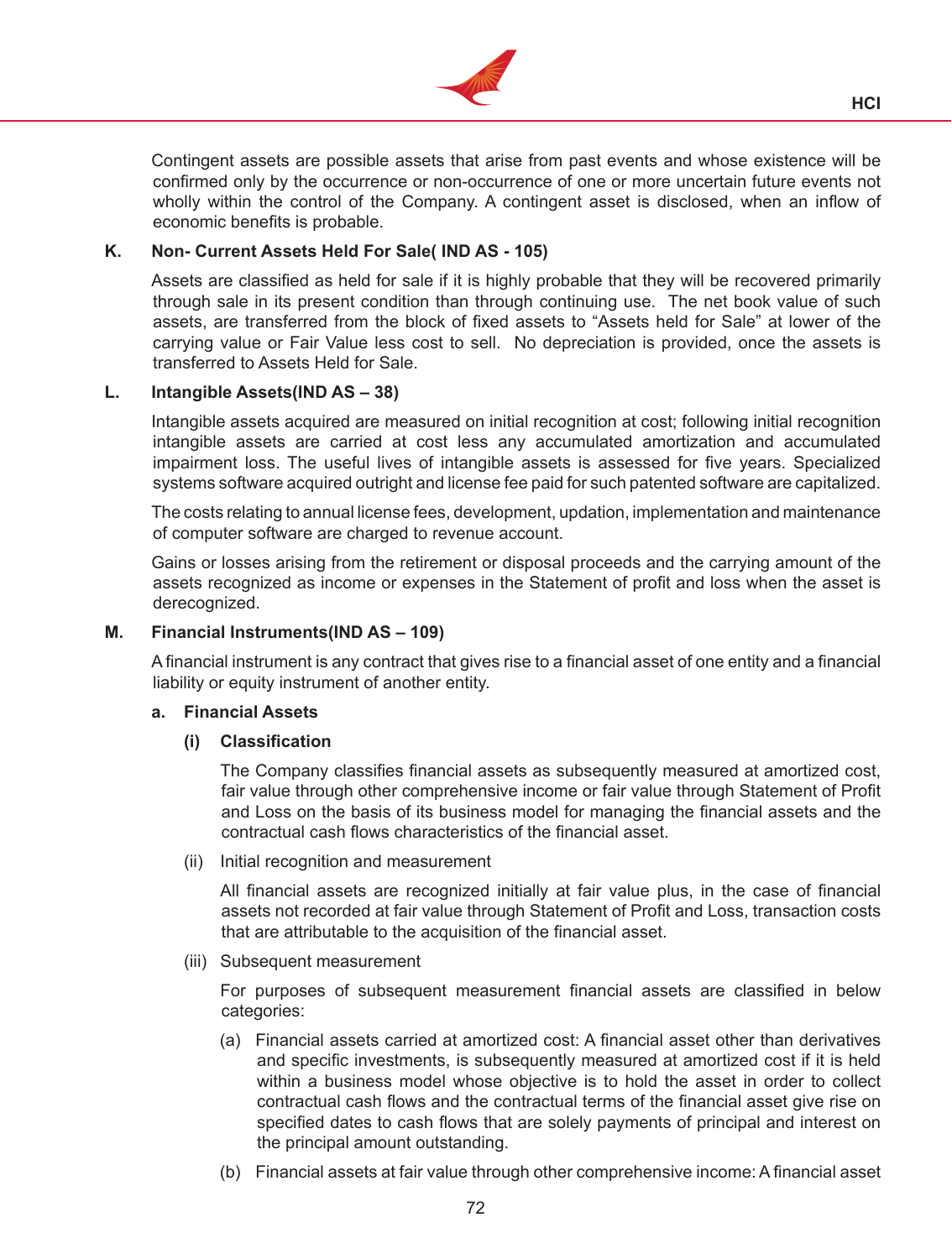

comprising specific investment is subsequently measured at fair value through other comprehensive income if it is held within a business model whose objective is achieved by both collecting contractual cash flows and selling financial assets and the contractual terms of the financial asset give rise on specified dates to cash flows that are solely payments of principal and interest on the principal amount outstanding. The Company has made an irrevocable election for its investments which are classified as equity instruments to present the subsequent changes in fair value in other comprehensive income based on its business model.

- (c) Financial assets at fair value through Statement of Profit and Loss: A financial asset comprising derivatives which is not classified in any of the above categories are subsequently fair valued through profit or loss.
- (iv) De-recognition

 A financial asset is primarily derecognized when the rights to receive cash flows from the asset have expired or the Company has transferred its rights to receive cash flows from the asset

(v) Impairment of other financial assets

 The Company assesses impairment based on expected credit losses (ECL) model for measurement and recognition of impairment loss on the financial assets that are trade receivables or contract revenue receivables and all lease receivables etc.

(vi) Write-off

 The gross carrying amount of a financial asset is written off (either partially or in full) to the extent that there is no realistic prospect of recovery. This is generally the case when the Company determines that the counterparty does not have assets or sources of income that could generate sufficient cash flows to repay the amounts subject to the write-off. However, financial assets that are written off could still be subject to enforcement activities in order to comply with the Company's procedures for recovery of amounts due.

# **b. Financial Liabilities**

### **(i) Initial recognition and measurement**

 All financial liabilities are recognized initially at fair value and, in the case of loans and borrowings and payables, net of directly attributable transaction costs. The Company's financial liabilities include trade and other payables, loans and borrowings including bank overdrafts, and derivative financial instruments.

### **(ii) Classification**

 The Company classifies all financial liabilities as subsequently measured at amortized cost, except for financial liabilities at fair value through Statement of Profit and Loss. Such liabilities, including derivatives shall be subsequently measured at fair value.

### **(iii) Subsequent measurement**

 The measurement of financial liabilities depends on their classification, as described below.

a) Financial liabilities at amortized cost:

After initial recognition, interest-bearing loans and borrowings are subsequently measured at amortized cost using the Effective Interest Rate (EIR) method. Gains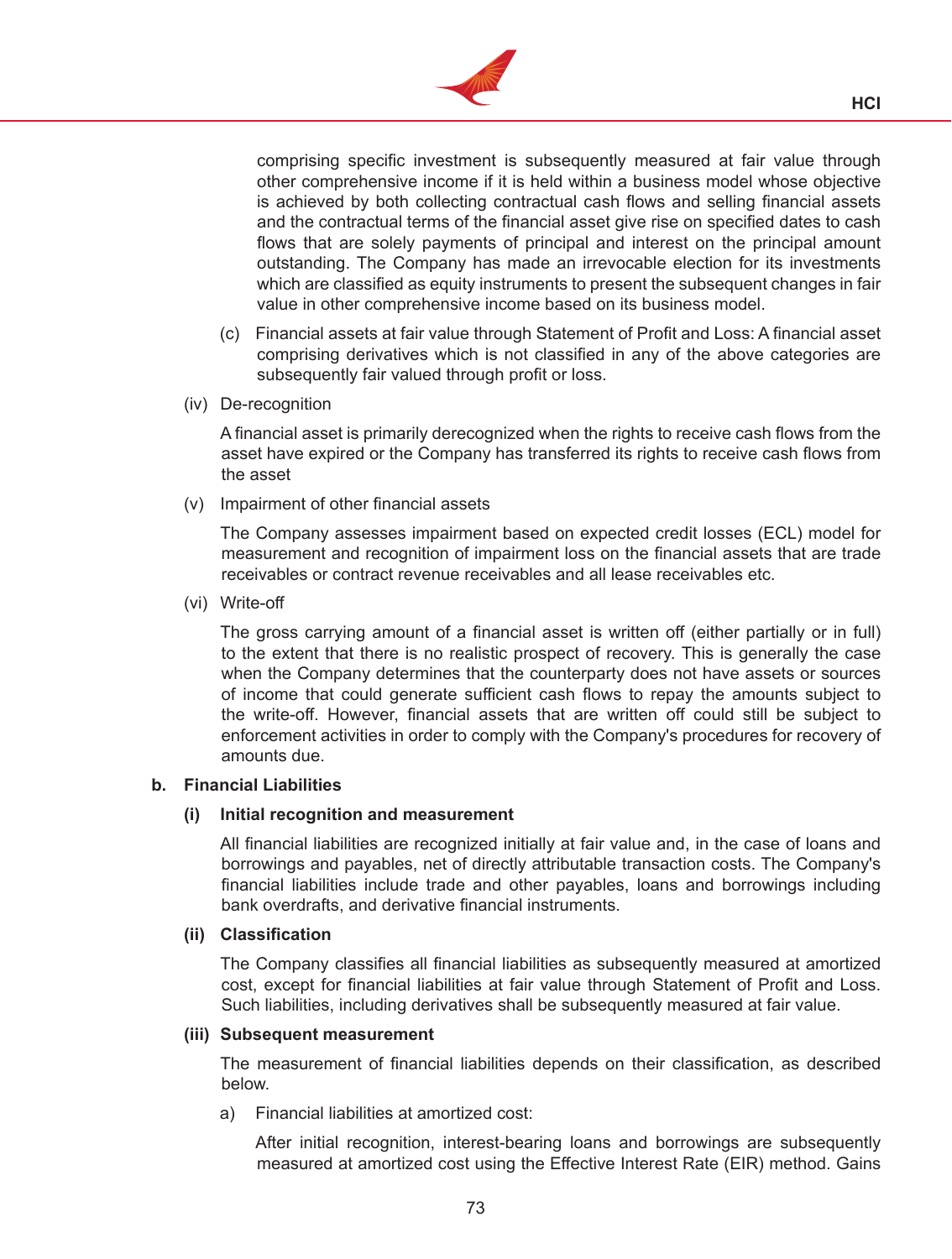

and losses are recognized in Statement of Profit and Loss when the liabilities are derecognized as well as through the EIR amortization process. Amortized cost is calculated by taking into account any discount or premium on acquisition and fees or costs that are an integral part of the EIR. The EIR amortization is included as finance costs in the Statement of Profit and Loss.

b) Financial liabilities at fair value through Statement of Profit and Loss:

 Financial liabilities at fair value through Statement of Profit and Loss include financial liabilities held for trading and financial liabilities designated upon initial recognition as at fair value through Statement of Profit and Loss. Financial liabilities are classified as held for trading if they are incurred for the purpose of repurchasing in the near term. This category comprises derivative financial instruments entered into by the Company that are not designated as hedging instruments in hedge relationships as defined by IND AS 109. Separated embedded derivatives are also classified as held for trading unless they are designated as effective hedging instruments. Gains or losses on liabilities held for trading are recognized in the Statement of Profit and Loss.

### **(iv) De-recognition**

 A financial liability is derecognized when the obligation under the liability is discharged or cancelled or expires.

(v) Offsetting of financial instruments

 Financial assets and financial liabilities are offset and the net amount is reported in the balance sheet if there is a currently enforceable legal right to offset the recognized amounts and there is an intention to sell on a net basis, to realize the assets and sell the liabilities simultaneously

### **N. Fair Value Measurement (IND AS - 113)**

 The Company measures financial instruments and specific investments (other than subsidiary, joint venture and associates), at fair value at each balance sheet date.

 All assets and liabilities for which fair value is measured or disclosed in the financial statements are categorized within the fair value hierarchy, described as below, based on the lowest level input that is significant to the fair value measurement as a whole:

Level 1: Quoted (unadjusted) market prices in active markets for identical assets or liabilities.

Level 2: Valuation techniques for which the lowest level input that is significant to the fair value measurement is directly or indirectly observable.

Level 3: Valuation techniques for which the lowest level input that is significant to the fair value measurement is unobservable.

For assets and liabilities that are recognized in the balance sheet on a recurring basis, the Company determines whether transfers have occurred between levels in the hierarchy by re-assessing categorization (based on the lowest level input that is significant to the fair value measurement as a whole) at the end of each reporting period.

For the purpose of fair value disclosures, the Company has determined classes of assets and liabilities on the basis of the nature, characteristics and risks of the asset or liability and the level of the fair value hierarchy as explained above.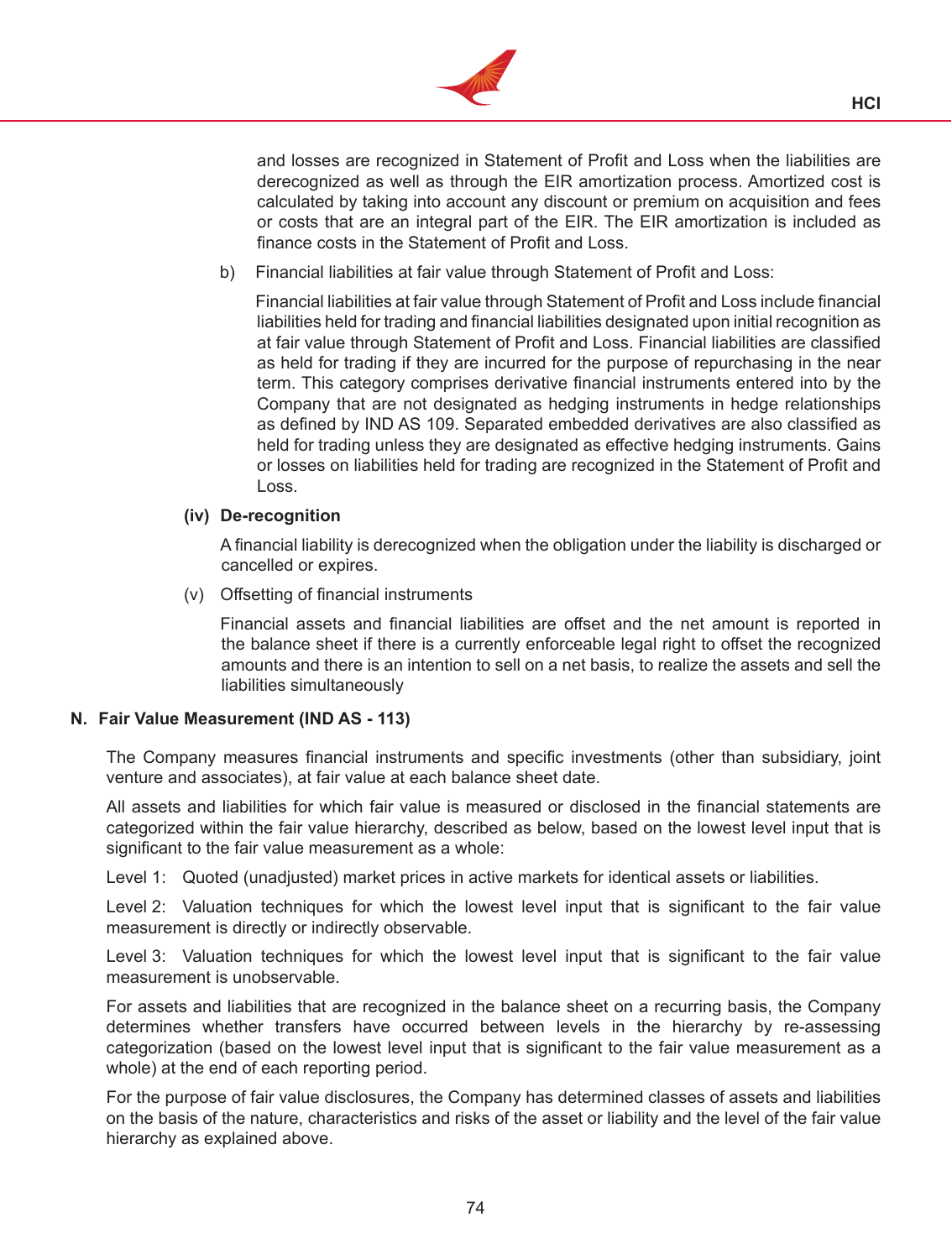

# **O. Revenue Recognition ( IND AS –115)**

 Revenue is recognized at an amount that reflects the consideration to which the Company expects to be entitled in exchange for transferring the goods or services to a customer i.e. on transfer of control of the goods or service to the customer. Revenue from sales of goods of rendering of services is net of Indirect taxes, returns and discounts.

### **Income from operations**

- a) Rooms, Food and Beverage & Banquets: Revenue is recognized at the transaction price that is allocated to the performance obligation. Revenue includes room revenue, food and beverage sale and banquet services which is recognized once the rooms are occupied, food and beverages are sold and banquet services have been provided as per the contract with the customer. Credit notes received from vendors are recognized on acceptance of claim/receipt of credit note.
- b) Space and shop rentals: Rentals basically consists of rental revenue earned from letting of spaces for retails and office at the properties. Theses contacts for rentals are generally of short terms in nature. Revenue is recognized in the period in which services are being rendered.
- c) Other allied services : In relation to laundry income, communication income, health, club income and other allied services, the revenue has been recognized by reference to the time of service rendered. Gain or loss arising out of sale/scrap of PPE over the net depreciated value is taken to Statement of Profit & Loss as Non-Operating Revenue or Expenses.
- d) Other Items:
	- i) Scrap Sales, reimbursement to employees towards medical, leave pay, claims of interest from suppliers, other staff claims etc., are recognized on cash basis.
	- ii) Liability / claims for amounts payable towards dues are recognized to the extent of claims  $/$ invoices received

 Contract balance (effective from April 1, 2018)

a) Contract assets

A contract asset is the right to consideration in exchange for goods or services transferred to the customer. If the Company performs by transferring goods or services to a customer before the customer pays consideration or before payment is due, a contract asset is recognized for the earned consideration that is conditional.

b) Contract liabilities

A contract liability is the obligation to transfer services to a customer for which the Company has received consideration form the customer. If a customer pays consideration before the Company transfers goods or services to the customers, a contract liability is recognized when the payment is made. Contract liabilities are recognized as revenue when the Company performs under the contract

### **i. Interest**

 Interest income is accrued on a time proportion basis using the effective interest rate method.

# **ii. Dividend**

Dividend income is recognized when the Company's right to receive the amount is established.

### **P. Leases (IND AS - 116)**

 A contract is, or contains a lease when it conveys the right to control the use of an identified asset for a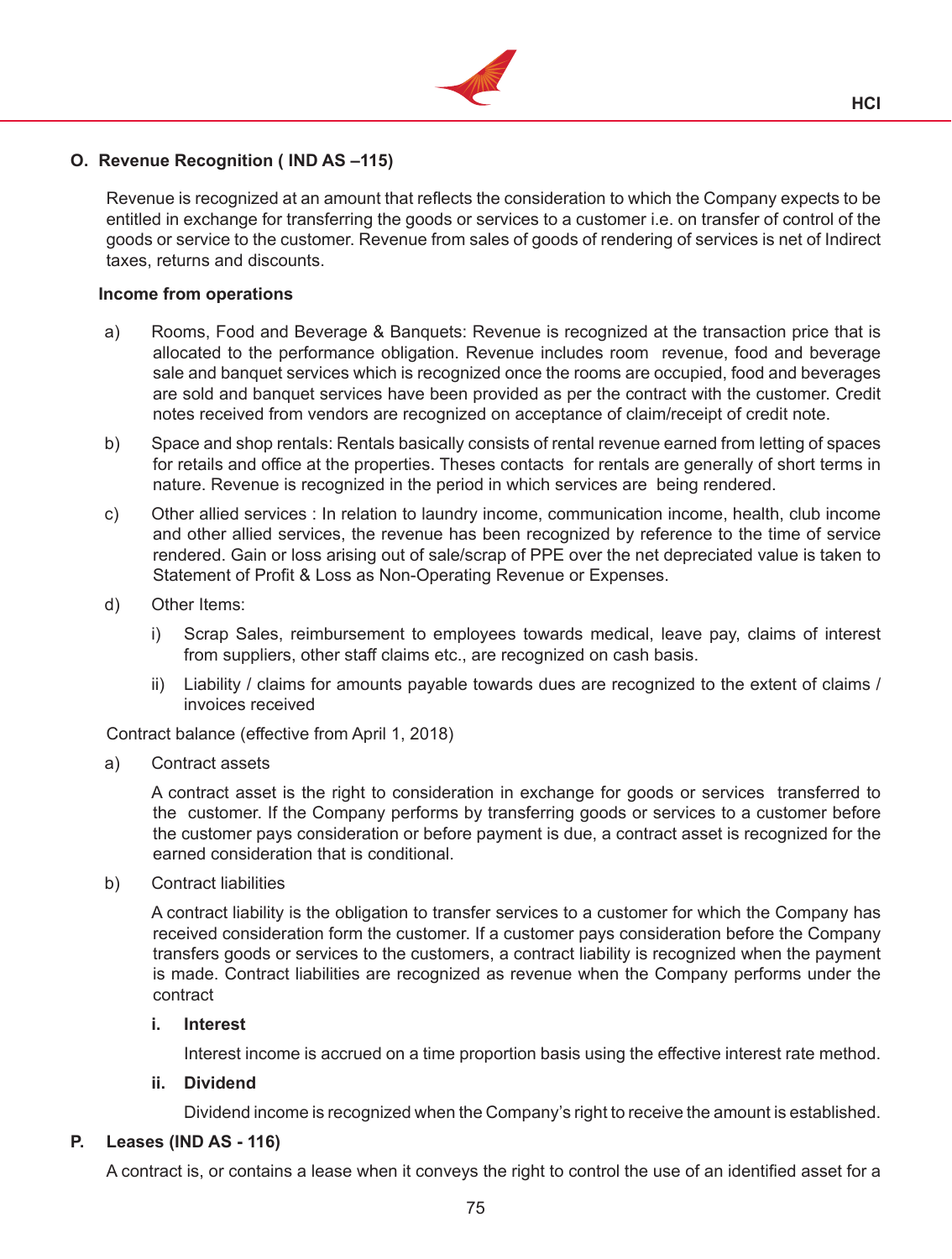

period of time in exchange for consideration.

#### **Company as a lessee**

 To assess whether a contract conveys the right to control the use of an identified asset, the Company assesses whether:

- (i) the contract involves the use of an identified asset
- (ii) the Company has substantially all of the economic benefits from use of the asset through the period of the lease and

**HCI**

(iii) the Company has the right to direct the use of the asset.

At the date of commencement of the lease, the Company recognises a right-of-use asset ("ROU") and a corresponding lease liability for all lease arrangements in which it is a lessee, except for leases with a term of twelve months or less (short-term leases) and low value leases. For these short-term and low value leases, the Company recognises the lease payments as an operating expense on a straight-line basis over the term of the lease. Lease contracts may contain both lease and non-lease components. The Company allocates payments in the contract to the lease and non-lease components based on their relative prices and applies the lease accounting model only to lease components.

The right-of-use assets are initially recognised at cost, which comprises the initial amount of the lease liability adjusted for initial direct costs incurred, lease payments made at or before the commencement date, and less any lease incentives received. They are subsequently measured at cost less accumulated depreciation and impairment losses. Right-of-use assets are also adjusted for any re-measurement of lease liabilities. Unless the Company is reasonably certain to obtain ownership of the leased assets or renewal of the leases at the end of the lease term, recognised right-of-use assets are depreciated to a residual value over the shorter of their estimated useful life or lease term.

The lease liability is initially measured at the present value of the lease payments to be made over the lease term. In calculating the present value of lease payments, the Company uses its incremental borrowing rate at the lease commencement date if the interest rate implicit in the lease is not readily determinable.

The lease term includes periods subject to extension options which the Company is reasonably certain to exercise and excludes the effect of early termination options where the Company is not reasonably certain that it will exercise the option.

 Lease liabilities are re-measured with a corresponding adjustment to the related right-of-use asset if the Company changes its assessment if whether it will exercise an extension or a termination option and any lease modification. Payments which are 'in-substance fixed' are charged against the lease liability.

 Lease liability and Right OfUseAssets have been separately presented in the Balance Sheet and lease payments are presented as follows in the Company's statement of cash flows:

- short-term lease payments, payments for leases of low-value assets and variable lease payments that are not included in the measurement of the lease liabilities are presented within cash flows from operating activities;
- payments for the interest element of recognised lease liabilities are included in 'interest paid' within cash flows from operating activities; and
- payments for the principal element of recognised lease liabilities are presented within cash flows from financing activities

### **Transition to INDAs 116**

Ministry of Corporate Affairs ("MCA") through Companies (Indian Accounting Standards) Amendment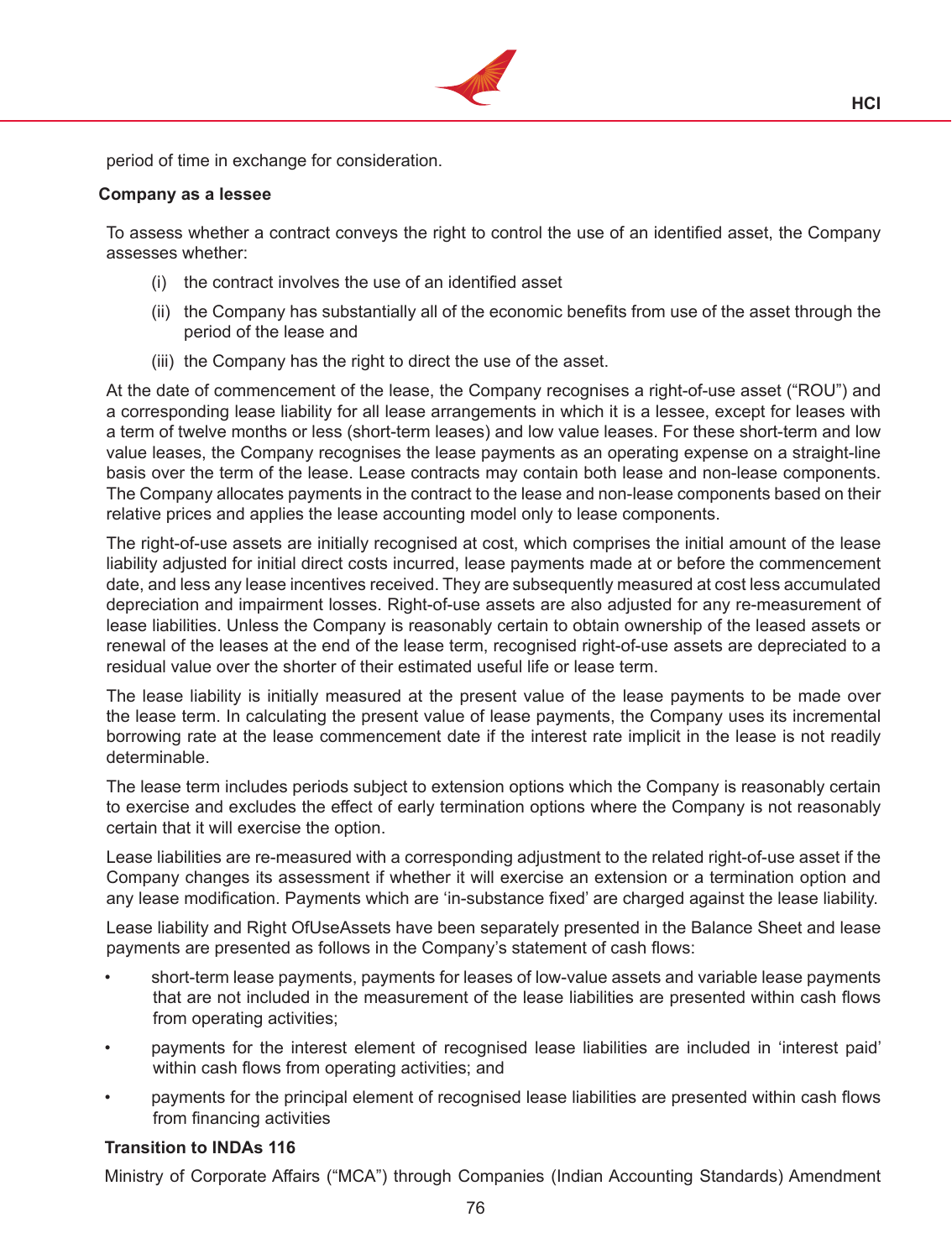

Rules, 2019 and Companies (Indian Accounting Standards) Second Amendment Rules, has notified IndAS 116 Leases which replaces the existing lease standard, IndAS 17 Leases and other interpretations. Ind AS 116 sets out the principles for the recognition, measurement, presentation and disclosure of leases for both lessees and lessors. It introduces a single, on-balance sheet lease accounting model for lessees. The Company has adopted Ind AS 116, effective annual reporting period beginning April 1, 2019 and applied the standard to its leases, prospectively with the effect of initially applying the standard, recognised on the date of initial application (April 1, 2019). Accordingly, the Company has not restated comparative information, instead, the prospective effect of initially applying this standard has been recognised as on April 1, 2019.

For transition, the Company has elected not to apply the requirements of Ind AS 116 toleases which are expiring within 12 months from the date of transition by class of asset and leases for which the underlying asset is of low value on a lease-by-lease basis.

### **Q. Manufacturer's Credit (Cash &Non Cash Incentives)**

Manufacturer's credit entitlements are accounted for on accrual basis and credited to 'Incidental Revenues' by contra debit to 'Advances'; when the credit entitlement are used, the 'advances' are adjusted against the liability created for either acquiring an asset or incurring an expenditure.

### **R. Cash And Cash Equivalents**

Cash and cash equivalents consist of cash at bank and in hand and short-term deposits with an original maturity of three months or less, which are subject to an insignificant risk of changes in value.

### **S. Recent Accounting Pronouncements**

a. New and amended standards adopted by the Company:

 The Company has applied the following standards and amendments for the first time for their annual reporting period commencing April 1, 2019:

- Ind AS 116 Leases
- Accounting for income tax when there is uncertainty over income tax treatment of an item by tax authorities (Ind AS 12 – Income Taxes (amendments relating to uncertainty over income tax treatments));
- Accounting for plan amendment, curtailment or settlement occurring in between the reporting periods in case of long-term employee benefit plans (Ind AS 19 – Plan Amendment, Curtailment or Settlement);

The Company has changed its accounting policies as a result of adopting Ind AS 116. The company elected to adopt the new standard prospectively with effect from April 1, 2019. This is disclosed in Note 39.

The other amendments listed above did not have any material impact on the amounts recognized in prior periods and are not expected to significantly affect the current or future periods.

b. New Standards or other amendments issued but not yet effective:

 Ministry of Corporate Affairs ("MCA") notifies new standard or amendments to the existing standards. There is no such notification which would have been applicable from April 1, 2020.

\*\*\*\*\*\*\*\*\*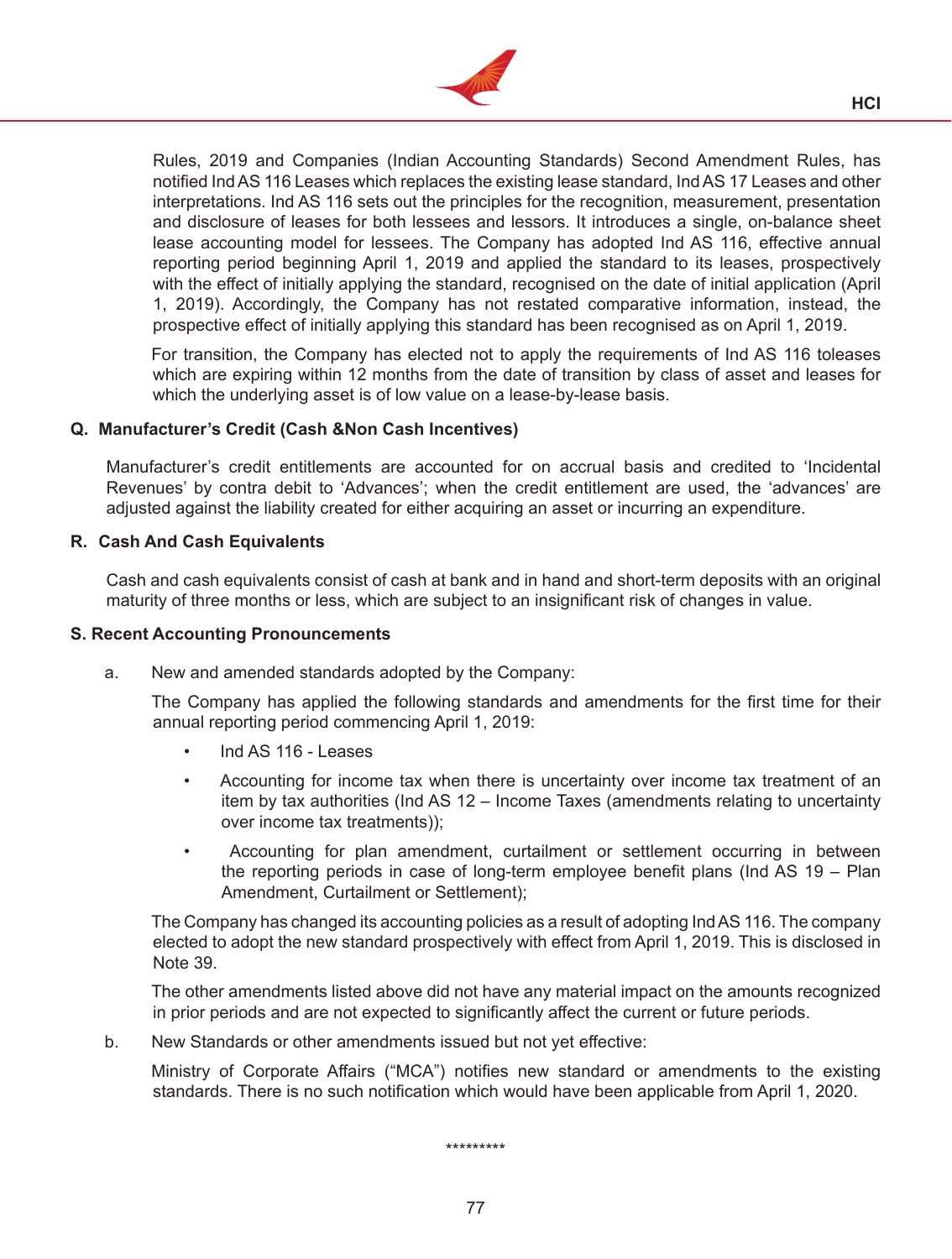

# **NOTE 3A & 3B : PROPERTY PLANT AND EQUIPMENT**

|                |                                                                       |                            |                  |                                          |                        |                            |                 |                                   |                                                  |                            | (Rs. In lakhs)      |
|----------------|-----------------------------------------------------------------------|----------------------------|------------------|------------------------------------------|------------------------|----------------------------|-----------------|-----------------------------------|--------------------------------------------------|----------------------------|---------------------|
| SI.            | <b>GROSS BLOCK</b><br><b>Particulars</b><br><b>DEPRECIATION</b>       |                            |                  |                                          |                        |                            |                 | <b>NET BLOCK</b>                  |                                                  |                            |                     |
| No             |                                                                       | As at<br>April 01,<br>2020 | <b>Additions</b> | Deductions<br><b>Adjustments</b>         | As at<br>31-Mar-<br>21 | As at<br>April 01,<br>2020 | For the<br>year | Deductions/<br><b>Adjustments</b> | <b>Total</b><br><b>Upto 31-</b><br><b>Mar-21</b> | As at 31-<br><b>Mar-21</b> | As at 31-<br>Mar-20 |
|                | <b>TANGIBLE ASSETS:</b>                                               |                            |                  |                                          |                        |                            |                 |                                   |                                                  |                            |                     |
| $\mathbf{1}$   | LAND (LEASEHOLD)                                                      | 16.75                      |                  |                                          | 16.75                  | 1.10                       | 0.28            |                                   | 1.38                                             | 15.38                      | 15.65               |
| 2              | <b>BUILDING &amp; OWNERSHIP FLATS</b>                                 | 3,248.69                   | 12.97            | (0.00)                                   | 3.261.65               | 1,631.28                   | 98.60           | 0.00                              | 1,729.87                                         | 1,531.78                   | 1,617.41            |
| 3              | <b>PLANT &amp; MACHINERY</b>                                          | 554.12                     | 19.76            | 0.00                                     | 573.87                 | 311.47                     | 36.96           | (0.00)                            | 348.43                                           | 225.44                     | 242.64              |
| $\overline{4}$ | <b>FURNITURE &amp; FIXTURES</b>                                       | 39.14                      |                  |                                          | 39.14                  | 27.46                      | 1.47            | 0.00                              | 28.94                                            | 10.20                      | 11.67               |
| 5              | <b>OFFICE</b><br>EQUIP.<br><b>ELECTL</b><br><b>INSTALLATIONS ETC.</b> | 332.81                     | 4.15             | 0.00                                     | 336.96                 | 242.77                     | 10.94           | (0.00)                            | 253.71                                           | 83.25                      | 90.04               |
| 6              | <b>VEHICLES</b>                                                       | 141.20                     | 31.62            | (45.16)                                  | 127.66                 | 55.60                      | 16.21           | (43.32)                           | 28.48                                            | 99.18                      | 85.60               |
| $\overline{7}$ | OBJECT D'ART.                                                         | 0.00                       |                  | 0.01                                     | 0.01                   |                            |                 |                                   |                                                  | 0.01                       | 0.00                |
| 8              | <b>COMPUTERS</b>                                                      | 7.20                       | 2.32             |                                          | 9.52                   | 6.11                       | 0.13            | (0.00)                            | 6.24                                             | 3.28                       | 1.08                |
|                | <b>TOTAL FOR TANGIBLE ASSETS</b>                                      | 4,339.90                   | 70.81            | (45.15)                                  | 4,365.56               | 2,275.80                   | 164.58          | (43.33)                           | 2,397.05                                         | 1,968.50                   | 2,064.10            |
|                | <b>INTANGIBLE ASSETS:</b>                                             |                            |                  |                                          |                        |                            |                 |                                   |                                                  |                            |                     |
|                | <b>TOTAL FOR INTANGIBLE ASSETS</b>                                    |                            |                  |                                          |                        |                            |                 |                                   |                                                  |                            |                     |
|                | <b>TOTAL ASSETS</b>                                                   | 4,339.90                   | 70.81            | (45.15)                                  | 4,365.56               | 2,275.80                   | 164.58          | (43.33)                           | 2,397.05                                         | 1,968.50                   | 2,064.10            |
|                | Previous Year                                                         | 4,307.31                   | 29.84            |                                          | 4.337.15               | 549.21                     | 1,508.23        |                                   | 2,057.45                                         | 2,279.70                   | 3,758.09            |
|                |                                                                       |                            |                  | <b>NOTE 3C: CAPITAL WORK IN PROGRESS</b> |                        |                            |                 |                                   |                                                  |                            |                     |
|                | <b>Capital Work-in-Progress</b>                                       |                            |                  |                                          |                        |                            |                 |                                   |                                                  |                            | 24.36               |
|                | <b>GRAND TOTAL</b>                                                    | 4,339.90                   | 70.81            | (45.15)                                  | 4,365.56               | 2,275.80                   | 164.58          | (43.33)                           | 2,397.05                                         | 1,968.50                   |                     |

# **NOTE 4 - RIGHT TO USE AN ASSET**

|                                    |                       | (Rs. In lakhs) |
|------------------------------------|-----------------------|----------------|
| <b>Particulars</b>                 | <b>Leasehold Land</b> | <b>Total</b>   |
| Cost                               |                       |                |
| Balance as at April 1st, 2019      |                       |                |
| - Other Acquisitions               | 3330.52               | 3330.52        |
| Balance as at March 31st, 2020     | 3,330.52              | 3,330.52       |
| - Other Acquisitions               | 162.32                | 162.32         |
| Transition Impact of IND 116       | 0.00                  | 0.00           |
| Balance as at March 31st, 2021     | 3,492.84              | 3,492.84       |
| <b>Amortisation and Impairment</b> |                       |                |
| Balance as at April 1st, 2019      |                       |                |
| - Amortisation charge for the year | 276.94                | 276.94         |
| Transition Impact of IND 116       | 0.00                  | 0.00           |
| Balance as at March 31st, 2020     | 276.94                | 276.94         |
| - Amortisation charge for the year | 276.33                | 276.33         |
| Transition Impact of IND 116       |                       |                |
| Balance as at March 31st, 2021     | 553.27                | 553.27         |
| <b>Carrying Value</b>              |                       |                |
| At March 31, 2019                  |                       |                |
| At March 31, 2020                  | 3,053.58              | 3,053.58       |
| At March 31, 2021                  | 2,939.57              | 2,939.57       |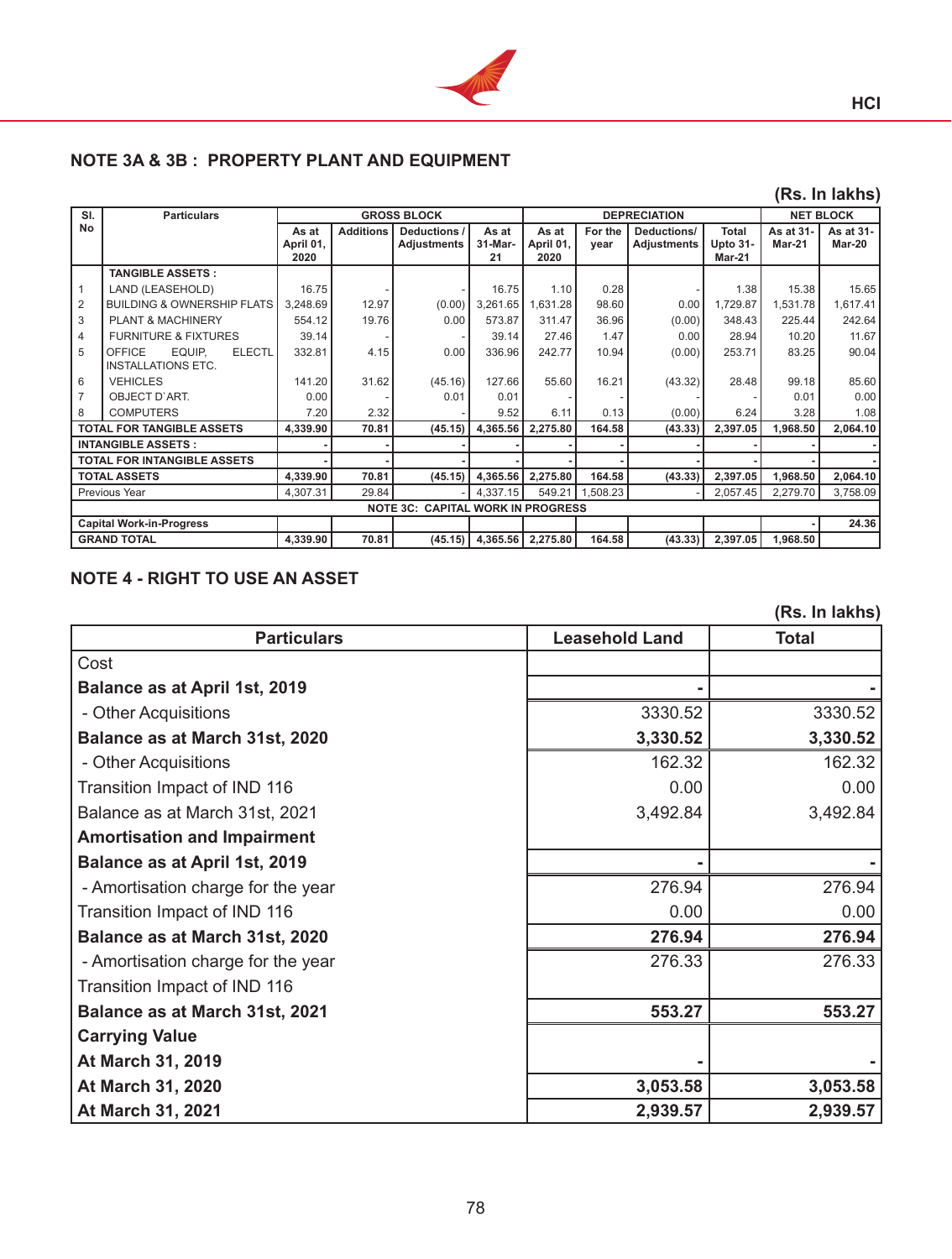

# **5. OTHER FINANCIAL ASSETS**

|                                                            |           |                    |                | (Rs. In lakhs) |  |  |
|------------------------------------------------------------|-----------|--------------------|----------------|----------------|--|--|
| <b>Particulars</b>                                         |           | <b>Non-current</b> | <b>Current</b> |                |  |  |
|                                                            | 31-Mar-21 | 31-Mar-20          | 31-Mar-21      | 31-Mar-20      |  |  |
| <b>Advances Recoverable from Parties</b>                   |           |                    |                |                |  |  |
| <b>Unsecured Considered Good</b>                           |           |                    | 134.13         | 1,750.27       |  |  |
| <b>Unsecured Considered Doubtful</b>                       |           |                    | 1,688.26       |                |  |  |
| Less: Provision for Doubtful Advances                      |           |                    | (1,688.26)     |                |  |  |
| <b>Advances Recoverable from Employees</b>                 |           |                    |                |                |  |  |
| <b>Unsecured Advances Considered Good</b>                  |           |                    | 44.18          | 47.13          |  |  |
| <b>Unsecured Considered Doubtful</b>                       |           |                    |                |                |  |  |
| Less: Allowance for Doubtful Advances                      |           |                    |                |                |  |  |
| Deposit-Others (having maturity of more than 12<br>months) |           |                    | 71.67          | 47.88          |  |  |
| Less: Allowance for Doubtful Deposits                      |           |                    |                |                |  |  |
| Interest Accrued on Fixed Deposits                         |           |                    | 7.97           | 45.05          |  |  |
| <b>Other Non-Trade Receivables</b>                         |           |                    |                |                |  |  |
| <b>Unsecured Considered Good</b>                           |           |                    | 31.39          | 124.98         |  |  |
| <b>Unsecured Considered Doubtful</b>                       |           |                    | 47.97          |                |  |  |
| Less: Allowance for Doubtful Receivables                   |           |                    | (47.97)        |                |  |  |
| <b>Total</b>                                               |           |                    | 289.34         | 2,015.31       |  |  |

# **6. INCOME TAX ASSETS**

|                                       |              |   |        | (Rs. In lakhs)                                |
|---------------------------------------|--------------|---|--------|-----------------------------------------------|
| <b>Particulars</b>                    |              |   |        | 31-Mar-21   31-Mar-20   31-Mar-21   31-Mar-20 |
| Advance Payment of Income Tax and TDS |              |   | 934.11 | 1.379.16                                      |
|                                       | <b>TOTAL</b> | ۰ | 934.11 | 1.379.16                                      |

# **7. OTHER NON FINANCIAL ASSETS ( Considered Good )**

| <b>Particulars</b>                                                             | <b>Non-current</b> |           |           | <b>Current</b> |  |
|--------------------------------------------------------------------------------|--------------------|-----------|-----------|----------------|--|
|                                                                                | 31-Mar-21          | 31-Mar-20 | 31-Mar-21 | 31-Mar-20      |  |
| <b>Capital Advance</b>                                                         |                    |           |           |                |  |
| Advances other than Capital Advances                                           |                    |           | 1.98      | 18.35          |  |
| <b>Prepaid Expenses</b>                                                        |                    |           | 29.62     | 28.70          |  |
| <b>Balance with Govt. Authorities</b>                                          | 77.42              | 77.42     |           |                |  |
| Deposits with Public Bodies and with Miscellaneous<br><b>Parties</b>           | 99.95              | 99.31     |           |                |  |
| Advance Against Wage Revision and Interim Relief<br>(Refer note no. 33 a) & b) |                    |           | 908.98    | 835.01         |  |
| Deposits with Suppliers                                                        |                    |           | 1.07      | 1.14           |  |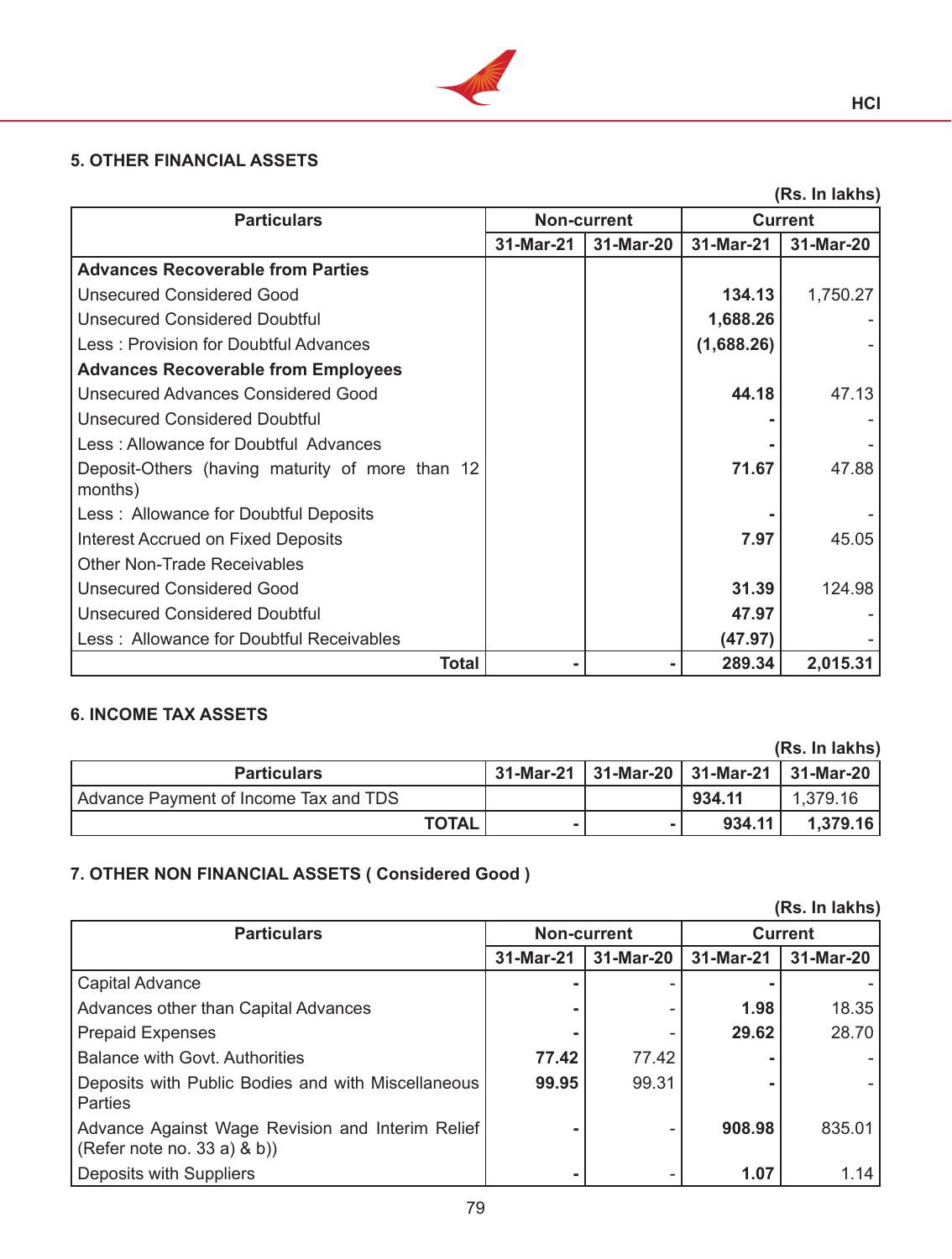

| <b>Particulars</b> | Non-current |        | <b>Current</b>                                |        |
|--------------------|-------------|--------|-----------------------------------------------|--------|
|                    |             |        | 31-Mar-21   31-Mar-20   31-Mar-21   31-Mar-20 |        |
| Total              | 177.37      | 176.73 | 941.65                                        | 883.20 |

# **8. INVENTORIES**

**(Rs. In lakhs) Particulars 31-Mar-21 31-Mar-20** Raw Material/ Food and Beverages **26.96** 25.29 Stores **67.31** 76.19 Operating Supplies 24.61 **24.61** 40.46 **TOTAL 118.88 141.94** 

# **9. TRADE RECEIVABLES**

|                                                              |           | (Rs. In lakhs) |
|--------------------------------------------------------------|-----------|----------------|
| <b>Particulars</b>                                           | 31-Mar-21 | 31-Mar-20      |
| Secured - Considered Good                                    |           |                |
| Unsecured - Considered Good                                  | 3,380.92  | 4,517.56       |
| Unsecured - Considered Doubtful                              | 88.24     | 88.24          |
| Trade Receivables having significant increase in credit risk |           |                |
| Trade Receivables - Credit Impaired                          |           |                |
|                                                              | 3,469.16  | 4,605.80       |
| Less: Allowance for Doubtful Debts                           | (88.24)   | (88.24)        |
| <b>TOTAL</b>                                                 | 3,380.92  | 4,517.56       |

# **10. CASH AND CASH EQUIVALENTS**

|                                                   |           | (Rs. In lakhs) |
|---------------------------------------------------|-----------|----------------|
| <b>Particulars</b>                                | 31-Mar-21 | 31-Mar-20      |
| <b>Balances with Banks:</b>                       |           |                |
| In Current Accounts                               | 340.82    | 416.47         |
| In Deposit Accounts (Maturity less than 3 months) | 29.26     | 210.51         |
| Cheques on Hand / in Transit                      | 0.11      | 0.09           |
| Cash on Hand (As Certified)                       | 0.07      | 1.14           |
| <b>TOTAL</b>                                      | 370.26    | 628.21         |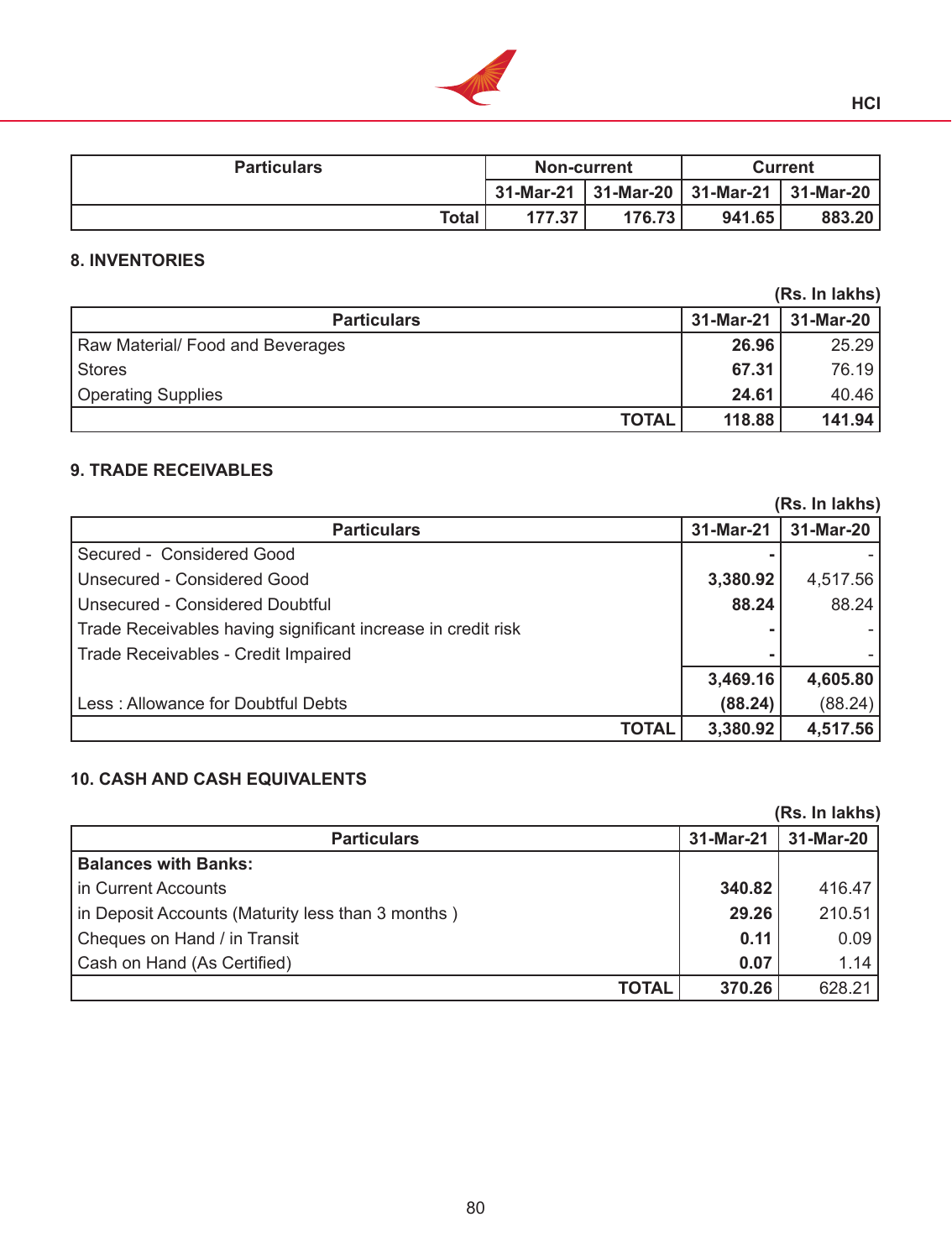

# **11. BANK BALANCES OTHER THAN CASH AND CASH EQUIVALENTS**

|                                                                |           | (Rs. In lakhs) |
|----------------------------------------------------------------|-----------|----------------|
| <b>Particulars</b>                                             | 31-Mar-21 | 31-Mar-20      |
| <b>Other Bank Balances</b>                                     |           |                |
| Margin money deposits                                          | 4.42      | 4.41           |
| Deposits - Others (More than 3 months but Less than 12 Months) | 798.51    | 631.20         |
| <b>TOTAL</b>                                                   | 802.93    | 635.61         |

# **12. SHARE CAPITAL**

|                                                                |           | (Rs. In lakhs) |
|----------------------------------------------------------------|-----------|----------------|
|                                                                | 31-Mar-21 | 31-Mar-20      |
| <b>Authorised Share Capital</b>                                |           |                |
| 150,00,000 (P.Y. - 150,00,000) Equity Shares of Rs 100/- each  | 15,000.00 | 15,000.00      |
|                                                                | 15,000.00 | 15,000.00      |
| <b>Issued, subscribed and fully paid-up shares</b>             |           |                |
| 1,37,60,000 (P.Y. - 137,60,000) Equity Shares of Rs 100/- each | 13,760.00 | 13,760.00      |
|                                                                | 13,760.00 | 13,760.00      |

# **12.a. Reconciliation of the shares outstanding at the beginning and at the end of the year**

| <b>Equity Shares</b>          | 31-Mar-21  |               | 31-Mar-20              |               |
|-------------------------------|------------|---------------|------------------------|---------------|
|                               | <b>Nos</b> | <b>Amount</b> | <b>Nos</b>             | <b>Amount</b> |
| At the beginning of the Year  | 13,760,000 |               | 13,760.00   13,760,000 | 13,760.00     |
| <b>Issued during the Year</b> |            |               |                        |               |
| As at the end of the Year     | 13,760,000 |               | 13,760.00   13,760,000 | 13,760.00     |

The Company has only one class of equity shares having a par value of Rs.100 per share. Each holder of equity shares is entitled to one vote per share. The Company declares and pays dividends in Indian rupees. In the event of liquidation, Equity Share holders will be entitled to receive the assets of the Company remaining after distribution of all preferential amount, in proportion to the number of shares held by them.

### **12.b. Shares held by Holding Company and President of India Out of equity shares issued by the Company, shares held by its Holding Company and President of India are as below:**

| <b>Particulars</b>                                   | 31-Mar-21                   | 31-Mar-20                     |
|------------------------------------------------------|-----------------------------|-------------------------------|
| President of India                                   | 2,700,000.00   2,700,000.00 |                               |
| Air India Limited (Holding Company) and its nominees |                             | 11,060,000.00   11,060,000.00 |

# **12.c. Details of shareholders holding more than 5% shares in the company**

| <b>Particulars</b> | 31-Mar-21  |               | 31-Mar-20  |               |
|--------------------|------------|---------------|------------|---------------|
|                    | <b>Nos</b> | $\frac{0}{0}$ | <b>Nos</b> | $\frac{0}{0}$ |
| President of India | 2,700,000  | $19.62\%$     | 2,700,000  | $19.62\%$     |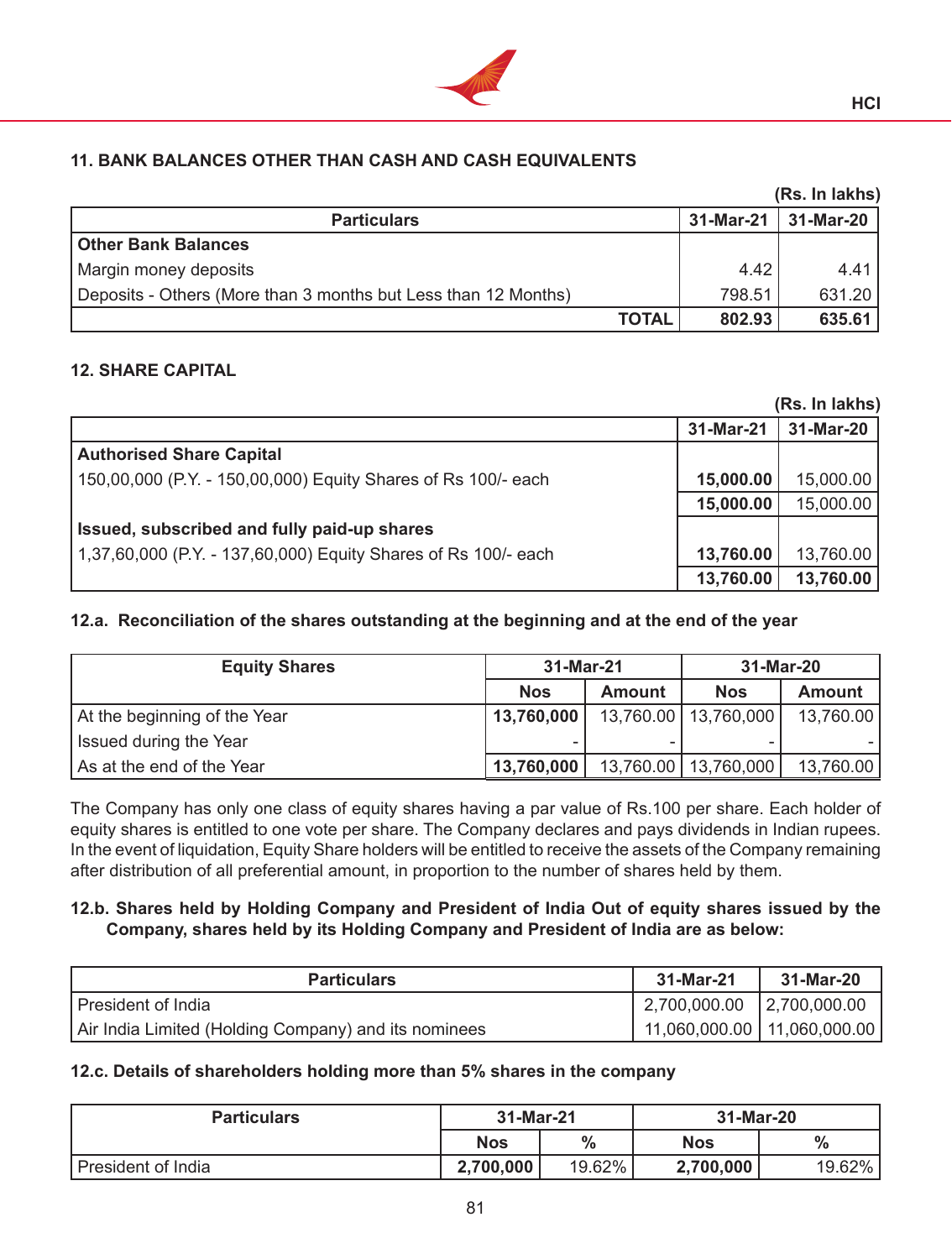

| <b>Particulars</b>                                                     | 31-Mar-21                   |               | 31-Mar-20  |               |
|------------------------------------------------------------------------|-----------------------------|---------------|------------|---------------|
|                                                                        | <b>Nos</b>                  | $\frac{0}{0}$ | <b>Nos</b> | $\frac{0}{0}$ |
| Air India Limited (Holding Company) and its   11,060,000  <br>nominees |                             | 80.38%        | 11,060,000 | 80.38%        |
|                                                                        | <b>TOTAL   13,760,000  </b> | $100.00\%$    | 13,760,000 | 100.00%       |

# **13. OTHER EQUITY**

|                                                       |              | (Rs. In lakhs) |
|-------------------------------------------------------|--------------|----------------|
| <b>Particulars</b>                                    | 31-Mar-21    | 31-Mar-20      |
| a) Retained Earnings                                  |              |                |
| Balance as per last financial statements              | (55,801.49)  | (50, 246.68)   |
| Loss for the year                                     | (9,737.18)   | (5,554.81)     |
| Add/Less: Prior Period Adjustments                    |              |                |
| <b>Closing Balance</b>                                | (65, 538.67) | (55,801.49)    |
| b) Other Comprehensive Income                         |              |                |
| Balance as per last financial statements              | (1, 257.56)  | (257.67)       |
| Add/Less: Remeasurement of Defined Benefit Obligation | 75.26        | (999.89)       |
| <b>Closing Balance</b>                                | (1, 182.30)  | (1, 257.56)    |
| Balance as at the end of the year                     | (66, 720.97) | (57,059.05)    |

# **14. BORROWINGS**

**(Rs. In lakhs)**

| <b>Particulars</b>            | <b>Non-current</b>    |  | <b>Current</b> |           |
|-------------------------------|-----------------------|--|----------------|-----------|
|                               | 31-Mar-21   31-Mar-20 |  | 31-Mar-21      | 31-Mar-20 |
| Amount due to Holding Company |                       |  | 43,928.87      | 37,964.36 |
| <b>TOTAL</b>                  |                       |  | 43,928.87      | 37,964.36 |

# **15. LEASE LIABILITY**

**(Rs. In lakhs)**

| <b>Particulars</b>                  |              | <b>Non-current</b>    |          | <b>Current</b> |           |
|-------------------------------------|--------------|-----------------------|----------|----------------|-----------|
|                                     |              | 31-Mar-21   31-Mar-20 |          | 31-Mar-21      | 31-Mar-20 |
| Lease Liability (Refer note no. 38) |              | 3,692.87              | 3.584.64 | 305.04         |           |
|                                     | <b>TOTAL</b> | 3.692.87              | 3.584.64 | 305.04         |           |

# **16. OTHER FINANCIAL LIABILITIES**

**(Rs. In lakhs)**

| <b>Particulars</b>   | Non-current           |  | <b>Current</b> |           |
|----------------------|-----------------------|--|----------------|-----------|
|                      | 31-Mar-21   31-Mar-20 |  | 31-Mar-21      | 31-Mar-20 |
| ' Lease Rent Payable |                       |  | 6,158.05       | 6,008.63  |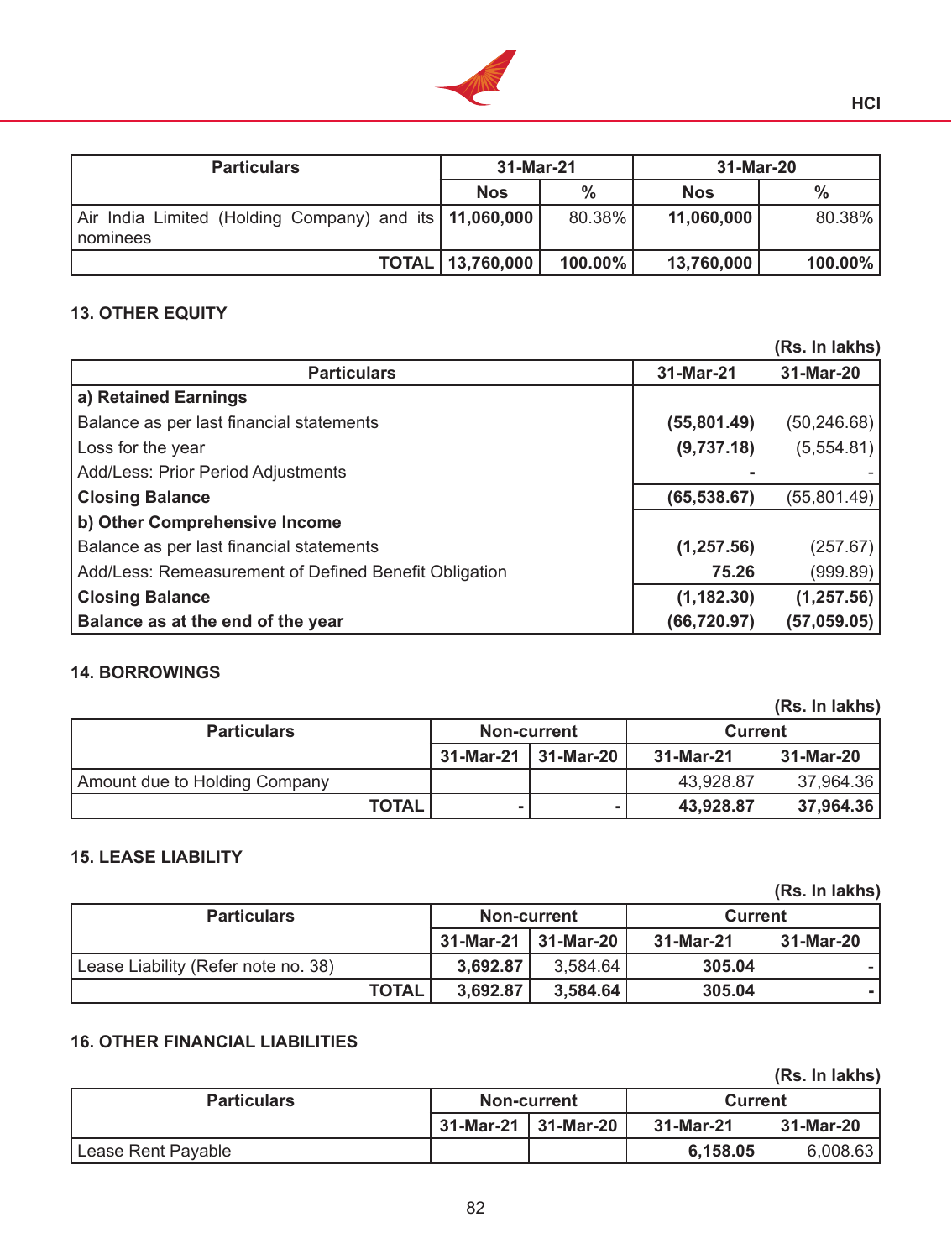

| <b>Particulars</b>                                              | <b>Non-current</b> |                | <b>Current</b> |           |
|-----------------------------------------------------------------|--------------------|----------------|----------------|-----------|
|                                                                 | 31-Mar-21          | 31-Mar-20      | 31-Mar-21      | 31-Mar-20 |
| <b>Retention Money</b>                                          |                    |                | 2.00           | 2.00      |
| <b>Earnest Money</b>                                            |                    |                | 63.15          | 57.76     |
| <b>Security Deposits</b>                                        |                    |                | 20.87          | 13.49     |
| Shop & Other Deposits                                           |                    |                | 316.49         | 319.49    |
| Payable to Employees                                            |                    |                | 438.87         | 565.92    |
| Provision for Wage Revision Arrears (Refer<br>note no. $33$ a)) |                    |                | 1,463.58       | 1,138.31  |
| <b>Other Accounts Payable</b>                                   |                    |                | 178.42         | 285.89    |
| <b>TOTAL</b>                                                    |                    | $\blacksquare$ | 8,641.43       | 8,391.49  |

# **17. PROVISIONS**

|                                             |                    |           |                | (Rs. In lakhs) |
|---------------------------------------------|--------------------|-----------|----------------|----------------|
| <b>Particulars</b>                          | <b>Non-current</b> |           | <b>Current</b> |                |
|                                             | 31-Mar-21          | 31-Mar-20 | 31-Mar-21      | 31-Mar-20      |
| Gratuity                                    | 2,242.03           | 2,576.56  | 703.71         | 646.48         |
| <b>Leave Encashment</b>                     | 965.20             | 989.12    | 238.35         | 262.82         |
| <b>Provison for Post Retirement Medical</b> | 2,024.93           | 1,951.17  | 72.25          | 72.31          |
| Post Retirement Benefit Scheme Contribution | 115.90             | 104.20    |                |                |
| <b>TOTAL</b>                                | 5,348.06           | 5,621.05  | 1,014.31       | 981.61         |

# **18. OTHER LIABILITIES**

# **(Rs. In lakhs)**

| <b>Particulars</b>                           | <b>Non-current</b> |           |           |           | <b>Current</b> |  |
|----------------------------------------------|--------------------|-----------|-----------|-----------|----------------|--|
|                                              | 31-Mar-21          | 31-Mar-20 | 31-Mar-21 | 31-Mar-20 |                |  |
| <b>Statutory Dues</b>                        |                    |           | 395.37    | 446.30    |                |  |
| Credit Balance in Sundry Debtors / Advance   |                    |           | 18.59     | 16.73     |                |  |
| <b>Outstanding Liabilities</b>               |                    |           | 0.08      | 20.22     |                |  |
| Provision towards Interim Relief (Refer note |                    |           | 575.85    | 843.61    |                |  |
| no. 33 b)                                    |                    |           |           |           |                |  |
| Other Liabilities (Refer Note no. 32 c))     |                    |           | 447.34    | 452.67    |                |  |
| <b>TOTAL</b>                                 |                    |           | 1,437.23  | 1,779.53  |                |  |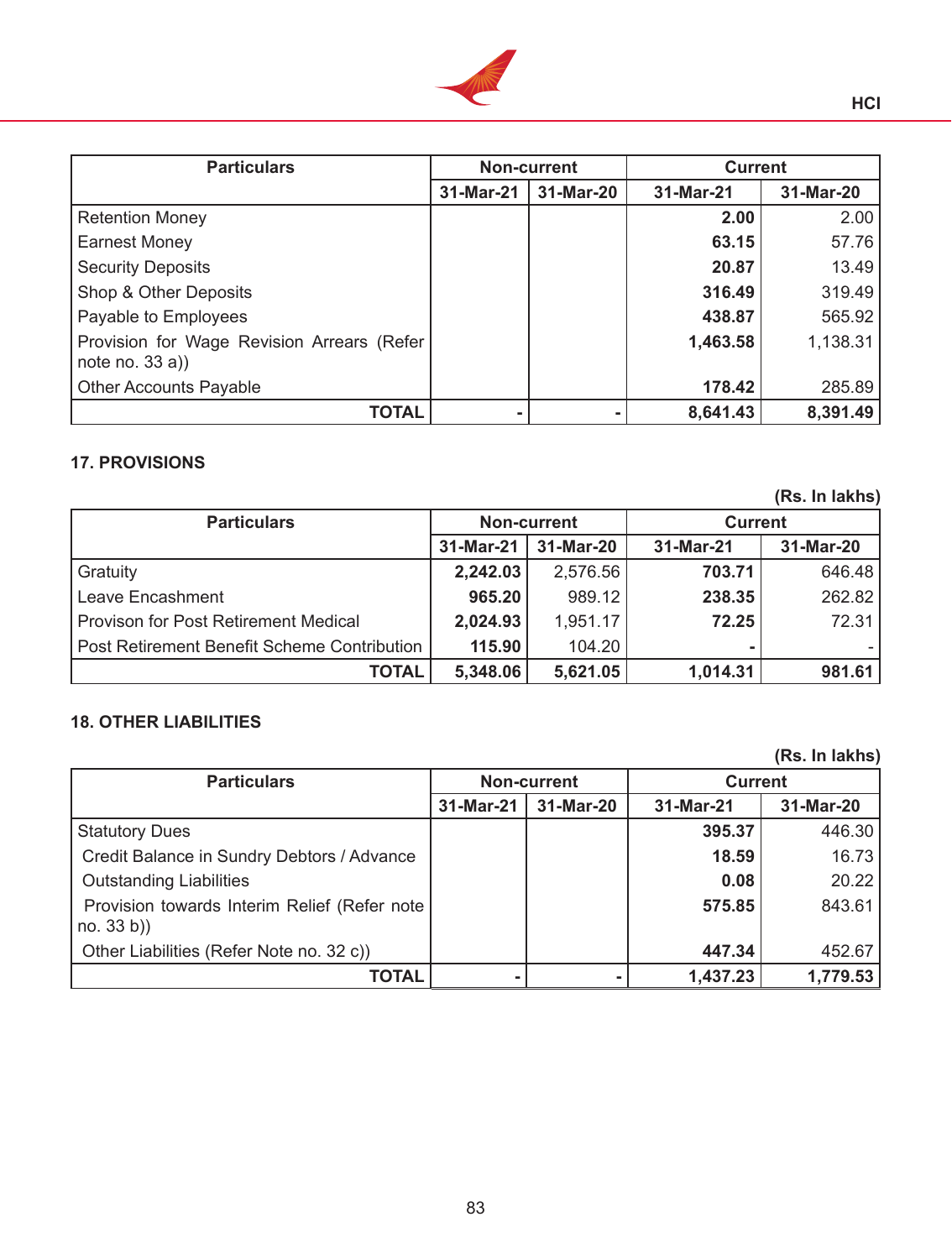

# **19. TRADE PAYABLES**

|                                                                                 |           | (Rs. In lakhs) |
|---------------------------------------------------------------------------------|-----------|----------------|
| <b>Particulars</b>                                                              | 31-Mar-21 | 31-Mar-20      |
| Total outstanding dues of Micro Enterprises and Small enterprises               | 122.38    | 66.14          |
| Total outstanding dues of other than Micro Enterprises and Small<br>Enterprises | 394.32    | 429.99         |
| <b>TOTAL</b>                                                                    | 516.70    | 496.13         |

# **DUES TO MICRO AND SMALL ENTERPRISES**

The Company has certain dues to suppliers registered under Micro, Small and Medium Enterprises Development Act, 2006 (MSMED Act). The disclosures pursuant to the said MSMED Act are as follows:

|                                                                           | 31-Mar-21 | 31-Mar-20 |
|---------------------------------------------------------------------------|-----------|-----------|
| $ a $ The principal amount remaining unpaid to any supplier at the end of | 122.38    | 66.14     |
| ∣ the year                                                                |           |           |
| (b) Interest due remaining unpaid at the end of the year                  |           |           |

## **20. REVENUE FROM OPERATIONS**

|                                               |           | (Rs. In lakhs) |
|-----------------------------------------------|-----------|----------------|
| <b>Particulars</b>                            | 31-Mar-21 | 31-Mar-20      |
| <b>Revenue from Hotels and Flight Kitchen</b> |           |                |
| Rooms - Guest Accommodation                   | 971.86    | 1,968.60       |
| Food, Cigars and Cigarettes                   | 881.24    | 2,913.09       |
| <b>Other Services</b>                         | 353.13    | 730.73         |
| License fees for Shops and Offices            | 46.61     | 344.21         |
| <b>TOTAL</b>                                  | 2,252.84  | 5,956.64       |

# **21. OTHER INCOME**

|                                    |           | (Rs. In lakhs) |
|------------------------------------|-----------|----------------|
| <b>Particulars</b>                 | 31-Mar-21 | 31-Mar-20      |
| Interest Income                    | 94.35     | 433.33         |
| Profit on sale of asset            | 10.00     |                |
| Excess provision written back      | 0.69      | 11.95          |
| Sundry balances written back (Net) | 1.84      | 2.27           |
| <b>Others</b>                      | 136.32    | 358.33         |
| <b>TOTAL</b>                       | 243.20    | 805.89         |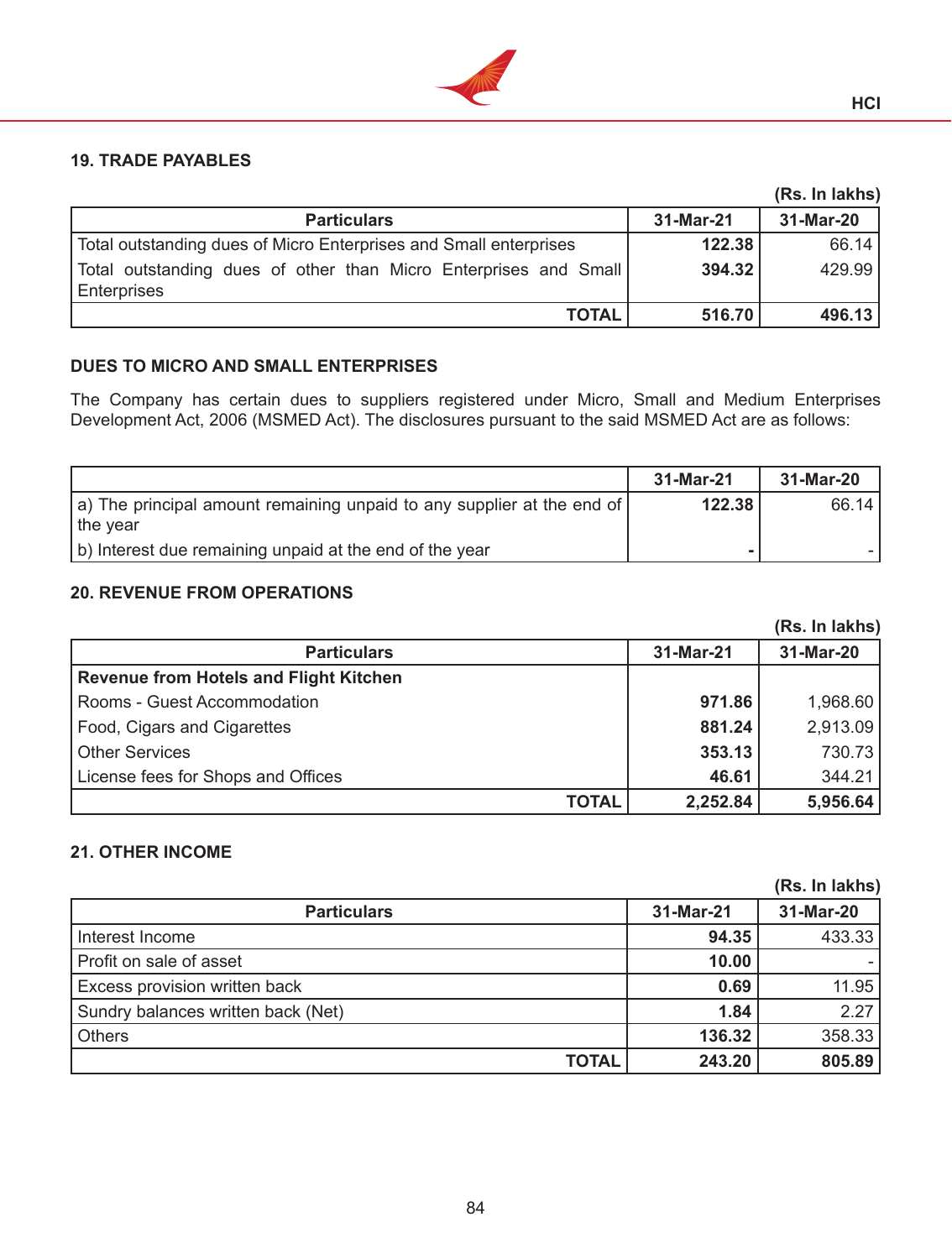

# **22. COST OF RAW MATERIALS CONSUMED**

|                                                 |           | (Rs. In lakhs) |
|-------------------------------------------------|-----------|----------------|
| <b>Particulars</b>                              | 31-Mar-21 | 31-Mar-20      |
| Food Consumed (Including Cigars and Cigarettes) |           |                |
| Opening stock                                   | 25.29     | 35.88          |
| Add: Purchases                                  | 403.44    | 1,217.31       |
| Less: Closing stock                             | (26.96)   | (25.29)        |
|                                                 | 401.77    | 1,227.89       |
| <b>Beverages Consumed</b>                       |           |                |
| <b>Opening Stock</b>                            |           |                |
| Add: Purchases                                  | 0.58      | 0.09           |
| Less: Closing stock                             |           |                |
|                                                 | 0.58      | 0.09           |
| <b>Consumption of Stores and Supplies</b>       |           |                |
| <b>Opening Stock</b>                            | 76.19     | 119.43         |
| Add: Purchases                                  | 20.21     | 110.88         |
| Less: Closing Stock                             | (67.31)   | (76.19)        |
|                                                 | 29.09     | 154.12         |
| Cost of Raw material consumed                   | 431.44    | 1,382.10       |

# **23. EMPLOYEE BENEFITS**

|                                               |           | (Rs. In lakhs) |
|-----------------------------------------------|-----------|----------------|
| <b>Particulars</b>                            | 31-Mar-21 | 31-Mar-20      |
| Salaries, Wages, Bonus                        | 3,407.23  | 4,312.57       |
| Gratuity                                      | 302.37    | 267.43         |
| Leave Encashment                              | 127.44    | 481.08         |
| <b>Post Retirement Medical Benefit</b>        | 153.99    | 159.90         |
| Contribution to Provident Fund and Other Fund | 363.51    | 402.31         |
| <b>Staff Welfare Expenses</b>                 | 76.02     | 108.47         |
| <b>TOTAL</b>                                  | 4,430.56  | 5,731.76       |

# **24. FINANCE COST**

|                                                 |           | (Rs. In lakhs) |
|-------------------------------------------------|-----------|----------------|
| <b>Particulars</b>                              | 31-Mar-21 | 31-Mar-20      |
| Interest on borrowings from Holding Company     | 3,519.02  | 2,607.84       |
| Interest on Statutory Dues                      | 2.73      | 9.63           |
| Interest on Lease Liability (Refer note no. 38) | 294.58    | 254.12         |
| Interest - Others                               | 1.79      | 2.07           |
| <b>TOTAL</b>                                    | 3,818.12  | 2,873.66       |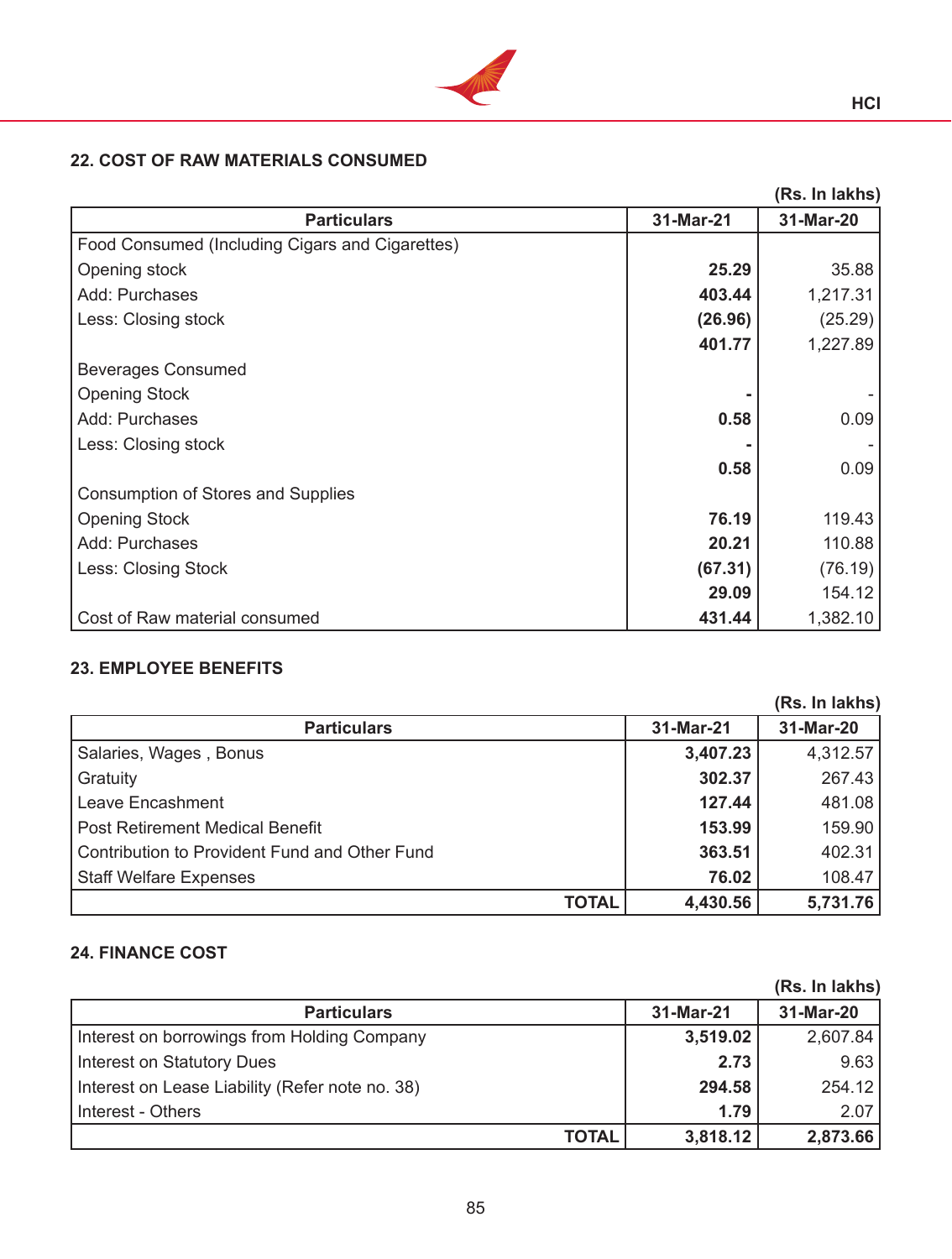

# **25. PROVISION FOR DOUBTFUL ADVANCES**

|                                 |           | (Rs. In lakhs) |
|---------------------------------|-----------|----------------|
| <b>Particulars</b>              | 31-Mar-21 | 31-Mar-20      |
| Provision for Doubtful Advances | 1,736.23  |                |
| <b>TOTAL</b>                    | 1,736.23  |                |

# **26. OTHER EXPENSES**

| (Rs. In lakhs)                        |           |           |
|---------------------------------------|-----------|-----------|
| <b>Particulars</b>                    | 31-Mar-21 | 31-Mar-20 |
| Power & Fuel                          | 668.94    | 976.09    |
| Lease Rent                            | 153.19    | 199.01    |
| <b>Security Charges</b>               | 136.78    | 145.81    |
| <b>Repairs &amp; Maintenance:</b>     |           |           |
| <b>Building</b>                       | 27.78     | 33.40     |
| <b>Plant and Machinery</b>            | 19.72     | 40.05     |
| <b>Others</b>                         | 70.66     | 62.18     |
| <b>Miscellaneous Expenses</b>         | 47.79     | 43.90     |
| <b>Travelling &amp; Conveyance:</b>   |           |           |
| Travelling                            | 3.14      | 5.36      |
| Conveyance                            | 2.06      | 5.82      |
| Hire charges                          | 0.94      | 0.22      |
| <b>Vehicle Expenses</b>               | 8.81      | 19.30     |
| Soft Furnishing                       | 23.85     | 39.12     |
| <b>Rates and Taxes</b>                | 95.28     | 32.48     |
| <b>Printing and Stationery</b>        | 7.88      | 23.83     |
| <b>Legal and Professional Charges</b> | 55.63     | 146.90    |
| <b>Communication costs</b>            | 8.25      | 14.86     |
| Insurance                             | 37.24     | 19.07     |
| <b>Advertisement and Publicity</b>    | 2.65      | 0.95      |
| Commission                            | 0.19      | 1.11      |
| Payment to Auditor (Refer note below) | 2.27      | 2.25      |
| <b>Guest Transportation</b>           | 2.92      | 22.84     |
| <b>TOTAL</b>                          | 1,375.98  | 1,834.53  |

| <b>Note: Payment to Auditor</b> | 31-Mar-21 | 31-Mar-20 |
|---------------------------------|-----------|-----------|
| l For Audit Fees                | 2.25      | 2.251     |
| For Reimbursement of expenses   | 0.02      |           |
|                                 | 2.27      | 2.25      |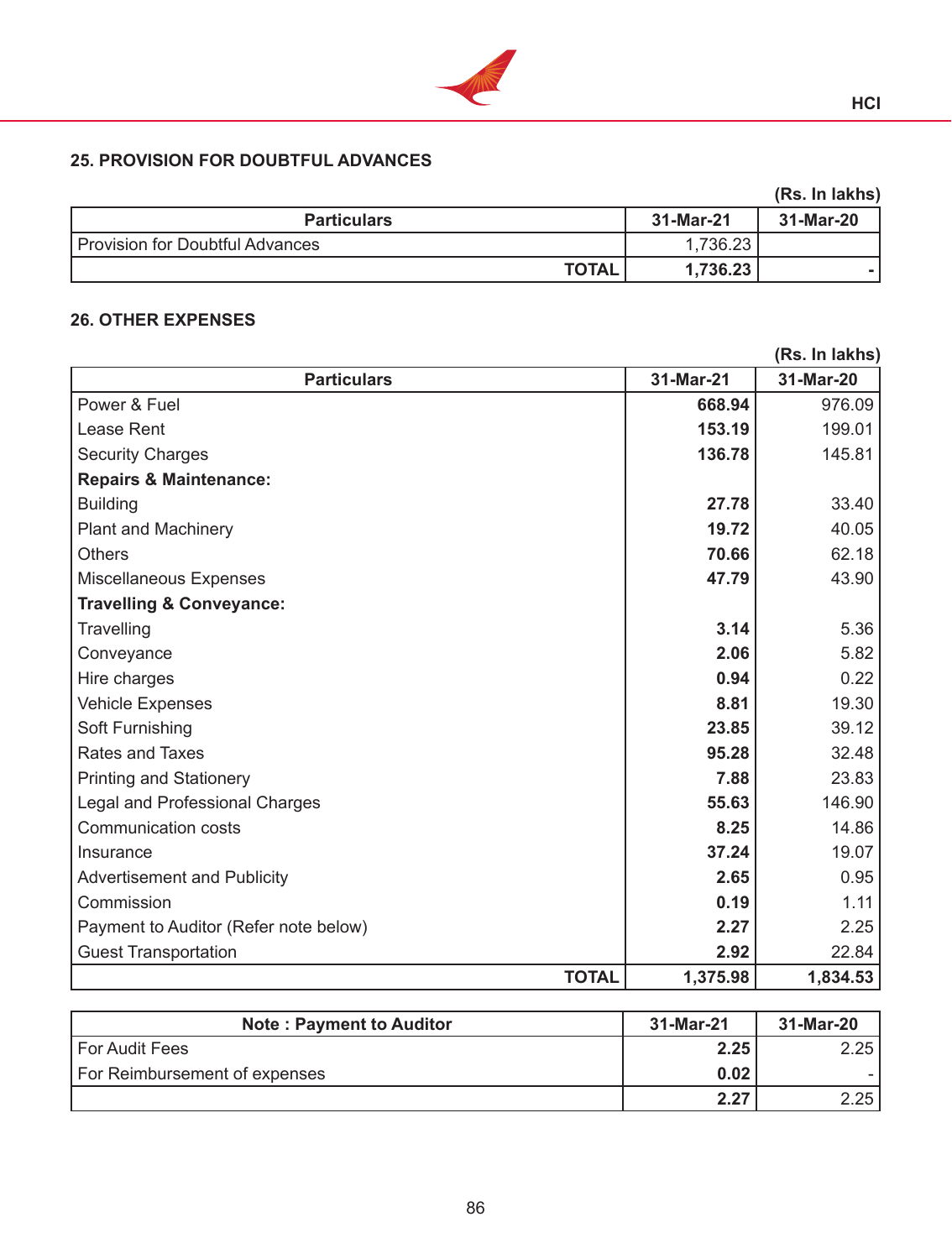

# **27. OTHER COMPREHENSIVE INCOME**

|                    |           | (Rs. In lakhs) |
|--------------------|-----------|----------------|
| <b>Particulars</b> | 31-Mar-21 | 31-Mar-20      |
| Gratuity           | 25.26     | (917.89)       |
| <b>PRMS</b>        | 50.00     | (82.00)        |
|                    | 75.26     | (999.89)       |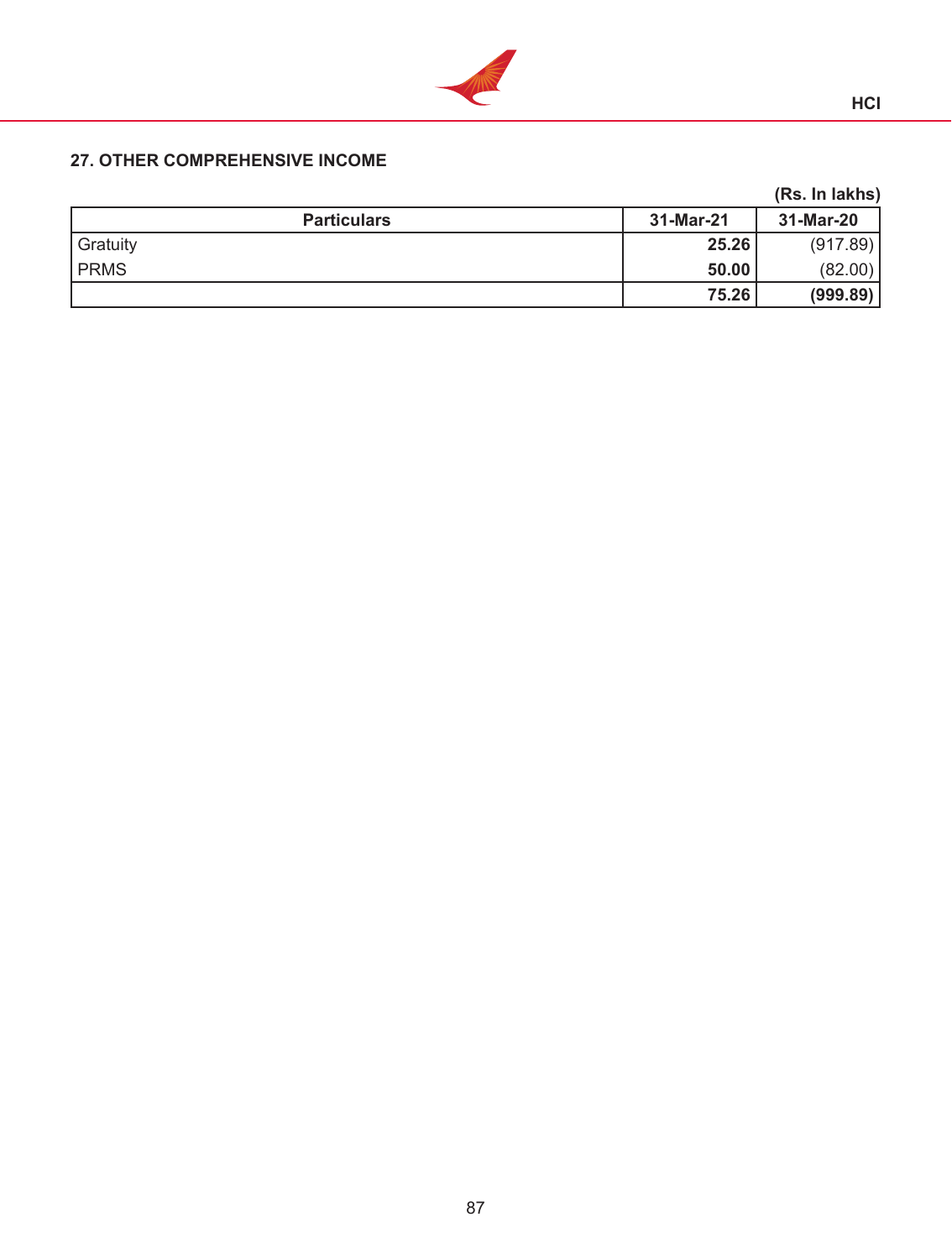

Notes forming part of the financial statements for the year ended 31 March 2021 (Rupees in lakhs except if otherwise stated)

### **28. Employee Benefits**

### **A. Defined Contribution Scheme:**

 Contributions to Defined Contribution Scheme of Provident Fund and Employee State Insurance are charged to the Statement of Profit & Loss, Rs 363.51 lakhs (Previous Year Rs.402.31 lakhs)

### **B. Defined Benefit Plan:**

Gratuity: Gratuity is payable to all eligible employees of the Company on superannuation, death, or permanent disablement, in terms of the provisions of the Payment of Gratuity Act

- C. Privilege Leave Encashment: Privilege Leave Encashment is payable to all eligible employees at the time of retirement upto a maximum of 300 days.
- D. Post Retirement Medical Scheme: Post Retirement Medical Scheme is payable to all permanent employees who opt for the scheme at the time of retirement. The reimbursement of medical expenses for self and spouse for their entire lifetime is upto a maximum of Rs 10 lakhs
- E. Disclosure as per Ind AS 19

| Sr.<br>No. | <b>Particulars</b>                      | <b>Gratuity</b>                         |                                  |
|------------|-----------------------------------------|-----------------------------------------|----------------------------------|
|            |                                         | As at 31.03.21                          | As at 31.03.20                   |
| a)         | <b>Type of Benefit</b>                  | Gratuity                                | Gratuity                         |
|            | Country                                 | India                                   | India                            |
|            | <b>Reporting Currency</b>               | <b>INR</b>                              | <b>INR</b>                       |
|            | <b>Reporting Standard</b>               | Indian                                  | Indian                           |
|            |                                         | <b>Accounting</b>                       | Accounting                       |
|            |                                         | <b>Standard 19</b><br>$($ lnd AS 19 $)$ | Standard 19<br>$($ lnd AS 19 $)$ |
|            | <b>Funding Status</b>                   | <b>Unfunded</b>                         | <b>Unfunded</b>                  |
|            | <b>Starting Period</b>                  | $1-Apr-20$                              | $1-Apr-19$                       |
|            | Date of Reporting                       | 31-Mar-21                               | 31-Mar-20                        |
|            | <b>Period of Reporting</b>              | <b>12 Months</b>                        | 12 Months                        |
|            | Ref ID                                  | 504314                                  | 412365                           |
| b)         | <b>Assumptions (Previous Period)</b>    |                                         |                                  |
|            | <b>Expected Return on Plan Assets</b>   | <b>N.A.</b>                             | N.A.                             |
|            | Rate of Discounting                     | 6.43%                                   | 7.22%                            |
|            | Rate of Salary Increase                 | 5.00%                                   | 5.00%                            |
|            | Rate of Employee Turnover               | 2.00%                                   | 2.00%                            |
|            | <b>Mortality Rate During Employment</b> | Indian                                  | <b>Indian Assured</b>            |
|            |                                         | <b>Assured Lives</b>                    | <b>Lives Mortality</b>           |
|            |                                         | <b>Mortality</b>                        | $(2006-08)$<br>Ultimate          |
|            |                                         | $(2006-08)$<br><b>Ultimate</b>          |                                  |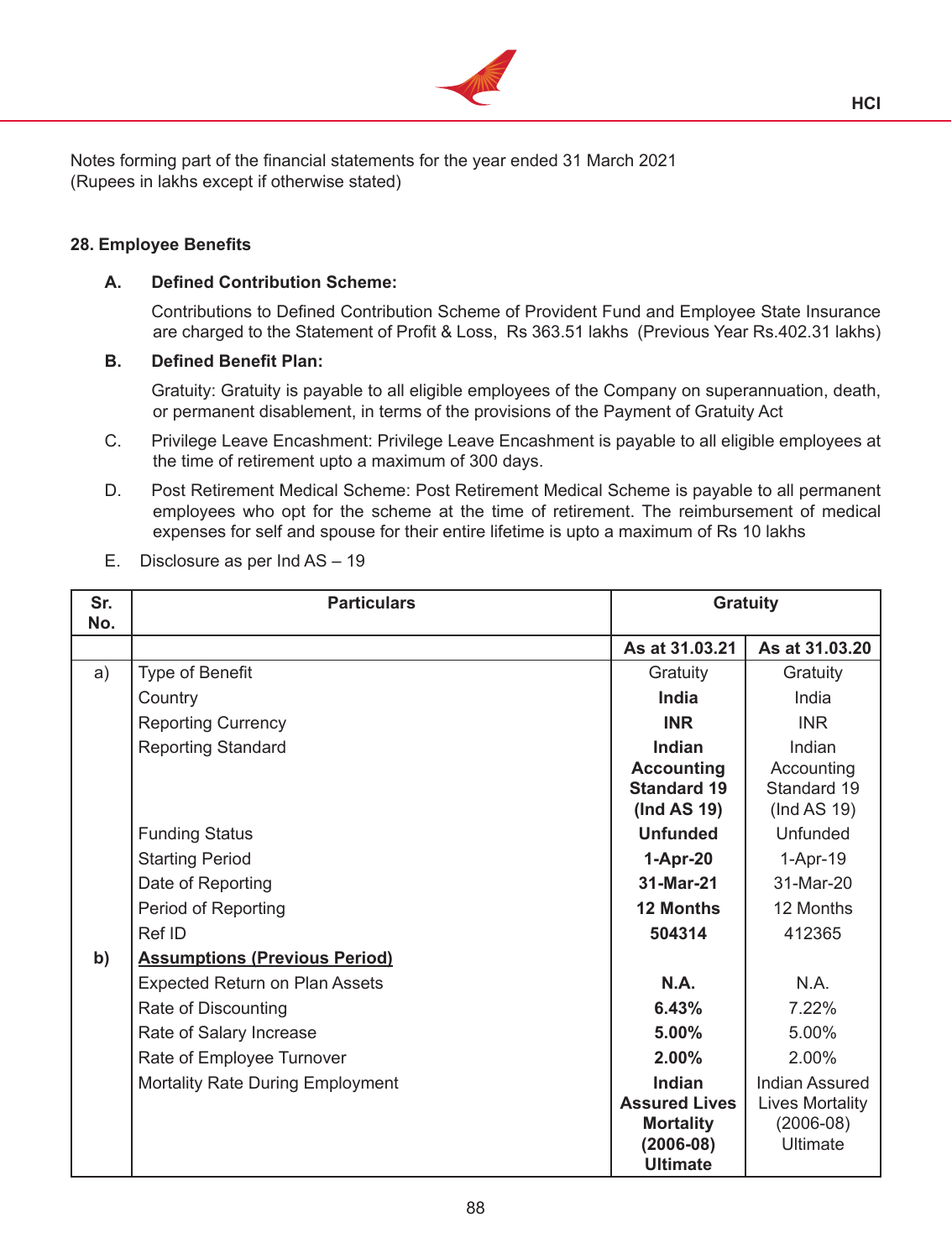

| $\mathbf{c})$ | <b>Assumptions (Current Period)</b>                                                        |                                |                       |
|---------------|--------------------------------------------------------------------------------------------|--------------------------------|-----------------------|
|               | <b>Expected Return on Plan Assets</b>                                                      | N.A.                           | N.A.                  |
|               | Rate of Discounting                                                                        | 6.06%                          | 6.43%                 |
|               | Rate of Salary Increase                                                                    | 5.00%                          | 5.00%                 |
|               | Rate of Employee Turnover                                                                  | 4.00%                          | 2.00%                 |
|               | Mortality Rate During Employment                                                           | <b>Indian</b>                  | <b>Indian Assured</b> |
|               |                                                                                            | <b>Assured Lives</b>           | Lives Mortality       |
|               |                                                                                            | <b>Mortality</b>               | $(2006-08)$           |
|               |                                                                                            | $(2006-08)$<br><b>Ultimate</b> | Ultimate              |
| d)            | Table Showing Change in the Present Value of Projected                                     |                                |                       |
|               | <b>Benefit Obligation</b>                                                                  |                                |                       |
|               | Present Value of Benefit Obligation at the Beginning of the                                | 3,223.04                       | 2,656.00              |
|               | Period                                                                                     |                                |                       |
|               | <b>Interest Cost</b>                                                                       | 207.24                         | 191.76                |
|               | <b>Current Service Cost</b>                                                                | 95.13                          | 75.66                 |
|               | <b>Past Service Cost</b>                                                                   |                                |                       |
|               | Liability Transferred In/ Acquisitions                                                     |                                |                       |
|               | (Liability Transferred Out/ Divestments)                                                   |                                |                       |
|               | (Gains)/ Losses on Curtailment                                                             |                                |                       |
|               | (Liabilities Extinguished on Settlement)                                                   |                                |                       |
|               | (Benefit Paid Directly by the Employer)                                                    | (554.40)                       | (618.27)              |
|               | (Benefit Paid From the Fund)                                                               |                                |                       |
|               | The Effect Of Changes in Foreign Exchange Rates                                            |                                |                       |
|               | Actuarial (Gains)/Losses on Obligations - Due to Change in<br>Demographic Assumptions      | 11.70                          |                       |
|               | Actuarial (Gains)/Losses on Obligations - Due to Change in<br><b>Financial Assumptions</b> | 34.54                          | 89.70                 |
|               | Actuarial (Gains)/Losses on Obligations - Due to Experience                                | (71.50)                        | 828.19                |
|               | Present Value of Benefit Obligation at the End of the Period                               | 2,945.75                       | 3,223.04              |
| e)            | Table Showing Change in the Fair Value of Plan Assets                                      |                                |                       |
|               | Fair Value of Plan Assets at the Beginning of the Period                                   |                                |                       |
|               | Interest Income                                                                            |                                |                       |
|               | Contributions by the Employer                                                              |                                |                       |
|               | <b>Expected Contributions by the Employees</b>                                             |                                |                       |
|               | <b>Assets Transferred In/Acquisitions</b>                                                  |                                |                       |
|               | (Assets Transferred Out/ Divestments)                                                      |                                |                       |
|               | (Benefit Paid from the Fund)                                                               |                                |                       |
|               | (Assets Distributed on Settlements)                                                        |                                |                       |
|               | (Expenses and Tax for managing the Benefit Obligations- paid<br>from the fund)             |                                |                       |
|               | <b>Effects of Asset Ceiling</b>                                                            |                                |                       |
|               | The Effect of Changes In Foreign Exchange Rates                                            |                                |                       |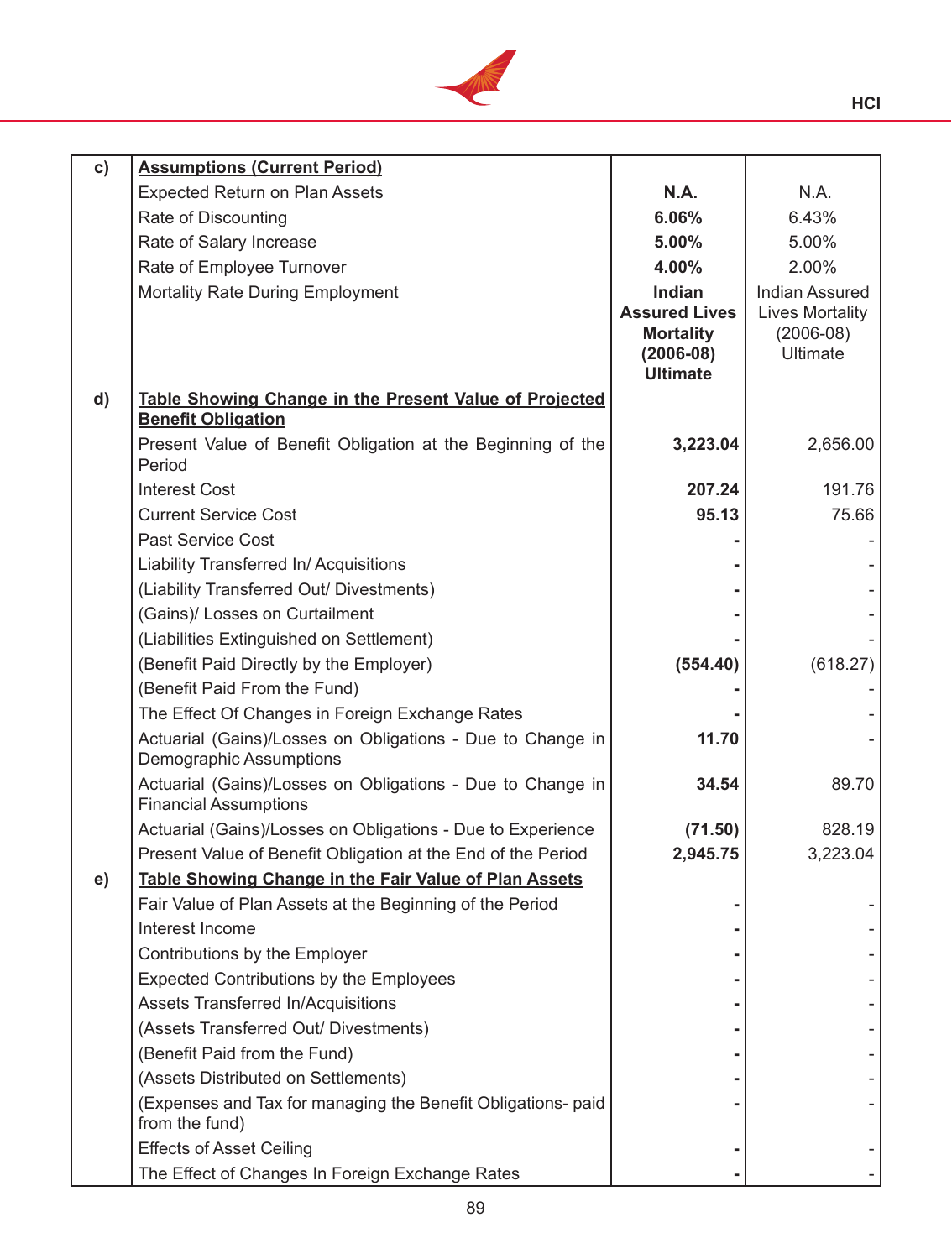

|    | Return on Plan Assets, Excluding Interest Income                      |            |            |
|----|-----------------------------------------------------------------------|------------|------------|
|    | Fair Value of Plan Assets at the End of the Period                    |            |            |
| f) | <b>Amount Recognized in the Balance Sheet</b>                         |            |            |
|    | (Present Value of Benefit Obligation at the end of the Period)        | (2,945.75) | (3,223.04) |
|    | Fair Value of Plan Assets at the end of the Period                    |            |            |
|    | Funded Status (Surplus/ (Deficit))                                    | (2,945.75) | (3,223.04) |
|    | Net (Liability)/Asset Recognized in the Balance Sheet                 | (2,945.75) | (3,223.04) |
| g) | <b>Net Interest Cost for Current Period</b>                           |            |            |
|    | Present Value of Benefit Obligation at the Beginning of the<br>Period | 3,223.04   | 2,656.00   |
|    | (Fair Value of Plan Assets at the Beginning of the Period)            |            |            |
|    | Net Liability/(Asset) at the Beginning                                | 3,223.04   | 2,656.00   |
|    | <b>Interest Cost</b>                                                  | 207.24     | 191.76     |
|    | (Interest Income)                                                     |            |            |
|    | Net Interest Cost for Current Period                                  | 207.24     | 191.76     |
| h) | <b>Expenses Recognized in the Statement of Profit or Loss</b>         |            |            |
|    | for Current Period                                                    |            |            |
|    | <b>Current Service Cost</b>                                           | 95.13      | 75.66      |
|    | <b>Net Interest Cost</b>                                              | 207.24     | 191.76     |
|    | <b>Past Service Cost</b>                                              |            |            |
|    | (Expected Contributions by the Employees)                             |            |            |
|    | (Gains)/Losses on Curtailments And Settlements                        |            |            |
|    | Net Effect of Changes in Foreign Exchange Rates                       |            |            |
|    | <b>Expenses Recognized</b>                                            | 302.37     | 267.43     |
| i) | <b>Expenses Recognized in the Other Comprehensive</b>                 |            |            |
|    | <b>Income (OCI) for Current Period</b>                                |            |            |
|    | Actuarial (Gains)/Losses on Obligation For the Period                 | (25.26)    | 917.89     |
|    | Return on Plan Assets, Excluding Interest Income                      |            |            |
|    | Change in Asset Ceiling                                               |            |            |
|    | Net (Income)/Expense For the Period Recognized in OCI                 | (25.26)    | 917.89     |
| j) | <b>Balance Sheet Reconciliation</b>                                   |            |            |
|    | <b>Opening Net Liability</b>                                          | 3,223.04   | 2,656.00   |
|    | Expenses Recognized in Statement of Profit or Loss                    | 302.37     | 267.43     |
|    | Expenses Recognized in OCI                                            | (25.26)    | 917.89     |
|    | Net Liability/(Asset) Transfer In                                     |            |            |
|    | Net (Liability)/Asset Transfer Out                                    |            |            |
|    | (Benefit Paid Directly by the Employer)                               | (554.40)   | (618.27)   |
|    | (Employer's Contribution)                                             |            |            |
|    | Net Liability/(Asset) Recognized in the Balance Sheet                 | 2,945.75   | 3,223.04   |
| k) | <b>Category of Assets</b>                                             |            |            |
|    | Government of India Assets                                            |            |            |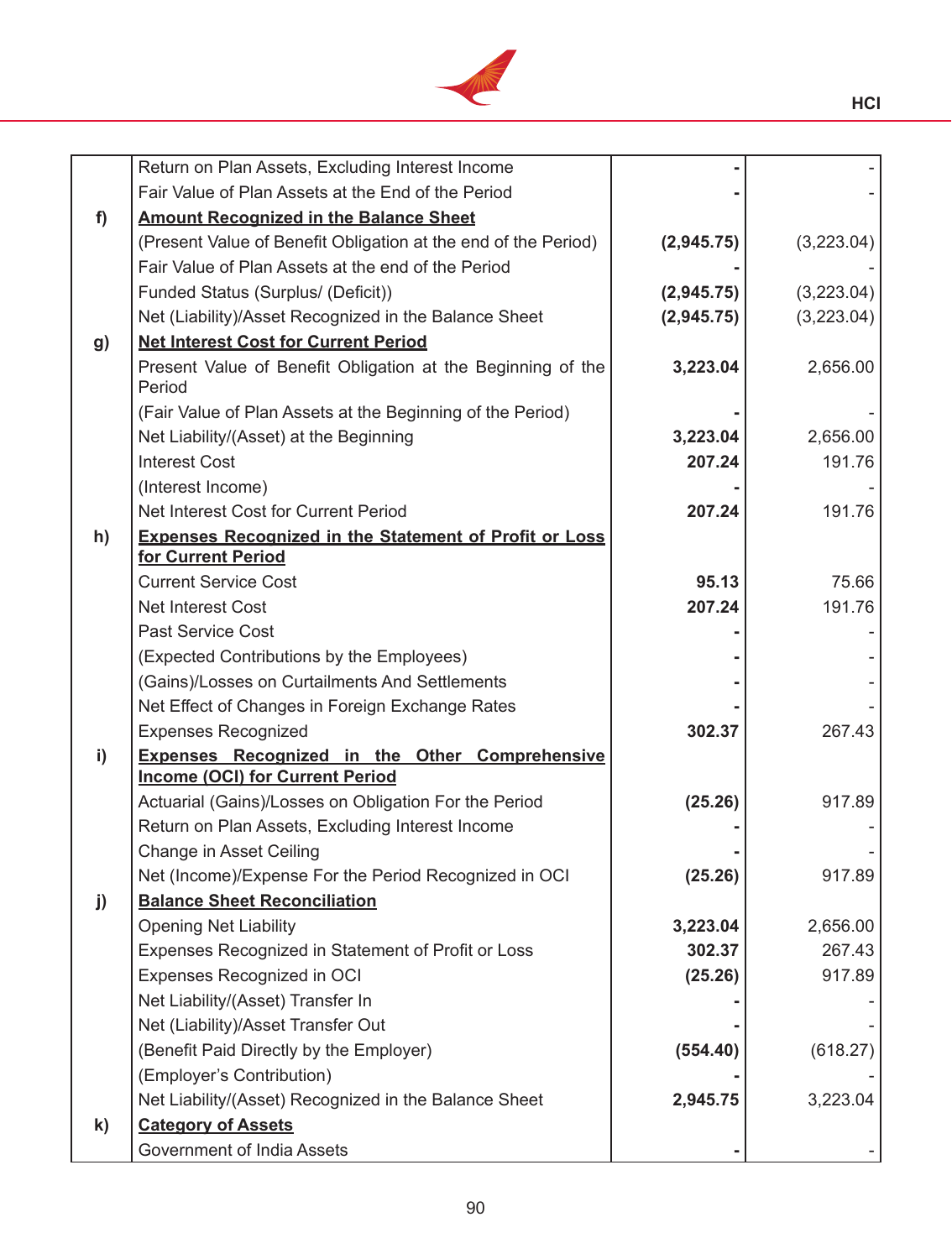

|               | <b>State Government Securities</b>                                       |          |          |
|---------------|--------------------------------------------------------------------------|----------|----------|
|               | <b>Special Deposits Scheme</b>                                           |          |          |
|               | <b>Debt Instruments</b>                                                  |          |          |
|               | <b>Corporate Bonds</b>                                                   |          |          |
|               | Cash and Cash Equivalents                                                |          |          |
|               | <b>Insurance Fund</b>                                                    |          |          |
|               | <b>Asset Backed Securities</b>                                           |          |          |
|               | <b>Structured Debt</b>                                                   |          |          |
|               | Other                                                                    |          |          |
|               | Total                                                                    |          |          |
| $\mathbf{I}$  | <b>Other Details</b>                                                     |          |          |
|               | No of Active Members                                                     | 533      | 613      |
|               | Per Month Salary For Active Members                                      | 189.08   | 211.14   |
|               | Weighted Average Duration of the Projected Benefit Obligation            |          |          |
|               | <b>Average Expected Future Service</b>                                   |          |          |
|               | <b>Projected Benefit Obligation</b>                                      | 2,945.76 | 3,223.04 |
|               | Expected Contribution in the next year                                   |          |          |
| m)            | <b>Net Interest Cost for Next Year</b>                                   |          |          |
|               | Present Value of Benefit Obligation at the End of the Period             | 2,945.76 | 3,223.04 |
|               | (Fair Value of Plan Assets at the End of the Period)                     |          |          |
|               | Net Liability/(Asset) at the End of the Period                           | 2,945.76 | 3,223.04 |
|               | <b>Interest Cost</b>                                                     | 178.51   | 207.24   |
|               | (Interest Income)                                                        |          |          |
|               | Net Interest Cost for Next Year                                          | 178.51   | 207.24   |
| n)            | Expenses Recognized in the Statement of Profit or Loss<br>for Next Year  |          |          |
|               | <b>Current Service Cost</b>                                              | 83.38    | 95.13    |
|               | <b>Net Interest Cost</b>                                                 | 178.51   | 207.24   |
|               | (Expected Contributions by the Employees)                                |          |          |
|               | <b>Expenses Recognized</b>                                               | 261.89   | 302.37   |
| $\mathsf{o})$ | <b>Maturity Analysis of the Benefit Payments:</b>                        |          |          |
|               | Projected Benefits Payable in Future Years From the Date of<br>Reporting |          |          |
|               | 1st Following Year                                                       | 703.71   | 646.48   |
|               | 2nd Following Year                                                       | 359.75   | 290.38   |
|               | 3rd Following Year                                                       | 457.10   | 606.80   |
|               | 4th Following Year                                                       | 445.44   | 440.88   |
|               | 5th Following Year                                                       | 354.46   | 420.44   |
|               | Sum of Years 6 To 10                                                     | 906.70   | 1,165.80 |
|               | Sum of Years 11 and above                                                | 448.69   | 643.47   |
| p)            | <b>Sensitivity Analysis</b>                                              |          |          |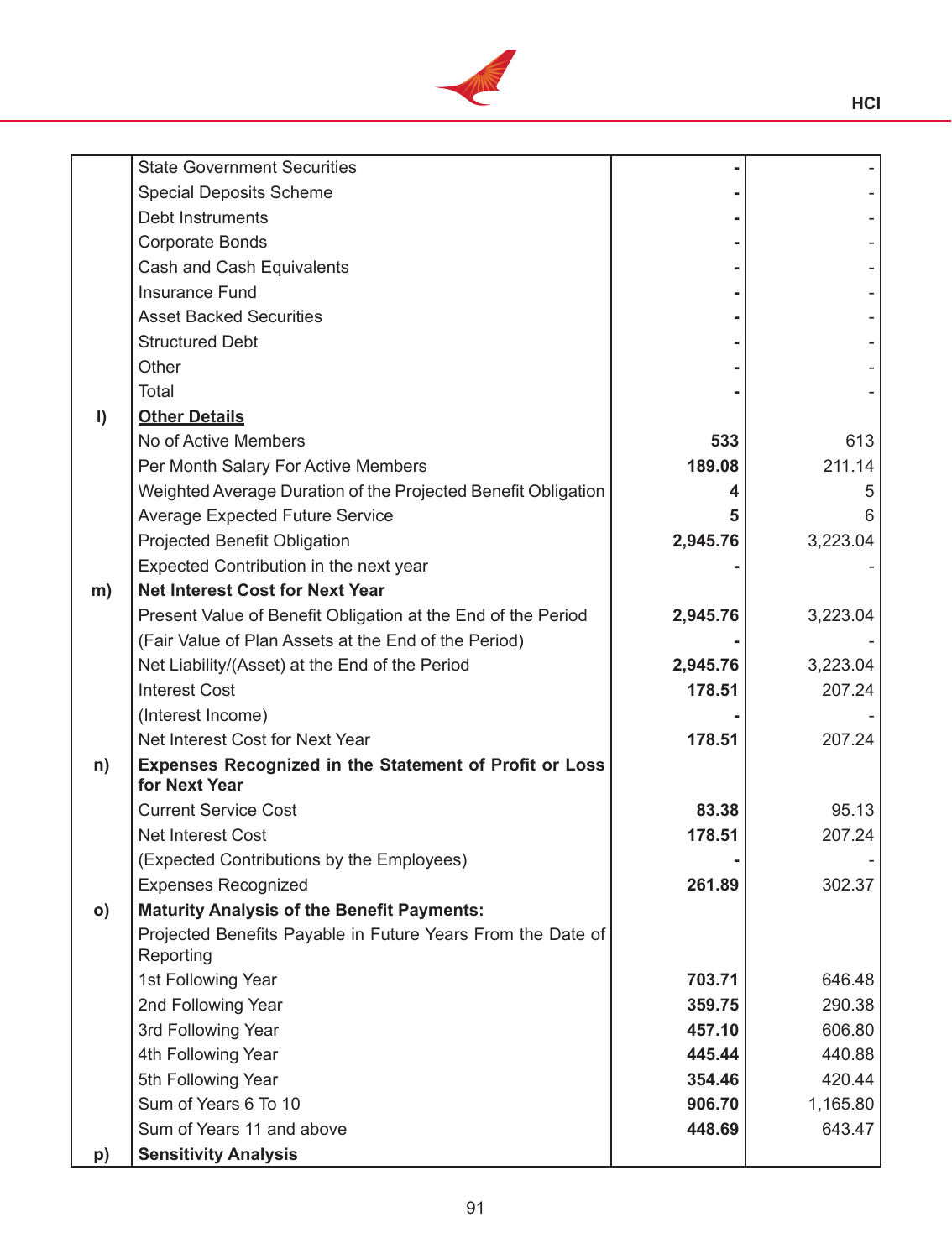

| Projected Benefit Obligation on Current Assumptions     | 2,945.76 | 3,223.04 |
|---------------------------------------------------------|----------|----------|
| Delta Effect of +1% Change in Rate of Discounting       | (91.27)  | (112.65) |
| Delta Effect of -1% Change in Rate of Discounting       | 98.17    | 121.71   |
| Delta Effect of +1% Change in Rate of Salary Increase   | 98.22    | 122.22   |
| Delta Effect of -1% Change in Rate of Salary Increase   | (93.01)  | (115.18) |
| Delta Effect of +1% Change in Rate of Employee Turnover | 4.10     | 7.23     |
| Delta Effect of -1% Change in Rate of Employee Turnover | (4.31)   | (7.64)   |

The sensitivity analysis have been determined based on reasonably possible changes of the respective assumptions occurring at the end of the reporting period, while holding all other assumptions constant.

The sensitivity analysis presented above may not be representative of the actual change in the projected benefit obligation as it is unlikely that the change in assumptions would occur in isolation of one another as some of the assumptions may be correlated.

Furthermore, in presenting the above sensitivity analysis, the present value of the projected benefit obligation has been calculated using the projected unit credit method at the end of the reporting period, which is the same method as applied in calculating the projected benefit obligation as recognised in the balance sheet.

There was no change in the methods and assumptions used in preparing the sensitivity analysis from prior years.

| Sr.<br>No. | <b>Particulars</b>                    | <b>Post Retirement Medical Benefits</b>                       |                                                                  |  |
|------------|---------------------------------------|---------------------------------------------------------------|------------------------------------------------------------------|--|
|            |                                       | As at 31.03.21                                                | As at 31.03.20                                                   |  |
| <u>a)</u>  | <b>Type of Benefit</b>                | <b>Medical</b>                                                | <b>Medical</b>                                                   |  |
|            | Country                               | India                                                         | <b>India</b>                                                     |  |
|            | <b>Reporting Currency</b>             | <b>INR</b>                                                    | <b>INR</b>                                                       |  |
|            | <b>Reporting Standard</b>             | <b>Indian Accounting</b><br><b>Standard 19 (Ind</b><br>AS 19) | Indian<br><b>Accounting</b><br><b>Standard 19 (Ind</b><br>AS 19) |  |
|            | <b>Funding Status</b>                 | <b>Unfunded</b>                                               | <b>Unfunded</b>                                                  |  |
|            | <b>Starting Period</b>                | 1-Apr-20                                                      | $1-Apr-19$                                                       |  |
|            | Date of Reporting                     | 31-Mar-21                                                     | 31-Mar-20                                                        |  |
|            | Period of Reporting                   | <b>12 Months</b>                                              | <b>12 Months</b>                                                 |  |
|            | Reference ID                          | 546747                                                        | 455514                                                           |  |
| <u>b)</u>  | <b>Assumptions (Previous Period)</b>  |                                                               |                                                                  |  |
|            | <b>Expected Return on Plan Assets</b> | <b>N.A.</b>                                                   | N.A.                                                             |  |
|            | Rate of Discounting                   | 6.81%                                                         | 7.79%                                                            |  |
|            | Medical cost inflation                | 4.00%                                                         | 4.00%                                                            |  |
|            | Rate of Employee Turnover             | 4.00%                                                         | 2.00%                                                            |  |

# **II Post Retirement Medical Benefits**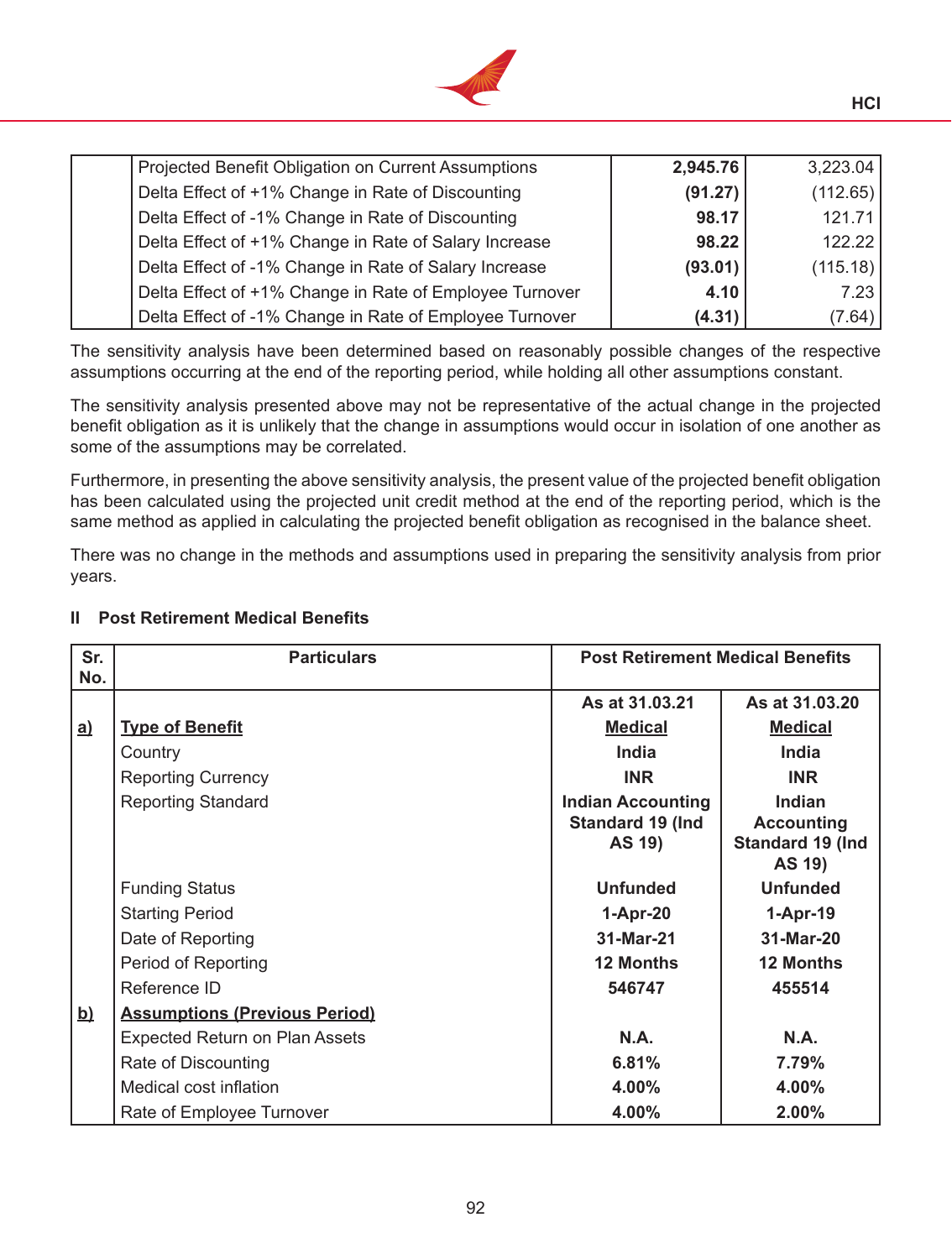

|           | <b>Mortality Rate During Employment</b>                                               | <b>Indian Assured</b><br><b>Lives Mortality</b><br>(2006-08) Ultimate           | <b>Indian Assured</b><br><b>Lives Mortality</b><br>(2006-08) Ultimate    |
|-----------|---------------------------------------------------------------------------------------|---------------------------------------------------------------------------------|--------------------------------------------------------------------------|
|           | <b>Mortality Rate After Employment</b>                                                | <b>Indian Assured</b><br><b>Lives Mortality</b><br>(2006-08) Ultimate           | <b>Indian Assured</b><br><b>Lives Mortality</b><br>(2006-08) Ultimate    |
| <u>c)</u> | <b>Assumptions (Current Period)</b>                                                   |                                                                                 |                                                                          |
|           | <b>Expected Return on Plan Assets</b>                                                 | <b>N.A.</b>                                                                     | N.A.                                                                     |
|           | Rate of Discounting                                                                   | 6.91%                                                                           | 6.83%                                                                    |
|           | Medical cost inflation                                                                | 4.00%                                                                           | 4.00%                                                                    |
|           | Rate of Employee Turnover                                                             | 2.00%                                                                           | 2.00%                                                                    |
|           | <b>Mortality Rate During Employment</b>                                               | <b>Indian</b><br><b>Assured Lives</b><br>Mortality (2006-08)<br><b>Ultimate</b> | Indian<br><b>Assured Lives</b><br>Mortality(2006-08)<br><b>Ultimate</b>  |
|           | <b>Mortality Rate After Employment</b>                                                | <b>Indian Individual</b><br>AMT (2012-2015)                                     | Indian<br><b>Assured Lives</b><br>Mortality (2006-08)<br><b>Ultimate</b> |
| <u>d)</u> | Table Showing Change in the Present Value of<br><b>Projected Benefit Obligation</b>   |                                                                                 |                                                                          |
|           | Present Value of Benefit Obligation at the Beginning of<br>the Period                 | 2,127.83                                                                        | 1,950.20                                                                 |
|           | <b>Interest Cost</b>                                                                  | 145.14                                                                          | 152.00                                                                   |
|           | <b>Current Service Cost</b>                                                           | 20.69                                                                           | 22.00                                                                    |
|           | <b>Past Service Cost</b>                                                              |                                                                                 |                                                                          |
|           | Liability Transferred In/ Acquisitions                                                |                                                                                 |                                                                          |
|           | (Liability Transferred Out/ Divestments)                                              |                                                                                 |                                                                          |
|           | (Gains)/ Losses on Curtailment                                                        |                                                                                 |                                                                          |
|           | (Liabilities Extinguished on Settlement)                                              |                                                                                 |                                                                          |
|           | (Benefit Paid Directly by the Employer)                                               | (30.29)                                                                         | (78.37)                                                                  |
|           | (Benefit Paid From the Fund)                                                          |                                                                                 |                                                                          |
|           | The Effect Of Changes in Foreign Exchange Rates                                       |                                                                                 |                                                                          |
|           | Actuarial (Gains)/Losses on Obligations - Due to Change<br>in Demographic Assumptions | 215.86                                                                          |                                                                          |
|           | Actuarial (Gains)/Losses on Obligations - Due to Change<br>in Financial Assumptions   | (21.00)                                                                         | 222.00                                                                   |
|           | Actuarial (Gains)/Losses on Obligations - Due to<br>Experience                        | (245.00)                                                                        | (140.00)                                                                 |
|           | Present Value of Benefit Obligation at the End of the<br>Period                       | 2,213.23                                                                        | 2,127.83                                                                 |
| <u>e)</u> | Table Showing Change in the Fair Value of Plan                                        |                                                                                 |                                                                          |
|           | <b>Assets</b>                                                                         |                                                                                 |                                                                          |
|           | Fair Value of Plan Assets at the Beginning of the Period                              |                                                                                 |                                                                          |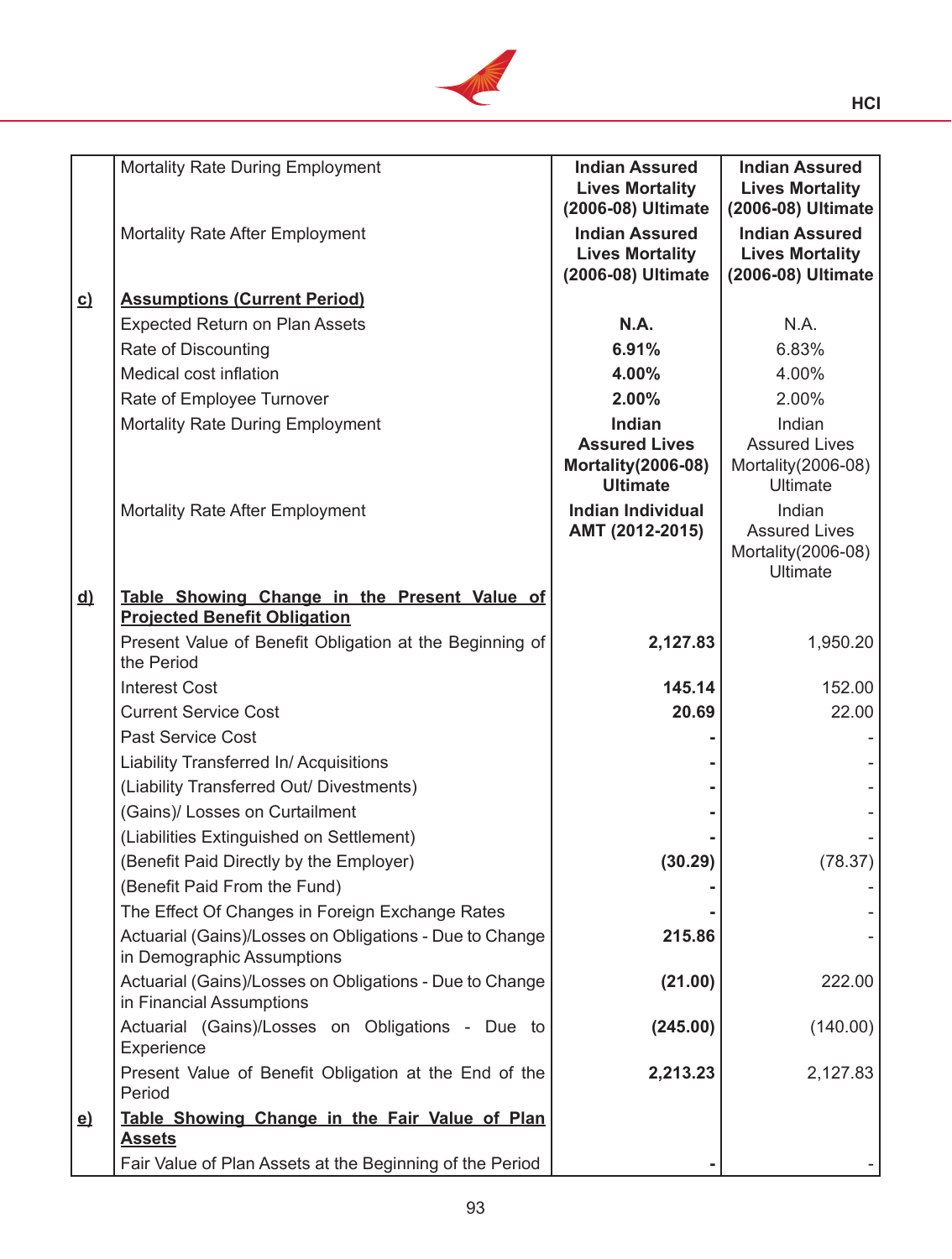

|           | Interest Income                                                                                 |             |             |
|-----------|-------------------------------------------------------------------------------------------------|-------------|-------------|
|           | Contributions by the Employer                                                                   |             |             |
|           | <b>Expected Contributions by the Employees</b>                                                  |             |             |
|           | <b>Assets Transferred In/Acquisitions</b>                                                       |             |             |
|           | (Assets Transferred Out/ Divestments)                                                           |             |             |
|           | (Benefit Paid from the Fund)                                                                    |             |             |
|           | (Assets Distributed on Settlements)                                                             |             |             |
|           | <b>Effects of Asset Ceiling</b>                                                                 |             |             |
|           | The Effect of Changes In Foreign Exchange Rates                                                 |             |             |
|           | Return on Plan Assets, Excluding Interest Income                                                |             |             |
|           | Fair Value of Plan Assets at the End of the Period                                              |             |             |
| f)        | <b>Amount Recognized in the Balance Sheet</b>                                                   |             |             |
|           | (Present Value of Benefit Obligation at the end of the<br>Period)                               | (2, 213.23) | (2, 128.83) |
|           | Fair Value of Plan Assets at the end of the Period                                              |             |             |
|           | Funded Status (Surplus/ (Deficit))                                                              | (2, 213.23) | (2, 128.83) |
|           | Net (Liability)/Asset Recognized in the Balance Sheet                                           | (2, 213.23) | (2, 128.83) |
| <u>g)</u> | <b>Net Interest Cost for Current Period</b>                                                     |             |             |
|           | Present Value of Benefit Obligation at the Beginning of<br>the Period                           | 2,127.83    | 1,950.20    |
|           | (Fair Value of Plan Assets at the Beginning of the Period)                                      |             |             |
|           | Net Liability/(Asset) at the Beginning                                                          | 2,127.83    | 1,950.20    |
|           | <b>Interest Cost</b>                                                                            | 145.14      | 152.00      |
|           | (Interest Income)                                                                               |             |             |
|           | Net Interest Cost for Current Period                                                            | 145.14      | 152.00      |
| <u>h)</u> | <b>Expenses Recognized in the Statement of Profit or</b>                                        |             |             |
|           | <b>Loss for Current Period</b>                                                                  |             |             |
|           | <b>Current Service Cost</b>                                                                     | 20.69       | 22.00       |
|           | Net Interest Cost                                                                               | 145.14      | 152.00      |
|           | <b>Past Service Cost</b>                                                                        |             |             |
|           | (Expected Contributions by the Employees)                                                       |             |             |
|           | (Gains)/Losses on Curtailments And Settlements                                                  |             |             |
|           | Net Effect of Changes in Foreign Exchange Rates                                                 |             |             |
|           | <b>Expenses Recognized</b>                                                                      | 165.83      | 174.00      |
| i)        | <b>Expenses Recognized in the Other Comprehensive</b><br><b>Income (OCI) for Current Period</b> |             |             |
|           | Actuarial (Gains)/Losses on Obligation For the Period                                           | (50.00)     | 82.00       |
|           | Return on Plan Assets, Excluding Interest Income                                                |             |             |
|           | <b>Change in Asset Ceiling</b>                                                                  |             |             |
|           | Net (Income)/Expense For the Period Recognized in OCI                                           | (50.00)     | 82.00       |
| j)        | <b>Balance Sheet Reconciliation</b>                                                             |             |             |
|           | <b>Opening Net Liability</b>                                                                    | 2,127.83    | 1,950.20    |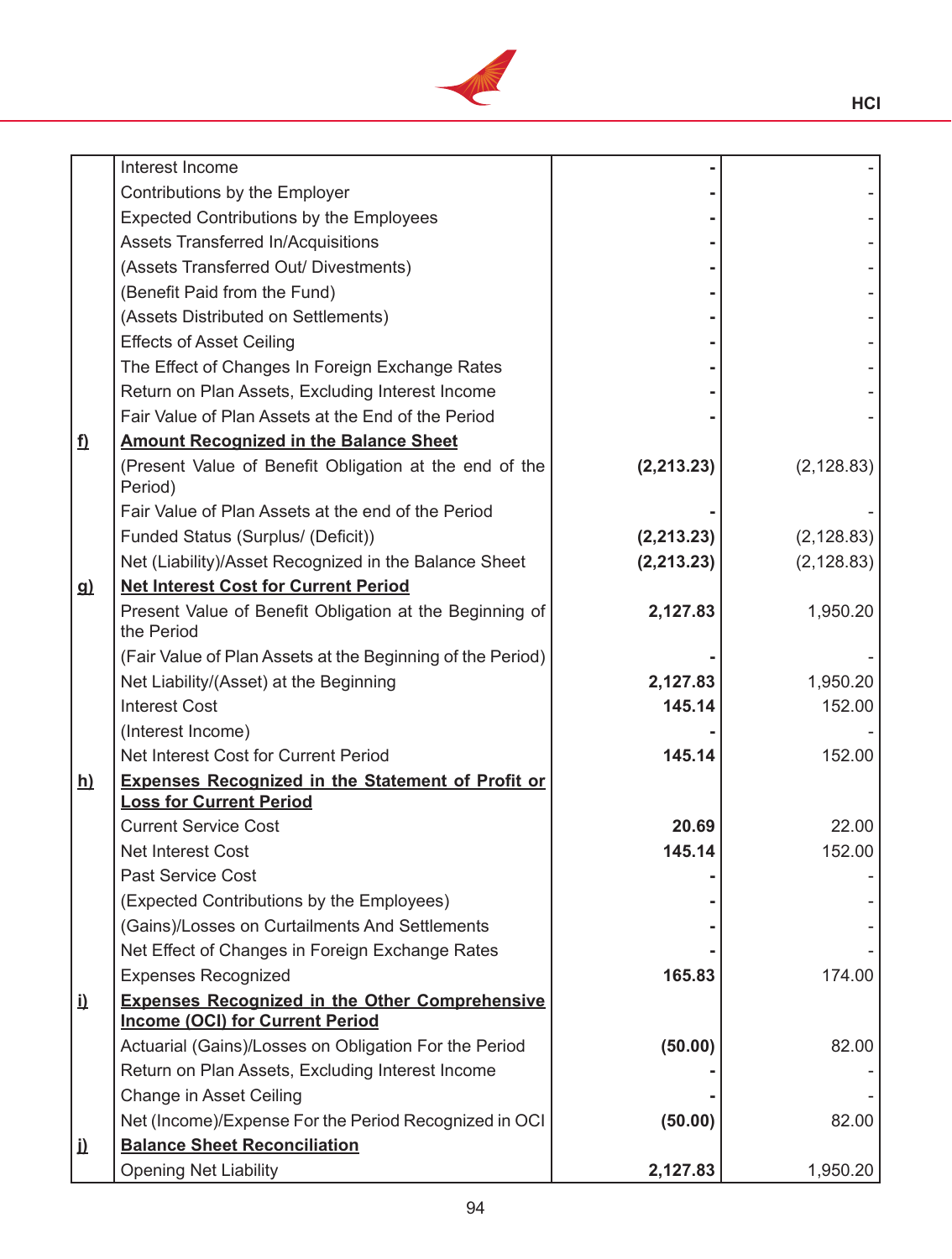

|                | Expenses Recognized in Statement of Profit or Loss                                    | 165.83   | 174.00   |
|----------------|---------------------------------------------------------------------------------------|----------|----------|
|                | Expenses Recognized in OCI                                                            | (50.00)  | 82.00    |
|                | Net Liability/(Asset) Transfer In                                                     |          |          |
|                | Net (Liability)/Asset Transfer Out                                                    |          |          |
|                | (Benefit Paid Directly by the Employer)                                               | (30.29)  | (78.37)  |
|                | (Employer's Contribution)                                                             |          |          |
|                | Net Liability/(Asset) Recognized in the Balance Sheet                                 | 2,213.23 | 2,127.83 |
| <u>k)</u>      | <b>Category of Assets</b>                                                             |          |          |
|                | Government of India Assets                                                            |          |          |
|                | <b>State Government Securities</b>                                                    |          |          |
|                | <b>Special Deposits Scheme</b>                                                        |          |          |
|                | <b>Debt Instruments</b>                                                               |          |          |
|                | <b>Corporate Bonds</b>                                                                |          |          |
|                | <b>Cash And Cash Equivalents</b>                                                      |          |          |
|                | Insurance fund                                                                        |          |          |
|                | <b>Asset-Backed Securities</b>                                                        |          |          |
|                | <b>Structured Debt</b>                                                                |          |          |
|                | Other                                                                                 |          |          |
|                | Total                                                                                 |          |          |
| $\overline{D}$ | <b>Other Details</b>                                                                  |          |          |
|                | No of Active Members                                                                  | 533      | 577      |
|                | Average Future Term                                                                   | 30       | 29       |
|                | Projected Benefit Obligation (PBO) Total                                              | 2,213.23 | 2,127.83 |
|                | Projected Benefit Obligation (PBO) Due but not paid                                   |          |          |
|                | Expected Contribution in the Next Year                                                |          |          |
| <u>m)</u>      | <b>Net Interest Cost for Next Year</b>                                                |          |          |
|                | Present Value of Benefit Obligation at the End of the<br>Period                       | 2,213.23 | 2,127.83 |
|                | (Fair Value of Plan Assets at the End of the Period)                                  |          |          |
|                | Net Liability/(Asset) at the End of the Period                                        | 2,213.23 | 2,127.83 |
|                | <b>Interest Cost</b>                                                                  | 153.00   | 145.00   |
|                | (Interest Income)                                                                     |          |          |
|                | Net Interest Cost for Next Year                                                       | 153.00   | 145.00   |
| <u>n)</u>      | <b>Expenses Recognized in the Statement of Profit or</b><br><b>Loss for Next Year</b> |          |          |
|                | <b>Current Service Cost</b>                                                           | 20.00    | 20.00    |
|                | <b>Net Interest Cost</b>                                                              | 153.00   | 145.00   |
|                | (Expected Contributions by the Employees)                                             |          |          |
|                | <b>Expenses Recognized</b>                                                            | 173.00   | 165.00   |
| <u>o)</u>      | <b>Maturity Analysis of the Benefit Payments:</b>                                     |          |          |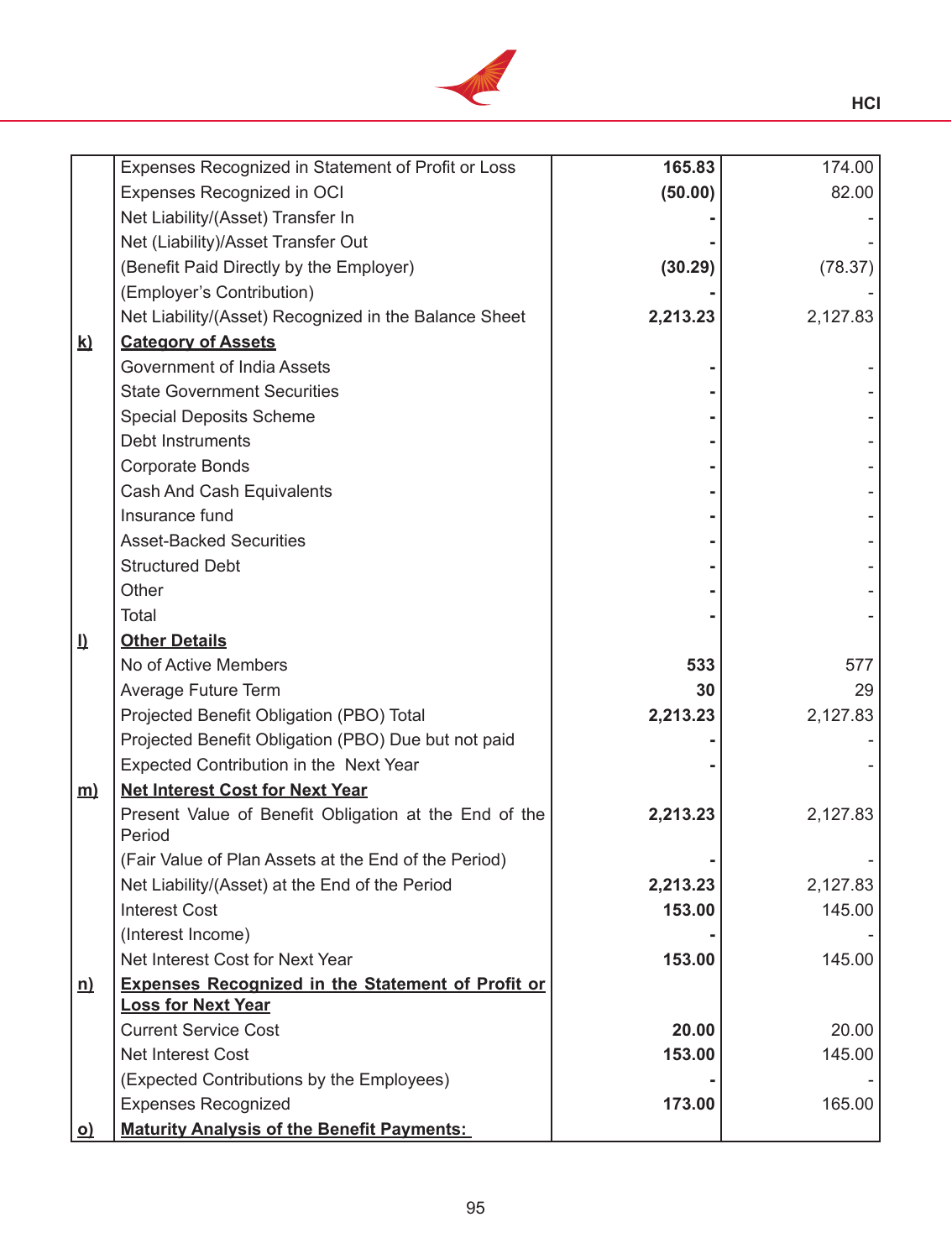

|           | Projected Benefits Payable in Future Years From the  |          |          |
|-----------|------------------------------------------------------|----------|----------|
|           | Date of Reporting                                    |          |          |
|           | 1st Following Year                                   | 62.00    | 72.00    |
|           | 2nd Following Year                                   | 76.00    | 84.00    |
|           | 3rd Following Year                                   | 88.00    | 99.00    |
|           | 4th Following Year                                   | 102.00   | 113.00   |
|           | 5th Following Year                                   | 115.00   | 126.00   |
|           | Sum of Years 6 To 10                                 | 573.00   | 631.00   |
| <u>q)</u> | <b>Sensitivity Analysis</b>                          |          |          |
|           | Projected Benefit Obligation on Current Assumptions  | 2,213.23 | 2,127.83 |
|           | Delta Effect of +1% Change in Rate of Discounting    | (240.00) | (226.00) |
|           | Delta Effect of -1% Change in Rate of Discounting    | 295.00   | 277.00   |
|           | Delta Effect of +1% Change in Medical Cost Inflation | 301.00   | 282.00   |
|           | Delta Effect of -1% Change in Medical Cost Inflation | (248.00) | (234.00) |

The sensitivity analysis have been determined based on reasonably possible changes of the respective assumptions occurring at the end of the reporting period, while holding all other assumptions constant.

The sensitivity analysis presented above may not be representative of the actual change in the projected benefit obligation as it is unlikely that the change in assumptions would occur in isolation of one another as some of the assumptions may be correlated.

Furthermore, in presenting the above sensitivity analysis, the present value of the projected benefit obligation has been calculated using the projected unit credit method at the end of the reporting period, which is the same method as applied in calculating the projected benefit obligation as recognised in the balance sheet.

There was no change in the methods and assumptions used in preparing the sensitivity analysis from prior years.

# **29 Deferred tax Assets**

The Company has not recognized deferred tax assets arising on account of carried forward tax losses and unabsorbed depreciation to the extent of the deferred tax liability arising since the availability of sufficient future taxable income against which the said benefits can be set off is not possible to be ascertained with virtual certainty.

### **30 Contingent Liabilities and Contingent Assets:**

### **A Contingent Liabilities**

 In compliance with Ind AS 37 on "Provisions, Contingent Liabilities and Contingent Assets", the required information is as under:

| No. | <b>Description</b> | <b>Opening</b>    |          | Additions   Utilisation   Reversals |    | <b>Closing</b>    |
|-----|--------------------|-------------------|----------|-------------------------------------|----|-------------------|
|     |                    | <b>Balance as</b> | during   | $ $ during the $ $ during the $ $   |    | <b>Balance</b>    |
|     |                    | on 1st April      | the year | vear 2020- vear 2020-               |    | as on 31st        |
|     |                    | 2020              | 2020-21  | 21                                  | 21 | <b>March 2021</b> |
|     | Luxury Tax         | 228.91            |          |                                     |    | 228.91            |
| ii) | Service Tax        | 296.25            | 283.76   |                                     |    | 580.01            |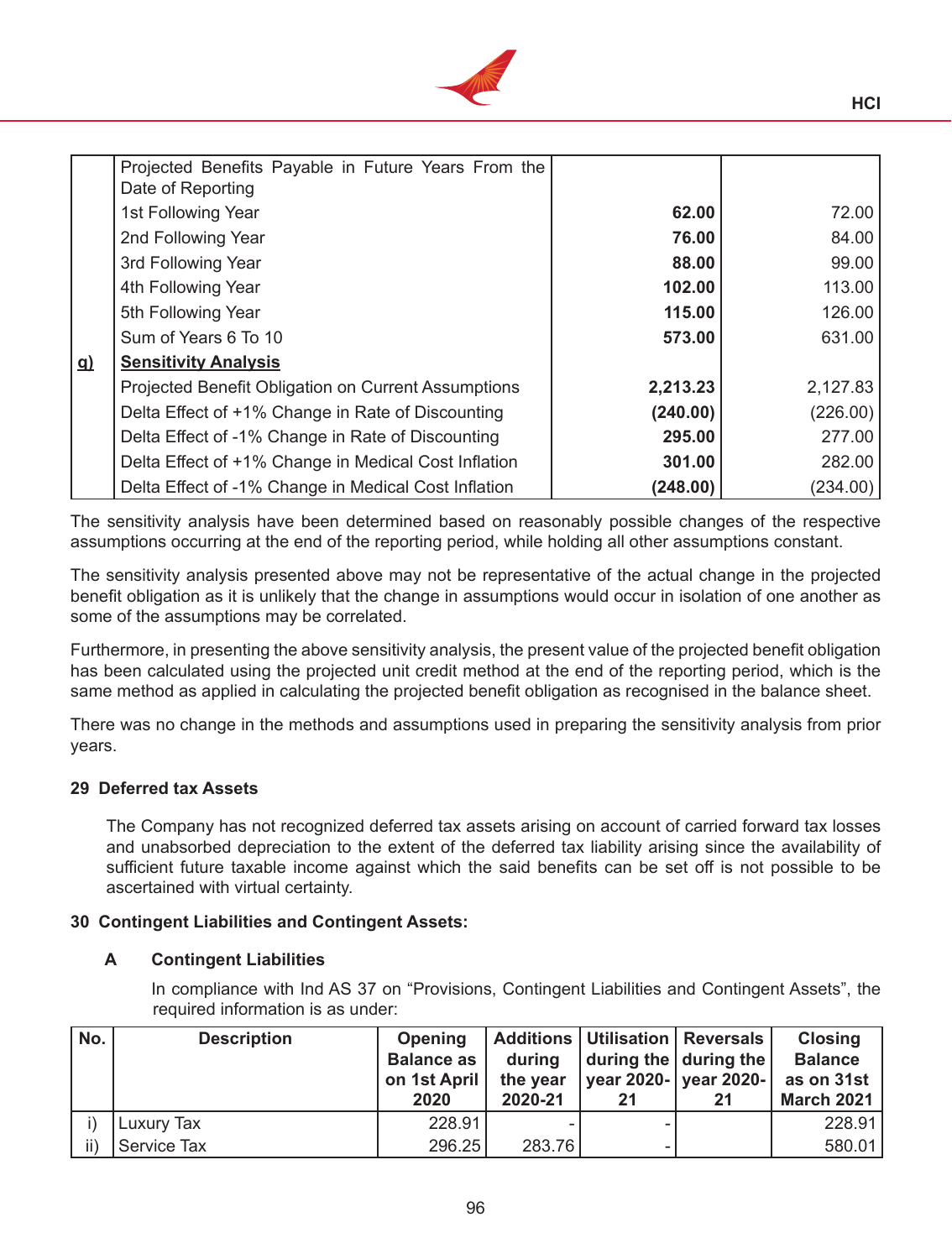

| No.           | <b>Description</b>                                                                                                         | <b>Opening</b>    | <b>Additions</b> | <b>Utilisation</b> | <b>Reversals</b> | <b>Closing</b>    |
|---------------|----------------------------------------------------------------------------------------------------------------------------|-------------------|------------------|--------------------|------------------|-------------------|
|               |                                                                                                                            | <b>Balance as</b> | during           | during the         | during the       | <b>Balance</b>    |
|               |                                                                                                                            | on 1st April      | the year         | year 2020-         | year 2020-       | as on 31st        |
|               |                                                                                                                            | 2020              | 2020-21          | 21                 | 21               | <b>March 2021</b> |
| iii)          | Counter<br>claim<br>of<br>Sahara<br><b>Hospitality Ltd</b>                                                                 | 235.67            |                  |                    |                  | 235.67            |
| iv)           | Arbitration Award for B D & P<br>Hotels challenged in Court                                                                | 54.00             |                  |                    |                  | 54.00             |
| V)            | Arbitration proceedings against N<br><b>S</b> Associates                                                                   | 787.79            |                  |                    | (718.23)         | 69.56             |
| vi)           | Premium payable on fore shore<br>land of erstwhile Centaur Hotel<br>Juhu Beach to Government of<br>Maharashtra             | 448.00            |                  |                    |                  | 448.00            |
| vii)          | Guarantees given to Customs<br>Department for the flight kitchen<br>operations                                             | 3.00              |                  |                    | (3.00)           |                   |
| viii)         | Landscaping of Centaur Hotel<br>Srinagar claimed<br>by<br>Shere<br>kashmir Convention Centre, J&K<br>Govt. disputed by HCI | 506.21            |                  |                    |                  | 506.21            |
| $\mathsf{ix}$ | Awards that have gone against<br>the Company and preferred an<br>appeal                                                    | 10.62             |                  |                    |                  | 10.62             |
| X)            | Interest on dues payable to AAI                                                                                            | 6,845.70          | 862.51           |                    |                  | 7,708.21          |
| xi)           | Claims of employees                                                                                                        |                   |                  |                    |                  |                   |
|               | <b>Total</b>                                                                                                               | 9,416.15          | 1,146.27         |                    | (721.23)         | 9,841.19          |

### **Claims against the Company not acknowledged as debts**

- i) Claims of Luxury Tax authorities, for financial year 2000-01 and 2002-03 for which the Company has preferred an appeal with Additional Commissioner of Sales Tax against which Company has paid Rs.70.71 lakhs (previous year Rs. 70.71 lakhs) under protest.
- ii) Claims of Service Tax amounting to Rs. 580.01 lakhs for which the Company has preferred appeals
- iii) Counter Claim of Rs. 236 lakhs by M/s Sahara Hospitality Ltd. (formerly known as M/s Batra Hospitality Pvt. Ltd.), the buyer of Centaur Hotel Mumbai Airport, towards Net Current Assets which was disputed by the Company, as the Net Current Assets and other obligations of the buyer were to be settled in terms of the Agreement to Sell dated 18.4.2002. In the prior years, the Hon'ble Arbitral Tribunal published their award under which the buyer had to pay Rs 188 lakhs and interest thereon along with legal costs of Rs 40 lakhs. The buyers preferred an appeal in the Hon'ble High Court of Bombay against the award. The Hon'ble High Court has set aside the Arbitration Award. This has been challenged by the Company before the Divisional Bench of the Hon'ble High Court of Bombay which has been admitted and is pending for hearing .
- iv) The Management Contract Agreement executed on 15 September 2010 with M/s B.D.&P Hotels (India) Pvt Limited for running the Centaur Hotel Lake View, Srinagar (CLVH) under Management Contract. However, before handing over the unit, a communication was received from the Ministry forwarding the decision taken in the meeting of the Committee of Secretaries, GoI stating that J&K Govt had indicated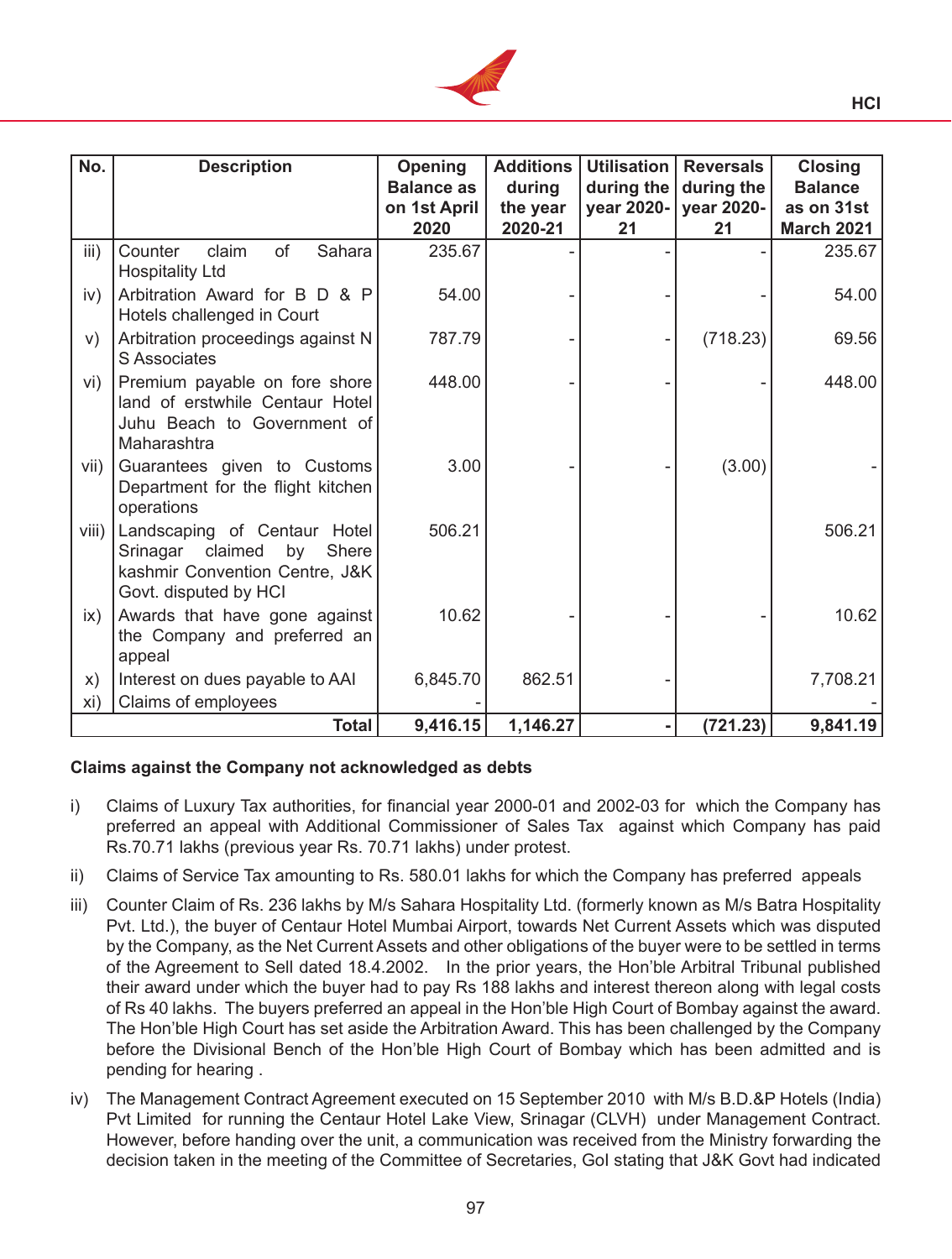

that since the land was leased to the Company by J&K Government, the Management Contract was not feasible and the decision of offering the unit under Management Contract may be reviewed. Accordingly, with the approval of the Board the said Management Contract was terminated on 26 September 2011 and the interest free Security Deposit of Rs.1000 lakhs and proportionate Minimum Guaranteed Amount of Rs 108 lakhs deposited by the party was returned to the Bidder, M/s BD & P Hotel (India) Pvt. Ltd.

 M/s B.D.&P Hotels (India) Pvt Limited had filed a writ in the High Court of Bombay for invoking arbitration. The Hon'ble High Court granted the appeal of the party and sole arbitrator was appointed. The party challenged the termination of the Agreement and claimed Rs 34100 lakhs plus 18% interest from the Company, The Arbitration Award was received on 14th August 2015 directing HCI to hand over the property to the party along with legal cost of Rs 54 lakhs, which was challenged by the Company in the Hon'ble High Court of Bombay. Vide order dated 8 January 2019 passed by the single judge the arbitration petition has been dismissed.

Subsequently, the Company has challenged the said order before the Division Bench of Hon'ble High Court of Bombay in March 2019 and is still pending for hearing. The options available to the Company are being explored with the guidance of the Senior Counsel in the matter.

- v) The Company had entered into an Agreement with M/s. N S Associates for renovation of guest rooms together with connected shafts and corridors at Centaur Hotel, Delhi Airport. Certain disputes and differences arose with the said Party and the final bill was not settled. Accordingly, the party invoked arbitration clause claiming an amount of Rs 787.79 lakhs and interest thereon @ 15%. The Arbitration Award was published by the Learned Arbitral Tribunal on 19.10.2019 by holding that the Company has to pay only Rs. 88.43 lakhs along with litigation costs of Rs.5.00 lakhs to the party. The Company filed a petition under section 34 of the Arbitration and Conciliation Act, 1996 for partly setting aside the impugned award, which has been admitted. Hearing in the matter is pending . Against the amount payable as per the award totalling to Rs 93.43 lakhs, an amount of Rs 23.88 lakhs (including Rs 0.30 lakhs as Earnest Money Deposit) is reflected as payable in the books of accounts. Hence the balance amount of Rs 69.55 lakhs is reflected under Contingent Liability.
- vi) Subsequent to the sale of Centaur Hotel Juhu Beach in 2002, Govt. of Maharashtra claimed an amount of Rs 448 lakhs from M/s V. Hotels Limited and from the Company for premium payable on the transfer of 1810 sq.mtr of land attached to the hotel property which was on lease from the State Govt. and is to be kept open to sky - to be used only as garden. The same was disputed by the Company before the Revenue Minister, Government of Maharashtra quoting the Agreement to Sell . The Order of the State Government dated 1.6.2014 has directed M/s V. Hotels to make payment of the said premium. M/s V. Hotels Limited has challenged the order in the Bombay High Court, wherein the Company has been made a party.
- vii) Guarantees given to Customs Authorities nil (previous year Rs 3 lakhs)
- viii) Pertains to the Company's share of the cost of landscaping of Centaur Hotel Srinagar claimed by Shere Kashmir Convention Centre/ J&K Govt., disputed by the Company
- ix) Awards that have gone against the Company for which appeals are preferred and pending disposal.
- x) Lease rentals and Turnover levy amounting to Rs 7081.26 lakhs are payable to Airports Authority of India (AAI) and the same are provided in the books of accounts as per the working of the Company, subject to confirmation . In view of disputes with AAI, interest on account of outstanding dues payable to AAI amounting to Rs 7708.21 lakhs is reflected as Contingent Liability (Refer 30 A (x)).
- xi) Claims made by employees various claims on account of reinstatement, promotions, permanency, wage revision, etc by existing and retired employees of the Company are under litigation and the claims will depend on the outcome of the cases. Hence amount is indeterminate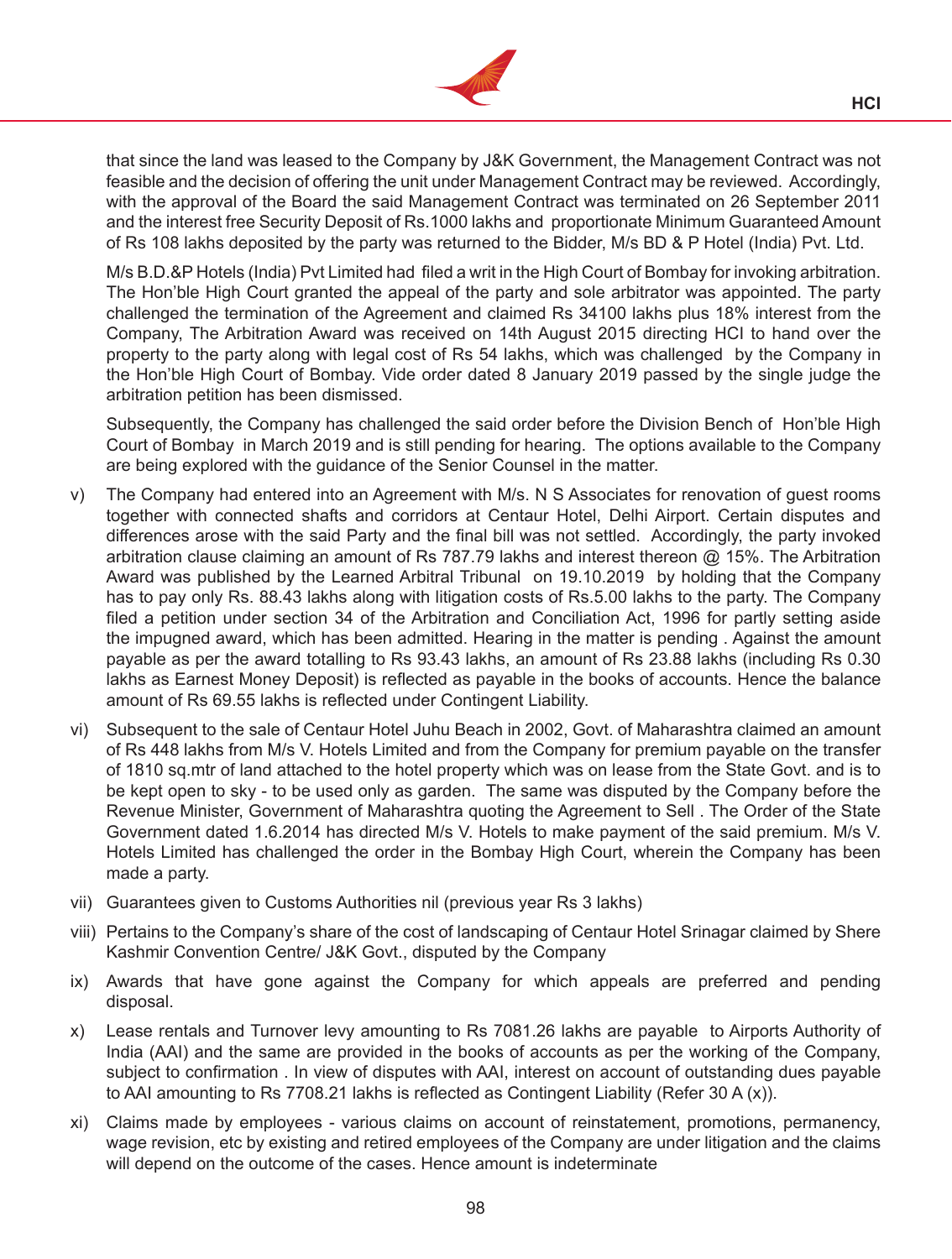

## **B Contingent Assets**

 The Hon'ble Arbitral Tribunal published their award under which M/s Sahara Hospitality Ltd. (formerly known as M/s Batra Hospitality Pvt. Ltd.), the buyer of erstwhile Centaur Hotel Mumbai Airport had to pay an amount of Rs 188 lakhs and interest thereon along with legal costs of Rs 40 lakhs to the Company . However, the buyers preferred an appeal in the Hon'ble High Court of Bombay against the award.The Hon'ble High Court set aside the Arbitration Award, which has been challenged by the Company before the Divisional Bench of the Hon'ble High Court of Bombay which has been admitted and is pending for hearing . (refer 30 A iii) above)

- **31** Other Receivables under Other Financial Assets (Note 5) Rs.289.34 lakhs (previous year Rs 2015.31 lakhs) - includes the following against which the Company has made Provisions for Doubtful Advances:
	- i) Rs. 38.43 lakhs due from AAI for the period from 1996-97 to 2005-06 and Rs. 9.54 lakhs for the period from 2006-07 to 2009-10 against garbage collection .
	- ii) Rs. 0.47 lakhs receivable from M/s Sahara Hospitality Limited

"The Company has made provision for doubtful advances for Rs 48.43 lakhs in 2020-21

- **32** The matters relating to cost of construction of Centaur Lake View Hotel Srinagar and the cost sharing arrangement between the hotel and Sher e Kashmir Convention Centre (SKICC) between the Company and Government of Jammu & Kashmir (J&K) had been agreed by both the parties in a joint meeting held on 15 October 2004 and all the matters of divergent views were settled. Consequent upon the agreement, the following amounts were receivable / payable:
	- a) Amount receivable from J & K government in respect of cost sharing arrangements with SKICC is Rs .1270.04 lakhs - (previous year Rs 1197.92 lakhs)- (Note 5)
	- b) Amount receivable from J & K government on account of joint construction of the hotel and SKICC in 1982- Rs 297.76 lakhs and interest subsidy Rs 120 lakhs, totalling to Rs 417.76 lakhs (Note 5)
	- c) Amount payable to J & K government on account of joint construction of the hotel and SKICC in 1982 is Rs. 396.76 lakhs (Note 18)

 These balances are subject to reconciliation and confirmation. Adjustment, if any will be accounted in the year in which finality is reached.

However, as a matter of abundant caution, the Company has made a Provision for Doubtful Advances for item nos. a) and b) above, totalling to Rs. 1687.80 lakhs during 2020-21.

### **33 Wage Revision:**

a) The earlier wage agreements with workmen had expired on 31.12.2006. The Unions submitted their Charters of Demands

After protracted negotiations between Wage Negotiation Committee of the Management and Co-Ordination Committee of HCI Unions and after receipt of final approval from the Ministry of Civil Aviation, the Memorandum of Understanding dated 08.08.2019 was entered into between the unions and the Company for implementing wage revision for the Unionised category of employees for a period of 10 years effective 18.08.2008. The wage revision was implemented in the financial year 2019-20.

In view of the above , total estimated provision for arrears of wage revision for the unionised category of employees as on 31.3.2021 is Rs 1463.58 lakhs (Refer note no. 16) against which an advance of Rs 333.13 lakhs is shown in the books of accounts (Refer note no.7). The calculations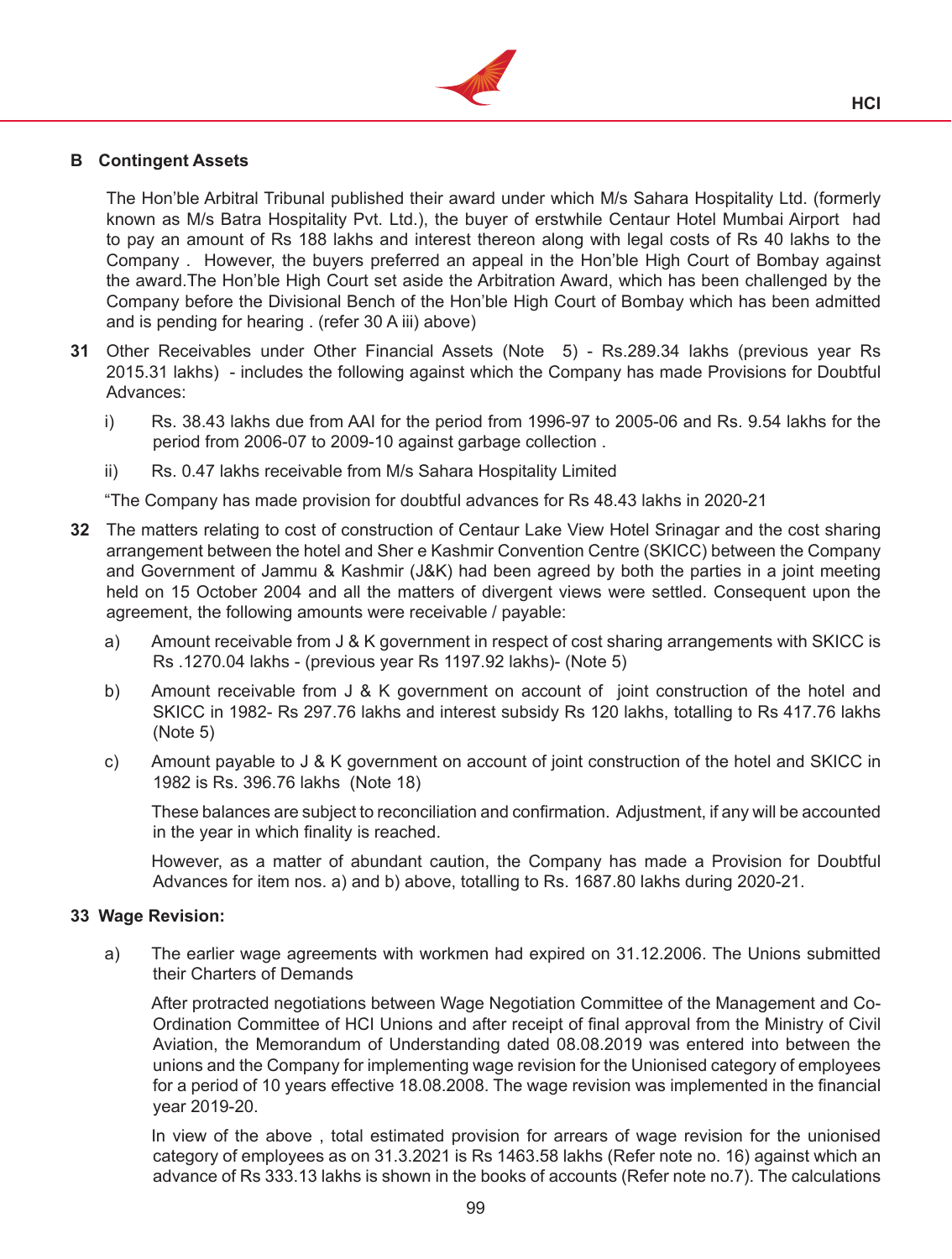

for arrears payable to employees effective 08.08.2008 are in progress. Hence any differential provision would be made in the year it is finalised.

b) The wage revision relating to the Officers Cadre which was due on 01.01.2007 for a period of 10 years is pending. In view of the financial position of the Company the wage revision for the officers has been deferred.

 The Management had announced an interim relief of Rs 5,000/- per month per employee for officers effective 1.1.2017 which continues to be paid and has been expensed out in the Statement of Profit and Loss Account. As and when wage revision is approved, this amount would be adjusted against arrears payable , if any, for which employeewise details have been maintained separately in the books of accounts as Advance against Interim relief and Provision against Interim Relief amounting to Rs 575. 85 lakhs(Refer note no.18 and 7).

**34** Chefair Delhi acquired one Hi - lift TATA Chassis at a cost of Rs 10.14 lakhs during the financial year 2007-08. Based on operational considerations it was transferred to Chefair Mumbai on 21st March, 2009 for customisation to meet local requirements. The Company has obtained possession of the customised hilift and after completion of the fabrication, the hilift has been put to use in February 2021 and the total amount of Rs 31.62 lakhs including chassis cost and fabrication cost has been capitalised effective 28.02.2021 .

### **35 Renovation of Hotels :**

The Company received a sum of Rs 500 lakhs during 2015-16 against issue of equity shares from the Government of India for renovation of hotels. In April 2017, the Company appointed a Consultant to undertake the upgradation and refurbishing of 75 guest rooms and other allied works for Centaur Srinagar. The same is not actively pursued in view of the situation in the Valley and uncertainty regarding handing over of the Srinagar hotel property to the J&K Government. However, some essential capital expenditure required for the smooth operations of Centaur Srinagar will be incurred in the next financial year.

### **36 Commitments:**

### Capital Commitments

Estimated amount of contracts remaining to be executed on Capital Account are given hereunder:

| <b>Particulars</b> | As at 31st<br><b>March 2021</b> | As at 31st<br><b>March 2020</b> |
|--------------------|---------------------------------|---------------------------------|
| Hilift             |                                 | 2.84                            |
| <b>Total</b>       |                                 | 2.84                            |

# **37 Confirmations of Balances**

- i) The Company has reconciled the balances in respect of Trade Receivables, Trade Payables, Loans and Advances, Deposits in respect of the Holding Company and its subsidiaries as on 31st March 2021
- ii) The Company has sent confirmation letters to creditors for Trade Payables as on 31.3.2021. Generally, the Trade Payables have been confirmed by the parties.

The Company is also in the process of obtaining confirmation of balances in respect of other Trade Receivables, Loans and Advances, Deposits and Other Liabilities as on 31st March, 2021. Accordingly, such accounts reflect the balances as per their respective ledger accounts and are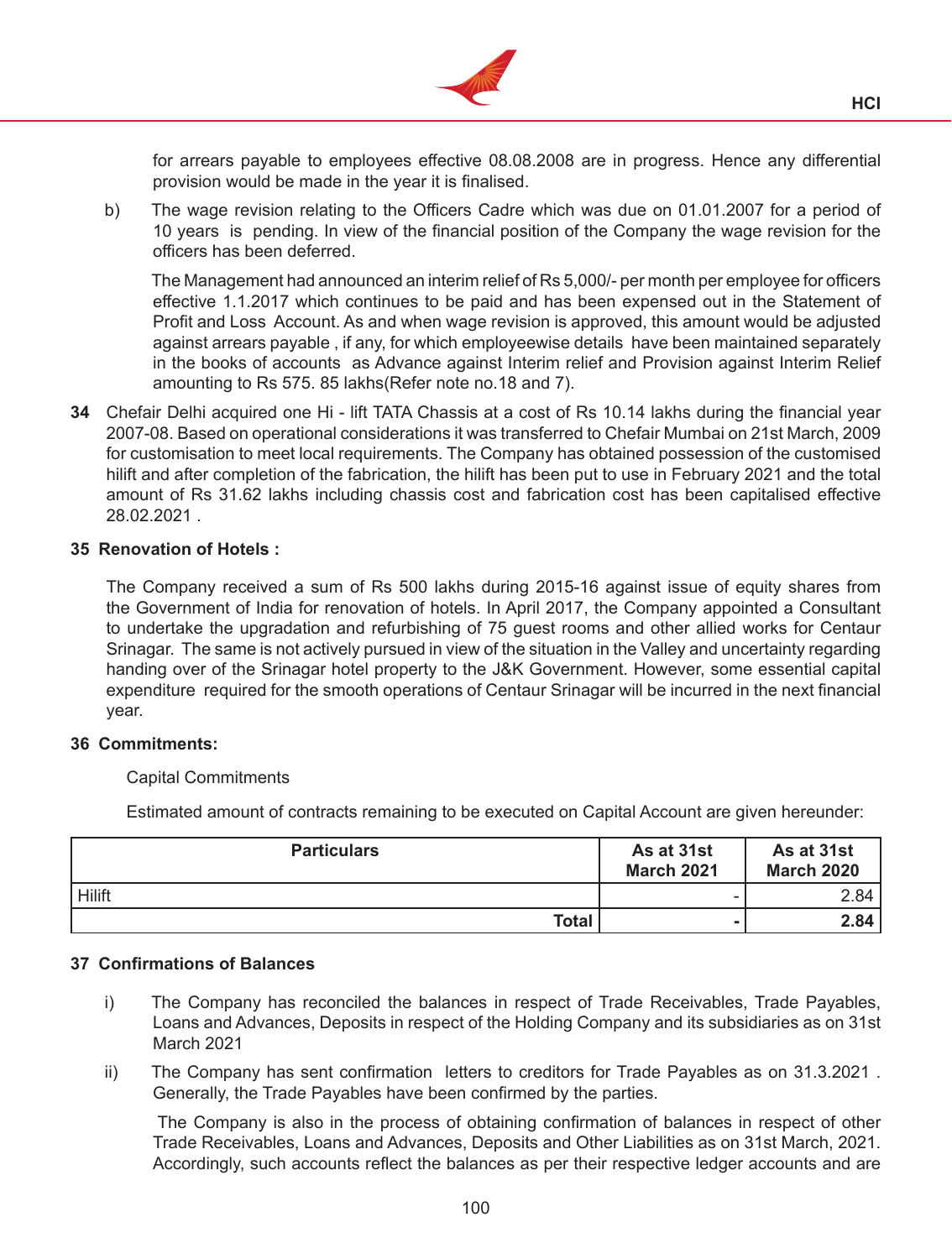

subject to adjustments, if any on reconciliation of accounts. The difference, if any, will be adjusted in the accounts as and when reconciliation is completed.

### **38 LEASES- IND AS 116**

The Company has taken land on lease which are generally long term in nature with varying terms, escalation clauses and renewal rights expiring from thirty to ninety nine years. On renewal, the terms of the leases are renegotiable.

### **a) Total lease liabilities are analysed as under:**

| <b>Particulars</b> | 31.3.2021 | 31.3.2020 |
|--------------------|-----------|-----------|
| l Current          | 305.04    |           |
| Non-current        | 3,692.87  | 3,584.64  |
| <b>Total</b>       | 3,997.91  | 3,584.64  |

### **b) Exposure to Future Cash Flows:**

The Company has not made lease payments to AAI (Refer Note no. 29A x)), hence undiscounted cash flow of lease liabilities cannot be ascertained. There is no as such payment profile and therefore maturity analysis cannot be prepared.

### **39 Earnings Per Share:**

| <b>Particulars</b>                                    | As at<br>31.03.2021 | As at<br>31.03.2020 |
|-------------------------------------------------------|---------------------|---------------------|
| Profit/(Loss) After Tax & Extra-Ordinary Items        | (9,661.92)          | (6, 554.70)         |
| Less: Extra-Ordinary Items                            |                     |                     |
| Profit/(Loss) After Tax & Before Extra-Ordinary Items | (9,661.92)          | (6, 554.70)         |
| Weighted Average No. of Equity Shares                 | 137.60              | 137.60              |
| <b>EPS</b>                                            |                     |                     |
| <b>Basic</b><br>a)                                    | (70.22)             | (47.64)             |
| <b>Diluted</b>                                        | (70.22)             | (47.64)             |

### **40 Remuneration to Auditors:**

The details of the audit fees and expenses of the Auditors:-

| <b>Particulars</b>                          | 2020-21 | 2019-20 |
|---------------------------------------------|---------|---------|
| Audit fees- For the year                    | 2.25    | 2.25    |
| Out of Pocket Expenses of previous auditors | 0.02    |         |
| Total,                                      | 2.27    | 2.25    |

**41** Segment information is provided in Annexure "I" as per Ind AS 108 "Operating Segments" under Rule 7 of the Companies (Accounting) Rules, 2014.

# **42 Related Party Transactions:**

Disclosure of the names and designations of the Related Parties as required by Indian Accounting Standard (IND AS-24) during the year 2019-20 and 2020-21 are given below:

Related Perty Relationships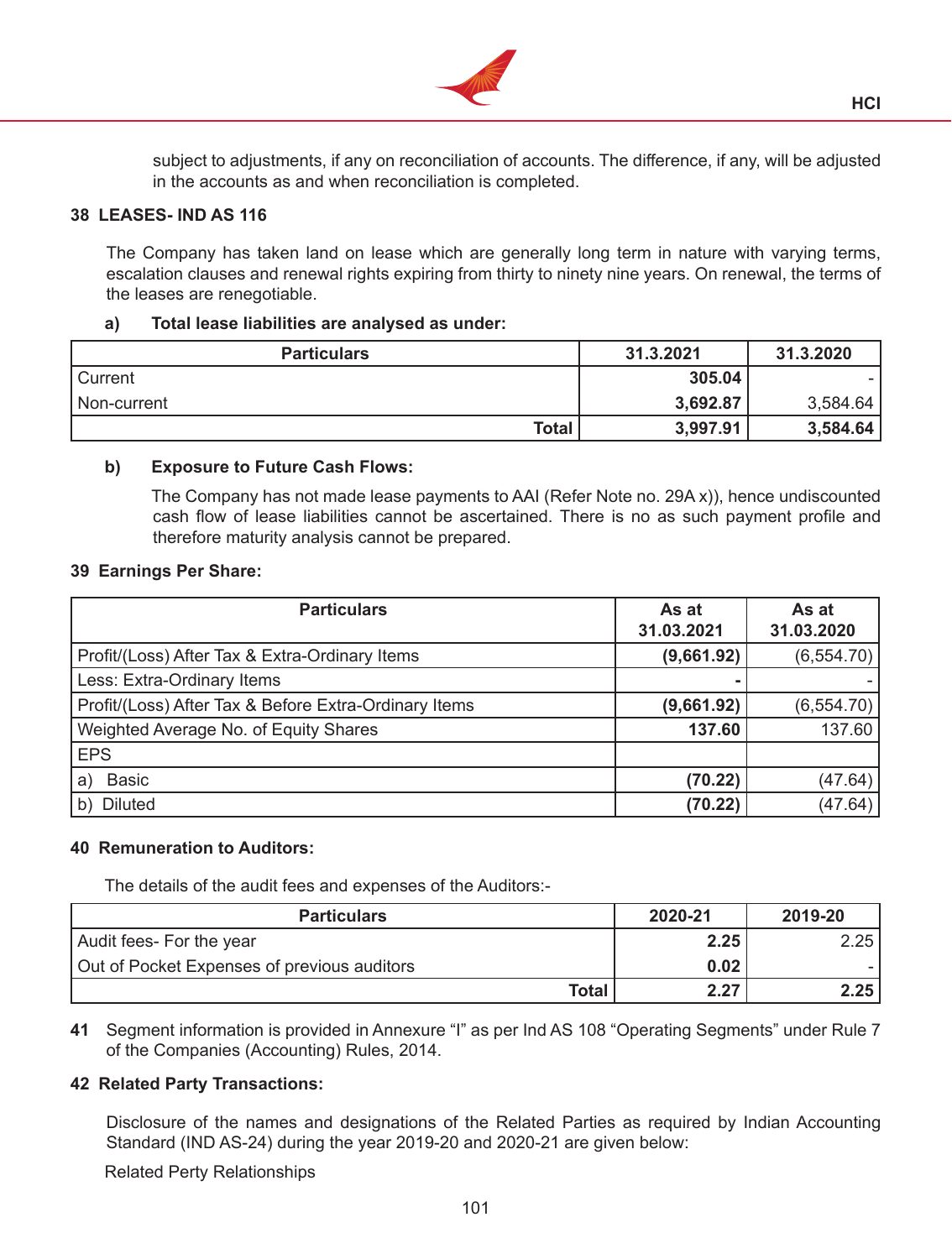

- i) Holding Company Air India Limited
- ii) Person having significant influence President of India (through his representative)

# **A Key Management Personnel & Relatives :**

Key Managerial Personnel & Relatives

 Pankaj Kumar - Chief Executive Officer (01.04.2020 to 16.07.2020)

 Ajay Prakash - Chief Executive Officer (17.06.2020 to 04.11.2020) 

 Deepak Khullar - Chief Executive Officer ( wef 05.11.2020)

 T.C.Dalal - Chief Financial Officer

Shyamala P. Kunder - Company Secretary

Transactions with Key Managerial Personnel:

- i) There are no transactions with key managerial personnel or their relatives
- ii) Key Managerial Remuneration

| S. No | <b>Particulars</b>                                                | as at<br>31.3.2021 | as at<br>31.3.2020 |
|-------|-------------------------------------------------------------------|--------------------|--------------------|
|       | Pankaj Kumar - Chief Executive Officer (01.04.2020 to 16.07.2020) | 2.66               | 9.74               |
|       | Ajay Prakash - Chief Executive Officer (17.06.2020 to 04.11.2020) |                    |                    |
|       | Deepak Khullar - Chief Executive Officer (wef 05.11.2020)         | 9.73               |                    |
|       | T.C.Dalal - Chief Financial Officer                               | 9.00               | 9.00               |

B In terms of Ind AS 24, following are the disclosure requirements related to transactions with certain Government Related entities i.e. Significantly controlled and influenced entities by Government of India (not included in the list above) :

| <b>S. No.</b> | Name of the Entities and Nature of transactions | 2020-21      | 2019-20     |
|---------------|-------------------------------------------------|--------------|-------------|
|               | <b>AIR INDIA LIMITED</b>                        |              |             |
|               | Sales during the year                           | 1,472.29     | 5,125.48    |
|               | Finance Cost for the year                       | (3,519.02)   | (2,607.84)  |
|               | <b>SOD Ticket</b>                               | (0.13)       | (0.53)      |
|               | Miscellaneous expenses (security training)      | (1.22)       |             |
|               | Miscellaneous expenses (medical)                | (6.09)       | (3.11)      |
|               | SAP maintenance expenses                        | (3.43)       |             |
|               | Loan received during the year                   | 2,593.00     | 2,775.00    |
|               | Closing Balance 31.3.2021                       |              |             |
|               | Trade Receivable from Air India                 | 2,961.89     | 3,609.22    |
|               | Loan payable to Air India                       | (43, 928.87) | (37,964.36) |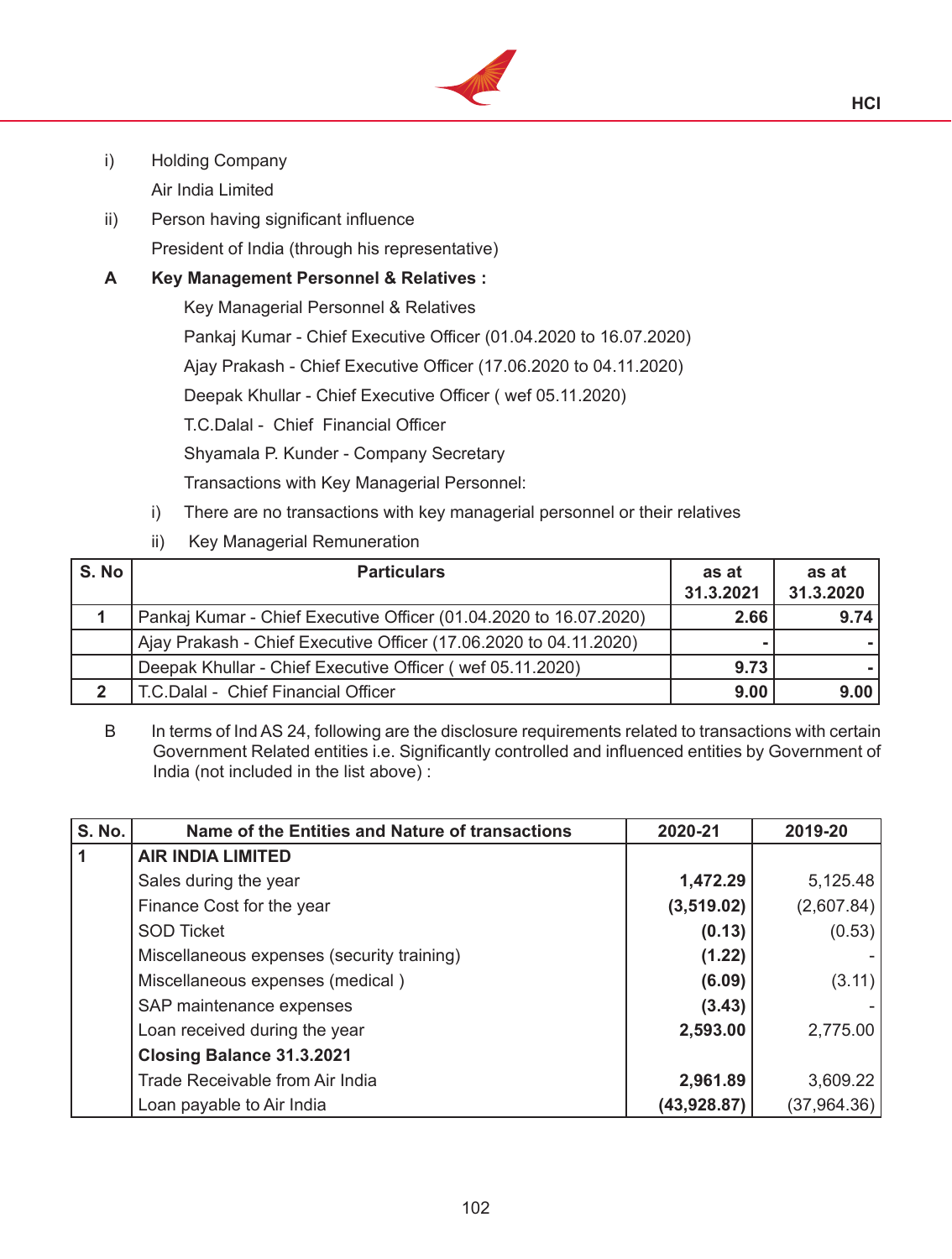

| S. No.                  | Name of the Entities and Nature of transactions                                                  | 2020-21 | 2019-20 |
|-------------------------|--------------------------------------------------------------------------------------------------|---------|---------|
|                         | <b>Other Receivables</b>                                                                         | 41.04   | 28.17   |
|                         | <b>Other Payables</b>                                                                            | (3.00)  | (11.12) |
| $\overline{\mathbf{2}}$ | <b>AIR INDIA SUBSIDIARIES</b>                                                                    |         |         |
|                         | Sales during the year                                                                            |         |         |
|                         | Al Airport Services Limited (AIASL) (formerly AIATSL)                                            | 0.92    | 11.27   |
|                         | Al Engineering Services Limited (AIESL)                                                          | 88.21   | 181.97  |
|                         | Air India Express Limited (AIXL)                                                                 | 1.55    | 39.77   |
|                         | Alliance Air Aviation Limited (AAAL) (formerly known as Airlines<br>Allied Services Ltd. (AASL)) | 10.78   | 53.08   |
|                         | Trade Receivables on 31.3.2021                                                                   |         |         |
|                         | Al Airport Services Limited (AIASL) (formerly AIATSL)                                            | 11.30   | 10.34   |
|                         | Al Engineering Services Limited (AIESL)                                                          | 73.90   | 361.94  |
|                         | Air India Express Limited (AIXL)                                                                 | 1.17    | 23.62   |
|                         | Alliance Air Aviation Limited (AAAL) (formerly known as Airlines<br>Allied Services Ltd. (AASL)) | 3.04    | 42.59   |

# **Note: The Related Parties have been identified by the Company and relied upon by the auditors**

- **43** Luxury Tax liability of Centaur Delhi as on 31st March 2021 is NIL (previous year NIL). The Company is in the process of defreezing the bank accounts frozen by the Luxury Tax authorities in 2012-13,hence confirmations of bank accounts amounting to Rs 6.14 lakhs is on the date of freezing.
- 44 As per the Agreement between Airports Authority of India (AAI) and the Company the lease period for the land on which Centaur Hotel Delhi and Chefair Delhi is located, is valid till 31.3.2032 . However AAI had served notice dated 8 November 2016 for early termination of lease of land as the land is required by them for airport expansion. With the intervention of Ministry of Civil Aviation, an extension up to 31 December 2019 for vacating the said leasehold land has been granted. Thus the Company was required to give vacant possession of land by 30.11.2019 and surrender the said leasehold land to AAI by 31 December 2019. In this regard, negotiations for compensation to be claimed from AAI were carried out in consultation with the Ministry.

Accordingly, a meeting was convened on 4.011.2019 by Secretary Civil Aviation to discuss the matter regarding compensation on termination of Lease agreement to HCI. In the said meeting AAI clarified that as per the proposed Master Plan 2016 for Indira Gandhi International Airport, Delhi the project at the HCI hotel site is to be developed under the Master Plan phase commencing from 2026 and it was also confirmed that the HCI property is not infringing the proposed runway but the land would be required for parking of aircraft.

Secretary, Civil Aviation stated that AAI needed to take an economic call on the issue taking into consideration the economics of allowing HCI to continue operations for the balance lease period. In view of the above, it was decided in the meeting that in case AAI decides that the land is not required by AAI for aeronautical purpose then full permission may be given to HCI for commercial utilisation including O&M contract for the remaining period of the lease. The said decision was communicated to HCI vide Ministry's letter 20.12.2019 allowing HCI to use the land/structure upto the expiry of the existing lease period i.e. on 31.03.2032 and to vacate the land positively upon the expiry of lease period. It was also conveyed that since HCI has defaulted in payment of AAI dues from 2002 onwards as per the terms of agreement, an Arbitrator may be appointed as per the provisions of existing agreement to sort out the dispute.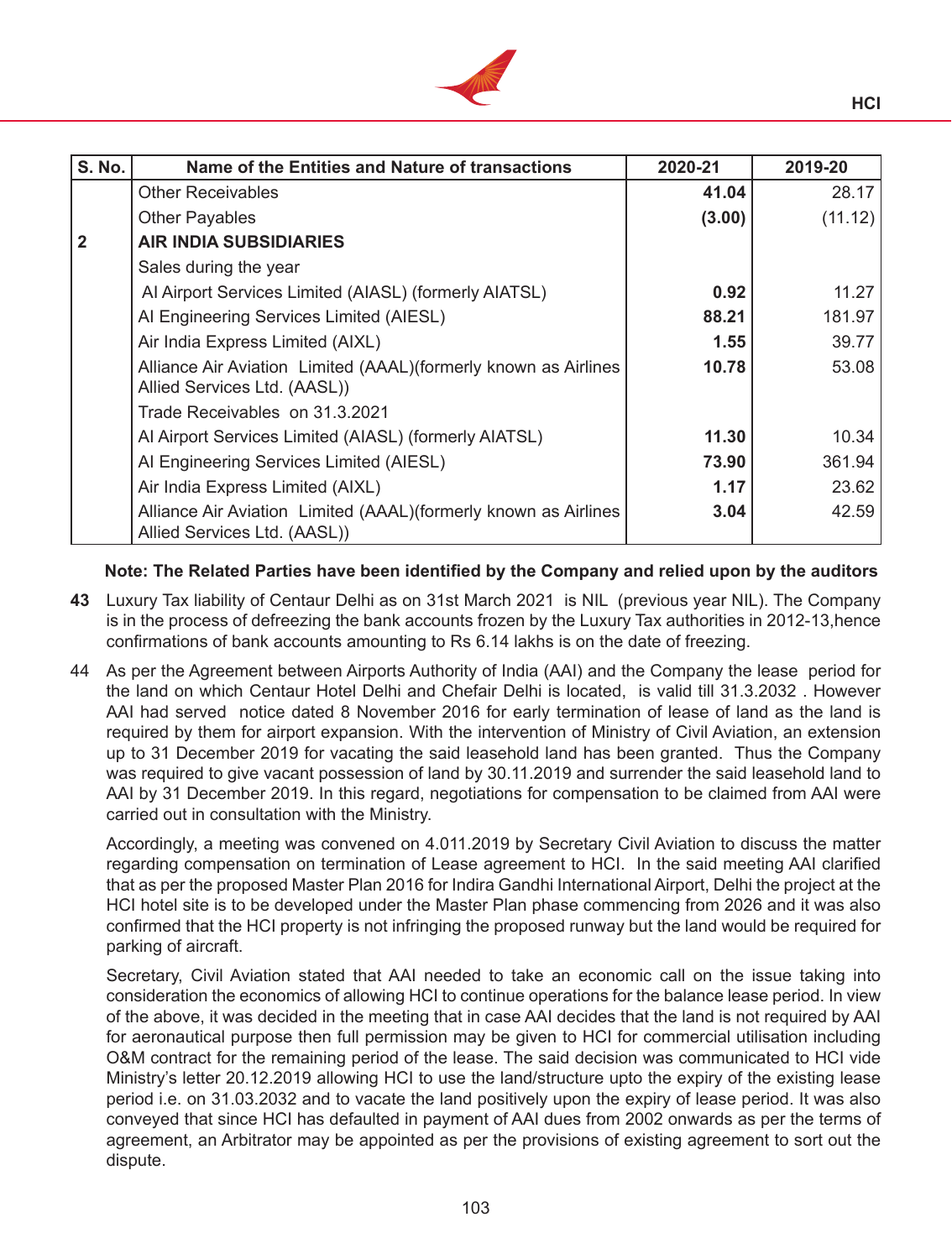

The useful life of Centaur Delhi has been taken upto 31.3.2032 and depreciation has been reworked accordingly.

**45** The Micro, Small and Medium Enterprises Development Act

 The Micro, Small and Medium Enterprises suppliers defined under "The Micro Small and Medium Enterprises Development Act 2006" have been identified . The payments to such undertakings covered under Micro Small and Medium Enterprises are generally being made within the prescribed credit period agreed upon with the supplier and hence no interest is calculatted on delayed payments.

- **46** The Company had conducted physical verification of each group of fixed assets in 2019-20. All the assets so verified have been mapped with the Fixed Assets Register during the year 2020-21. No major discrepancies have been observed.
- **47** There is no impairment of assets as envisaged under Indian Accounting Standards (Ind AS 36) 'Impairment of Assets'.

### **48 The company is in the process of :**

- a) streamlining the inventory reporting system in terms of generation of reports towards movement of item-wise store records and configuring of the stores ledger during the year. At the year end, consumption as per the stores records is reconciled with the financial records and adjustments are duly accounted for.
- b) instituting a maker checker process in order that a system of checks and balances is in place to prevent revenue leakage through Purchase and misuse and to ensure proper control over the Procurement and Consumption Cycles.

### **49 The Company is in the process of :**

- a) strengthening the internal audit process so as to ensure adequate coverage of all the areas and ensure effective internal controls at all units of the Company
- b) Reviewing the frequency of verification of cash, cheques, drafts etc., in hand through internal audit/officers other than cashiers.
- c) Laying down Standard Operating Procedures with regard to timely accounting of all transactions to ensure that proper books of accounts are maintained.
- **50** In the opinion of the Company, the Current Assets and Loans and Advances are approximately of the value stated if realised in the ordinary course of business. The provision for all known liabilities is adequate and not in excess of the amount reasonably necessary.

### **51 Impact of COVID 19**

 The outbreak of corona virus (COVID-19) pandemic globally and in India is causing significant disturbance and slowdown of economic activity. The Company's operation and revenue during the year were also impacted due to COVID-19. The Company has taken into account the possible impact of COVID-19 in preparation of audited financial statements, including its assessment of recoverable value of its assets based on internal and external information upto the date of approval of these audited financial Statements and current indicators of future economic conditions.

Also refer note 2 (v) Estimation uncertainty due to COVID-19 - Based on aforesaid assessment, management believes that as per estimates made conservatively, the group will continue as a going concern and will be able to discharge its liabilities and realise the carrying amount of its assets as on March 31, 2021.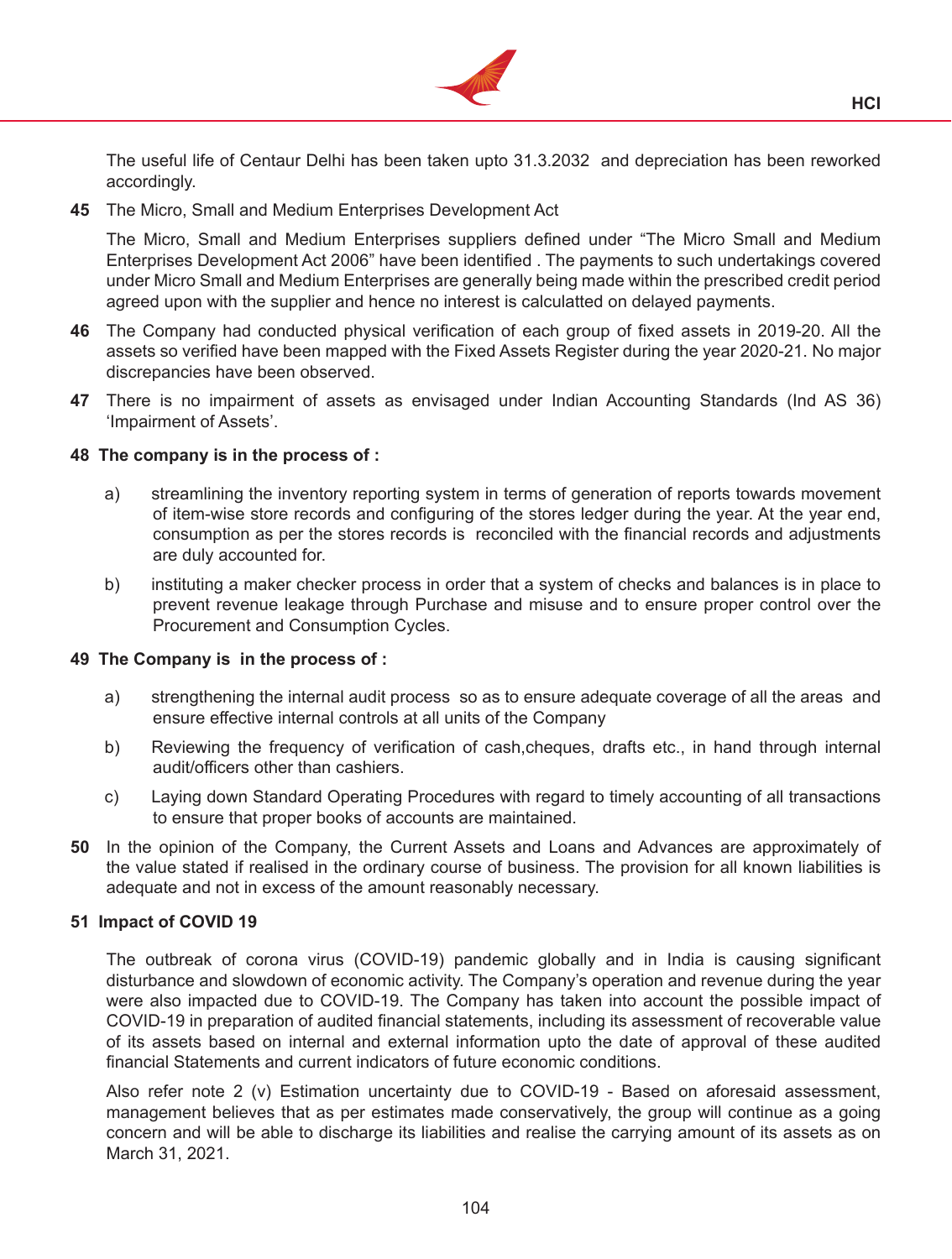

# **52 Going Concern:**

 The Company faces significant uncertainties due to the COVID-19pandemic which has impacted the operations of the Company adversely starting from the month of March 2020. Management believes that as per estimates mde conservatively, the Company will continue as a going concern and will be able to discharge its liabilities and realise the carrying amount of its assets as on March 31, 2021.

Inspite of the negative Net Worth of the Company as at the balance sheet date, considering the continuous support of the Holding Company and the Government of India, the Company is and will continue to be able to meet its financial obligations as they fall due. Accordingly the Company has prepared its accounts on a "going concern" basis .Various initiatives have also been taken by the management for improving the operational performance of the company and increasing the revenues in view of the following:

- i) Due to the renovation of 80 guest rooms and other allied works at Centaur Delhi in view of the equity infusion of Rs 2700 lakhs from FY 2012-13 to 2015-16 by Government of India the revenue of the Company increased from Rs. 5513 lakhs in F.Y. 2017-18 to Rs 6762.53 lakhs in F.Y. 2019- 20. This was due to increased business from Air India and its subsidiaries. However, in the current year due to the impact of Covid pandemic the increase in revenue could not be realised. The impact of the same will be felt in post covid scenario.
- ii) The Holding Company, Air India Limited (AIL)and Government of India is continuously supporting the Company by way of financial assistance in the form of equity infusion and providing financial assistance as and when required by HCI and are also committed to provide such assistance in future also.During earlier years, there has been Equity infusion of Rs 2700 lakhs from F.Y. 2012- 13 to 2015-16 by Government of India and conversion of loan to equity totaling to Rs 7000 lakhs by AIL. Out of the total Share Capital of the Company of Rs 13760 lakhs, the total share capital of AIL is Rs 11060 lakhs as on 31.3.2021. Operational shortfall for staff salary payments is being funded by AIL through the Current Account. The Current Account also includes other debits / credits and interest being debited by AIL.
- iii) AIL has been continuously supporting the Company by giving business which contributes to the operational revenue of the Company - nearly 60% of the revenue earned by the Company is from AIL and this would continue in the future also. The Company has signed Service Level Agreements (SLA) for its various units of Delhi, Mumbai and Srinagar with Air India for providing various services to Air India which are valid upto 31.12.2024. The Company is also in the process of signing a Master Service Agreement (MSA) with Air India. The signed SLAs will form part of the MSA.

iv) Also in the process of disinvestment of AIL, HCI is one of the subsidiaries of AIL which would not be divested and would be transferred to the Special Purpose Vehicle, Air India Asset Holding Company, a 100% subsidiary of Government of India. Accordingly upon disinvestment of AIL, the Company would be administered by Air India Asset Holding Company.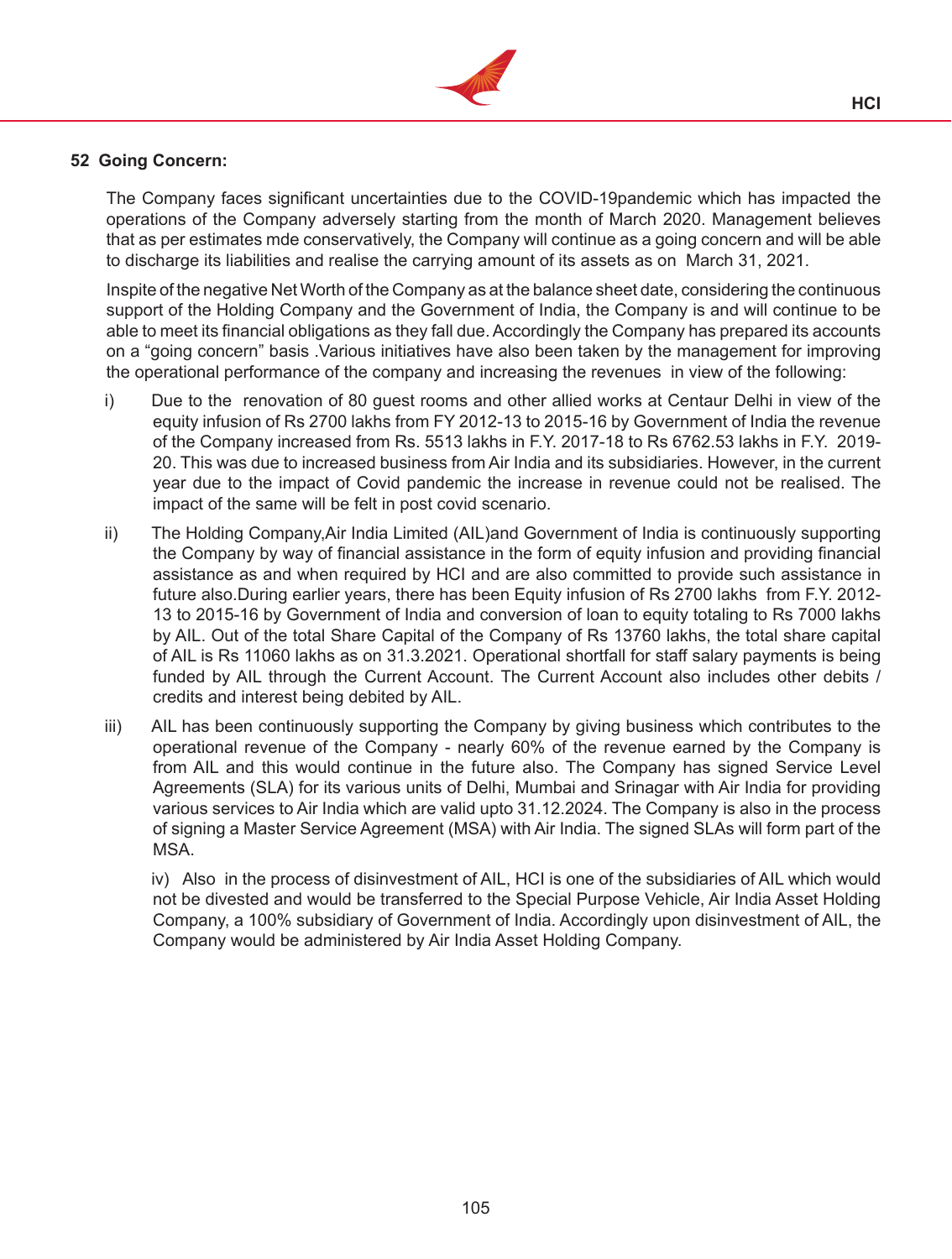

- **53** Previous Years figures have been re-cast/re-arranged in line with IND-AS requirements wherever required.
- **54** The financial statements were authorised for issue by the Board of Directors on 4 August 2021

Chartered Accountants Firm Registration No. 0120927W

**(Alok Bairagra) Chairman** Chairman Director of the Chairman Chairman Director of the Director of the Director of Director of Director of Director of Director of Director of Director of Director of Director of Director o Membership No: 105153

**For S A R A & ASSOCIATES For and on behalf of the Board of Directors**

 $Sd$  -  $Sd$  -  $Sd$  -

 $Sd$  -  $Sd$  -  $Sd$  -**(Thrity C Dalal) (Shyamala P Kunder)**  Chief Financial Officer Company Secretary FCA 034616

Date : 4 August 2021

Sd/- **(Rajiv Bansal) (Vimalendra A. Patwardhan)** DIN 08701559

Place : Mumbai Place : Mumbai Place : New Delhi<br>
Date : 4 August 2021 **UDIN: 21105153AAAAHC4767**